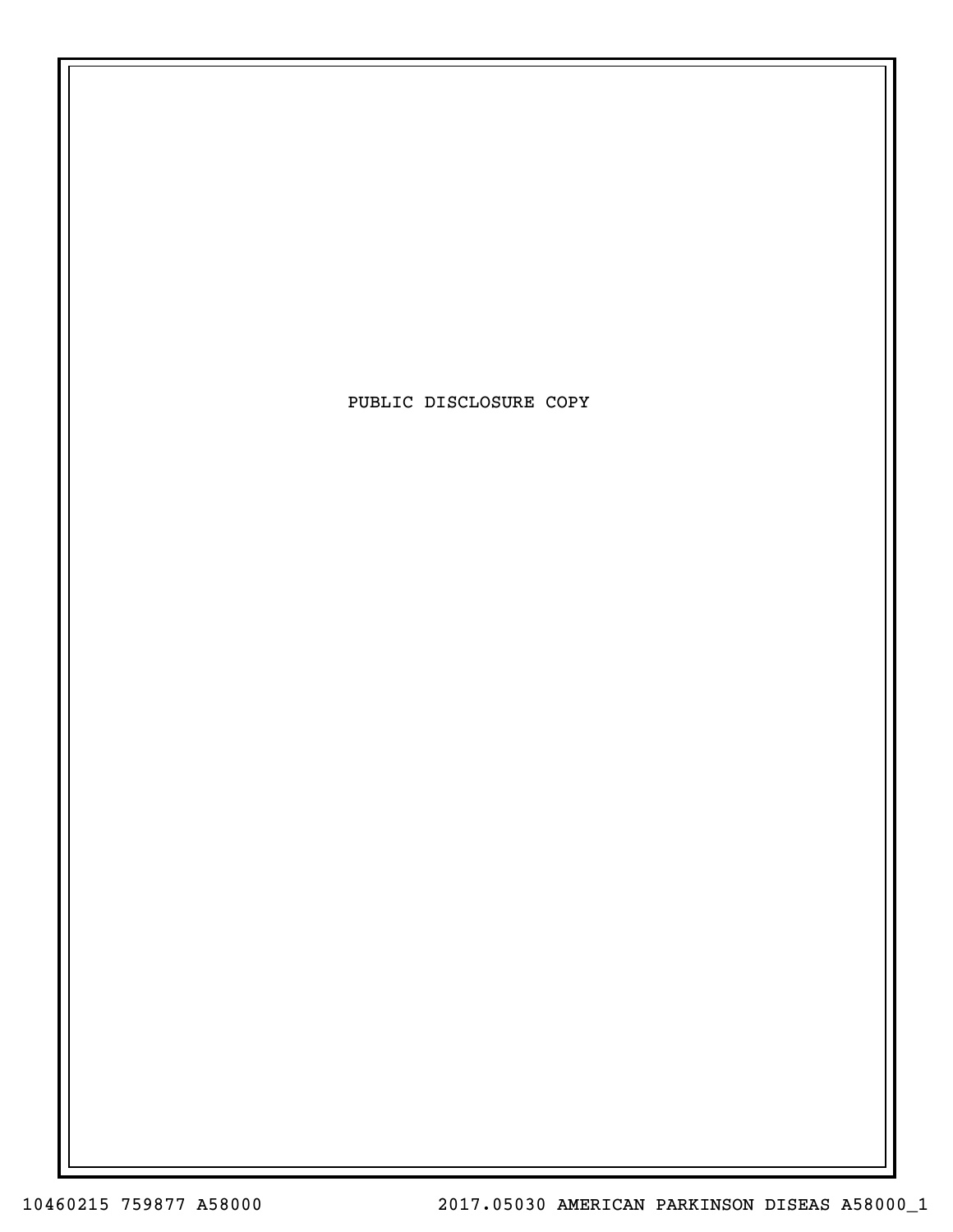|                                                                                              |                            |                   |                                                                             |            |                                   | <b>Return of Organization Exempt From Income Tax</b>                                                                                        |            |                                                           |                                           |                                            | OMB No. 1545-0047                                                                                                                                                                                                                       |
|----------------------------------------------------------------------------------------------|----------------------------|-------------------|-----------------------------------------------------------------------------|------------|-----------------------------------|---------------------------------------------------------------------------------------------------------------------------------------------|------------|-----------------------------------------------------------|-------------------------------------------|--------------------------------------------|-----------------------------------------------------------------------------------------------------------------------------------------------------------------------------------------------------------------------------------------|
|                                                                                              |                            |                   |                                                                             |            |                                   |                                                                                                                                             |            |                                                           |                                           |                                            |                                                                                                                                                                                                                                         |
|                                                                                              | Form 990                   |                   |                                                                             |            |                                   | Under section 501(c), 527, or 4947(a)(1) of the Internal Revenue Code (except private foundations)                                          |            |                                                           |                                           |                                            |                                                                                                                                                                                                                                         |
|                                                                                              | Department of the Treasury |                   |                                                                             |            |                                   | Do not enter social security numbers on this form as it may be made public.                                                                 |            |                                                           |                                           |                                            | <b>Open to Public</b>                                                                                                                                                                                                                   |
|                                                                                              | Internal Revenue Service   |                   |                                                                             |            |                                   | Go to www.irs.gov/Form990 for instructions and the latest information.                                                                      |            |                                                           |                                           |                                            | Inspection                                                                                                                                                                                                                              |
|                                                                                              |                            |                   | A For the 2017 calendar year, or tax year beginning                         |            | SEP 1, 2017                       |                                                                                                                                             |            | and ending AUG 31, 2018                                   |                                           |                                            |                                                                                                                                                                                                                                         |
| <b>B</b> Check if                                                                            | applicable:                |                   | C Name of organization                                                      |            |                                   |                                                                                                                                             |            | D Employer identification number                          |                                           |                                            |                                                                                                                                                                                                                                         |
|                                                                                              | Address                    |                   |                                                                             |            |                                   |                                                                                                                                             |            |                                                           |                                           |                                            |                                                                                                                                                                                                                                         |
|                                                                                              | change<br>Name             |                   | AMERICAN PARKINSON DISEASE ASSOC.                                           |            |                                   |                                                                                                                                             |            |                                                           |                                           |                                            |                                                                                                                                                                                                                                         |
|                                                                                              | change<br>Initial          | Doing business as |                                                                             |            |                                   |                                                                                                                                             |            |                                                           | 13-1962771                                |                                            |                                                                                                                                                                                                                                         |
|                                                                                              | return<br>Final            |                   | Number and street (or P.O. box if mail is not delivered to street address)  |            |                                   |                                                                                                                                             | Room/suite | E Telephone number                                        |                                           |                                            |                                                                                                                                                                                                                                         |
|                                                                                              | return/<br>termin-         |                   | 135 PARKINSON AVE                                                           |            |                                   |                                                                                                                                             |            |                                                           |                                           | $718 - 981 - 8001$                         |                                                                                                                                                                                                                                         |
|                                                                                              | ated<br>Amended            |                   | City or town, state or province, country, and ZIP or foreign postal code    |            |                                   |                                                                                                                                             |            | G Gross receipts \$                                       |                                           | 14,479,854.                                |                                                                                                                                                                                                                                         |
|                                                                                              | return<br>Applica-         |                   | STATEN ISLAND, NY                                                           |            | 10305                             |                                                                                                                                             |            | H(a) Is this a group return                               |                                           |                                            | $\sqrt{}$ Yes $\sqrt{X}$ No                                                                                                                                                                                                             |
| tion                                                                                         | pending                    |                   | F Name and address of principal officer: LESLIE CHAMBERS<br>SAME AS C ABOVE |            |                                   |                                                                                                                                             |            |                                                           | for subordinates?                         |                                            |                                                                                                                                                                                                                                         |
|                                                                                              |                            |                   | <b>I</b> Tax-exempt status: $\overline{X}$ 501(c)(3)                        | $501(c)$ ( | $\sqrt{\frac{1}{1}}$ (insert no.) | $4947(a)(1)$ or                                                                                                                             | 527        | $H(b)$ Are all subordinates included? $\Box$ Yes          |                                           | If "No," attach a list. (see instructions) | ∣No                                                                                                                                                                                                                                     |
|                                                                                              |                            |                   | J Website: WWW.APDAPARKINSON.ORG                                            |            |                                   |                                                                                                                                             |            | $H(c)$ Group exemption number $\blacktriangleright$       |                                           |                                            |                                                                                                                                                                                                                                         |
|                                                                                              |                            |                   | K Form of organization: X Corporation                                       | Trust      | Association                       | Other $\blacktriangleright$                                                                                                                 |            | L Year of formation: $1961$ M State of legal domicile: NY |                                           |                                            |                                                                                                                                                                                                                                         |
|                                                                                              |                            | Part I Summary    |                                                                             |            |                                   |                                                                                                                                             |            |                                                           |                                           |                                            |                                                                                                                                                                                                                                         |
|                                                                                              | 1.                         |                   |                                                                             |            |                                   | Briefly describe the organization's mission or most significant activities: EVERY DAY WE PROVIDE THE                                        |            |                                                           |                                           |                                            |                                                                                                                                                                                                                                         |
|                                                                                              |                            |                   |                                                                             |            |                                   |                                                                                                                                             |            |                                                           |                                           |                                            |                                                                                                                                                                                                                                         |
|                                                                                              |                            |                   |                                                                             |            |                                   |                                                                                                                                             |            |                                                           |                                           |                                            |                                                                                                                                                                                                                                         |
|                                                                                              |                            |                   |                                                                             |            |                                   | SUPPORT, EDUCATION, AND RESEARCH THAT WILL HELP EVERYONE IMPACTED BY                                                                        |            |                                                           |                                           |                                            |                                                                                                                                                                                                                                         |
|                                                                                              | 2                          |                   |                                                                             |            |                                   | Check this box $\blacktriangleright$ $\Box$ if the organization discontinued its operations or disposed of more than 25% of its net assets. |            |                                                           |                                           |                                            |                                                                                                                                                                                                                                         |
| 4                                                                                            | З                          |                   | Number of voting members of the governing body (Part VI, line 1a)           |            |                                   |                                                                                                                                             |            |                                                           | 3                                         |                                            |                                                                                                                                                                                                                                         |
|                                                                                              |                            |                   |                                                                             |            |                                   |                                                                                                                                             |            |                                                           | $\overline{\mathbf{4}}$<br>$\overline{5}$ |                                            |                                                                                                                                                                                                                                         |
|                                                                                              |                            |                   |                                                                             |            |                                   |                                                                                                                                             |            |                                                           | $6\phantom{a}$                            |                                            |                                                                                                                                                                                                                                         |
|                                                                                              |                            |                   |                                                                             |            |                                   |                                                                                                                                             |            |                                                           | 7a                                        |                                            |                                                                                                                                                                                                                                         |
|                                                                                              |                            |                   |                                                                             |            |                                   |                                                                                                                                             |            |                                                           | 7 <sub>b</sub>                            |                                            |                                                                                                                                                                                                                                         |
|                                                                                              |                            |                   |                                                                             |            |                                   |                                                                                                                                             |            | <b>Prior Year</b>                                         |                                           | <b>Current Year</b>                        |                                                                                                                                                                                                                                         |
| 8                                                                                            |                            |                   | Contributions and grants (Part VIII, line 1h)                               |            |                                   |                                                                                                                                             |            | 11, 433, 538.                                             |                                           |                                            |                                                                                                                                                                                                                                         |
| 9                                                                                            |                            |                   | Program service revenue (Part VIII, line 2g)                                |            |                                   |                                                                                                                                             |            |                                                           | 0.                                        |                                            |                                                                                                                                                                                                                                         |
| 10                                                                                           |                            |                   |                                                                             |            |                                   |                                                                                                                                             |            |                                                           | 211, 294.                                 |                                            |                                                                                                                                                                                                                                         |
| 11                                                                                           |                            |                   |                                                                             |            |                                   | Other revenue (Part VIII, column (A), lines 5, 6d, 8c, 9c, 10c, and 11e)                                                                    |            |                                                           | 58,376.                                   |                                            |                                                                                                                                                                                                                                         |
| 12                                                                                           |                            |                   |                                                                             |            |                                   | Total revenue - add lines 8 through 11 (must equal Part VIII, column (A), line 12)                                                          |            | 11,703,208.                                               |                                           | 10, 364, 114.                              |                                                                                                                                                                                                                                         |
| 13                                                                                           |                            |                   | Grants and similar amounts paid (Part IX, column (A), lines 1-3)            |            |                                   |                                                                                                                                             |            | 2,517,864.                                                |                                           |                                            |                                                                                                                                                                                                                                         |
|                                                                                              |                            |                   | 14 Benefits paid to or for members (Part IX, column (A), line 4)            |            |                                   |                                                                                                                                             |            |                                                           | 0.                                        |                                            |                                                                                                                                                                                                                                         |
|                                                                                              |                            |                   |                                                                             |            |                                   | 15 Salaries, other compensation, employee benefits (Part IX, column (A), lines 5-10)                                                        |            | 3, 203, 107.                                              |                                           |                                            |                                                                                                                                                                                                                                         |
|                                                                                              |                            |                   |                                                                             |            |                                   |                                                                                                                                             |            |                                                           | 390,940.                                  |                                            |                                                                                                                                                                                                                                         |
|                                                                                              |                            |                   |                                                                             |            |                                   |                                                                                                                                             |            |                                                           |                                           |                                            |                                                                                                                                                                                                                                         |
|                                                                                              |                            |                   |                                                                             |            |                                   |                                                                                                                                             |            | 4,108,889.                                                |                                           |                                            |                                                                                                                                                                                                                                         |
| 18                                                                                           |                            |                   |                                                                             |            |                                   | Total expenses. Add lines 13-17 (must equal Part IX, column (A), line 25) [                                                                 |            | $\overline{10}$ , 220, 800.                               |                                           |                                            |                                                                                                                                                                                                                                         |
| 19                                                                                           |                            |                   | Revenue less expenses. Subtract line 18 from line 12                        |            |                                   |                                                                                                                                             |            | 1,482,408.                                                |                                           |                                            |                                                                                                                                                                                                                                         |
|                                                                                              |                            |                   |                                                                             |            |                                   |                                                                                                                                             |            | <b>Beginning of Current Year</b>                          |                                           | <b>End of Year</b>                         |                                                                                                                                                                                                                                         |
| 20                                                                                           |                            |                   | Total assets (Part X, line 16)                                              |            |                                   |                                                                                                                                             |            | 12,840,098.                                               |                                           |                                            | 18<br>$\overline{16}$<br>$\overline{42}$<br>875<br>0.<br>0.<br>10,380,340.<br>0.<br>264, 191.<br>$-280, 417.$<br>2,478,015.<br>0.<br>3,579,410.<br>405,078.<br>4,741,873.<br>$\overline{11}$ , 204, 376.<br>$-840, 262.$<br>12,395,357. |
| Activities & Governance<br>Revenue<br>Expenses<br>Net Assets or<br>Eund Balances<br>21<br>22 |                            |                   | Total liabilities (Part X, line 26)                                         |            |                                   |                                                                                                                                             |            | 1,751,907.<br>11,088,191.                                 |                                           | 10,301,014.                                | 2,094,343.                                                                                                                                                                                                                              |

true, correct, and complete. Declaration of preparer (other than officer) is based on all information of which preparer has any knowledge.

| Sign            | Signature of officer                                                              |                      |      | Date                             |
|-----------------|-----------------------------------------------------------------------------------|----------------------|------|----------------------------------|
| Here            | LESLIE CHAMBERS.<br>Type or print name and title                                  | PRESIDENT/CEO        |      |                                  |
|                 |                                                                                   |                      |      |                                  |
|                 | Print/Type preparer's name                                                        | Preparer's signature | Date | <b>PTIN</b><br>Check             |
| Paid            | DIANA MILLER                                                                      |                      |      | P01597612<br>self-emploved       |
| Preparer        | NISS & COMPANY,<br>Firm's name                                                    | LLP                  |      | 22-1732349<br>Firm's $EIN$       |
| Use Only        | Firm's address > 354 EISENHOWER PKWY                                              |                      |      |                                  |
|                 | LIVINGSTON, NJ 07039                                                              |                      |      | Phone no. $973 - 994 - 9400$     |
|                 | May the IRS discuss this return with the preparer shown above? (see instructions) |                      |      | $\mathbf{X}$<br>Yes<br><b>No</b> |
| 732001 11-28-17 | LHA For Paperwork Reduction Act Notice, see the separate instructions.            |                      |      | Form 990 (2017)                  |

SEE SCHEDULE O FOR ORGANIZATION MISSION STATEMENT CONTINUATION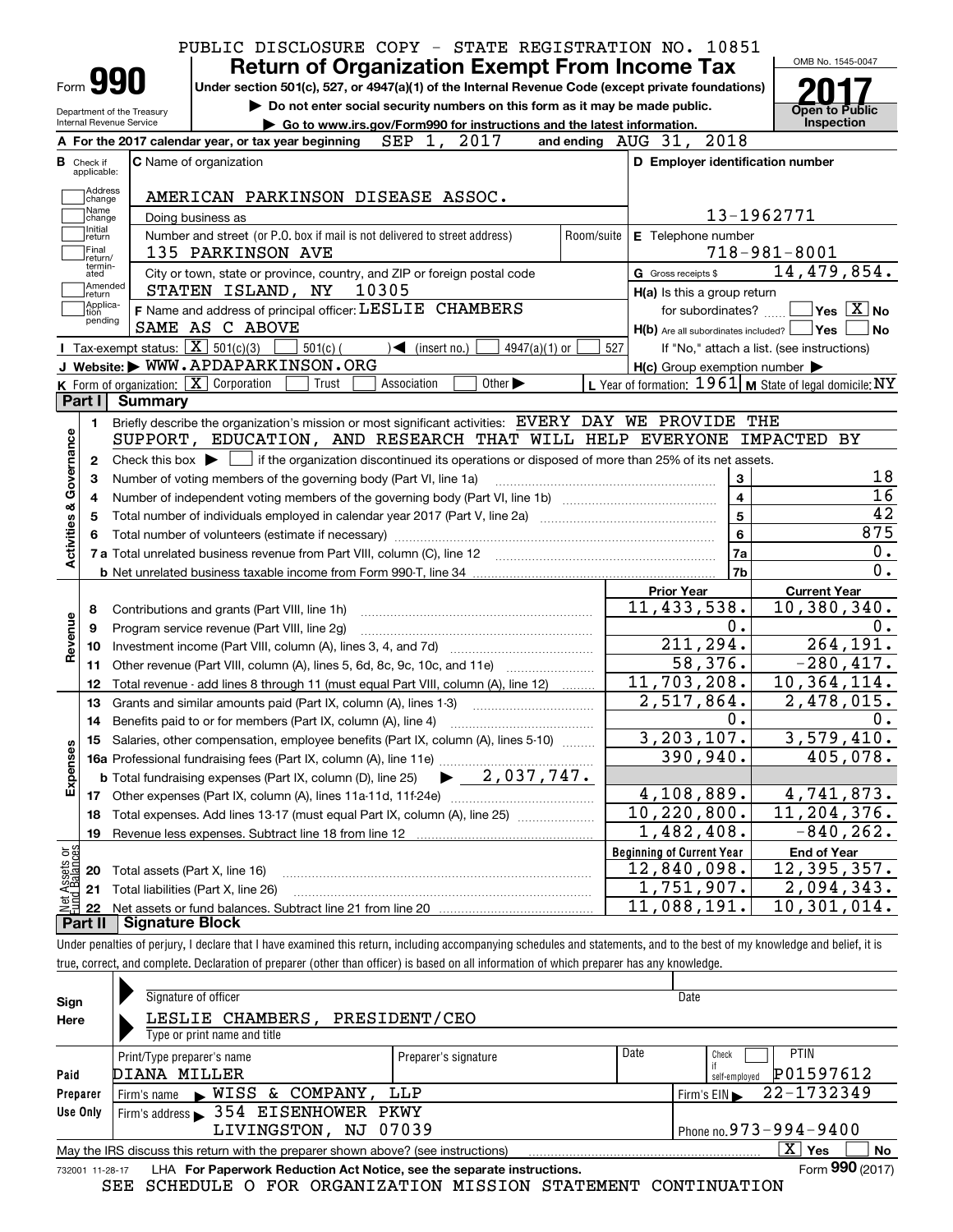|    | $\overline{\mathbf{x}}$                                                                                                                                |
|----|--------------------------------------------------------------------------------------------------------------------------------------------------------|
| 1  | Briefly describe the organization's mission:                                                                                                           |
|    | THE AMERICAN PARKINSON DISEASE ASSOCIATION (APDA)<br>IS THE LARGEST                                                                                    |
|    | GRASSROOTS NETWORK DEDICATED TO FIGHTING PARKINSON'S DISEASE<br>(PD)<br>AND                                                                            |
|    | WORKS TIRELESSLY TO ASSIST MORE THAN 1 MILLION AMERICANS WITH PD LIVE                                                                                  |
|    | LIFE TO THE FULLEST IN THE FACE OF THIS CHRONIC, NEUROLOGICAL                                                                                          |
| 2  | Did the organization undertake any significant program services during the year which were not listed on the                                           |
|    | $Yes \quad X$ No<br>prior Form 990 or 990-EZ?                                                                                                          |
|    | If "Yes," describe these new services on Schedule O.                                                                                                   |
| 3  | $\sqrt{}$ Yes $\sqrt{}$ X $\sqrt{}$ No<br>Did the organization cease conducting, or make significant changes in how it conducts, any program services? |
|    | If "Yes," describe these changes on Schedule O.                                                                                                        |
| 4  | Describe the organization's program service accomplishments for each of its three largest program services, as measured by expenses.                   |
|    | Section 501(c)(3) and 501(c)(4) organizations are required to report the amount of grants and allocations to others, the total expenses, and           |
|    | revenue, if any, for each program service reported.                                                                                                    |
| 4a | 3, 715, 650. including grants of \$<br>) (Revenue \$<br>(Expenses \$<br>(Code:                                                                         |
|    | PUBLIC AWARENESS - APDA CURRENTLY PROVIDES (ON-LINE AND IN PRINT) MORE                                                                                 |
|    | THAN 38 FREE EDUCATIONAL PUBLICATIONS, 27 IN ENGLISH AND 11 IN SPANISH,                                                                                |
|    | TO ADDRESS MEDICAL AND SOCIAL ASPECTS OF THE DIAGNOSIS,<br>TREATMENT AND                                                                               |
|    | CARE OF PARKINSON DISEASE PATIENTS. DISTRIBUTED THROUGH APDA CHAPTERS,                                                                                 |
|    | I&R CENTERS, AND WITH ITS "800" CALL LINE, APDA ALSO RAISES AWARENESS                                                                                  |
|    | THROUGH TELEVISION PUBLIC SERVICE ANNOUNCEMENT<br>(PSA)<br>CAMPAIGNS ENTITLED                                                                          |
|    | "LIVE WITH OPTIMISM" AND "LOOK CLOSER" THAT HAVE AIRED NATIONWIDE SINCE                                                                                |
|    | 2015. APPROXIMATELY 220,000 NEWSLETTERS ARE MAILED ANNUALLY.                                                                                           |
|    | CONTRIBUTED SERVICES INCLUDE DONATED MEDIA<br>(TELEVISION AND RADIO                                                                                    |
|    | BROADCASTING AND OTHER FORMS OF MEDIA, INCLUDING PUBLIC SERVICE                                                                                        |
|    | ANNOUNCEMENTS) VALUED AT APPROXIMATELY \$9,366,367 FOR THE YEAR ENDED                                                                                  |
|    | 2018 AND \$10,653,917 FOR THE YEAR ENDED AUGUST 31,<br>2017. THE<br>AUGUST 31,                                                                         |
| 4b | 2,380,038. including grants of \$<br>671,510. ) (Revenue \$<br>) (Expenses \$<br>(Code:                                                                |
|    | PATIENT SERVICES AND EDUCATIONAL PROGRAMS - APDA AIMS TO SUPPORT EVERY                                                                                 |
|    | PERSON AND EVERY FAMILY IMPACTED BY PARKINSON'S.<br>THROUGH ITS NATIONWIDE                                                                             |
|    | SYSTEM OF CHAPTERS AND INFORMATION & REFERRAL<br>$(1\&R)$ CENTERS,<br>APDA                                                                             |
|    | UNIQUELY DELIVERS EDUCATION, SUPPORT AND PATIENT SERVICES TO AMERICANS                                                                                 |
|    | 22<br>WITH PARKINSON'S AND THEIR FAMILIES EACH DAY.<br>INFORMATION AND                                                                                 |
|    | REFERRAL CENTERS ARE FUNDED. APDA CONDUCTED 5<br>NATIONAL PATIENT WEBINARS                                                                             |
|    | ON TOPICS THAT ADDRESS THE SYMPTOMS AND TREATMENT OF PARKINSON'S                                                                                       |
|    | DISEASE AND REACHED OVER 40,000 INDIVIDUALS.<br>THE NATIONAL SUPPORT                                                                                   |
|    | GROUP PROGRAM "PRESS", PARKINSON'S ROADMAP FOR SUPPORT AND SERVICES,                                                                                   |
|    | WAS SUCCESSFULLY OFFERED IN FIFTEEN MARKETS.                                                                                                           |
|    |                                                                                                                                                        |
|    |                                                                                                                                                        |
| 4c | 2, 130, 116. including grants of \$1, 806, 505. (Revenue \$<br>) (Expenses \$<br>(Code:                                                                |
|    | RESEARCH - APDA PROUDLY INVESTS IN EIGHT CENTERS FOR ADVANCED RESEARCH                                                                                 |
|    | AND SUPPORTS GRANTS TO FUND THE MOST PROMISING SCIENCE FOCUSED ON                                                                                      |
|    | DISCOVERING THE CAUSE(S) AND FINDING THE CURE FOR PARKINSON'S DISEASE.                                                                                 |
|    | IN 1961, APDA HAS BEEN A FUNDING PARTNER IN MANY OF<br>SINCE ITS FOUNDING                                                                              |
|    | THE MAJOR PD SCIENTIFIC BREAKTHROUGHS. IN COLLABORATION WITH THE                                                                                       |
|    | PARKINSON'S FOUNDATION 12 SUMMER FELLOWSHIPS WERE FUNDED.                                                                                              |
|    |                                                                                                                                                        |
|    |                                                                                                                                                        |
|    |                                                                                                                                                        |
|    |                                                                                                                                                        |
|    |                                                                                                                                                        |
|    |                                                                                                                                                        |
|    | 4d Other program services (Describe in Schedule O.)                                                                                                    |
|    | (Expenses \$<br>Revenue \$<br>including grants of \$                                                                                                   |
|    | 8, 225, 804.<br>4e Total program service expenses                                                                                                      |
|    | Form 990 (2017)                                                                                                                                        |
|    | SEE SCHEDULE O FOR CONTINUATION(S)<br>732002 11-28-17                                                                                                  |
|    |                                                                                                                                                        |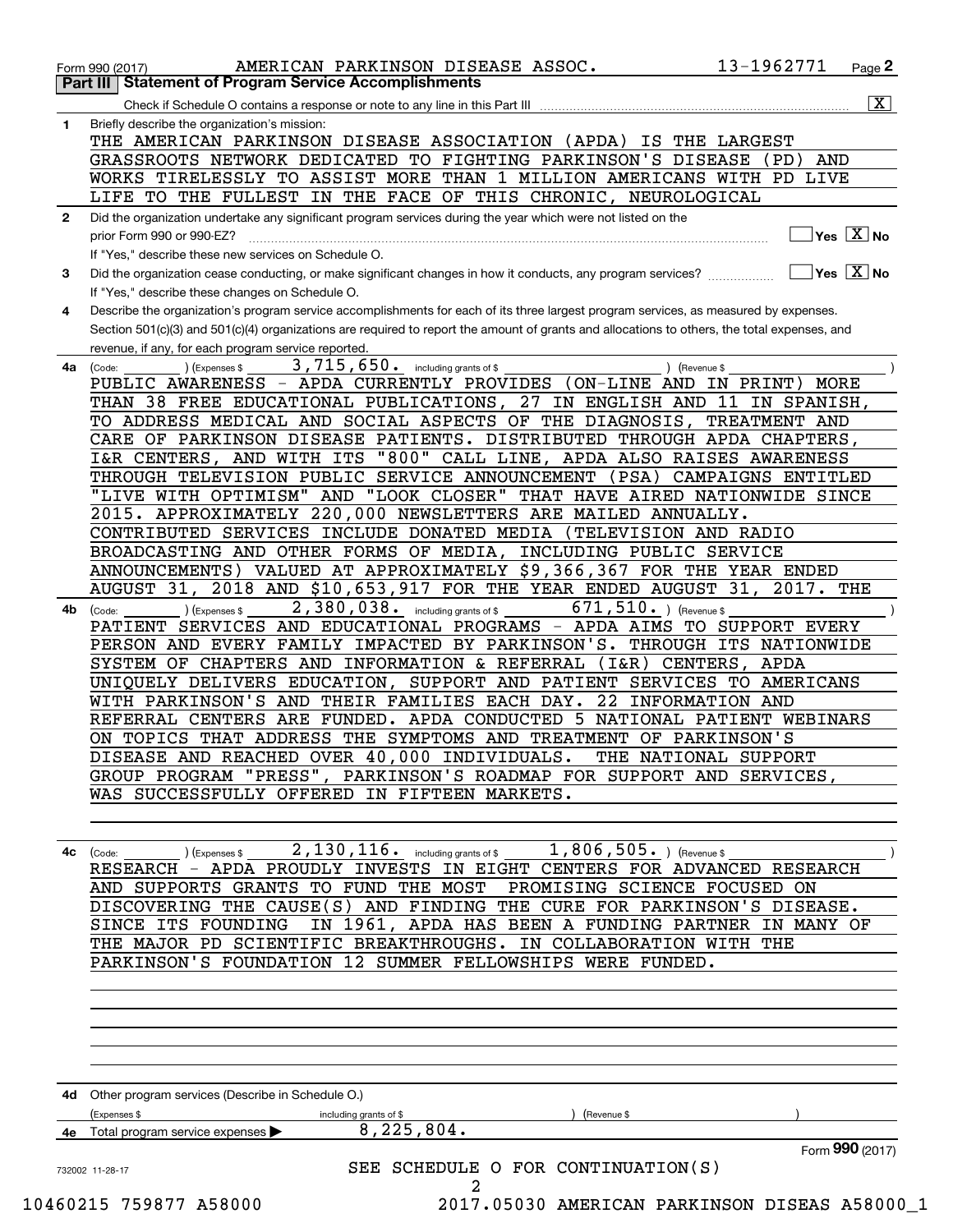| Form 990 (2017) |  |  |
|-----------------|--|--|

|     |                                                                                                                                      |              | <b>Yes</b> | No     |
|-----|--------------------------------------------------------------------------------------------------------------------------------------|--------------|------------|--------|
| 1.  | Is the organization described in section $501(c)(3)$ or $4947(a)(1)$ (other than a private foundation)?                              |              |            |        |
|     |                                                                                                                                      | 1            | X          |        |
| 2   |                                                                                                                                      | $\mathbf{2}$ | X          |        |
| 3   | Did the organization engage in direct or indirect political campaign activities on behalf of or in opposition to candidates for      |              |            |        |
|     |                                                                                                                                      | 3            |            | x      |
| 4   | Section 501(c)(3) organizations. Did the organization engage in lobbying activities, or have a section 501(h) election in effect     |              |            |        |
|     |                                                                                                                                      | 4            |            | X.     |
| 5   | Is the organization a section 501(c)(4), 501(c)(5), or 501(c)(6) organization that receives membership dues, assessments, or         |              |            |        |
|     |                                                                                                                                      | 5            |            | X.     |
| 6   | Did the organization maintain any donor advised funds or any similar funds or accounts for which donors have the right to            |              |            |        |
|     | provide advice on the distribution or investment of amounts in such funds or accounts? If "Yes," complete Schedule D, Part I         | 6            |            | x      |
| 7   | Did the organization receive or hold a conservation easement, including easements to preserve open space,                            |              |            |        |
|     |                                                                                                                                      | 7            |            | x      |
| 8   | Did the organization maintain collections of works of art, historical treasures, or other similar assets? If "Yes," complete         |              |            |        |
|     |                                                                                                                                      | 8            |            | X.     |
| 9   | Did the organization report an amount in Part X, line 21, for escrow or custodial account liability, serve as a custodian for        |              |            |        |
|     |                                                                                                                                      |              |            |        |
|     | amounts not listed in Part X; or provide credit counseling, debt management, credit repair, or debt negotiation services?            | 9            |            | x      |
|     | If "Yes," complete Schedule D, Part IV                                                                                               |              |            |        |
| 10  | Did the organization, directly or through a related organization, hold assets in temporarily restricted endowments, permanent        |              | X          |        |
|     |                                                                                                                                      | 10           |            |        |
| 11  | If the organization's answer to any of the following questions is "Yes," then complete Schedule D, Parts VI, VII, VIII, IX, or X     |              |            |        |
|     | as applicable.                                                                                                                       |              |            |        |
|     | a Did the organization report an amount for land, buildings, and equipment in Part X, line 10? If "Yes," complete Schedule D,        |              | X          |        |
|     |                                                                                                                                      | 11a          |            |        |
|     | <b>b</b> Did the organization report an amount for investments - other securities in Part X, line 12 that is 5% or more of its total |              | х          |        |
|     |                                                                                                                                      | 11b          |            |        |
|     | c Did the organization report an amount for investments - program related in Part X, line 13 that is 5% or more of its total         |              |            | x      |
|     |                                                                                                                                      | 11c          |            |        |
|     | d Did the organization report an amount for other assets in Part X, line 15 that is 5% or more of its total assets reported in       |              |            | x      |
|     |                                                                                                                                      | 11d          |            |        |
|     |                                                                                                                                      | 11e          | х          |        |
| f   | Did the organization's separate or consolidated financial statements for the tax year include a footnote that addresses              |              |            |        |
|     | the organization's liability for uncertain tax positions under FIN 48 (ASC 740)? If "Yes," complete Schedule D, Part X               | 11f          | х          |        |
|     | 12a Did the organization obtain separate, independent audited financial statements for the tax year? If "Yes," complete              |              |            |        |
|     | Schedule D, Parts XI and XII                                                                                                         | 12a          | х          |        |
|     | <b>b</b> Was the organization included in consolidated, independent audited financial statements for the tax year?                   |              |            |        |
|     | If "Yes," and if the organization answered "No" to line 12a, then completing Schedule D, Parts XI and XII is optional                | 12b          |            | x      |
| 13  |                                                                                                                                      | 13           |            | x<br>X |
| 14a | Did the organization maintain an office, employees, or agents outside of the United States?                                          | 14a          |            |        |
|     | <b>b</b> Did the organization have aggregate revenues or expenses of more than \$10,000 from grantmaking, fundraising, business,     |              |            |        |
|     | investment, and program service activities outside the United States, or aggregate foreign investments valued at \$100,000           |              |            |        |
|     |                                                                                                                                      | 14b          |            | x      |
| 15  | Did the organization report on Part IX, column (A), line 3, more than \$5,000 of grants or other assistance to or for any            |              |            |        |
|     |                                                                                                                                      | 15           |            | x      |
| 16  | Did the organization report on Part IX, column (A), line 3, more than \$5,000 of aggregate grants or other assistance to             |              |            |        |
|     |                                                                                                                                      | 16           |            | x      |
| 17  | Did the organization report a total of more than \$15,000 of expenses for professional fundraising services on Part IX,              |              |            |        |
|     |                                                                                                                                      | 17           | x          |        |
| 18  | Did the organization report more than \$15,000 total of fundraising event gross income and contributions on Part VIII, lines         |              |            |        |
|     |                                                                                                                                      | 18           | x          |        |
| 19  | Did the organization report more than \$15,000 of gross income from gaming activities on Part VIII, line 9a? If "Yes."               |              |            |        |
|     |                                                                                                                                      | 19           | х          |        |

Form (2017) **990**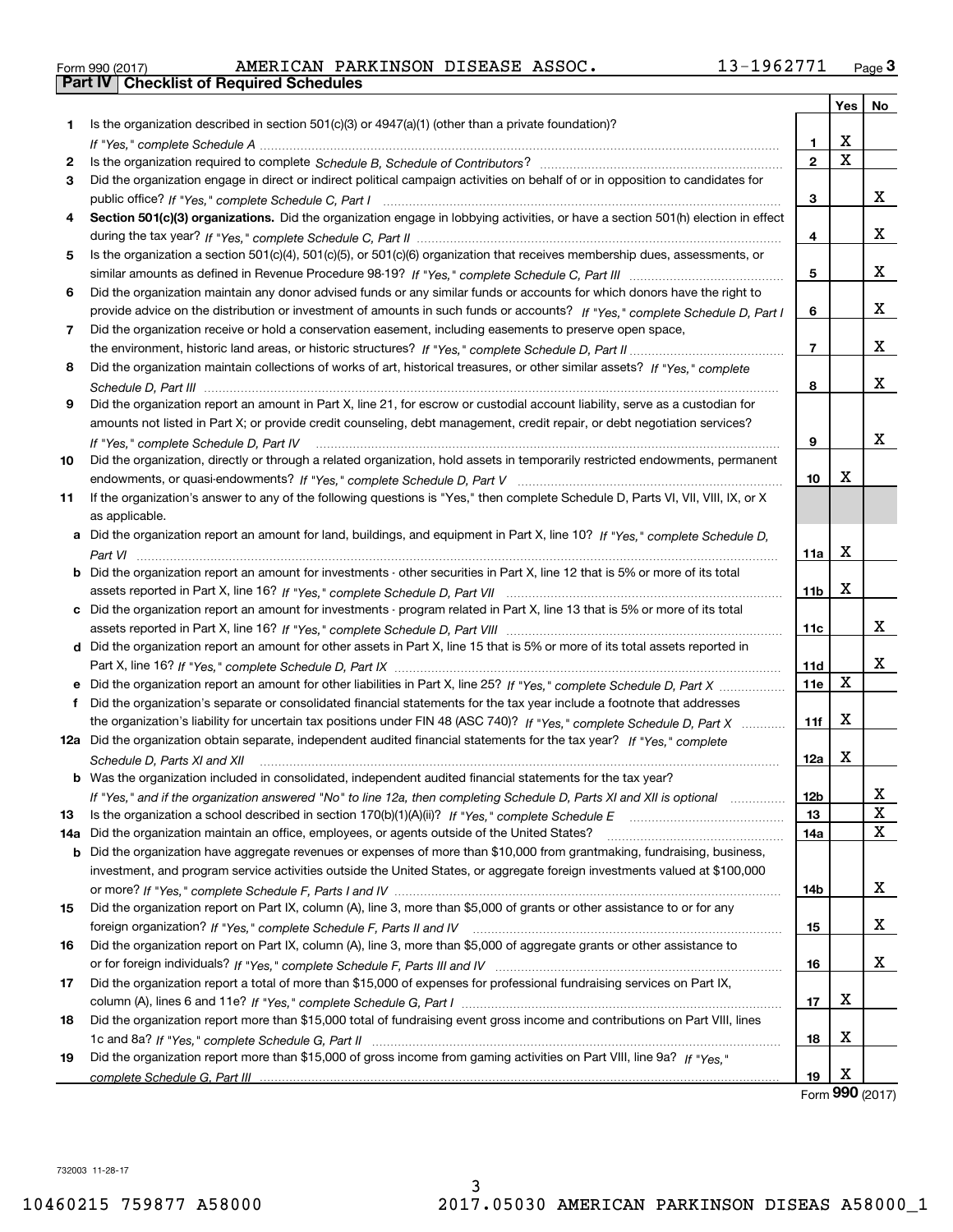| Form 990 (2017) |                                                              | AMERICAN PARKINSON DISEASE ASSOC. |  | 13-1962771 | Page 4 |
|-----------------|--------------------------------------------------------------|-----------------------------------|--|------------|--------|
|                 | <b>Part IV   Checklist of Required Schedules</b> (continued) |                                   |  |            |        |

|    | Pall IV  <br>Criecklist of Required Scriedules (continued)                                                                        |                 |     |    |
|----|-----------------------------------------------------------------------------------------------------------------------------------|-----------------|-----|----|
|    |                                                                                                                                   |                 | Yes | No |
|    | 20a Did the organization operate one or more hospital facilities? If "Yes," complete Schedule H                                   | 20a             |     | x  |
|    | <b>b</b> If "Yes" to line 20a, did the organization attach a copy of its audited financial statements to this return?             | 20 <sub>b</sub> |     |    |
| 21 | Did the organization report more than \$5,000 of grants or other assistance to any domestic organization or                       |                 |     |    |
|    |                                                                                                                                   | 21              | X   |    |
| 22 | Did the organization report more than \$5,000 of grants or other assistance to or for domestic individuals on                     |                 |     |    |
|    |                                                                                                                                   | 22              |     | x  |
| 23 | Did the organization answer "Yes" to Part VII, Section A, line 3, 4, or 5 about compensation of the organization's current        |                 |     |    |
|    | and former officers, directors, trustees, key employees, and highest compensated employees? If "Yes," complete                    |                 |     |    |
|    |                                                                                                                                   | 23              | X   |    |
|    | 24a Did the organization have a tax-exempt bond issue with an outstanding principal amount of more than \$100,000 as of the       |                 |     |    |
|    |                                                                                                                                   |                 |     |    |
|    | last day of the year, that was issued after December 31, 2002? If "Yes," answer lines 24b through 24d and complete                |                 |     | x  |
|    | Schedule K. If "No", go to line 25a                                                                                               | 24a             |     |    |
|    | <b>b</b> Did the organization invest any proceeds of tax-exempt bonds beyond a temporary period exception?                        | 24 <sub>b</sub> |     |    |
|    | c Did the organization maintain an escrow account other than a refunding escrow at any time during the year to defease            |                 |     |    |
|    |                                                                                                                                   | 24c             |     |    |
|    | d Did the organization act as an "on behalf of" issuer for bonds outstanding at any time during the year?                         | 24d             |     |    |
|    | 25a Section 501(c)(3), 501(c)(4), and 501(c)(29) organizations. Did the organization engage in an excess benefit                  |                 |     |    |
|    |                                                                                                                                   | 25a             |     | x  |
|    | b Is the organization aware that it engaged in an excess benefit transaction with a disqualified person in a prior year, and      |                 |     |    |
|    | that the transaction has not been reported on any of the organization's prior Forms 990 or 990-EZ? If "Yes," complete             |                 |     |    |
|    | Schedule L. Part I                                                                                                                | 25b             |     | х  |
| 26 | Did the organization report any amount on Part X, line 5, 6, or 22 for receivables from or payables to any current or             |                 |     |    |
|    | former officers, directors, trustees, key employees, highest compensated employees, or disqualified persons? If "Yes."            |                 |     |    |
|    | complete Schedule L, Part II                                                                                                      | 26              |     | х  |
| 27 | Did the organization provide a grant or other assistance to an officer, director, trustee, key employee, substantial              |                 |     |    |
|    | contributor or employee thereof, a grant selection committee member, or to a 35% controlled entity or family member               |                 |     |    |
|    |                                                                                                                                   | 27              | X   |    |
| 28 | Was the organization a party to a business transaction with one of the following parties (see Schedule L, Part IV                 |                 |     |    |
|    | instructions for applicable filing thresholds, conditions, and exceptions):                                                       |                 |     |    |
|    | a A current or former officer, director, trustee, or key employee? If "Yes," complete Schedule L, Part IV                         | 28a             |     | х  |
|    | b A family member of a current or former officer, director, trustee, or key employee? If "Yes," complete Schedule L, Part IV      | 28 <sub>b</sub> |     | х  |
|    | c An entity of which a current or former officer, director, trustee, or key employee (or a family member thereof) was an officer, |                 |     |    |
|    |                                                                                                                                   | 28c             |     | х  |
|    |                                                                                                                                   | 29              |     | X  |
| 29 |                                                                                                                                   |                 |     |    |
| 30 | Did the organization receive contributions of art, historical treasures, or other similar assets, or qualified conservation       |                 |     | х  |
|    |                                                                                                                                   | 30              |     |    |
| 31 | Did the organization liquidate, terminate, or dissolve and cease operations?                                                      |                 |     |    |
|    |                                                                                                                                   | 31              |     | x  |
| 32 | Did the organization sell, exchange, dispose of, or transfer more than 25% of its net assets? If "Yes," complete                  |                 |     |    |
|    |                                                                                                                                   | 32              |     | x  |
| 33 | Did the organization own 100% of an entity disregarded as separate from the organization under Regulations                        |                 |     |    |
|    |                                                                                                                                   | 33              |     | x  |
| 34 | Was the organization related to any tax-exempt or taxable entity? If "Yes," complete Schedule R, Part II, III, or IV, and         |                 |     |    |
|    |                                                                                                                                   | 34              |     | х  |
|    |                                                                                                                                   | 35a             |     | х  |
|    | b If "Yes" to line 35a, did the organization receive any payment from or engage in any transaction with a controlled entity       |                 |     |    |
|    |                                                                                                                                   | 35b             |     |    |
| 36 | Section 501(c)(3) organizations. Did the organization make any transfers to an exempt non-charitable related organization?        |                 |     |    |
|    |                                                                                                                                   | 36              |     | x  |
| 37 | Did the organization conduct more than 5% of its activities through an entity that is not a related organization                  |                 |     |    |
|    |                                                                                                                                   | 37              |     | x  |
| 38 | Did the organization complete Schedule O and provide explanations in Schedule O for Part VI, lines 11b and 19?                    |                 |     |    |
|    |                                                                                                                                   | 38              | х   |    |

Form (2017) **990**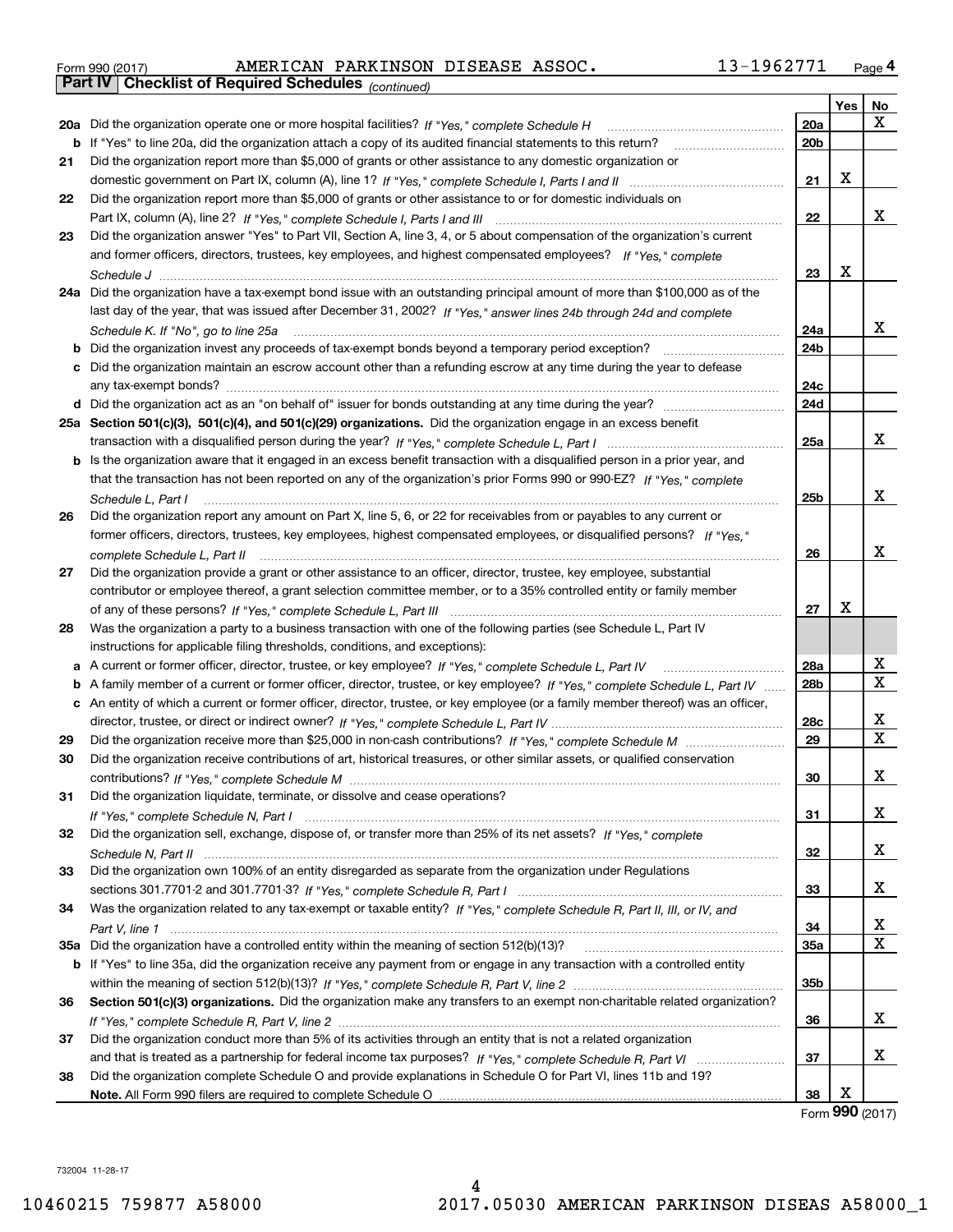|        | 13-1962771<br>AMERICAN PARKINSON DISEASE ASSOC.<br>Form 990 (2017)                                                                                                                                                                           |                |        | Page 5 |
|--------|----------------------------------------------------------------------------------------------------------------------------------------------------------------------------------------------------------------------------------------------|----------------|--------|--------|
| Part V | <b>Statements Regarding Other IRS Filings and Tax Compliance</b>                                                                                                                                                                             |                |        |        |
|        | Check if Schedule O contains a response or note to any line in this Part V                                                                                                                                                                   |                |        |        |
|        |                                                                                                                                                                                                                                              |                | Yes    | No     |
|        | 52<br>1a                                                                                                                                                                                                                                     |                |        |        |
| b      | 0<br>1 <sub>b</sub><br>Enter the number of Forms W-2G included in line 1a. Enter -0- if not applicable                                                                                                                                       |                |        |        |
| c      | Did the organization comply with backup withholding rules for reportable payments to vendors and reportable gaming                                                                                                                           |                |        |        |
|        |                                                                                                                                                                                                                                              | 1c             | х      |        |
|        | 2a Enter the number of employees reported on Form W-3, Transmittal of Wage and Tax Statements,                                                                                                                                               |                |        |        |
|        | 42<br>filed for the calendar year ending with or within the year covered by this return<br>2a                                                                                                                                                |                |        |        |
|        |                                                                                                                                                                                                                                              | 2 <sub>b</sub> | х      |        |
|        |                                                                                                                                                                                                                                              |                |        |        |
|        | 3a Did the organization have unrelated business gross income of \$1,000 or more during the year?                                                                                                                                             | За             |        | х      |
|        |                                                                                                                                                                                                                                              | 3b             |        |        |
|        | 4a At any time during the calendar year, did the organization have an interest in, or a signature or other authority over, a                                                                                                                 |                |        |        |
|        | financial account in a foreign country (such as a bank account, securities account, or other financial account)?                                                                                                                             | 4a             |        | x      |
|        | <b>b</b> If "Yes," enter the name of the foreign country: $\blacktriangleright$                                                                                                                                                              |                |        |        |
|        | See instructions for filing requirements for FinCEN Form 114, Report of Foreign Bank and Financial Accounts (FBAR).                                                                                                                          |                |        |        |
|        |                                                                                                                                                                                                                                              | 5a             |        | х      |
| b      |                                                                                                                                                                                                                                              | 5 <sub>b</sub> |        | х      |
| c      |                                                                                                                                                                                                                                              | 5c             |        |        |
|        | 6a Does the organization have annual gross receipts that are normally greater than \$100,000, and did the organization solicit                                                                                                               |                |        |        |
|        |                                                                                                                                                                                                                                              | 6a             |        | x      |
|        | <b>b</b> If "Yes," did the organization include with every solicitation an express statement that such contributions or gifts                                                                                                                |                |        |        |
|        |                                                                                                                                                                                                                                              | 6b             |        |        |
| 7      | Organizations that may receive deductible contributions under section 170(c).                                                                                                                                                                |                |        |        |
| a      | Did the organization receive a payment in excess of \$75 made partly as a contribution and partly for goods and services provided to the payor?                                                                                              | 7a             | х<br>X |        |
|        | <b>b</b> If "Yes," did the organization notify the donor of the value of the goods or services provided?                                                                                                                                     | 7b             |        |        |
|        | c Did the organization sell, exchange, or otherwise dispose of tangible personal property for which it was required                                                                                                                          |                |        | х      |
|        |                                                                                                                                                                                                                                              | 7c             |        |        |
|        | 7d<br>d If "Yes," indicate the number of Forms 8282 filed during the year [11,111] The Section of Holder and The Year                                                                                                                        |                |        | х      |
| е      |                                                                                                                                                                                                                                              | 7e             |        | х      |
| f      | Did the organization, during the year, pay premiums, directly or indirectly, on a personal benefit contract?                                                                                                                                 | 7f             |        |        |
| g      | If the organization received a contribution of qualified intellectual property, did the organization file Form 8899 as required?                                                                                                             | 7g<br>7h       |        |        |
| 8      | h If the organization received a contribution of cars, boats, airplanes, or other vehicles, did the organization file a Form 1098-C?<br>Sponsoring organizations maintaining donor advised funds. Did a donor advised fund maintained by the |                |        |        |
|        |                                                                                                                                                                                                                                              | 8              |        |        |
|        | sponsoring organization have excess business holdings at any time during the year?<br>Sponsoring organizations maintaining donor advised funds.                                                                                              |                |        |        |
| a      | Did the sponsoring organization make any taxable distributions under section 4966?                                                                                                                                                           | 9а             |        |        |
| b      | Did the sponsoring organization make a distribution to a donor, donor advisor, or related person?                                                                                                                                            | 9b             |        |        |
| 10     | Section 501(c)(7) organizations. Enter:                                                                                                                                                                                                      |                |        |        |
| а      | 10a<br>Initiation fees and capital contributions included on Part VIII, line 12 <i>manuarrouus</i> manuations of the lates                                                                                                                   |                |        |        |
| b      | 10 <sub>b</sub><br>Gross receipts, included on Form 990, Part VIII, line 12, for public use of club facilities manument                                                                                                                      |                |        |        |
| 11     | Section 501(c)(12) organizations. Enter:                                                                                                                                                                                                     |                |        |        |
| a      | 11a                                                                                                                                                                                                                                          |                |        |        |
|        | b Gross income from other sources (Do not net amounts due or paid to other sources against                                                                                                                                                   |                |        |        |
|        | amounts due or received from them.)<br>11b                                                                                                                                                                                                   |                |        |        |
|        | 12a Section 4947(a)(1) non-exempt charitable trusts. Is the organization filing Form 990 in lieu of Form 1041?                                                                                                                               | 12a            |        |        |
|        | <b>b</b> If "Yes," enter the amount of tax-exempt interest received or accrued during the year <i>manument</i> of<br>12b                                                                                                                     |                |        |        |
| 13     | Section 501(c)(29) qualified nonprofit health insurance issuers.                                                                                                                                                                             |                |        |        |
| a      | Is the organization licensed to issue qualified health plans in more than one state?                                                                                                                                                         | 13а            |        |        |
|        | Note. See the instructions for additional information the organization must report on Schedule O.                                                                                                                                            |                |        |        |
|        | <b>b</b> Enter the amount of reserves the organization is required to maintain by the states in which the                                                                                                                                    |                |        |        |
|        | 13 <sub>b</sub>                                                                                                                                                                                                                              |                |        |        |
|        | 13c                                                                                                                                                                                                                                          |                |        |        |
|        | 14a Did the organization receive any payments for indoor tanning services during the tax year?                                                                                                                                               | 14a            |        | х      |
|        |                                                                                                                                                                                                                                              | 14b            |        |        |
|        |                                                                                                                                                                                                                                              |                | nnn    |        |

| Form 990 (2017) |  |  |
|-----------------|--|--|
|-----------------|--|--|

|     | ו ז ו טצנ      |  |
|-----|----------------|--|
| · V | Statemente Ren |  |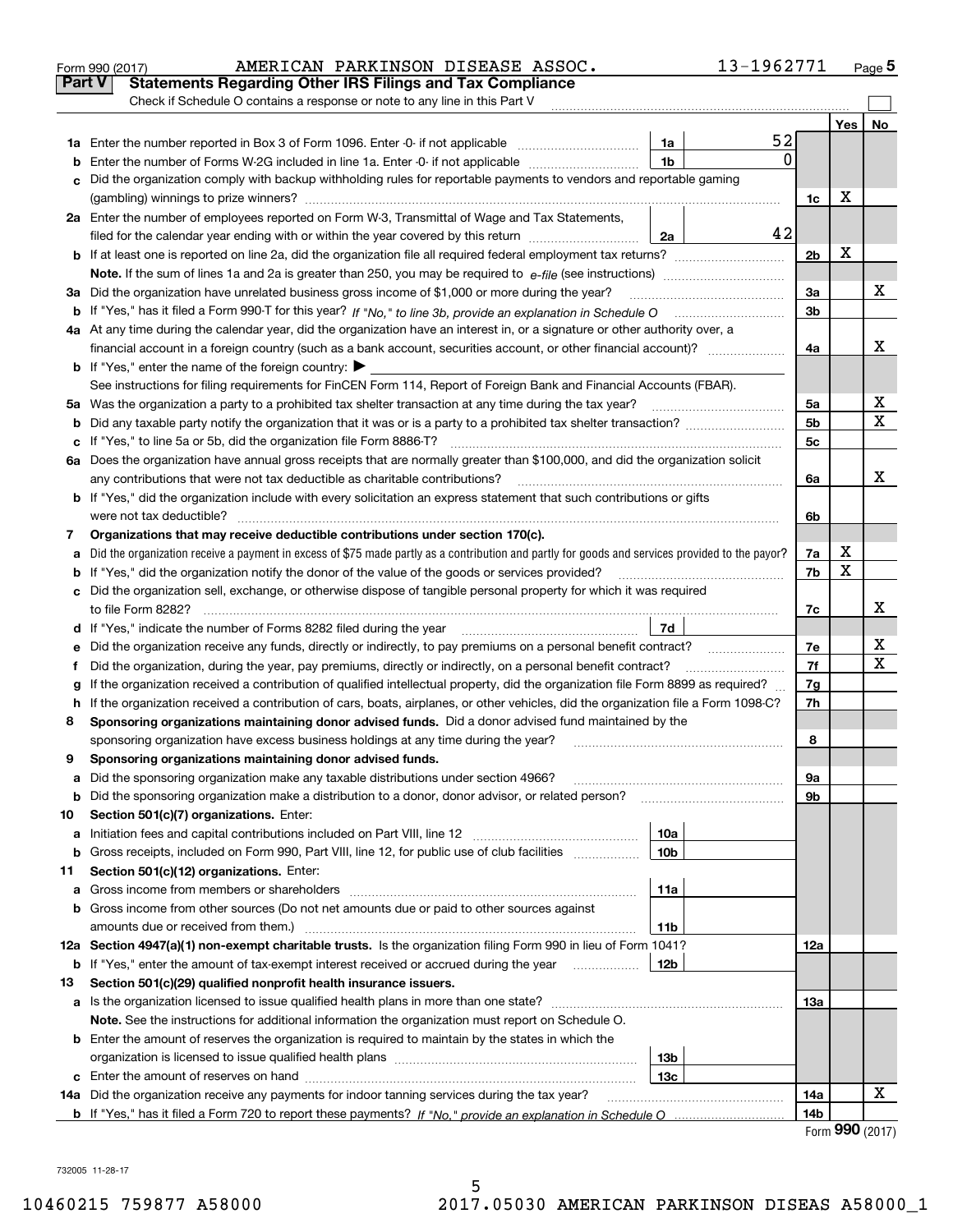|  | Form 990 (2017) |
|--|-----------------|
|  |                 |

# AMERICAN PARKINSON DISEASE ASSOC. 13-1962771

*For each "Yes" response to lines 2 through 7b below, and for a "No" response to line 8a, 8b, or 10b below, describe the circumstances, processes, or changes in Schedule O. See instructions.* Form 990 (2017) **AMERICAN PARKINSON DISEASE ASSOC.** 13-1962771 <sub>Page</sub> 6<br>**Part VI Governance, Management, and Disclosure** *For each "Yes" response to lines 2 through 7b below, and for a "No" response* 

|    |                                                                                                                                                                                                                                |                               |                 | Yes   No        |                         |
|----|--------------------------------------------------------------------------------------------------------------------------------------------------------------------------------------------------------------------------------|-------------------------------|-----------------|-----------------|-------------------------|
|    | <b>1a</b> Enter the number of voting members of the governing body at the end of the tax year <i>manumum</i>                                                                                                                   | 1a                            | 18              |                 |                         |
|    | If there are material differences in voting rights among members of the governing body, or if the governing                                                                                                                    |                               |                 |                 |                         |
|    | body delegated broad authority to an executive committee or similar committee, explain in Schedule O.                                                                                                                          |                               |                 |                 |                         |
|    | <b>b</b> Enter the number of voting members included in line 1a, above, who are independent <i>manument</i> in                                                                                                                 | 1b                            | 16              |                 |                         |
| 2  | Did any officer, director, trustee, or key employee have a family relationship or a business relationship with any other                                                                                                       |                               |                 |                 |                         |
|    | officer, director, trustee, or key employee?                                                                                                                                                                                   |                               | $\mathbf{2}$    | X               |                         |
| З  | Did the organization delegate control over management duties customarily performed by or under the direct supervision                                                                                                          |                               |                 |                 |                         |
|    |                                                                                                                                                                                                                                |                               | 3               |                 | $\overline{\mathbf{X}}$ |
| 4  | Did the organization make any significant changes to its governing documents since the prior Form 990 was filed?                                                                                                               |                               | $\overline{4}$  |                 | $\overline{\texttt{x}}$ |
| 5  |                                                                                                                                                                                                                                |                               | 5               |                 | $\overline{\mathbf{x}}$ |
| 6  |                                                                                                                                                                                                                                |                               | 6               |                 | $\overline{\mathbf{x}}$ |
|    | 7a Did the organization have members, stockholders, or other persons who had the power to elect or appoint one or                                                                                                              |                               |                 |                 |                         |
|    |                                                                                                                                                                                                                                |                               | 7a              |                 | х                       |
|    | <b>b</b> Are any governance decisions of the organization reserved to (or subject to approval by) members, stockholders, or                                                                                                    |                               |                 |                 |                         |
|    | persons other than the governing body?                                                                                                                                                                                         |                               | 7b              |                 | х                       |
| 8  | Did the organization contemporaneously document the meetings held or written actions undertaken during the year by the following:                                                                                              |                               |                 |                 |                         |
|    |                                                                                                                                                                                                                                |                               | 8а              | $\mathbf X$     |                         |
|    |                                                                                                                                                                                                                                |                               | 8b              | $\mathbf X$     |                         |
| 9  | Is there any officer, director, trustee, or key employee listed in Part VII, Section A, who cannot be reached at the                                                                                                           |                               |                 |                 |                         |
|    |                                                                                                                                                                                                                                |                               | 9               |                 | x                       |
|    | Section B. Policies (This Section B requests information about policies not required by the Internal Revenue Code.)                                                                                                            |                               |                 |                 |                         |
|    |                                                                                                                                                                                                                                |                               |                 | Yes             | No                      |
|    |                                                                                                                                                                                                                                |                               | 10a             | X               |                         |
|    | b If "Yes," did the organization have written policies and procedures governing the activities of such chapters, affiliates,                                                                                                   |                               |                 |                 |                         |
|    |                                                                                                                                                                                                                                |                               | 10 <sub>b</sub> | х               |                         |
|    | 11a Has the organization provided a complete copy of this Form 990 to all members of its governing body before filing the form?                                                                                                |                               | 11a             | $\mathbf X$     |                         |
|    | <b>b</b> Describe in Schedule O the process, if any, used by the organization to review this Form 990.                                                                                                                         |                               |                 |                 |                         |
|    |                                                                                                                                                                                                                                |                               | 12a             | х               |                         |
|    |                                                                                                                                                                                                                                |                               | 12 <sub>b</sub> | $\mathbf X$     |                         |
|    | c Did the organization regularly and consistently monitor and enforce compliance with the policy? If "Yes," describe                                                                                                           |                               |                 |                 |                         |
|    |                                                                                                                                                                                                                                |                               | 12c             | Х               |                         |
|    | in Schedule O how this was done with the control of the control of the control of the control of the control o                                                                                                                 |                               | 13              | X               |                         |
| 13 |                                                                                                                                                                                                                                |                               |                 | $\mathbf X$     |                         |
| 14 | Did the organization have a written document retention and destruction policy?<br>The organization have a written document retention and destruction policy?                                                                   |                               | 14              |                 |                         |
| 15 | Did the process for determining compensation of the following persons include a review and approval by independent                                                                                                             |                               |                 |                 |                         |
|    | persons, comparability data, and contemporaneous substantiation of the deliberation and decision?                                                                                                                              |                               |                 | х               |                         |
|    | a The organization's CEO, Executive Director, or top management official [11] [12] The organization's CEO, Executive Director, or top management official [12] [12] [12] [12] The organization's CEO, Executive Director, or t |                               | 15a             | X               |                         |
|    | b Other officers or key employees of the organization manufactured content to the organization manufactured by Other officers or key employees of the organization manufactured by the state of the organization manufactured  |                               | 15b             |                 |                         |
|    | If "Yes" to line 15a or 15b, describe the process in Schedule O (see instructions).                                                                                                                                            |                               |                 |                 |                         |
|    | 16a Did the organization invest in, contribute assets to, or participate in a joint venture or similar arrangement with a                                                                                                      |                               |                 |                 |                         |
|    | taxable entity during the year?                                                                                                                                                                                                |                               | 16a             |                 | X                       |
|    | <b>b</b> If "Yes," did the organization follow a written policy or procedure requiring the organization to evaluate its participation                                                                                          |                               |                 |                 |                         |
|    | in joint venture arrangements under applicable federal tax law, and take steps to safeguard the organization's                                                                                                                 |                               |                 |                 |                         |
|    |                                                                                                                                                                                                                                |                               | 16b             |                 |                         |
|    | <b>Section C. Disclosure</b>                                                                                                                                                                                                   |                               |                 |                 |                         |
| 17 | List the states with which a copy of this Form 990 is required to be filed $\blacktriangleright$ CT, FL, GA, IL, IA, MA, MN, MS, NE, NH, NJ, NY                                                                                |                               |                 |                 |                         |
| 18 | Section 6104 requires an organization to make its Forms 1023 (or 1024 if applicable), 990, and 990-T (Section 501(c)(3)s only) available                                                                                       |                               |                 |                 |                         |
|    | for public inspection. Indicate how you made these available. Check all that apply.                                                                                                                                            |                               |                 |                 |                         |
|    | X Own website<br>$\lfloor x \rfloor$ Upon request<br>Another's website                                                                                                                                                         | Other (explain in Schedule O) |                 |                 |                         |
| 19 | Describe in Schedule O whether (and if so, how) the organization made its governing documents, conflict of interest policy, and financial                                                                                      |                               |                 |                 |                         |
|    | statements available to the public during the tax year.                                                                                                                                                                        |                               |                 |                 |                         |
| 20 | State the name, address, and telephone number of the person who possesses the organization's books and records:                                                                                                                |                               |                 |                 |                         |
|    | CHERYL WEINER - 718-981-8001                                                                                                                                                                                                   |                               |                 |                 |                         |
|    | 10305<br>135 PARKINSON AVE, STATEN ISLAND, NY                                                                                                                                                                                  |                               |                 |                 |                         |
|    | SEE SCHEDULE O FOR FULL LIST OF STATES<br>732006 11-28-17                                                                                                                                                                      |                               |                 | Form 990 (2017) |                         |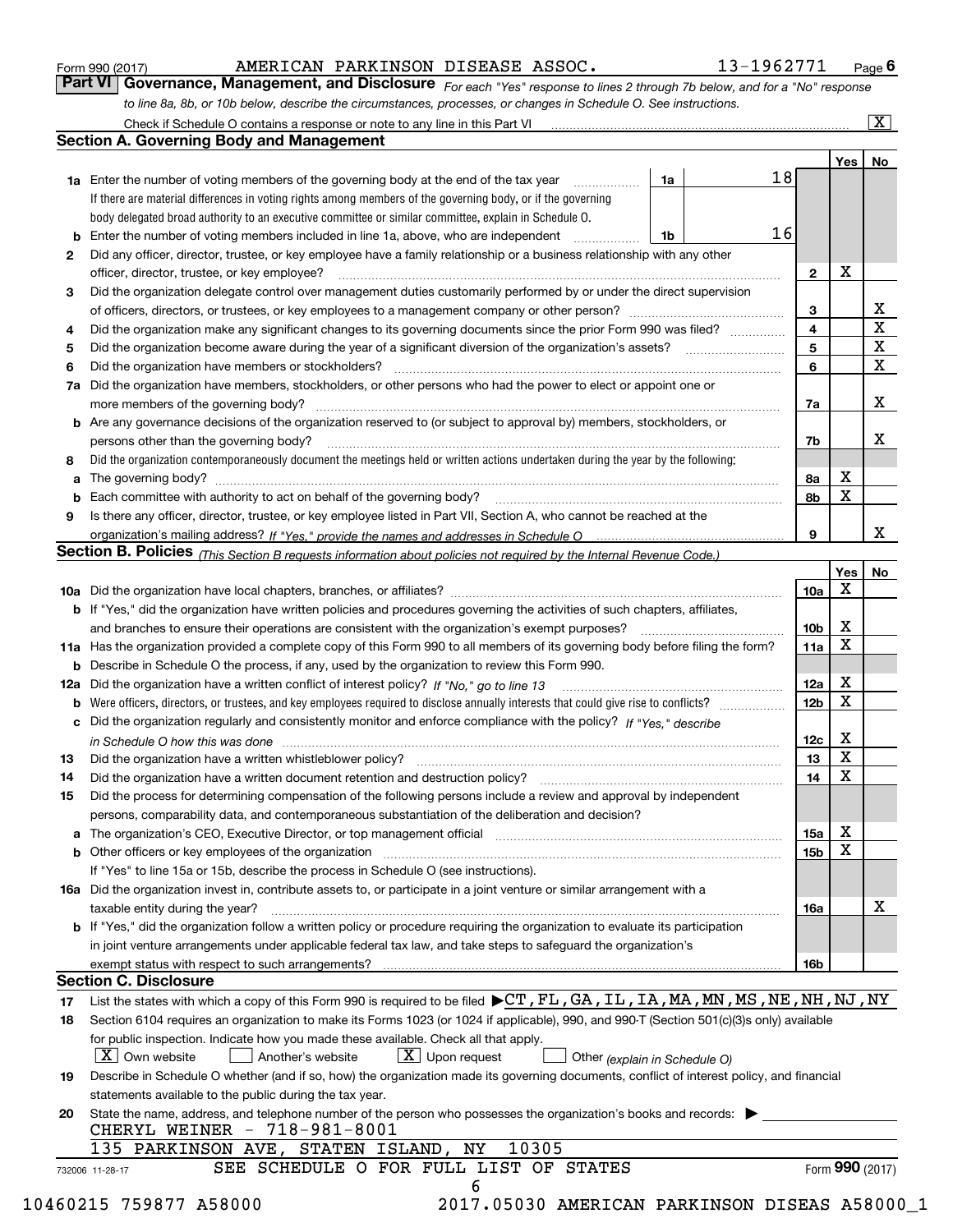$\mathcal{L}^{\text{max}}$ 

**7Part VII Compensation of Officers, Directors, Trustees, Key Employees, Highest Compensated Employees, and Independent Contractors**

Check if Schedule O contains a response or note to any line in this Part VII

**Section A. Officers, Directors, Trustees, Key Employees, and Highest Compensated Employees**

**1a**  Complete this table for all persons required to be listed. Report compensation for the calendar year ending with or within the organization's tax year.

**•** List all of the organization's current officers, directors, trustees (whether individuals or organizations), regardless of amount of compensation. Enter -0- in columns  $(D)$ ,  $(E)$ , and  $(F)$  if no compensation was paid.

● List all of the organization's **current** key employees, if any. See instructions for definition of "key employee."

**•** List the organization's five current highest compensated employees (other than an officer, director, trustee, or key employee) who received reportable compensation (Box 5 of Form W-2 and/or Box 7 of Form 1099-MISC) of more than \$100,000 from the organization and any related organizations.

 $\bullet$  List all of the organization's **former** officers, key employees, and highest compensated employees who received more than \$100,000 of reportable compensation from the organization and any related organizations.

**•** List all of the organization's former directors or trustees that received, in the capacity as a former director or trustee of the organization, more than \$10,000 of reportable compensation from the organization and any related organizations.

List persons in the following order: individual trustees or directors; institutional trustees; officers; key employees; highest compensated employees; and former such persons.

Check this box if neither the organization nor any related organization compensated any current officer, director, or trustee.  $\mathcal{L}^{\text{max}}$ 

| (A)                               | (B)                    |                               |                      |                         | (C)          |                                                                  |        | (D)                             | (E)                              | (F)                      |
|-----------------------------------|------------------------|-------------------------------|----------------------|-------------------------|--------------|------------------------------------------------------------------|--------|---------------------------------|----------------------------------|--------------------------|
| Name and Title                    | Average                |                               |                      | Position                |              | (do not check more than one                                      |        | Reportable                      | Reportable                       | Estimated                |
|                                   | hours per              |                               |                      |                         |              | box, unless person is both an<br>officer and a director/trustee) |        | compensation                    | compensation                     | amount of                |
|                                   | week                   |                               |                      |                         |              |                                                                  |        | from                            | from related                     | other                    |
|                                   | (list any<br>hours for |                               |                      |                         |              |                                                                  |        | the                             | organizations<br>(W-2/1099-MISC) | compensation<br>from the |
|                                   | related                |                               |                      |                         |              |                                                                  |        | organization<br>(W-2/1099-MISC) |                                  | organization             |
|                                   | organizations          |                               |                      |                         |              |                                                                  |        |                                 |                                  | and related              |
|                                   | below                  | ndividual trustee or director | nstitutional trustee |                         | Key employee |                                                                  |        |                                 |                                  | organizations            |
|                                   | line)                  |                               |                      | Officer                 |              | Highest compensated<br> employee                                 | Former |                                 |                                  |                          |
| PATRICK MCDERMOTT<br>(1)          | 1.50                   |                               |                      |                         |              |                                                                  |        |                                 |                                  |                          |
| <b>CHAIRMAN</b>                   |                        | $\mathbf X$                   |                      | $\overline{\textbf{X}}$ |              |                                                                  |        | 0.                              | $\mathbf 0$ .                    | 0.                       |
| THOMAS K. PENETT, ESQ.<br>(2)     | 1.50                   |                               |                      |                         |              |                                                                  |        |                                 |                                  |                          |
| 1ST VICE CHAIR                    |                        | Χ                             |                      | $\overline{\mathbf{X}}$ |              |                                                                  |        | 0.                              | $\mathbf 0$ .                    | 0.                       |
| ELLIOT J. SHAPIRO, PE<br>(3)      | 1.50                   |                               |                      |                         |              |                                                                  |        |                                 |                                  |                          |
| 2ND VICE CHAIR                    |                        | $\mathbf X$                   |                      | $\rm X$                 |              |                                                                  |        | 0.                              | $\mathbf 0$ .                    | 0.                       |
| SALLY ANN ESPOSITO BROWNE<br>(4)  | 1.50                   |                               |                      |                         |              |                                                                  |        |                                 |                                  |                          |
| <b>SECRETARY</b>                  |                        | Χ                             |                      | X                       |              |                                                                  |        | 0.                              | $\mathbf 0$ .                    | 0.                       |
| ELENA MAESTRONE IMPERATO<br>(5)   | 1.50                   |                               |                      |                         |              |                                                                  |        |                                 |                                  |                          |
| TREASURER                         |                        | $\mathbf X$                   |                      | $\overline{\textbf{X}}$ |              |                                                                  |        | 0.                              | $\mathbf 0$ .                    | $\mathbf 0$ .            |
| $(6)$ MARIO J. ESPOSITO, JR.      | 1.50                   |                               |                      |                         |              |                                                                  |        |                                 |                                  |                          |
| EXECUTIVE COMMITTEE MEMBER        |                        | X                             |                      | $\overline{\textbf{X}}$ |              |                                                                  |        | 0.                              | $\mathbf 0$ .                    | $\mathbf 0$ .            |
| (7) ELIZABETH BRAUN, RN           | 0.50                   |                               |                      |                         |              |                                                                  |        |                                 |                                  |                          |
| <b>DIRECTOR</b>                   |                        | $\mathbf X$                   |                      |                         |              |                                                                  |        | $\mathbf 0$ .                   | 0.                               | $\mathbf 0$ .            |
| (8) ATHOL COCHRANE                | 0.50                   |                               |                      |                         |              |                                                                  |        |                                 |                                  |                          |
| <b>DIRECTOR</b>                   |                        | X                             |                      |                         |              |                                                                  |        | 0.                              | $\mathbf 0$ .                    | $0_{.}$                  |
| (9) GEORGE A. ESPOSITO, JR., ESQ. | 0.50                   |                               |                      |                         |              |                                                                  |        |                                 |                                  |                          |
| <b>DIRECTOR</b>                   |                        | $\mathbf X$                   |                      |                         |              |                                                                  |        | 0.                              | $\mathbf 0$ .                    | $\mathbf 0$ .            |
| (10) LISA ESPOSITO, DVM           | 0.50                   |                               |                      |                         |              |                                                                  |        |                                 |                                  |                          |
| <b>DIRECTOR</b>                   |                        | $\mathbf X$                   |                      |                         |              |                                                                  |        | 0.                              | $\mathbf 0$ .                    | 0.                       |
| (11) MICHAEL MELNICKE             | 0.50                   |                               |                      |                         |              |                                                                  |        |                                 |                                  |                          |
| <b>DIRECTOR</b>                   |                        | $\mathbf X$                   |                      |                         |              |                                                                  |        | 0.                              | $\mathbf 0$ .                    | 0.                       |
| (12) DAVID G. STANDAERT, MD, PHD  | 0.50                   |                               |                      |                         |              |                                                                  |        |                                 |                                  |                          |
| <b>DIRECTOR</b>                   |                        | X                             |                      |                         |              |                                                                  |        | 0.                              | $\mathbf 0$ .                    | $0_{.}$                  |
| (13) MICHAEL ESPOSITO             | 0.50                   |                               |                      |                         |              |                                                                  |        |                                 |                                  |                          |
| <b>DIRECTOR</b>                   |                        | $\mathbf X$                   |                      |                         |              |                                                                  |        | 0.                              | $\mathbf 0$ .                    | 0.                       |
| (14) DONNA J.C. FANELLI, DNP      | 0.50                   |                               |                      |                         |              |                                                                  |        |                                 |                                  |                          |
| <b>DIRECTOR</b>                   |                        | $\mathbf X$                   |                      |                         |              |                                                                  |        | 0.                              | 0.                               | $\mathbf 0$ .            |
| (15) MARVIN HENICK                | 0.50                   |                               |                      |                         |              |                                                                  |        |                                 |                                  |                          |
| <b>DIRECTOR</b>                   |                        | X                             |                      |                         |              |                                                                  |        | 0.                              | 0.                               | $\mathbf 0$ .            |
| (16) MICHAEL PIETRANGELO, ESQ.    | 0.50                   |                               |                      |                         |              |                                                                  |        |                                 |                                  |                          |
| <b>DIRECTOR</b>                   |                        | $\mathbf X$                   |                      |                         |              |                                                                  |        | 0.                              | 0.                               | 0.                       |
| (17) DAVID J. BUTLER              | 0.50                   |                               |                      |                         |              |                                                                  |        |                                 |                                  |                          |
| <b>DIRECTOR</b>                   |                        | $\mathbf X$                   |                      |                         |              |                                                                  |        | 0.                              | $\mathbf 0$ .                    | $0_{.}$                  |

732007 11-28-17

10460215 759877 A58000 2017.05030 AMERICAN PARKINSON DISEAS A58000\_1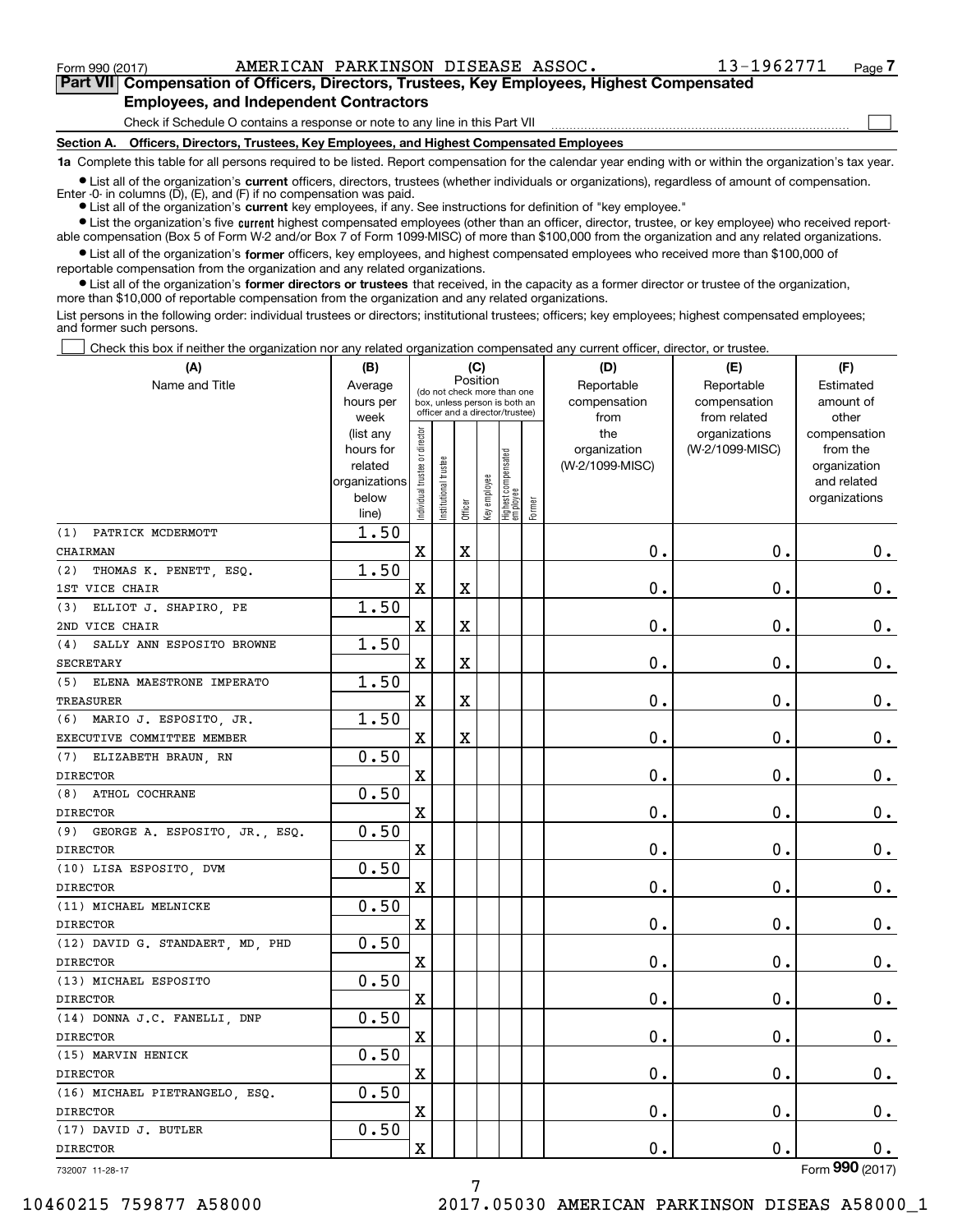|  | Form 990 (2017) |
|--|-----------------|
|  |                 |

Form 990 (2017) Page AMERICAN PARKINSON DISEASE ASSOC.

**8** 13-1962771

| <b>Part VII</b><br>Section A. Officers, Directors, Trustees, Key Employees, and Highest Compensated Employees (continued)                               |                      |                               |                      |         |              |                                                              |        |                                |                 |                  |                             |
|---------------------------------------------------------------------------------------------------------------------------------------------------------|----------------------|-------------------------------|----------------------|---------|--------------|--------------------------------------------------------------|--------|--------------------------------|-----------------|------------------|-----------------------------|
| (A)                                                                                                                                                     | (B)                  |                               |                      |         | (C)          |                                                              |        | (D)                            | (E)             |                  | (F)                         |
| Name and title                                                                                                                                          | Average              |                               |                      |         | Position     |                                                              |        | Reportable                     | Reportable      |                  | Estimated                   |
|                                                                                                                                                         | hours per            |                               |                      |         |              | (do not check more than one<br>box, unless person is both an |        | compensation                   | compensation    |                  | amount of                   |
|                                                                                                                                                         | week                 |                               |                      |         |              | officer and a director/trustee)                              |        | from                           | from related    |                  | other                       |
|                                                                                                                                                         | (list any            |                               |                      |         |              |                                                              |        | the                            | organizations   |                  | compensation                |
|                                                                                                                                                         | hours for<br>related |                               |                      |         |              |                                                              |        | organization                   | (W-2/1099-MISC) |                  | from the                    |
|                                                                                                                                                         | organizations        |                               |                      |         |              |                                                              |        | (W-2/1099-MISC)                |                 |                  | organization<br>and related |
|                                                                                                                                                         | below                |                               |                      |         |              |                                                              |        |                                |                 |                  | organizations               |
|                                                                                                                                                         | line)                | ndividual trustee or director | nstitutional trustee | Officer | Key employee | Highest compensated<br>  employee                            | Former |                                |                 |                  |                             |
| (18) JOEL A. MIELE, JR.                                                                                                                                 | 0.50                 |                               |                      |         |              |                                                              |        |                                |                 |                  |                             |
| <b>DIRECTOR</b>                                                                                                                                         |                      | X                             |                      |         |              |                                                              |        | 0.                             |                 | 0.               | $0_{.}$                     |
| (19) JOSEPH G. CONTE                                                                                                                                    | 0.50                 |                               |                      |         |              |                                                              |        |                                |                 |                  |                             |
| DIRECTOR TO 11/2017                                                                                                                                     |                      | X                             |                      |         |              |                                                              |        | 0.                             |                 | $0$ .            | 0.                          |
| (20) LESLIE A. CHAMBERS                                                                                                                                 | 40.00                |                               |                      |         |              |                                                              |        |                                |                 |                  |                             |
| PRESIDENT/CEO                                                                                                                                           |                      |                               |                      | X       |              |                                                              |        | 222,743.                       |                 | $0$ .            | 40,588.                     |
| (21) STEPHANIE PAUL                                                                                                                                     | 40.00                |                               |                      |         |              |                                                              |        |                                |                 |                  |                             |
| VP DEVELOPMENT & MARKETING                                                                                                                              |                      |                               |                      |         | $\mathbf X$  |                                                              |        | 162,899.                       |                 | 0.               | 38, 783.                    |
| (22) ROBIN KORNHABER                                                                                                                                    | 40.00                |                               |                      |         |              |                                                              |        |                                |                 |                  |                             |
| VP PROGRAM & SERVICES                                                                                                                                   |                      |                               |                      |         |              | X                                                            |        | 136,187.                       |                 | $0$ .            | 27,379.                     |
| (23) ELOISE CAGGIANO                                                                                                                                    | 40.00                |                               |                      |         |              |                                                              |        |                                |                 |                  |                             |
| SR. DEVELOPMENT DIRECTOR                                                                                                                                |                      |                               |                      |         |              | X                                                            |        | 118,175.                       |                 | 0.               | 25, 256.                    |
| (24) PENNY WESTBERRY                                                                                                                                    | 26.00                |                               |                      |         |              |                                                              |        |                                |                 |                  |                             |
| VP CHAPTER DEV & FIELD OPERATIONS                                                                                                                       |                      |                               |                      |         |              | X                                                            |        | 115,825.                       |                 | 0.               | 33,674.                     |
| (25) DEBORAH GUYER                                                                                                                                      | 40.00                |                               |                      |         |              |                                                              |        |                                |                 |                  |                             |
| EXEC. DIRECTOR, MO CHAPTER                                                                                                                              |                      |                               |                      |         |              | X                                                            |        | 112,766.                       |                 | 0.               | 24,205.                     |
| (26) CHERYL WEINER                                                                                                                                      | 40.00                |                               |                      |         |              |                                                              |        |                                |                 |                  |                             |
| CONTROLLER                                                                                                                                              |                      |                               |                      |         |              | X                                                            |        | <u>109,336.</u>                |                 | 0.               | <u>24,161.</u>              |
|                                                                                                                                                         |                      |                               |                      |         |              |                                                              |        | 977,931.                       |                 | $\overline{0}$ . | $\overline{214,046}$ .      |
| 1b Sub-total                                                                                                                                            |                      |                               |                      |         |              |                                                              |        | 0.                             |                 | $\overline{0}$ . | 0.                          |
|                                                                                                                                                         |                      |                               |                      |         |              |                                                              |        | 977,931.                       |                 | $\overline{0}$ . | 214,046.                    |
|                                                                                                                                                         |                      |                               |                      |         |              |                                                              |        |                                |                 |                  |                             |
| Total number of individuals (including but not limited to those listed above) who received more than \$100,000 of reportable<br>2                       |                      |                               |                      |         |              |                                                              |        |                                |                 |                  | 8                           |
| compensation from the organization $\blacktriangleright$                                                                                                |                      |                               |                      |         |              |                                                              |        |                                |                 |                  | No<br><b>Yes</b>            |
|                                                                                                                                                         |                      |                               |                      |         |              |                                                              |        |                                |                 |                  |                             |
| Did the organization list any former officer, director, or trustee, key employee, or highest compensated employee on<br>3                               |                      |                               |                      |         |              |                                                              |        |                                |                 |                  | х                           |
| line 1a? If "Yes," complete Schedule J for such individual material content content to the content of the content of the Schedule J for such individual |                      |                               |                      |         |              |                                                              |        |                                |                 |                  | 3                           |
| For any individual listed on line 1a, is the sum of reportable compensation and other compensation from the organization<br>4                           |                      |                               |                      |         |              |                                                              |        |                                |                 |                  | X                           |
|                                                                                                                                                         |                      |                               |                      |         |              |                                                              |        |                                |                 |                  | 4                           |
| Did any person listed on line 1a receive or accrue compensation from any unrelated organization or individual for services<br>5                         |                      |                               |                      |         |              |                                                              |        |                                |                 |                  | X                           |
| <b>Section B. Independent Contractors</b>                                                                                                               |                      |                               |                      |         |              |                                                              |        |                                |                 |                  | 5                           |
|                                                                                                                                                         |                      |                               |                      |         |              |                                                              |        |                                |                 |                  |                             |
| Complete this table for your five highest compensated independent contractors that received more than \$100,000 of compensation from<br>1               |                      |                               |                      |         |              |                                                              |        |                                |                 |                  |                             |
| the organization. Report compensation for the calendar year ending with or within the organization's tax year.                                          |                      |                               |                      |         |              |                                                              |        |                                |                 |                  |                             |
| (A)<br>Name and business address                                                                                                                        |                      |                               |                      |         |              |                                                              |        | (B)<br>Description of services |                 |                  | (C)<br>Compensation         |
| SOUTHWEST PUBLISHING                                                                                                                                    |                      |                               |                      |         |              |                                                              |        | DIRECT MAIL PRINTING           |                 |                  |                             |
|                                                                                                                                                         |                      |                               |                      |         |              |                                                              |        |                                |                 |                  |                             |
| 4000 SE ADAMS ST, TOPEKA, KS 66609-1481<br>THOMPSON, HABIB & DENISON, INC, 80 HAYDEN                                                                    |                      |                               |                      |         |              |                                                              |        | AND SHIPPING                   |                 |                  | 1,014,121.                  |
|                                                                                                                                                         |                      |                               |                      |         |              |                                                              |        | DIRECT MAIL                    |                 |                  |                             |
| AVE, STE 300, LEXINGTON, MA 02421                                                                                                                       |                      |                               |                      |         |              |                                                              |        | CONSULTANTS                    |                 |                  | 405,078.                    |
| AOIC, LLC, ONE EAST UWCHIAN AVE-STE 408,                                                                                                                |                      |                               |                      |         |              |                                                              |        |                                |                 |                  |                             |
| EXTON, PA 19341                                                                                                                                         |                      |                               |                      |         |              |                                                              |        | WEBINAR CONSULTING             |                 |                  | 280,914.                    |
| INNOVAIRRE COMMUNICATION                                                                                                                                |                      |                               |                      |         |              |                                                              |        | DIRECT MAIL PRINTING           |                 |                  |                             |
| 528 ROUTE 13 - STE 200, MILFORD, NH 03055                                                                                                               |                      |                               |                      |         |              |                                                              |        | AND SHIPPING                   |                 |                  | 123,874.                    |
| PMX AGENCY, LLC, ONE WORLD TRADE CTR -<br>63RD FL, NEW YORK, NY 10007                                                                                   |                      |                               |                      |         |              |                                                              |        | DATA STORAGE,                  |                 |                  |                             |
|                                                                                                                                                         |                      |                               |                      |         |              |                                                              |        | SECURITY AND MAINTEN           |                 |                  | 121,696.                    |

**2**Total number of independent contractors (including but not limited to those listed above) who received more than \$100,000 of compensation from the organization  $\blacktriangleright$ 6

Form (2017) **990**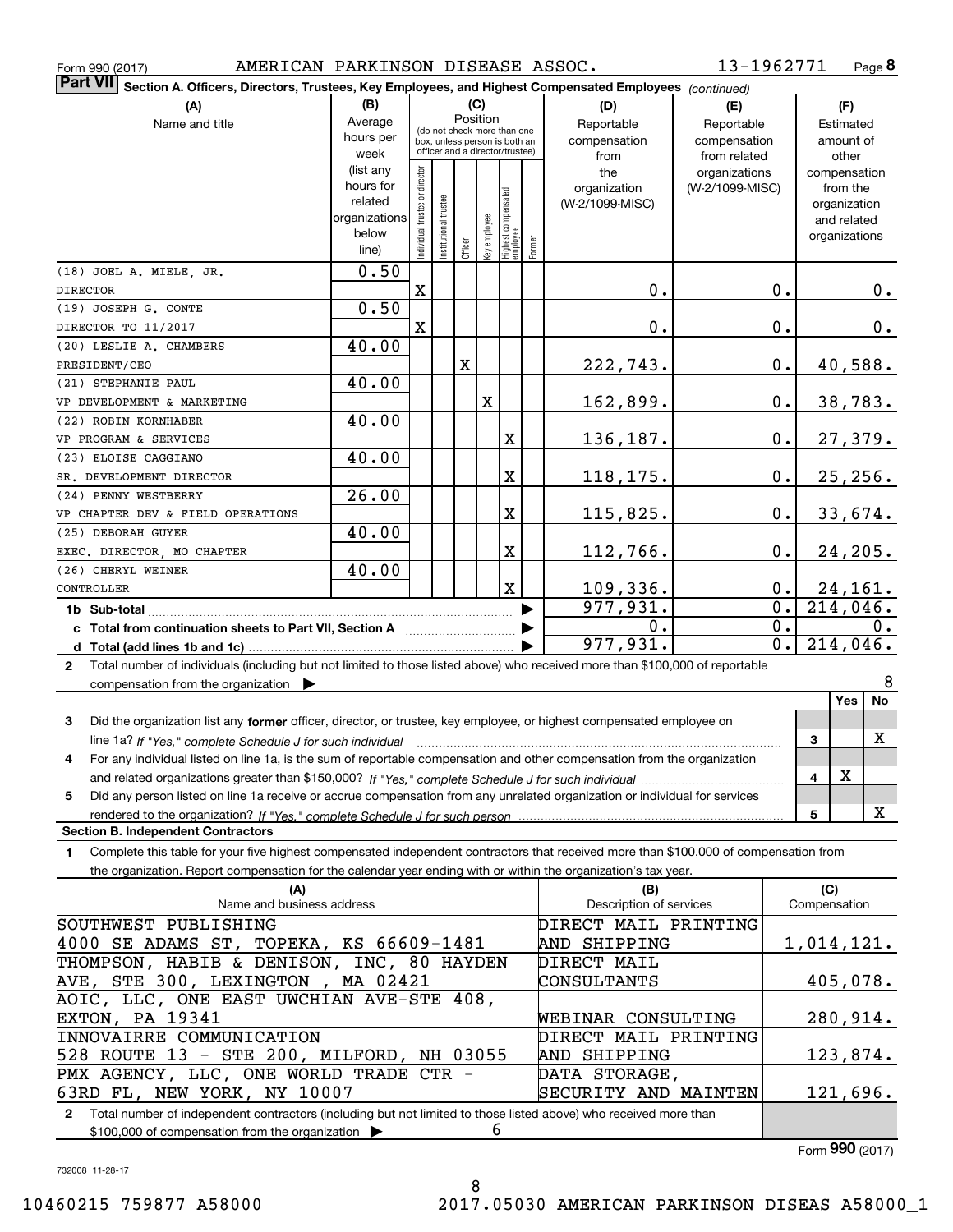|                                                           |                  | Form 990 (2017)                                                                                                                                                                                                                                                                           |                |                       | AMERICAN PARKINSON DISEASE ASSOC. |                                                 | 13-1962771                              | Page 9                                                             |
|-----------------------------------------------------------|------------------|-------------------------------------------------------------------------------------------------------------------------------------------------------------------------------------------------------------------------------------------------------------------------------------------|----------------|-----------------------|-----------------------------------|-------------------------------------------------|-----------------------------------------|--------------------------------------------------------------------|
|                                                           | <b>Part VIII</b> | <b>Statement of Revenue</b>                                                                                                                                                                                                                                                               |                |                       |                                   |                                                 |                                         |                                                                    |
|                                                           |                  | Check if Schedule O contains a response or note to any line in this Part VIII                                                                                                                                                                                                             |                |                       | (A)<br>Total revenue              | (B)<br>Related or<br>exempt function<br>revenue | (C)<br>Unrelated<br>business<br>revenue | (D)<br>Revenue excluded<br>from tax under<br>sections<br>512 - 514 |
|                                                           |                  | 1 a Federated campaigns                                                                                                                                                                                                                                                                   | 1a             | 164,747.              |                                   |                                                 |                                         |                                                                    |
| Contributions, Gifts, Grants<br>and Other Similar Amounts |                  |                                                                                                                                                                                                                                                                                           | 1 <sub>b</sub> | 1,210.                |                                   |                                                 |                                         |                                                                    |
|                                                           |                  | c Fundraising events                                                                                                                                                                                                                                                                      | 1 <sub>c</sub> | 2,479,943.            |                                   |                                                 |                                         |                                                                    |
|                                                           |                  | d Related organizations                                                                                                                                                                                                                                                                   | 1d             |                       |                                   |                                                 |                                         |                                                                    |
|                                                           |                  | e Government grants (contributions)                                                                                                                                                                                                                                                       | 1e             |                       |                                   |                                                 |                                         |                                                                    |
|                                                           |                  | f All other contributions, gifts, grants, and                                                                                                                                                                                                                                             |                |                       |                                   |                                                 |                                         |                                                                    |
|                                                           |                  | similar amounts not included above $\ldots$   1f                                                                                                                                                                                                                                          |                | 7,734,440.            |                                   |                                                 |                                         |                                                                    |
|                                                           |                  | <b>g</b> Noncash contributions included in lines 1a-1f: \$                                                                                                                                                                                                                                |                |                       | 10,380,340.                       |                                                 |                                         |                                                                    |
|                                                           |                  |                                                                                                                                                                                                                                                                                           |                | <b>Business Code</b>  |                                   |                                                 |                                         |                                                                    |
|                                                           |                  |                                                                                                                                                                                                                                                                                           |                |                       |                                   |                                                 |                                         |                                                                    |
|                                                           |                  | b<br><u> 1989 - Johann Stein, mars an deutscher Stein († 1958)</u>                                                                                                                                                                                                                        |                |                       |                                   |                                                 |                                         |                                                                    |
|                                                           |                  | c<br><u> 1989 - Johann Stein, mars an deutscher Stein († 1958)</u>                                                                                                                                                                                                                        |                |                       |                                   |                                                 |                                         |                                                                    |
|                                                           |                  | d<br>the control of the control of the control of the control of the control of the control of                                                                                                                                                                                            |                |                       |                                   |                                                 |                                         |                                                                    |
| Program Service<br>Revenue                                |                  | е                                                                                                                                                                                                                                                                                         |                |                       |                                   |                                                 |                                         |                                                                    |
|                                                           |                  |                                                                                                                                                                                                                                                                                           |                |                       |                                   |                                                 |                                         |                                                                    |
|                                                           |                  |                                                                                                                                                                                                                                                                                           |                |                       |                                   |                                                 |                                         |                                                                    |
|                                                           | з                | Investment income (including dividends, interest, and                                                                                                                                                                                                                                     |                |                       | 67,946.                           |                                                 |                                         | 67,946.                                                            |
|                                                           | 4                | Income from investment of tax-exempt bond proceeds                                                                                                                                                                                                                                        |                | ▶                     |                                   |                                                 |                                         |                                                                    |
|                                                           | 5                |                                                                                                                                                                                                                                                                                           |                |                       |                                   |                                                 |                                         |                                                                    |
|                                                           |                  |                                                                                                                                                                                                                                                                                           | (i) Real       | (ii) Personal         |                                   |                                                 |                                         |                                                                    |
|                                                           |                  | <b>6 a</b> Gross rents                                                                                                                                                                                                                                                                    | 30,045.        |                       |                                   |                                                 |                                         |                                                                    |
|                                                           |                  | <b>b</b> Less: rental expenses                                                                                                                                                                                                                                                            | 0.             |                       |                                   |                                                 |                                         |                                                                    |
|                                                           |                  | <b>c</b> Rental income or (loss)                                                                                                                                                                                                                                                          | 30,045.        |                       |                                   |                                                 |                                         |                                                                    |
|                                                           |                  | <b>d</b> Net rental income or (loss)                                                                                                                                                                                                                                                      |                |                       | 30,045.                           |                                                 |                                         | 30,045.                                                            |
|                                                           |                  | 7 a Gross amount from sales of                                                                                                                                                                                                                                                            | (i) Securities | (ii) Other            |                                   |                                                 |                                         |                                                                    |
|                                                           |                  | assets other than inventory                                                                                                                                                                                                                                                               | 3,781,950.     |                       |                                   |                                                 |                                         |                                                                    |
|                                                           |                  | <b>b</b> Less: cost or other basis                                                                                                                                                                                                                                                        | 3,585,705.     |                       |                                   |                                                 |                                         |                                                                    |
|                                                           |                  | and sales expenses                                                                                                                                                                                                                                                                        | 196,245.       |                       |                                   |                                                 |                                         |                                                                    |
|                                                           |                  |                                                                                                                                                                                                                                                                                           |                |                       | 196,245.                          |                                                 |                                         | 196,245.                                                           |
|                                                           |                  | 8 a Gross income from fundraising events (not                                                                                                                                                                                                                                             |                |                       |                                   |                                                 |                                         |                                                                    |
| <b>Other Revenue</b>                                      |                  | including $$ 2,479,943.$ of                                                                                                                                                                                                                                                               |                |                       |                                   |                                                 |                                         |                                                                    |
|                                                           |                  | contributions reported on line 1c). See                                                                                                                                                                                                                                                   |                |                       |                                   |                                                 |                                         |                                                                    |
|                                                           |                  |                                                                                                                                                                                                                                                                                           |                | 132,907.              |                                   |                                                 |                                         |                                                                    |
|                                                           |                  | <b>b</b> Less: direct expenses <i>manually contained</i>                                                                                                                                                                                                                                  | b              | 525,201.              |                                   |                                                 |                                         |                                                                    |
|                                                           |                  | c Net income or (loss) from fundraising events                                                                                                                                                                                                                                            |                | ▶                     | $-392, 294.$                      |                                                 |                                         | $-392, 294.$                                                       |
|                                                           |                  | 9 a Gross income from gaming activities. See                                                                                                                                                                                                                                              |                |                       |                                   |                                                 |                                         |                                                                    |
|                                                           |                  |                                                                                                                                                                                                                                                                                           |                | 49,890.<br>4,834.     |                                   |                                                 |                                         |                                                                    |
|                                                           |                  | <b>b</b> Less: direct expenses <i>managered</i> in the set of the set of the set of the set of the set of the set of the set of the set of the set of the set of the set of the set of the set of the set of the set of the set of the s<br>c Net income or (loss) from gaming activities | $\mathbf b$    | $\blacktriangleright$ | 45,056.                           |                                                 |                                         | 45,056.                                                            |
|                                                           |                  | 10 a Gross sales of inventory, less returns                                                                                                                                                                                                                                               |                |                       |                                   |                                                 |                                         |                                                                    |
|                                                           |                  |                                                                                                                                                                                                                                                                                           |                |                       |                                   |                                                 |                                         |                                                                    |
|                                                           |                  |                                                                                                                                                                                                                                                                                           |                |                       |                                   |                                                 |                                         |                                                                    |
|                                                           |                  | c Net income or (loss) from sales of inventory                                                                                                                                                                                                                                            |                |                       |                                   |                                                 |                                         |                                                                    |
|                                                           |                  | Miscellaneous Revenue                                                                                                                                                                                                                                                                     |                | <b>Business Code</b>  |                                   |                                                 |                                         |                                                                    |
|                                                           | 11 a             | OUTSTANDING GRANT ADJUSTMENTS                                                                                                                                                                                                                                                             |                | 611710                | 36,776.                           |                                                 |                                         | 36,776.                                                            |
|                                                           |                  | b<br><u> 1989 - Johann Harry Harry Harry Harry Harry Harry Harry Harry Harry Harry Harry Harry Harry Harry Harry Harry</u>                                                                                                                                                                |                |                       |                                   |                                                 |                                         |                                                                    |
|                                                           |                  | с                                                                                                                                                                                                                                                                                         |                |                       |                                   |                                                 |                                         |                                                                    |
|                                                           |                  |                                                                                                                                                                                                                                                                                           |                |                       | 36,776.                           |                                                 |                                         |                                                                    |
|                                                           | 12               |                                                                                                                                                                                                                                                                                           |                | ▶                     | 10, 364, 114.                     | 0.                                              | 0.                                      | $-16,226.$                                                         |
|                                                           | 732009 11-28-17  |                                                                                                                                                                                                                                                                                           |                |                       |                                   |                                                 |                                         | Form 990 (2017)                                                    |
|                                                           |                  |                                                                                                                                                                                                                                                                                           |                |                       |                                   |                                                 |                                         |                                                                    |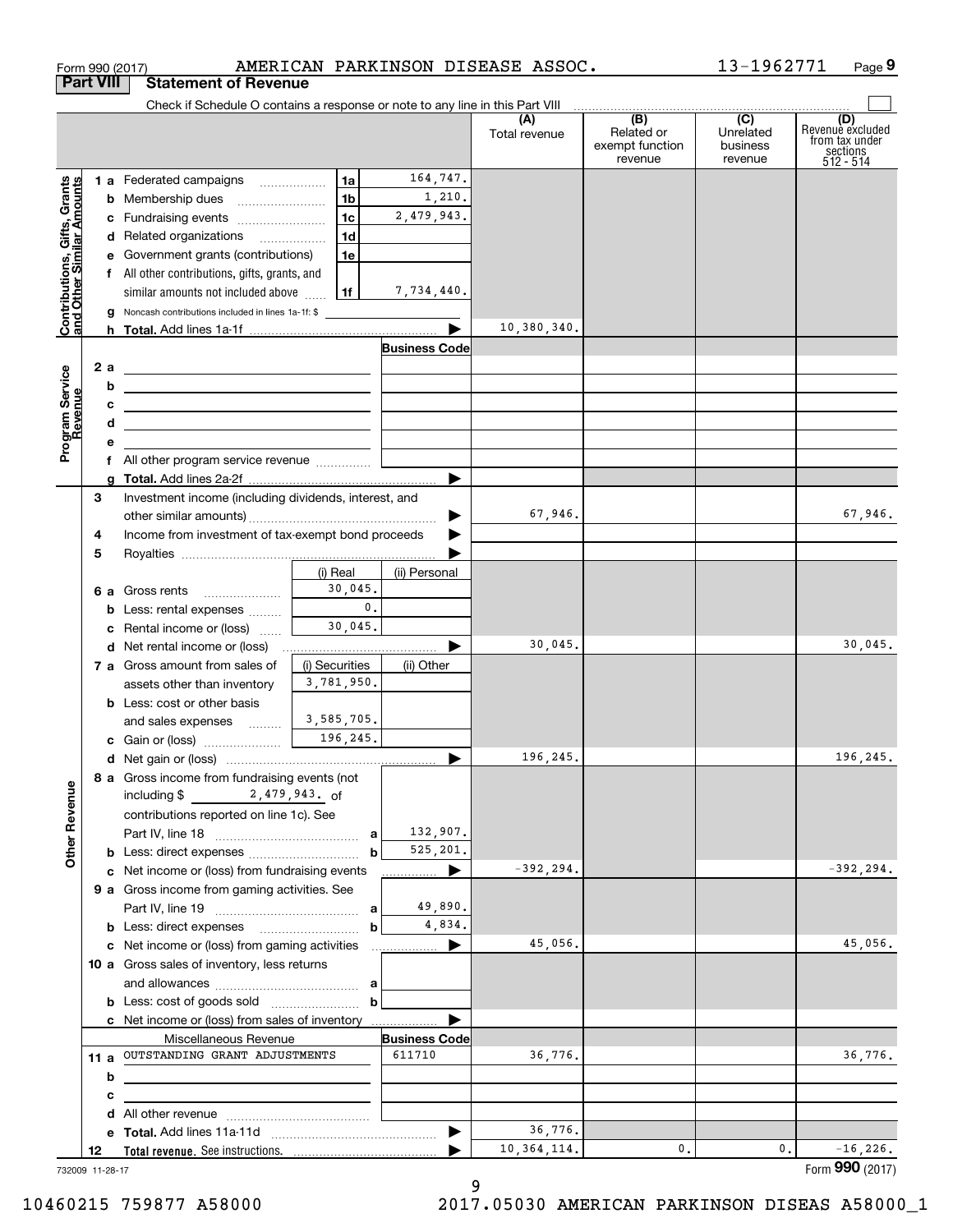Form 990 (2017) Page AMERICAN PARKINSON DISEASE ASSOC. 13-1962771 **Part IX Statement of Functional Expenses**

**10**

| (C)<br>(A)<br>(B)<br>(D)<br>Do not include amounts reported on lines 6b,<br>Total expenses<br>Fundraising<br>Program service<br>Management and<br>7b, 8b, 9b, and 10b of Part VIII.<br>expenses<br>general expenses<br>expenses<br>Grants and other assistance to domestic organizations<br>$\mathbf 1$<br>2,478,015.<br>2,478,015.<br>and domestic governments. See Part IV, line 21<br>$\mathbb{R}^2$<br>Grants and other assistance to domestic<br>$\mathbf{2}$<br>individuals. See Part IV, line 22<br>Grants and other assistance to foreign<br>3<br>organizations, foreign governments, and foreign<br>individuals. See Part IV, lines 15 and 16<br>Benefits paid to or for members<br>4<br>Compensation of current officers, directors,<br>5<br>465,013.<br>293, 275.<br>85,460.<br>86,278.<br>trustees, and key employees<br>Compensation not included above, to disqualified<br>6<br>persons (as defined under section 4958(f)(1)) and<br>persons described in section $4958(c)(3)(B)$<br>2,388,569.<br>1,506,423.<br>443, 175.<br>438,971.<br>7<br>Pension plan accruals and contributions (include<br>8<br>143,442.<br>227,439.<br>41,798.<br>42,199.<br>section 401(k) and 403(b) employer contributions)<br>55,610.<br>55,083.<br>299,721.<br>189,028.<br>9<br>36,511.<br>198,668.<br>125,296.<br>36,861.<br>10<br>11<br>Fees for services (non-employees):<br>a<br>101,877.<br>64, 251.<br>18,723.<br>18,903.<br>b<br>10,576.<br>56,999.<br>35,948.<br>10,475.<br>c<br>d<br>405,078.<br>405,078.<br>Professional fundraising services. See Part IV, line 17<br>5,644.<br>30,418.<br>19,184.<br>5,590.<br>Investment management fees<br>f<br>Other. (If line 11g amount exceeds 10% of line 25,<br>g<br>column (A) amount, list line 11g expenses on Sch O.)<br>12<br>$\overline{225}$ , 476.<br>142,203.<br>41,438.<br>41,835.<br>13<br>26, 713.<br>143,968.<br>90,797.<br>26,458.<br>14<br>15<br>125,046.<br>22,981.<br>23, 201.<br>78,864.<br>16<br>3,391.<br>18,279.<br>11,529.<br>3,359.<br>17<br>Payments of travel or entertainment expenses<br>18<br>for any federal, state, or local public officials<br>1,017,608.<br>1,017,608.<br>Conferences, conventions, and meetings<br>19<br>Interest<br>20<br>21<br>140, 540.<br>88,641.<br>25,829.<br>26,070.<br>Depreciation, depletion, and amortization<br>22<br>19,672.<br>106,026.<br>66,869.<br>19,485.<br>23<br>Insurance<br>Other expenses. Itemize expenses not covered<br>24<br>above. (List miscellaneous expenses in line 24e. If line<br>24e amount exceeds 10% of line 25, column (A)<br>amount, list line 24e expenses on Schedule O.)<br>1,828,854.<br>1,040,297.<br>52,609.<br>735,948.<br>a MAILINGS<br>641,770.<br>641,770.<br>PATIENT DIRECT AID<br>b<br>82,903.<br>52,284.<br>15, 236.<br>15,383.<br><b>OTHER</b><br>77,284.<br>14, 203.<br>14,339.<br>48,742.<br>SUPPLIES,<br>STATIONERY AN<br>d<br>91,338.<br>26,616.<br>26,871.<br>SEE SCH O<br>144,825.<br>e All other expenses<br>11,204,376.<br>8,225,804.<br>940,825.<br>2,037,747.<br>Total functional expenses. Add lines 1 through 24e<br>25<br>Joint costs. Complete this line only if the organization<br>26<br>reported in column (B) joint costs from a combined<br>educational campaign and fundraising solicitation.<br>1,550,147.<br>1,018,825.<br>51,534.<br>479,788.<br>Check here $\triangleright \lfloor \underline{X} \rfloor$ if following SOP 98-2 (ASC 958-720)<br>732010 11-28-17 | Section 501(c)(3) and 501(c)(4) organizations must complete all columns. All other organizations must complete column (A).<br>Check if Schedule O contains a response or note to any line in this Part IX |  | $\overline{\mathbf{X}}$ |
|--------------------------------------------------------------------------------------------------------------------------------------------------------------------------------------------------------------------------------------------------------------------------------------------------------------------------------------------------------------------------------------------------------------------------------------------------------------------------------------------------------------------------------------------------------------------------------------------------------------------------------------------------------------------------------------------------------------------------------------------------------------------------------------------------------------------------------------------------------------------------------------------------------------------------------------------------------------------------------------------------------------------------------------------------------------------------------------------------------------------------------------------------------------------------------------------------------------------------------------------------------------------------------------------------------------------------------------------------------------------------------------------------------------------------------------------------------------------------------------------------------------------------------------------------------------------------------------------------------------------------------------------------------------------------------------------------------------------------------------------------------------------------------------------------------------------------------------------------------------------------------------------------------------------------------------------------------------------------------------------------------------------------------------------------------------------------------------------------------------------------------------------------------------------------------------------------------------------------------------------------------------------------------------------------------------------------------------------------------------------------------------------------------------------------------------------------------------------------------------------------------------------------------------------------------------------------------------------------------------------------------------------------------------------------------------------------------------------------------------------------------------------------------------------------------------------------------------------------------------------------------------------------------------------------------------------------------------------------------------------------------------------------------------------------------------------------------------------------------------------------------------------------------------------------------------------------------------------------------------------------------------------------------------------------------------------------------------------------------------------------------------------------------------------------------------------------|-----------------------------------------------------------------------------------------------------------------------------------------------------------------------------------------------------------|--|-------------------------|
|                                                                                                                                                                                                                                                                                                                                                                                                                                                                                                                                                                                                                                                                                                                                                                                                                                                                                                                                                                                                                                                                                                                                                                                                                                                                                                                                                                                                                                                                                                                                                                                                                                                                                                                                                                                                                                                                                                                                                                                                                                                                                                                                                                                                                                                                                                                                                                                                                                                                                                                                                                                                                                                                                                                                                                                                                                                                                                                                                                                                                                                                                                                                                                                                                                                                                                                                                                                                                                                  |                                                                                                                                                                                                           |  |                         |
|                                                                                                                                                                                                                                                                                                                                                                                                                                                                                                                                                                                                                                                                                                                                                                                                                                                                                                                                                                                                                                                                                                                                                                                                                                                                                                                                                                                                                                                                                                                                                                                                                                                                                                                                                                                                                                                                                                                                                                                                                                                                                                                                                                                                                                                                                                                                                                                                                                                                                                                                                                                                                                                                                                                                                                                                                                                                                                                                                                                                                                                                                                                                                                                                                                                                                                                                                                                                                                                  |                                                                                                                                                                                                           |  |                         |
|                                                                                                                                                                                                                                                                                                                                                                                                                                                                                                                                                                                                                                                                                                                                                                                                                                                                                                                                                                                                                                                                                                                                                                                                                                                                                                                                                                                                                                                                                                                                                                                                                                                                                                                                                                                                                                                                                                                                                                                                                                                                                                                                                                                                                                                                                                                                                                                                                                                                                                                                                                                                                                                                                                                                                                                                                                                                                                                                                                                                                                                                                                                                                                                                                                                                                                                                                                                                                                                  |                                                                                                                                                                                                           |  |                         |
|                                                                                                                                                                                                                                                                                                                                                                                                                                                                                                                                                                                                                                                                                                                                                                                                                                                                                                                                                                                                                                                                                                                                                                                                                                                                                                                                                                                                                                                                                                                                                                                                                                                                                                                                                                                                                                                                                                                                                                                                                                                                                                                                                                                                                                                                                                                                                                                                                                                                                                                                                                                                                                                                                                                                                                                                                                                                                                                                                                                                                                                                                                                                                                                                                                                                                                                                                                                                                                                  |                                                                                                                                                                                                           |  |                         |
|                                                                                                                                                                                                                                                                                                                                                                                                                                                                                                                                                                                                                                                                                                                                                                                                                                                                                                                                                                                                                                                                                                                                                                                                                                                                                                                                                                                                                                                                                                                                                                                                                                                                                                                                                                                                                                                                                                                                                                                                                                                                                                                                                                                                                                                                                                                                                                                                                                                                                                                                                                                                                                                                                                                                                                                                                                                                                                                                                                                                                                                                                                                                                                                                                                                                                                                                                                                                                                                  |                                                                                                                                                                                                           |  |                         |
|                                                                                                                                                                                                                                                                                                                                                                                                                                                                                                                                                                                                                                                                                                                                                                                                                                                                                                                                                                                                                                                                                                                                                                                                                                                                                                                                                                                                                                                                                                                                                                                                                                                                                                                                                                                                                                                                                                                                                                                                                                                                                                                                                                                                                                                                                                                                                                                                                                                                                                                                                                                                                                                                                                                                                                                                                                                                                                                                                                                                                                                                                                                                                                                                                                                                                                                                                                                                                                                  |                                                                                                                                                                                                           |  |                         |
|                                                                                                                                                                                                                                                                                                                                                                                                                                                                                                                                                                                                                                                                                                                                                                                                                                                                                                                                                                                                                                                                                                                                                                                                                                                                                                                                                                                                                                                                                                                                                                                                                                                                                                                                                                                                                                                                                                                                                                                                                                                                                                                                                                                                                                                                                                                                                                                                                                                                                                                                                                                                                                                                                                                                                                                                                                                                                                                                                                                                                                                                                                                                                                                                                                                                                                                                                                                                                                                  |                                                                                                                                                                                                           |  |                         |
|                                                                                                                                                                                                                                                                                                                                                                                                                                                                                                                                                                                                                                                                                                                                                                                                                                                                                                                                                                                                                                                                                                                                                                                                                                                                                                                                                                                                                                                                                                                                                                                                                                                                                                                                                                                                                                                                                                                                                                                                                                                                                                                                                                                                                                                                                                                                                                                                                                                                                                                                                                                                                                                                                                                                                                                                                                                                                                                                                                                                                                                                                                                                                                                                                                                                                                                                                                                                                                                  |                                                                                                                                                                                                           |  |                         |
|                                                                                                                                                                                                                                                                                                                                                                                                                                                                                                                                                                                                                                                                                                                                                                                                                                                                                                                                                                                                                                                                                                                                                                                                                                                                                                                                                                                                                                                                                                                                                                                                                                                                                                                                                                                                                                                                                                                                                                                                                                                                                                                                                                                                                                                                                                                                                                                                                                                                                                                                                                                                                                                                                                                                                                                                                                                                                                                                                                                                                                                                                                                                                                                                                                                                                                                                                                                                                                                  |                                                                                                                                                                                                           |  |                         |
|                                                                                                                                                                                                                                                                                                                                                                                                                                                                                                                                                                                                                                                                                                                                                                                                                                                                                                                                                                                                                                                                                                                                                                                                                                                                                                                                                                                                                                                                                                                                                                                                                                                                                                                                                                                                                                                                                                                                                                                                                                                                                                                                                                                                                                                                                                                                                                                                                                                                                                                                                                                                                                                                                                                                                                                                                                                                                                                                                                                                                                                                                                                                                                                                                                                                                                                                                                                                                                                  |                                                                                                                                                                                                           |  |                         |
|                                                                                                                                                                                                                                                                                                                                                                                                                                                                                                                                                                                                                                                                                                                                                                                                                                                                                                                                                                                                                                                                                                                                                                                                                                                                                                                                                                                                                                                                                                                                                                                                                                                                                                                                                                                                                                                                                                                                                                                                                                                                                                                                                                                                                                                                                                                                                                                                                                                                                                                                                                                                                                                                                                                                                                                                                                                                                                                                                                                                                                                                                                                                                                                                                                                                                                                                                                                                                                                  |                                                                                                                                                                                                           |  |                         |
|                                                                                                                                                                                                                                                                                                                                                                                                                                                                                                                                                                                                                                                                                                                                                                                                                                                                                                                                                                                                                                                                                                                                                                                                                                                                                                                                                                                                                                                                                                                                                                                                                                                                                                                                                                                                                                                                                                                                                                                                                                                                                                                                                                                                                                                                                                                                                                                                                                                                                                                                                                                                                                                                                                                                                                                                                                                                                                                                                                                                                                                                                                                                                                                                                                                                                                                                                                                                                                                  |                                                                                                                                                                                                           |  |                         |
|                                                                                                                                                                                                                                                                                                                                                                                                                                                                                                                                                                                                                                                                                                                                                                                                                                                                                                                                                                                                                                                                                                                                                                                                                                                                                                                                                                                                                                                                                                                                                                                                                                                                                                                                                                                                                                                                                                                                                                                                                                                                                                                                                                                                                                                                                                                                                                                                                                                                                                                                                                                                                                                                                                                                                                                                                                                                                                                                                                                                                                                                                                                                                                                                                                                                                                                                                                                                                                                  |                                                                                                                                                                                                           |  |                         |
|                                                                                                                                                                                                                                                                                                                                                                                                                                                                                                                                                                                                                                                                                                                                                                                                                                                                                                                                                                                                                                                                                                                                                                                                                                                                                                                                                                                                                                                                                                                                                                                                                                                                                                                                                                                                                                                                                                                                                                                                                                                                                                                                                                                                                                                                                                                                                                                                                                                                                                                                                                                                                                                                                                                                                                                                                                                                                                                                                                                                                                                                                                                                                                                                                                                                                                                                                                                                                                                  |                                                                                                                                                                                                           |  |                         |
|                                                                                                                                                                                                                                                                                                                                                                                                                                                                                                                                                                                                                                                                                                                                                                                                                                                                                                                                                                                                                                                                                                                                                                                                                                                                                                                                                                                                                                                                                                                                                                                                                                                                                                                                                                                                                                                                                                                                                                                                                                                                                                                                                                                                                                                                                                                                                                                                                                                                                                                                                                                                                                                                                                                                                                                                                                                                                                                                                                                                                                                                                                                                                                                                                                                                                                                                                                                                                                                  |                                                                                                                                                                                                           |  |                         |
|                                                                                                                                                                                                                                                                                                                                                                                                                                                                                                                                                                                                                                                                                                                                                                                                                                                                                                                                                                                                                                                                                                                                                                                                                                                                                                                                                                                                                                                                                                                                                                                                                                                                                                                                                                                                                                                                                                                                                                                                                                                                                                                                                                                                                                                                                                                                                                                                                                                                                                                                                                                                                                                                                                                                                                                                                                                                                                                                                                                                                                                                                                                                                                                                                                                                                                                                                                                                                                                  |                                                                                                                                                                                                           |  |                         |
|                                                                                                                                                                                                                                                                                                                                                                                                                                                                                                                                                                                                                                                                                                                                                                                                                                                                                                                                                                                                                                                                                                                                                                                                                                                                                                                                                                                                                                                                                                                                                                                                                                                                                                                                                                                                                                                                                                                                                                                                                                                                                                                                                                                                                                                                                                                                                                                                                                                                                                                                                                                                                                                                                                                                                                                                                                                                                                                                                                                                                                                                                                                                                                                                                                                                                                                                                                                                                                                  |                                                                                                                                                                                                           |  |                         |
|                                                                                                                                                                                                                                                                                                                                                                                                                                                                                                                                                                                                                                                                                                                                                                                                                                                                                                                                                                                                                                                                                                                                                                                                                                                                                                                                                                                                                                                                                                                                                                                                                                                                                                                                                                                                                                                                                                                                                                                                                                                                                                                                                                                                                                                                                                                                                                                                                                                                                                                                                                                                                                                                                                                                                                                                                                                                                                                                                                                                                                                                                                                                                                                                                                                                                                                                                                                                                                                  |                                                                                                                                                                                                           |  |                         |
|                                                                                                                                                                                                                                                                                                                                                                                                                                                                                                                                                                                                                                                                                                                                                                                                                                                                                                                                                                                                                                                                                                                                                                                                                                                                                                                                                                                                                                                                                                                                                                                                                                                                                                                                                                                                                                                                                                                                                                                                                                                                                                                                                                                                                                                                                                                                                                                                                                                                                                                                                                                                                                                                                                                                                                                                                                                                                                                                                                                                                                                                                                                                                                                                                                                                                                                                                                                                                                                  |                                                                                                                                                                                                           |  |                         |
|                                                                                                                                                                                                                                                                                                                                                                                                                                                                                                                                                                                                                                                                                                                                                                                                                                                                                                                                                                                                                                                                                                                                                                                                                                                                                                                                                                                                                                                                                                                                                                                                                                                                                                                                                                                                                                                                                                                                                                                                                                                                                                                                                                                                                                                                                                                                                                                                                                                                                                                                                                                                                                                                                                                                                                                                                                                                                                                                                                                                                                                                                                                                                                                                                                                                                                                                                                                                                                                  |                                                                                                                                                                                                           |  |                         |
|                                                                                                                                                                                                                                                                                                                                                                                                                                                                                                                                                                                                                                                                                                                                                                                                                                                                                                                                                                                                                                                                                                                                                                                                                                                                                                                                                                                                                                                                                                                                                                                                                                                                                                                                                                                                                                                                                                                                                                                                                                                                                                                                                                                                                                                                                                                                                                                                                                                                                                                                                                                                                                                                                                                                                                                                                                                                                                                                                                                                                                                                                                                                                                                                                                                                                                                                                                                                                                                  |                                                                                                                                                                                                           |  |                         |
|                                                                                                                                                                                                                                                                                                                                                                                                                                                                                                                                                                                                                                                                                                                                                                                                                                                                                                                                                                                                                                                                                                                                                                                                                                                                                                                                                                                                                                                                                                                                                                                                                                                                                                                                                                                                                                                                                                                                                                                                                                                                                                                                                                                                                                                                                                                                                                                                                                                                                                                                                                                                                                                                                                                                                                                                                                                                                                                                                                                                                                                                                                                                                                                                                                                                                                                                                                                                                                                  |                                                                                                                                                                                                           |  |                         |
|                                                                                                                                                                                                                                                                                                                                                                                                                                                                                                                                                                                                                                                                                                                                                                                                                                                                                                                                                                                                                                                                                                                                                                                                                                                                                                                                                                                                                                                                                                                                                                                                                                                                                                                                                                                                                                                                                                                                                                                                                                                                                                                                                                                                                                                                                                                                                                                                                                                                                                                                                                                                                                                                                                                                                                                                                                                                                                                                                                                                                                                                                                                                                                                                                                                                                                                                                                                                                                                  |                                                                                                                                                                                                           |  |                         |
|                                                                                                                                                                                                                                                                                                                                                                                                                                                                                                                                                                                                                                                                                                                                                                                                                                                                                                                                                                                                                                                                                                                                                                                                                                                                                                                                                                                                                                                                                                                                                                                                                                                                                                                                                                                                                                                                                                                                                                                                                                                                                                                                                                                                                                                                                                                                                                                                                                                                                                                                                                                                                                                                                                                                                                                                                                                                                                                                                                                                                                                                                                                                                                                                                                                                                                                                                                                                                                                  |                                                                                                                                                                                                           |  |                         |
| Form 990 (2017)                                                                                                                                                                                                                                                                                                                                                                                                                                                                                                                                                                                                                                                                                                                                                                                                                                                                                                                                                                                                                                                                                                                                                                                                                                                                                                                                                                                                                                                                                                                                                                                                                                                                                                                                                                                                                                                                                                                                                                                                                                                                                                                                                                                                                                                                                                                                                                                                                                                                                                                                                                                                                                                                                                                                                                                                                                                                                                                                                                                                                                                                                                                                                                                                                                                                                                                                                                                                                                  |                                                                                                                                                                                                           |  |                         |
|                                                                                                                                                                                                                                                                                                                                                                                                                                                                                                                                                                                                                                                                                                                                                                                                                                                                                                                                                                                                                                                                                                                                                                                                                                                                                                                                                                                                                                                                                                                                                                                                                                                                                                                                                                                                                                                                                                                                                                                                                                                                                                                                                                                                                                                                                                                                                                                                                                                                                                                                                                                                                                                                                                                                                                                                                                                                                                                                                                                                                                                                                                                                                                                                                                                                                                                                                                                                                                                  |                                                                                                                                                                                                           |  |                         |
|                                                                                                                                                                                                                                                                                                                                                                                                                                                                                                                                                                                                                                                                                                                                                                                                                                                                                                                                                                                                                                                                                                                                                                                                                                                                                                                                                                                                                                                                                                                                                                                                                                                                                                                                                                                                                                                                                                                                                                                                                                                                                                                                                                                                                                                                                                                                                                                                                                                                                                                                                                                                                                                                                                                                                                                                                                                                                                                                                                                                                                                                                                                                                                                                                                                                                                                                                                                                                                                  |                                                                                                                                                                                                           |  |                         |
|                                                                                                                                                                                                                                                                                                                                                                                                                                                                                                                                                                                                                                                                                                                                                                                                                                                                                                                                                                                                                                                                                                                                                                                                                                                                                                                                                                                                                                                                                                                                                                                                                                                                                                                                                                                                                                                                                                                                                                                                                                                                                                                                                                                                                                                                                                                                                                                                                                                                                                                                                                                                                                                                                                                                                                                                                                                                                                                                                                                                                                                                                                                                                                                                                                                                                                                                                                                                                                                  |                                                                                                                                                                                                           |  |                         |
|                                                                                                                                                                                                                                                                                                                                                                                                                                                                                                                                                                                                                                                                                                                                                                                                                                                                                                                                                                                                                                                                                                                                                                                                                                                                                                                                                                                                                                                                                                                                                                                                                                                                                                                                                                                                                                                                                                                                                                                                                                                                                                                                                                                                                                                                                                                                                                                                                                                                                                                                                                                                                                                                                                                                                                                                                                                                                                                                                                                                                                                                                                                                                                                                                                                                                                                                                                                                                                                  |                                                                                                                                                                                                           |  |                         |
|                                                                                                                                                                                                                                                                                                                                                                                                                                                                                                                                                                                                                                                                                                                                                                                                                                                                                                                                                                                                                                                                                                                                                                                                                                                                                                                                                                                                                                                                                                                                                                                                                                                                                                                                                                                                                                                                                                                                                                                                                                                                                                                                                                                                                                                                                                                                                                                                                                                                                                                                                                                                                                                                                                                                                                                                                                                                                                                                                                                                                                                                                                                                                                                                                                                                                                                                                                                                                                                  |                                                                                                                                                                                                           |  |                         |
|                                                                                                                                                                                                                                                                                                                                                                                                                                                                                                                                                                                                                                                                                                                                                                                                                                                                                                                                                                                                                                                                                                                                                                                                                                                                                                                                                                                                                                                                                                                                                                                                                                                                                                                                                                                                                                                                                                                                                                                                                                                                                                                                                                                                                                                                                                                                                                                                                                                                                                                                                                                                                                                                                                                                                                                                                                                                                                                                                                                                                                                                                                                                                                                                                                                                                                                                                                                                                                                  |                                                                                                                                                                                                           |  |                         |
|                                                                                                                                                                                                                                                                                                                                                                                                                                                                                                                                                                                                                                                                                                                                                                                                                                                                                                                                                                                                                                                                                                                                                                                                                                                                                                                                                                                                                                                                                                                                                                                                                                                                                                                                                                                                                                                                                                                                                                                                                                                                                                                                                                                                                                                                                                                                                                                                                                                                                                                                                                                                                                                                                                                                                                                                                                                                                                                                                                                                                                                                                                                                                                                                                                                                                                                                                                                                                                                  |                                                                                                                                                                                                           |  |                         |
|                                                                                                                                                                                                                                                                                                                                                                                                                                                                                                                                                                                                                                                                                                                                                                                                                                                                                                                                                                                                                                                                                                                                                                                                                                                                                                                                                                                                                                                                                                                                                                                                                                                                                                                                                                                                                                                                                                                                                                                                                                                                                                                                                                                                                                                                                                                                                                                                                                                                                                                                                                                                                                                                                                                                                                                                                                                                                                                                                                                                                                                                                                                                                                                                                                                                                                                                                                                                                                                  |                                                                                                                                                                                                           |  |                         |
|                                                                                                                                                                                                                                                                                                                                                                                                                                                                                                                                                                                                                                                                                                                                                                                                                                                                                                                                                                                                                                                                                                                                                                                                                                                                                                                                                                                                                                                                                                                                                                                                                                                                                                                                                                                                                                                                                                                                                                                                                                                                                                                                                                                                                                                                                                                                                                                                                                                                                                                                                                                                                                                                                                                                                                                                                                                                                                                                                                                                                                                                                                                                                                                                                                                                                                                                                                                                                                                  |                                                                                                                                                                                                           |  |                         |
|                                                                                                                                                                                                                                                                                                                                                                                                                                                                                                                                                                                                                                                                                                                                                                                                                                                                                                                                                                                                                                                                                                                                                                                                                                                                                                                                                                                                                                                                                                                                                                                                                                                                                                                                                                                                                                                                                                                                                                                                                                                                                                                                                                                                                                                                                                                                                                                                                                                                                                                                                                                                                                                                                                                                                                                                                                                                                                                                                                                                                                                                                                                                                                                                                                                                                                                                                                                                                                                  |                                                                                                                                                                                                           |  |                         |
|                                                                                                                                                                                                                                                                                                                                                                                                                                                                                                                                                                                                                                                                                                                                                                                                                                                                                                                                                                                                                                                                                                                                                                                                                                                                                                                                                                                                                                                                                                                                                                                                                                                                                                                                                                                                                                                                                                                                                                                                                                                                                                                                                                                                                                                                                                                                                                                                                                                                                                                                                                                                                                                                                                                                                                                                                                                                                                                                                                                                                                                                                                                                                                                                                                                                                                                                                                                                                                                  |                                                                                                                                                                                                           |  |                         |
|                                                                                                                                                                                                                                                                                                                                                                                                                                                                                                                                                                                                                                                                                                                                                                                                                                                                                                                                                                                                                                                                                                                                                                                                                                                                                                                                                                                                                                                                                                                                                                                                                                                                                                                                                                                                                                                                                                                                                                                                                                                                                                                                                                                                                                                                                                                                                                                                                                                                                                                                                                                                                                                                                                                                                                                                                                                                                                                                                                                                                                                                                                                                                                                                                                                                                                                                                                                                                                                  |                                                                                                                                                                                                           |  |                         |
|                                                                                                                                                                                                                                                                                                                                                                                                                                                                                                                                                                                                                                                                                                                                                                                                                                                                                                                                                                                                                                                                                                                                                                                                                                                                                                                                                                                                                                                                                                                                                                                                                                                                                                                                                                                                                                                                                                                                                                                                                                                                                                                                                                                                                                                                                                                                                                                                                                                                                                                                                                                                                                                                                                                                                                                                                                                                                                                                                                                                                                                                                                                                                                                                                                                                                                                                                                                                                                                  |                                                                                                                                                                                                           |  |                         |
|                                                                                                                                                                                                                                                                                                                                                                                                                                                                                                                                                                                                                                                                                                                                                                                                                                                                                                                                                                                                                                                                                                                                                                                                                                                                                                                                                                                                                                                                                                                                                                                                                                                                                                                                                                                                                                                                                                                                                                                                                                                                                                                                                                                                                                                                                                                                                                                                                                                                                                                                                                                                                                                                                                                                                                                                                                                                                                                                                                                                                                                                                                                                                                                                                                                                                                                                                                                                                                                  |                                                                                                                                                                                                           |  |                         |
|                                                                                                                                                                                                                                                                                                                                                                                                                                                                                                                                                                                                                                                                                                                                                                                                                                                                                                                                                                                                                                                                                                                                                                                                                                                                                                                                                                                                                                                                                                                                                                                                                                                                                                                                                                                                                                                                                                                                                                                                                                                                                                                                                                                                                                                                                                                                                                                                                                                                                                                                                                                                                                                                                                                                                                                                                                                                                                                                                                                                                                                                                                                                                                                                                                                                                                                                                                                                                                                  |                                                                                                                                                                                                           |  |                         |
|                                                                                                                                                                                                                                                                                                                                                                                                                                                                                                                                                                                                                                                                                                                                                                                                                                                                                                                                                                                                                                                                                                                                                                                                                                                                                                                                                                                                                                                                                                                                                                                                                                                                                                                                                                                                                                                                                                                                                                                                                                                                                                                                                                                                                                                                                                                                                                                                                                                                                                                                                                                                                                                                                                                                                                                                                                                                                                                                                                                                                                                                                                                                                                                                                                                                                                                                                                                                                                                  |                                                                                                                                                                                                           |  |                         |
|                                                                                                                                                                                                                                                                                                                                                                                                                                                                                                                                                                                                                                                                                                                                                                                                                                                                                                                                                                                                                                                                                                                                                                                                                                                                                                                                                                                                                                                                                                                                                                                                                                                                                                                                                                                                                                                                                                                                                                                                                                                                                                                                                                                                                                                                                                                                                                                                                                                                                                                                                                                                                                                                                                                                                                                                                                                                                                                                                                                                                                                                                                                                                                                                                                                                                                                                                                                                                                                  |                                                                                                                                                                                                           |  |                         |
|                                                                                                                                                                                                                                                                                                                                                                                                                                                                                                                                                                                                                                                                                                                                                                                                                                                                                                                                                                                                                                                                                                                                                                                                                                                                                                                                                                                                                                                                                                                                                                                                                                                                                                                                                                                                                                                                                                                                                                                                                                                                                                                                                                                                                                                                                                                                                                                                                                                                                                                                                                                                                                                                                                                                                                                                                                                                                                                                                                                                                                                                                                                                                                                                                                                                                                                                                                                                                                                  |                                                                                                                                                                                                           |  |                         |
|                                                                                                                                                                                                                                                                                                                                                                                                                                                                                                                                                                                                                                                                                                                                                                                                                                                                                                                                                                                                                                                                                                                                                                                                                                                                                                                                                                                                                                                                                                                                                                                                                                                                                                                                                                                                                                                                                                                                                                                                                                                                                                                                                                                                                                                                                                                                                                                                                                                                                                                                                                                                                                                                                                                                                                                                                                                                                                                                                                                                                                                                                                                                                                                                                                                                                                                                                                                                                                                  |                                                                                                                                                                                                           |  |                         |
|                                                                                                                                                                                                                                                                                                                                                                                                                                                                                                                                                                                                                                                                                                                                                                                                                                                                                                                                                                                                                                                                                                                                                                                                                                                                                                                                                                                                                                                                                                                                                                                                                                                                                                                                                                                                                                                                                                                                                                                                                                                                                                                                                                                                                                                                                                                                                                                                                                                                                                                                                                                                                                                                                                                                                                                                                                                                                                                                                                                                                                                                                                                                                                                                                                                                                                                                                                                                                                                  |                                                                                                                                                                                                           |  |                         |
|                                                                                                                                                                                                                                                                                                                                                                                                                                                                                                                                                                                                                                                                                                                                                                                                                                                                                                                                                                                                                                                                                                                                                                                                                                                                                                                                                                                                                                                                                                                                                                                                                                                                                                                                                                                                                                                                                                                                                                                                                                                                                                                                                                                                                                                                                                                                                                                                                                                                                                                                                                                                                                                                                                                                                                                                                                                                                                                                                                                                                                                                                                                                                                                                                                                                                                                                                                                                                                                  |                                                                                                                                                                                                           |  |                         |
|                                                                                                                                                                                                                                                                                                                                                                                                                                                                                                                                                                                                                                                                                                                                                                                                                                                                                                                                                                                                                                                                                                                                                                                                                                                                                                                                                                                                                                                                                                                                                                                                                                                                                                                                                                                                                                                                                                                                                                                                                                                                                                                                                                                                                                                                                                                                                                                                                                                                                                                                                                                                                                                                                                                                                                                                                                                                                                                                                                                                                                                                                                                                                                                                                                                                                                                                                                                                                                                  |                                                                                                                                                                                                           |  |                         |
|                                                                                                                                                                                                                                                                                                                                                                                                                                                                                                                                                                                                                                                                                                                                                                                                                                                                                                                                                                                                                                                                                                                                                                                                                                                                                                                                                                                                                                                                                                                                                                                                                                                                                                                                                                                                                                                                                                                                                                                                                                                                                                                                                                                                                                                                                                                                                                                                                                                                                                                                                                                                                                                                                                                                                                                                                                                                                                                                                                                                                                                                                                                                                                                                                                                                                                                                                                                                                                                  |                                                                                                                                                                                                           |  |                         |
|                                                                                                                                                                                                                                                                                                                                                                                                                                                                                                                                                                                                                                                                                                                                                                                                                                                                                                                                                                                                                                                                                                                                                                                                                                                                                                                                                                                                                                                                                                                                                                                                                                                                                                                                                                                                                                                                                                                                                                                                                                                                                                                                                                                                                                                                                                                                                                                                                                                                                                                                                                                                                                                                                                                                                                                                                                                                                                                                                                                                                                                                                                                                                                                                                                                                                                                                                                                                                                                  |                                                                                                                                                                                                           |  |                         |
|                                                                                                                                                                                                                                                                                                                                                                                                                                                                                                                                                                                                                                                                                                                                                                                                                                                                                                                                                                                                                                                                                                                                                                                                                                                                                                                                                                                                                                                                                                                                                                                                                                                                                                                                                                                                                                                                                                                                                                                                                                                                                                                                                                                                                                                                                                                                                                                                                                                                                                                                                                                                                                                                                                                                                                                                                                                                                                                                                                                                                                                                                                                                                                                                                                                                                                                                                                                                                                                  |                                                                                                                                                                                                           |  |                         |
|                                                                                                                                                                                                                                                                                                                                                                                                                                                                                                                                                                                                                                                                                                                                                                                                                                                                                                                                                                                                                                                                                                                                                                                                                                                                                                                                                                                                                                                                                                                                                                                                                                                                                                                                                                                                                                                                                                                                                                                                                                                                                                                                                                                                                                                                                                                                                                                                                                                                                                                                                                                                                                                                                                                                                                                                                                                                                                                                                                                                                                                                                                                                                                                                                                                                                                                                                                                                                                                  |                                                                                                                                                                                                           |  |                         |
|                                                                                                                                                                                                                                                                                                                                                                                                                                                                                                                                                                                                                                                                                                                                                                                                                                                                                                                                                                                                                                                                                                                                                                                                                                                                                                                                                                                                                                                                                                                                                                                                                                                                                                                                                                                                                                                                                                                                                                                                                                                                                                                                                                                                                                                                                                                                                                                                                                                                                                                                                                                                                                                                                                                                                                                                                                                                                                                                                                                                                                                                                                                                                                                                                                                                                                                                                                                                                                                  |                                                                                                                                                                                                           |  |                         |
|                                                                                                                                                                                                                                                                                                                                                                                                                                                                                                                                                                                                                                                                                                                                                                                                                                                                                                                                                                                                                                                                                                                                                                                                                                                                                                                                                                                                                                                                                                                                                                                                                                                                                                                                                                                                                                                                                                                                                                                                                                                                                                                                                                                                                                                                                                                                                                                                                                                                                                                                                                                                                                                                                                                                                                                                                                                                                                                                                                                                                                                                                                                                                                                                                                                                                                                                                                                                                                                  |                                                                                                                                                                                                           |  |                         |

10

10460215 759877 A58000 2017.05030 AMERICAN PARKINSON DISEAS A58000\_1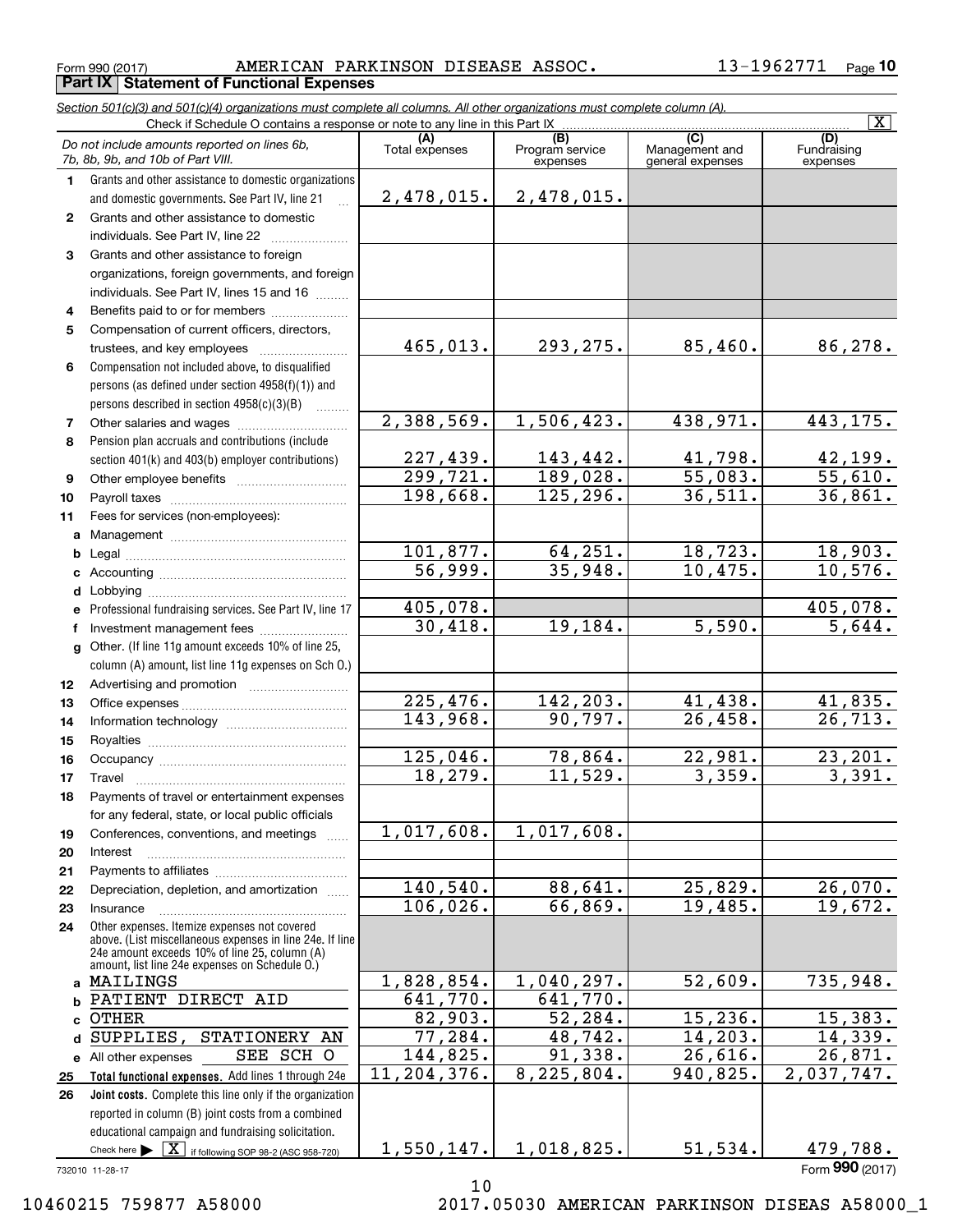**3334**

11,088,191. 33 10,301,014.  $12,840,098.$   $34$  12,395,357.

Form (2017) **990**

|                             | Part X       | <b>Balance Sheet</b>                                                                                                                                                                                                          |            |                        |                          |                         |                    |
|-----------------------------|--------------|-------------------------------------------------------------------------------------------------------------------------------------------------------------------------------------------------------------------------------|------------|------------------------|--------------------------|-------------------------|--------------------|
|                             |              |                                                                                                                                                                                                                               |            |                        |                          |                         |                    |
|                             |              |                                                                                                                                                                                                                               |            |                        | (A)<br>Beginning of year |                         | (B)<br>End of year |
|                             | 1            |                                                                                                                                                                                                                               |            |                        | 4,432,502.               | $\mathbf{1}$            | 4,531,791.         |
|                             | $\mathbf{2}$ |                                                                                                                                                                                                                               |            |                        | 3,463,993.               | $\overline{\mathbf{2}}$ | 2,391,899.         |
|                             | з            |                                                                                                                                                                                                                               |            |                        | 57,298.                  | $\mathbf{3}$            | 10, 261.           |
|                             | 4            |                                                                                                                                                                                                                               |            |                        | 405, 733.                | $\overline{\mathbf{4}}$ | 403,053.           |
|                             | 5            | Loans and other receivables from current and former officers, directors,                                                                                                                                                      |            |                        |                          |                         |                    |
|                             |              | trustees, key employees, and highest compensated employees. Complete                                                                                                                                                          |            |                        |                          |                         |                    |
|                             |              | Part II of Schedule L                                                                                                                                                                                                         |            |                        |                          | 5                       |                    |
|                             | 6            | Loans and other receivables from other disqualified persons (as defined under                                                                                                                                                 |            |                        |                          |                         |                    |
|                             |              | section 4958(f)(1)), persons described in section 4958(c)(3)(B), and contributing                                                                                                                                             |            |                        |                          |                         |                    |
|                             |              | employers and sponsoring organizations of section 501(c)(9) voluntary                                                                                                                                                         |            |                        |                          |                         |                    |
|                             |              | employees' beneficiary organizations (see instr). Complete Part II of Sch L                                                                                                                                                   |            |                        |                          | 6                       |                    |
| Assets                      | 7            |                                                                                                                                                                                                                               |            |                        |                          | $\overline{7}$          |                    |
|                             | 8            |                                                                                                                                                                                                                               |            |                        |                          | 8                       |                    |
|                             | 9            | Prepaid expenses and deferred charges                                                                                                                                                                                         |            |                        | 359, 156.                | $\boldsymbol{9}$        | 373,549.           |
|                             |              | <b>10a</b> Land, buildings, and equipment: cost or other                                                                                                                                                                      |            |                        |                          |                         |                    |
|                             |              | basis. Complete Part VI of Schedule D  10a                                                                                                                                                                                    |            | 3,958,872.             |                          |                         |                    |
|                             | b            | $\frac{10b}{2}$<br>Less: accumulated depreciation                                                                                                                                                                             |            | 1,499,885.             | 2,555,722.               | 10 <sub>c</sub>         | 2,458,987.         |
|                             | 11           |                                                                                                                                                                                                                               |            |                        | 1,565,694.               | 11<br>12                |                    |
|                             | 12           |                                                                                                                                                                                                                               |            |                        |                          |                         | 2, 225, 817.       |
|                             | 13           |                                                                                                                                                                                                                               |            | 13                     |                          |                         |                    |
|                             | 14           |                                                                                                                                                                                                                               |            | 14                     |                          |                         |                    |
|                             | 15           |                                                                                                                                                                                                                               |            |                        | 12,840,098.              | 15                      | 12,395,357.        |
|                             | 16           |                                                                                                                                                                                                                               |            |                        | 406,621.                 | 16<br>17                | 556, 422.          |
|                             | 17           |                                                                                                                                                                                                                               | 1,109,386. | 18                     | 1, 252, 745.             |                         |                    |
|                             | 18           |                                                                                                                                                                                                                               | 188,626.   | 19                     | 220, 390.                |                         |                    |
|                             | 19           | Deferred revenue manual contracts and contracts are all the manual contracts and contracts are all the contracts of the contracts of the contracts of the contracts of the contracts of the contracts of the contracts of the |            | 20                     |                          |                         |                    |
|                             | 20<br>21     | Escrow or custodial account liability. Complete Part IV of Schedule D                                                                                                                                                         |            |                        |                          | 21                      |                    |
|                             | 22           | Loans and other payables to current and former officers, directors, trustees,                                                                                                                                                 |            |                        |                          |                         |                    |
|                             |              | key employees, highest compensated employees, and disqualified persons.                                                                                                                                                       |            |                        |                          |                         |                    |
| Liabilities                 |              |                                                                                                                                                                                                                               |            |                        |                          | 22                      |                    |
|                             | 23           | Secured mortgages and notes payable to unrelated third parties                                                                                                                                                                |            |                        |                          | 23                      |                    |
|                             | 24           |                                                                                                                                                                                                                               |            |                        |                          | 24                      |                    |
|                             | 25           | Other liabilities (including federal income tax, payables to related third                                                                                                                                                    |            |                        |                          |                         |                    |
|                             |              | parties, and other liabilities not included on lines 17-24). Complete Part X of                                                                                                                                               |            |                        |                          |                         |                    |
|                             |              | Schedule D                                                                                                                                                                                                                    |            |                        | 47,274.                  | 25                      | $64,786$ .         |
|                             | 26           | Total liabilities. Add lines 17 through 25                                                                                                                                                                                    |            |                        | 1,751,907.               | 26                      | 2,094,343.         |
|                             |              | Organizations that follow SFAS 117 (ASC 958), check here >                                                                                                                                                                    |            | $\boxed{\text{X}}$ and |                          |                         |                    |
|                             |              | complete lines 27 through 29, and lines 33 and 34.                                                                                                                                                                            |            |                        |                          |                         |                    |
|                             | 27           | Unrestricted net assets                                                                                                                                                                                                       |            |                        | 8,707,244.               | 27                      | 7,672,033.         |
|                             | 28           | Temporarily restricted net assets                                                                                                                                                                                             |            |                        | 2,208,003.               | 28                      | 2,456,037.         |
|                             | 29           | Permanently restricted net assets                                                                                                                                                                                             |            |                        | 172,944.                 | 29                      | 172,944.           |
|                             |              | Organizations that do not follow SFAS 117 (ASC 958), check here $\blacktriangleright$                                                                                                                                         |            |                        |                          |                         |                    |
|                             |              | and complete lines 30 through 34.                                                                                                                                                                                             |            |                        |                          |                         |                    |
|                             | 30           |                                                                                                                                                                                                                               |            |                        |                          | 30                      |                    |
| Net Assets or Fund Balances | 31           | Paid-in or capital surplus, or land, building, or equipment fund                                                                                                                                                              |            |                        |                          | 31                      |                    |
|                             | 32           | Retained earnings, endowment, accumulated income, or other funds                                                                                                                                                              |            |                        |                          | 32                      |                    |
|                             | วว           | Total not accote or fund halances                                                                                                                                                                                             |            |                        | 088.191<br>11            | 22                      | 10.301.014.        |

Total net assets or fund balances ......................... Total liabilities and net assets/fund balances

## Form 990 (2017) Page AMERICAN PARKINSON DISEASE ASSOC. 13-1962771

**11**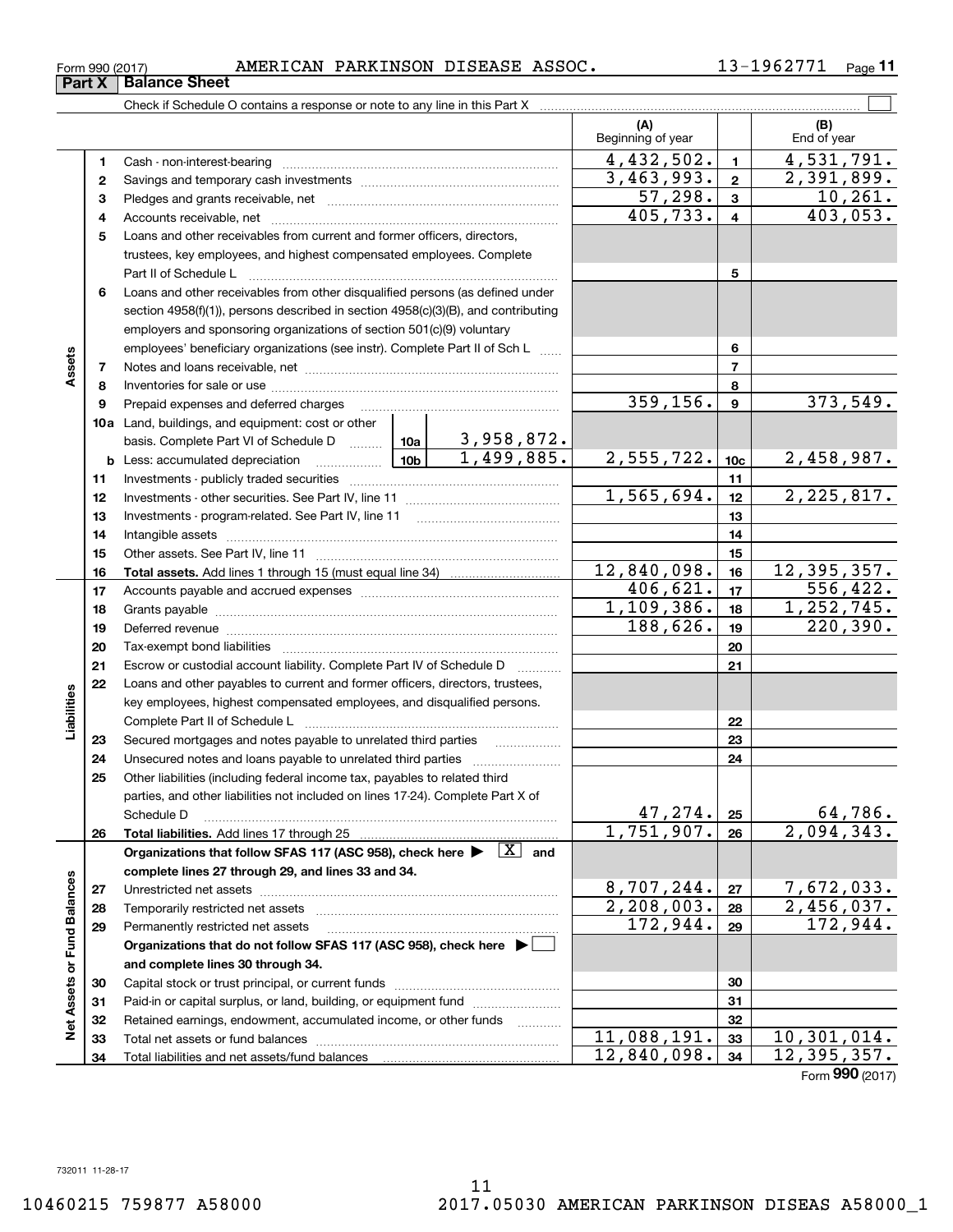|    | AMERICAN PARKINSON DISEASE ASSOC.<br>Form 990 (2017)                                                                                 |                         | 13-1962771     |     | Page $12$               |  |  |  |
|----|--------------------------------------------------------------------------------------------------------------------------------------|-------------------------|----------------|-----|-------------------------|--|--|--|
|    | Part XI   Reconciliation of Net Assets                                                                                               |                         |                |     |                         |  |  |  |
|    | Check if Schedule O contains a response or note to any line in this Part XI                                                          |                         |                |     |                         |  |  |  |
|    |                                                                                                                                      |                         |                |     |                         |  |  |  |
| 1  | Total revenue (must equal Part VIII, column (A), line 12)                                                                            | 1                       | 10,364,114.    |     |                         |  |  |  |
| 2  | Total expenses (must equal Part IX, column (A), line 25)                                                                             | $\mathbf{2}$            | 11, 204, 376.  |     |                         |  |  |  |
| З  | $\overline{\mathbf{3}}$<br>Revenue less expenses. Subtract line 2 from line 1                                                        |                         |                |     |                         |  |  |  |
| 4  |                                                                                                                                      | $\overline{\mathbf{4}}$ | 11,088,191.    |     |                         |  |  |  |
| 5  | Net unrealized gains (losses) on investments                                                                                         | 5                       |                |     | 53,085.                 |  |  |  |
| 6  | Donated services and use of facilities                                                                                               | 6                       |                |     |                         |  |  |  |
| 7  | Investment expenses                                                                                                                  | $\overline{7}$          |                |     |                         |  |  |  |
| 8  | Prior period adjustments                                                                                                             | 8                       |                |     |                         |  |  |  |
| 9  | Other changes in net assets or fund balances (explain in Schedule O)                                                                 | 9                       |                |     | 0.                      |  |  |  |
| 10 | Net assets or fund balances at end of year. Combine lines 3 through 9 (must equal Part X, line 33,                                   |                         |                |     |                         |  |  |  |
|    | column (B))                                                                                                                          | 10                      | 10, 301, 014.  |     |                         |  |  |  |
|    | <b>Part XII</b> Financial Statements and Reporting                                                                                   |                         |                |     |                         |  |  |  |
|    |                                                                                                                                      |                         |                |     | $\overline{\mathbf{x}}$ |  |  |  |
|    |                                                                                                                                      |                         |                | Yes | <b>No</b>               |  |  |  |
| 1  | $\boxed{\mathbf{X}}$ Accrual<br>Accounting method used to prepare the Form 990: <u>[</u> Cash<br>Other                               |                         |                |     |                         |  |  |  |
|    | If the organization changed its method of accounting from a prior year or checked "Other," explain in Schedule O.                    |                         |                |     |                         |  |  |  |
|    | 2a Were the organization's financial statements compiled or reviewed by an independent accountant?                                   |                         | 2a             |     | x                       |  |  |  |
|    | If "Yes," check a box below to indicate whether the financial statements for the year were compiled or reviewed on a                 |                         |                |     |                         |  |  |  |
|    | separate basis, consolidated basis, or both:                                                                                         |                         |                |     |                         |  |  |  |
|    | Separate basis<br><b>Consolidated basis</b><br>Both consolidated and separate basis                                                  |                         |                |     |                         |  |  |  |
|    | b Were the organization's financial statements audited by an independent accountant?                                                 |                         | 2 <sub>b</sub> | х   |                         |  |  |  |
|    | If "Yes," check a box below to indicate whether the financial statements for the year were audited on a separate basis,              |                         |                |     |                         |  |  |  |
|    | consolidated basis, or both:                                                                                                         |                         |                |     |                         |  |  |  |
|    | $X$ Separate basis<br>Consolidated basis<br>Both consolidated and separate basis                                                     |                         |                |     |                         |  |  |  |
|    | c If "Yes" to line 2a or 2b, does the organization have a committee that assumes responsibility for oversight of the audit,          |                         |                |     |                         |  |  |  |
|    |                                                                                                                                      |                         | 2c             | x   |                         |  |  |  |
|    | If the organization changed either its oversight process or selection process during the tax year, explain in Schedule O.            |                         |                |     |                         |  |  |  |
|    | 3a As a result of a federal award, was the organization required to undergo an audit or audits as set forth in the Single Audit      |                         |                |     |                         |  |  |  |
|    | Act and OMB Circular A-133?                                                                                                          |                         | 3a             |     | x                       |  |  |  |
|    | <b>b</b> If "Yes," did the organization undergo the required audit or audits? If the organization did not undergo the required audit |                         |                |     |                         |  |  |  |
|    |                                                                                                                                      |                         | 3b             |     |                         |  |  |  |
|    |                                                                                                                                      |                         |                |     | $000 \text{ hours}$     |  |  |  |

Form (2017) **990**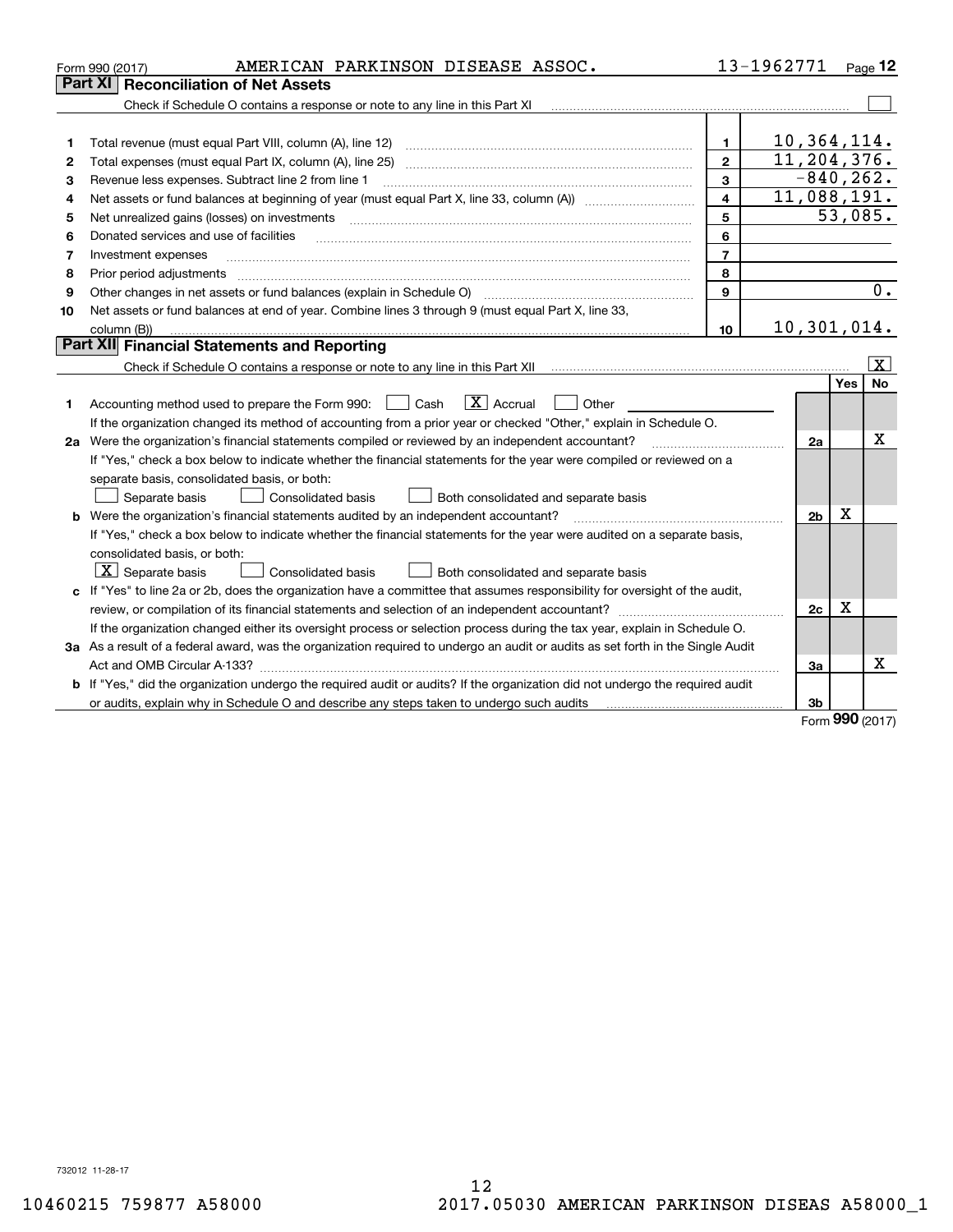| <b>SCHEDULE A</b> |
|-------------------|
|-------------------|

Department of the Treasury Internal Revenue Service

**(Form 990 or 990-EZ)**

# **Public Charity Status and Public Support**

**Complete if the organization is a section 501(c)(3) organization or a section 4947(a)(1) nonexempt charitable trust. | Attach to Form 990 or Form 990-EZ.**   $\blacktriangleright$  Go to

|  | www.irs.gov/Form990 for instructions and the latest information |  |  |  |
|--|-----------------------------------------------------------------|--|--|--|
|--|-----------------------------------------------------------------|--|--|--|

| OMB No. 1545-0047     |
|-----------------------|
| <b>n</b>              |
| <b>Open to Public</b> |

**Inspection**

|  | Name of the organization |
|--|--------------------------|
|--|--------------------------|

|    |        | Name of the organization                                                                                                                                                             |          |                                   |                             |                                 |                                                      |  | <b>Employer identification number</b>              |  |  |
|----|--------|--------------------------------------------------------------------------------------------------------------------------------------------------------------------------------------|----------|-----------------------------------|-----------------------------|---------------------------------|------------------------------------------------------|--|----------------------------------------------------|--|--|
|    | Part I | Reason for Public Charity Status (All organizations must complete this part.) See instructions.                                                                                      |          | AMERICAN PARKINSON DISEASE ASSOC. |                             |                                 |                                                      |  | 13-1962771                                         |  |  |
|    |        |                                                                                                                                                                                      |          |                                   |                             |                                 |                                                      |  |                                                    |  |  |
|    |        | The organization is not a private foundation because it is: (For lines 1 through 12, check only one box.)                                                                            |          |                                   |                             |                                 |                                                      |  |                                                    |  |  |
| 1. |        | A church, convention of churches, or association of churches described in section 170(b)(1)(A)(i).                                                                                   |          |                                   |                             |                                 |                                                      |  |                                                    |  |  |
| 2  |        | A school described in section 170(b)(1)(A)(ii). (Attach Schedule E (Form 990 or 990-EZ).)                                                                                            |          |                                   |                             |                                 |                                                      |  |                                                    |  |  |
| 3  |        | A hospital or a cooperative hospital service organization described in section $170(b)(1)(A)(iii)$ .                                                                                 |          |                                   |                             |                                 |                                                      |  |                                                    |  |  |
| 4  |        | A medical research organization operated in conjunction with a hospital described in section 170(b)(1)(A)(iii). Enter the hospital's name,<br>city, and state:                       |          |                                   |                             |                                 |                                                      |  |                                                    |  |  |
| 5  |        | An organization operated for the benefit of a college or university owned or operated by a governmental unit described in<br>section 170(b)(1)(A)(iv). (Complete Part II.)           |          |                                   |                             |                                 |                                                      |  |                                                    |  |  |
| 6  |        | A federal, state, or local government or governmental unit described in section 170(b)(1)(A)(v).                                                                                     |          |                                   |                             |                                 |                                                      |  |                                                    |  |  |
|    |        | $7 \overline{X}$ An organization that normally receives a substantial part of its support from a governmental unit or from the general public described in                           |          |                                   |                             |                                 |                                                      |  |                                                    |  |  |
|    |        | section 170(b)(1)(A)(vi). (Complete Part II.)                                                                                                                                        |          |                                   |                             |                                 |                                                      |  |                                                    |  |  |
| 8  |        | A community trust described in section 170(b)(1)(A)(vi). (Complete Part II.)                                                                                                         |          |                                   |                             |                                 |                                                      |  |                                                    |  |  |
| 9  |        | An agricultural research organization described in section 170(b)(1)(A)(ix) operated in conjunction with a land-grant college                                                        |          |                                   |                             |                                 |                                                      |  |                                                    |  |  |
|    |        | or university or a non-land-grant college of agriculture (see instructions). Enter the name, city, and state of the college or                                                       |          |                                   |                             |                                 |                                                      |  |                                                    |  |  |
|    |        | university:                                                                                                                                                                          |          |                                   |                             |                                 |                                                      |  |                                                    |  |  |
| 10 |        | An organization that normally receives: (1) more than 33 1/3% of its support from contributions, membership fees, and gross receipts from                                            |          |                                   |                             |                                 |                                                      |  |                                                    |  |  |
|    |        | activities related to its exempt functions - subject to certain exceptions, and (2) no more than 33 1/3% of its support from gross investment                                        |          |                                   |                             |                                 |                                                      |  |                                                    |  |  |
|    |        | income and unrelated business taxable income (less section 511 tax) from businesses acquired by the organization after June 30, 1975.<br>See section 509(a)(2). (Complete Part III.) |          |                                   |                             |                                 |                                                      |  |                                                    |  |  |
| 11 |        | An organization organized and operated exclusively to test for public safety. See section 509(a)(4).                                                                                 |          |                                   |                             |                                 |                                                      |  |                                                    |  |  |
| 12 |        | An organization organized and operated exclusively for the benefit of, to perform the functions of, or to carry out the purposes of one or                                           |          |                                   |                             |                                 |                                                      |  |                                                    |  |  |
|    |        | more publicly supported organizations described in section 509(a)(1) or section 509(a)(2). See section 509(a)(3). Check the box in                                                   |          |                                   |                             |                                 |                                                      |  |                                                    |  |  |
|    |        | lines 12a through 12d that describes the type of supporting organization and complete lines 12e, 12f, and 12g.                                                                       |          |                                   |                             |                                 |                                                      |  |                                                    |  |  |
| а  |        | Type I. A supporting organization operated, supervised, or controlled by its supported organization(s), typically by giving                                                          |          |                                   |                             |                                 |                                                      |  |                                                    |  |  |
|    |        | the supported organization(s) the power to regularly appoint or elect a majority of the directors or trustees of the supporting                                                      |          |                                   |                             |                                 |                                                      |  |                                                    |  |  |
|    |        | organization. You must complete Part IV, Sections A and B.                                                                                                                           |          |                                   |                             |                                 |                                                      |  |                                                    |  |  |
| b  |        | Type II. A supporting organization supervised or controlled in connection with its supported organization(s), by having                                                              |          |                                   |                             |                                 |                                                      |  |                                                    |  |  |
|    |        | control or management of the supporting organization vested in the same persons that control or manage the supported                                                                 |          |                                   |                             |                                 |                                                      |  |                                                    |  |  |
|    |        | organization(s). You must complete Part IV, Sections A and C.                                                                                                                        |          |                                   |                             |                                 |                                                      |  |                                                    |  |  |
| с  |        | Type III functionally integrated. A supporting organization operated in connection with, and functionally integrated with,                                                           |          |                                   |                             |                                 |                                                      |  |                                                    |  |  |
|    |        | its supported organization(s) (see instructions). You must complete Part IV, Sections A, D, and E.                                                                                   |          |                                   |                             |                                 |                                                      |  |                                                    |  |  |
| d  |        | Type III non-functionally integrated. A supporting organization operated in connection with its supported organization(s)                                                            |          |                                   |                             |                                 |                                                      |  |                                                    |  |  |
|    |        | that is not functionally integrated. The organization generally must satisfy a distribution requirement and an attentiveness                                                         |          |                                   |                             |                                 |                                                      |  |                                                    |  |  |
|    |        | requirement (see instructions). You must complete Part IV, Sections A and D, and Part V.                                                                                             |          |                                   |                             |                                 |                                                      |  |                                                    |  |  |
|    |        | Check this box if the organization received a written determination from the IRS that it is a Type I, Type II, Type III                                                              |          |                                   |                             |                                 |                                                      |  |                                                    |  |  |
|    |        | functionally integrated, or Type III non-functionally integrated supporting organization.                                                                                            |          |                                   |                             |                                 |                                                      |  |                                                    |  |  |
|    |        | f Enter the number of supported organizations                                                                                                                                        |          |                                   |                             |                                 |                                                      |  |                                                    |  |  |
|    |        | g Provide the following information about the supported organization(s).<br>(i) Name of supported                                                                                    |          | (iii) Type of organization        |                             | (iv) Is the organization listed |                                                      |  |                                                    |  |  |
|    |        | organization                                                                                                                                                                         | (ii) EIN | (described on lines 1-10          | in your governing document? |                                 | (v) Amount of monetary<br>support (see instructions) |  | (vi) Amount of other<br>support (see instructions) |  |  |
|    |        |                                                                                                                                                                                      |          | above (see instructions))         | Yes                         | No                              |                                                      |  |                                                    |  |  |
|    |        |                                                                                                                                                                                      |          |                                   |                             |                                 |                                                      |  |                                                    |  |  |
|    |        |                                                                                                                                                                                      |          |                                   |                             |                                 |                                                      |  |                                                    |  |  |
|    |        |                                                                                                                                                                                      |          |                                   |                             |                                 |                                                      |  |                                                    |  |  |
|    |        |                                                                                                                                                                                      |          |                                   |                             |                                 |                                                      |  |                                                    |  |  |
|    |        |                                                                                                                                                                                      |          |                                   |                             |                                 |                                                      |  |                                                    |  |  |
|    |        |                                                                                                                                                                                      |          |                                   |                             |                                 |                                                      |  |                                                    |  |  |

**Total**

LHA For Paperwork Reduction Act Notice, see the Instructions for Form 990 or 990-EZ. 732021 10-06-17 Schedule A (Form 990 or 990-EZ) 2017 13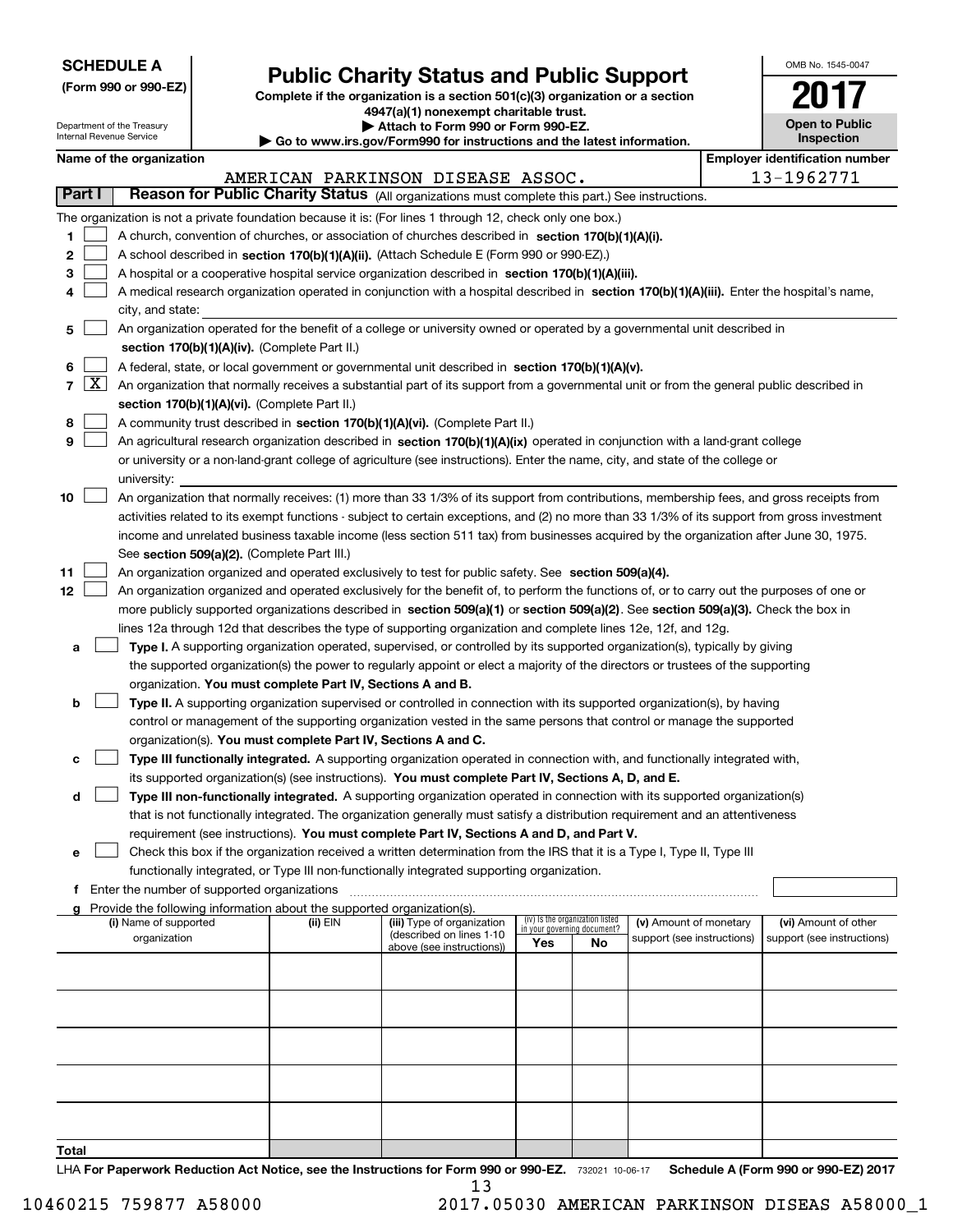## Schedule A (Form 990 or 990-EZ) 2017 Page AMERICAN PARKINSON DISEASE ASSOC. 13-1962771

(Complete only if you checked the box on line 5, 7, or 8 of Part I or if the organization failed to qualify under Part III. If the organization fails to qualify under the tests listed below, please complete Part III.) **Part II** | Support Schedule for Organizations Described in Sections 170(b)(1)(A)(iv) and 170(b)(1)(A)(vi)

|    | <b>Section A. Public Support</b>                                                                                                               |          |                   |            |            |                                      |                                          |
|----|------------------------------------------------------------------------------------------------------------------------------------------------|----------|-------------------|------------|------------|--------------------------------------|------------------------------------------|
|    | Calendar year (or fiscal year beginning in)                                                                                                    | (a) 2013 | (b) 2014          | $(c)$ 2015 | $(d)$ 2016 | (e) 2017                             | (f) Total                                |
|    | 1 Gifts, grants, contributions, and                                                                                                            |          |                   |            |            |                                      |                                          |
|    | membership fees received. (Do not                                                                                                              |          |                   |            |            |                                      |                                          |
|    | include any "unusual grants.")                                                                                                                 |          | 9620063.10570856. |            |            | 8569054.11433538.10380340.50573851.  |                                          |
|    | 2 Tax revenues levied for the organ-                                                                                                           |          |                   |            |            |                                      |                                          |
|    | ization's benefit and either paid to                                                                                                           |          |                   |            |            |                                      |                                          |
|    | or expended on its behalf                                                                                                                      |          |                   |            |            |                                      |                                          |
|    | 3 The value of services or facilities                                                                                                          |          |                   |            |            |                                      |                                          |
|    | furnished by a governmental unit to                                                                                                            |          |                   |            |            |                                      |                                          |
|    | the organization without charge                                                                                                                |          |                   |            |            |                                      |                                          |
|    | 4 Total. Add lines 1 through 3                                                                                                                 |          | 9620063.10570856. |            |            | 8569054.11433538.10380340.50573851.  |                                          |
| 5  | The portion of total contributions                                                                                                             |          |                   |            |            |                                      |                                          |
|    | by each person (other than a                                                                                                                   |          |                   |            |            |                                      |                                          |
|    | governmental unit or publicly                                                                                                                  |          |                   |            |            |                                      |                                          |
|    | supported organization) included                                                                                                               |          |                   |            |            |                                      |                                          |
|    | on line 1 that exceeds 2% of the                                                                                                               |          |                   |            |            |                                      |                                          |
|    | amount shown on line 11,                                                                                                                       |          |                   |            |            |                                      |                                          |
|    | column (f)                                                                                                                                     |          |                   |            |            |                                      | 698,948.                                 |
|    | 6 Public support. Subtract line 5 from line 4.                                                                                                 |          |                   |            |            |                                      | 49874903.                                |
|    | <b>Section B. Total Support</b>                                                                                                                |          |                   |            |            |                                      |                                          |
|    | Calendar year (or fiscal year beginning in)                                                                                                    | (a) 2013 | (b) 2014          | $(c)$ 2015 | $(d)$ 2016 | (e) 2017                             | (f) Total                                |
|    | <b>7</b> Amounts from line 4                                                                                                                   |          | 9620063.10570856. |            |            | 8569054.11433538.10380340.50573851.  |                                          |
| 8  | Gross income from interest.                                                                                                                    |          |                   |            |            |                                      |                                          |
|    | dividends, payments received on                                                                                                                |          |                   |            |            |                                      |                                          |
|    | securities loans, rents, royalties,                                                                                                            |          |                   |            |            |                                      |                                          |
|    | and income from similar sources                                                                                                                | 182,888. | 115,609.          | 16,828.    | 84,744.    | 97,991.                              | 498,060.                                 |
| 9. | Net income from unrelated business                                                                                                             |          |                   |            |            |                                      |                                          |
|    | activities, whether or not the                                                                                                                 |          |                   |            |            |                                      |                                          |
|    | business is regularly carried on                                                                                                               |          |                   |            |            |                                      |                                          |
|    | 10 Other income. Do not include gain                                                                                                           |          |                   |            |            |                                      |                                          |
|    | or loss from the sale of capital                                                                                                               |          |                   |            |            |                                      |                                          |
|    | assets (Explain in Part VI.)                                                                                                                   |          |                   |            | 4,786.     |                                      | 4,786.                                   |
|    | 11 Total support. Add lines 7 through 10                                                                                                       |          |                   |            |            |                                      | 51076697.                                |
|    | 12 Gross receipts from related activities, etc. (see instructions)                                                                             |          |                   |            |            | 12                                   |                                          |
|    | 13 First five years. If the Form 990 is for the organization's first, second, third, fourth, or fifth tax year as a section 501(c)(3)          |          |                   |            |            |                                      |                                          |
|    | organization, check this box and stop here                                                                                                     |          |                   |            |            |                                      |                                          |
|    | <b>Section C. Computation of Public Support Percentage</b>                                                                                     |          |                   |            |            |                                      |                                          |
|    | 14 Public support percentage for 2017 (line 6, column (f) divided by line 11, column (f) <i>manumanomeron</i> entertain-                       |          |                   |            |            | 14                                   | 97.65<br>$\frac{9}{6}$                   |
|    |                                                                                                                                                |          |                   |            |            | 15                                   | 97.36<br>$\frac{9}{6}$                   |
|    | 16a 33 1/3% support test - 2017. If the organization did not check the box on line 13, and line 14 is 33 1/3% or more, check this box and      |          |                   |            |            |                                      |                                          |
|    | stop here. The organization qualifies as a publicly supported organization                                                                     |          |                   |            |            |                                      | $\blacktriangleright$ $\boxed{\text{X}}$ |
|    | b 33 1/3% support test - 2016. If the organization did not check a box on line 13 or 16a, and line 15 is 33 1/3% or more, check this box       |          |                   |            |            |                                      |                                          |
|    | and stop here. The organization qualifies as a publicly supported organization                                                                 |          |                   |            |            |                                      |                                          |
|    | 17a 10% -facts-and-circumstances test - 2017. If the organization did not check a box on line 13, 16a, or 16b, and line 14 is 10% or more,     |          |                   |            |            |                                      |                                          |
|    | and if the organization meets the "facts-and-circumstances" test, check this box and stop here. Explain in Part VI how the organization        |          |                   |            |            |                                      |                                          |
|    | meets the "facts-and-circumstances" test. The organization qualifies as a publicly supported organization                                      |          |                   |            |            |                                      |                                          |
|    | <b>b 10% -facts-and-circumstances test - 2016.</b> If the organization did not check a box on line 13, 16a, 16b, or 17a, and line 15 is 10% or |          |                   |            |            |                                      |                                          |
|    | more, and if the organization meets the "facts-and-circumstances" test, check this box and stop here. Explain in Part VI how the               |          |                   |            |            |                                      |                                          |
|    | organization meets the "facts-and-circumstances" test. The organization qualifies as a publicly supported organization                         |          |                   |            |            |                                      |                                          |
| 18 | Private foundation. If the organization did not check a box on line 13, 16a, 16b, 17a, or 17b, check this box and see instructions             |          |                   |            |            |                                      |                                          |
|    |                                                                                                                                                |          |                   |            |            | Schodule A (Form 990 or 990-F7) 2017 |                                          |

**Schedule A (Form 990 or 990-EZ) 2017**

732022 10-06-17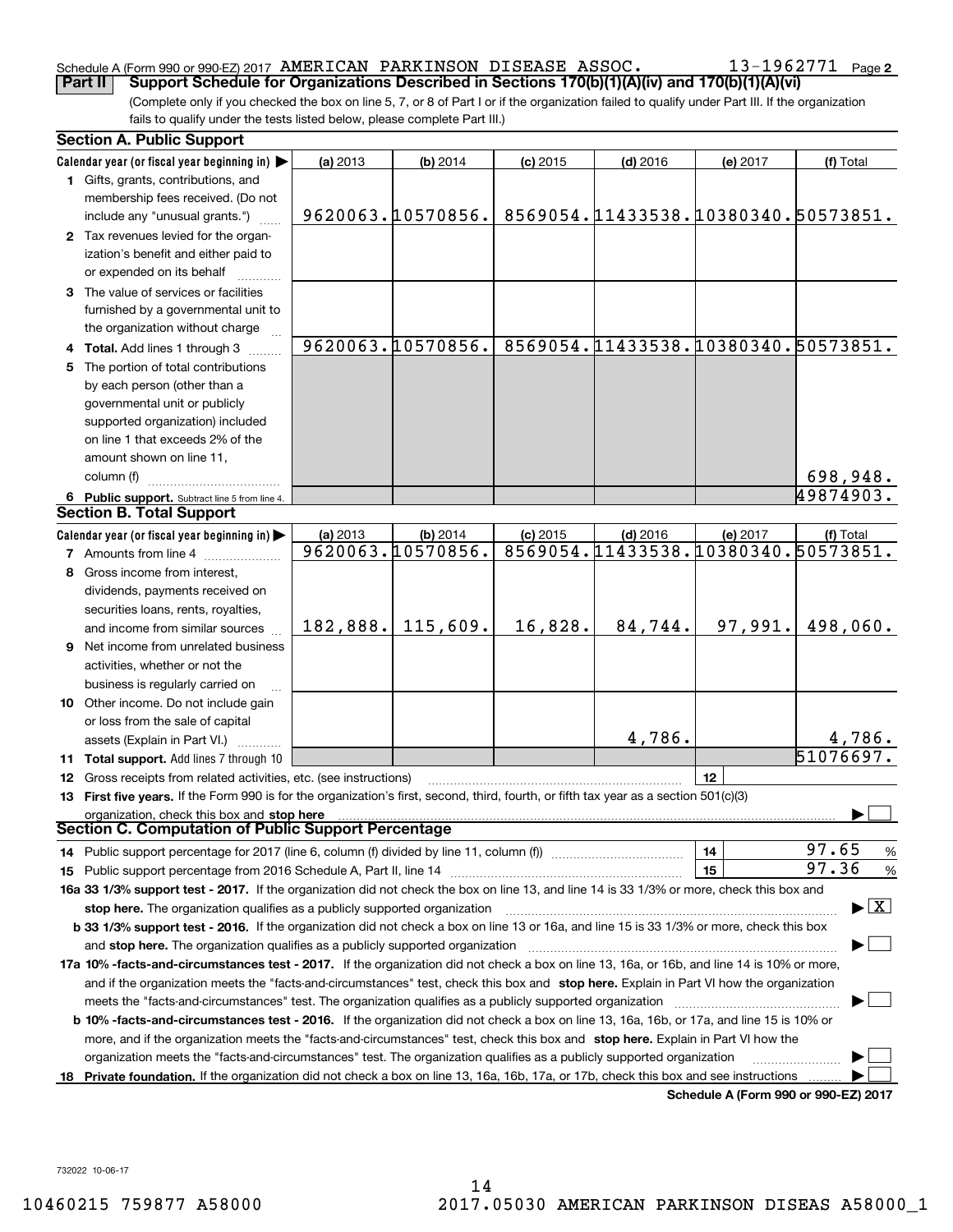### Schedule A (Form 990 or 990-EZ) 2017 Page AMERICAN PARKINSON DISEASE ASSOC. 13-1962771 **Part III Support Schedule for Organizations Described in Section 509(a)(2)**

(Complete only if you checked the box on line 10 of Part I or if the organization failed to qualify under Part II. If the organization fails to qualify under the tests listed below, please complete Part II.)

|    | <b>Section A. Public Support</b>                                                                                                                                                                                              |          |          |            |            |          |                                      |
|----|-------------------------------------------------------------------------------------------------------------------------------------------------------------------------------------------------------------------------------|----------|----------|------------|------------|----------|--------------------------------------|
|    | Calendar year (or fiscal year beginning in) $\blacktriangleright$                                                                                                                                                             | (a) 2013 | (b) 2014 | $(c)$ 2015 | $(d)$ 2016 | (e) 2017 | (f) Total                            |
|    | 1 Gifts, grants, contributions, and                                                                                                                                                                                           |          |          |            |            |          |                                      |
|    | membership fees received. (Do not                                                                                                                                                                                             |          |          |            |            |          |                                      |
|    | include any "unusual grants.")                                                                                                                                                                                                |          |          |            |            |          |                                      |
|    | <b>2</b> Gross receipts from admissions,<br>merchandise sold or services per-<br>formed, or facilities furnished in<br>any activity that is related to the<br>organization's tax-exempt purpose                               |          |          |            |            |          |                                      |
|    | 3 Gross receipts from activities that<br>are not an unrelated trade or bus-                                                                                                                                                   |          |          |            |            |          |                                      |
|    | iness under section 513                                                                                                                                                                                                       |          |          |            |            |          |                                      |
|    | 4 Tax revenues levied for the organ-                                                                                                                                                                                          |          |          |            |            |          |                                      |
|    | ization's benefit and either paid to<br>or expended on its behalf                                                                                                                                                             |          |          |            |            |          |                                      |
|    | 5 The value of services or facilities                                                                                                                                                                                         |          |          |            |            |          |                                      |
|    | furnished by a governmental unit to                                                                                                                                                                                           |          |          |            |            |          |                                      |
|    | the organization without charge                                                                                                                                                                                               |          |          |            |            |          |                                      |
|    | <b>6 Total.</b> Add lines 1 through 5                                                                                                                                                                                         |          |          |            |            |          |                                      |
|    | 7a Amounts included on lines 1, 2, and<br>3 received from disqualified persons                                                                                                                                                |          |          |            |            |          |                                      |
|    | <b>b</b> Amounts included on lines 2 and 3 received<br>from other than disqualified persons that<br>exceed the greater of \$5,000 or 1% of the<br>amount on line 13 for the year                                              |          |          |            |            |          |                                      |
|    | c Add lines 7a and 7b                                                                                                                                                                                                         |          |          |            |            |          |                                      |
|    | 8 Public support. (Subtract line 7c from line 6.)                                                                                                                                                                             |          |          |            |            |          |                                      |
|    | <b>Section B. Total Support</b>                                                                                                                                                                                               |          |          |            |            |          |                                      |
|    | Calendar year (or fiscal year beginning in)                                                                                                                                                                                   | (a) 2013 | (b) 2014 | $(c)$ 2015 | $(d)$ 2016 | (e) 2017 | (f) Total                            |
|    | 9 Amounts from line 6                                                                                                                                                                                                         |          |          |            |            |          |                                      |
|    | <b>10a</b> Gross income from interest,<br>dividends, payments received on<br>securities loans, rents, royalties,<br>and income from similar sources                                                                           |          |          |            |            |          |                                      |
|    | <b>b</b> Unrelated business taxable income                                                                                                                                                                                    |          |          |            |            |          |                                      |
|    | (less section 511 taxes) from businesses                                                                                                                                                                                      |          |          |            |            |          |                                      |
|    | acquired after June 30, 1975                                                                                                                                                                                                  |          |          |            |            |          |                                      |
|    | c Add lines 10a and 10b                                                                                                                                                                                                       |          |          |            |            |          |                                      |
|    | 11 Net income from unrelated business<br>activities not included in line 10b,<br>whether or not the business is<br>regularly carried on                                                                                       |          |          |            |            |          |                                      |
|    | 12 Other income. Do not include gain<br>or loss from the sale of capital<br>assets (Explain in Part VI.)                                                                                                                      |          |          |            |            |          |                                      |
|    | 13 Total support. (Add lines 9, 10c, 11, and 12.)                                                                                                                                                                             |          |          |            |            |          |                                      |
|    | 14 First five years. If the Form 990 is for the organization's first, second, third, fourth, or fifth tax year as a section 501(c)(3) organization,                                                                           |          |          |            |            |          |                                      |
|    | check this box and stop here measurements and the control of the state of the control of the state of the control of the control of the control of the control of the control of the control of the control of the control of |          |          |            |            |          |                                      |
|    | <b>Section C. Computation of Public Support Percentage</b>                                                                                                                                                                    |          |          |            |            |          |                                      |
|    |                                                                                                                                                                                                                               |          |          |            |            | 15       | %                                    |
| 16 | Public support percentage from 2016 Schedule A, Part III, line 15                                                                                                                                                             |          |          |            |            | 16       | %                                    |
|    | <b>Section D. Computation of Investment Income Percentage</b>                                                                                                                                                                 |          |          |            |            |          |                                      |
|    | 17 Investment income percentage for 2017 (line 10c, column (f) divided by line 13, column (f))                                                                                                                                |          |          |            |            | 17       | %                                    |
|    | 18 Investment income percentage from 2016 Schedule A, Part III, line 17                                                                                                                                                       |          |          |            |            | 18       | %                                    |
|    | 19a 33 1/3% support tests - 2017. If the organization did not check the box on line 14, and line 15 is more than 33 1/3%, and line 17 is not                                                                                  |          |          |            |            |          |                                      |
|    | more than 33 1/3%, check this box and stop here. The organization qualifies as a publicly supported organization                                                                                                              |          |          |            |            |          | ▶                                    |
|    | b 33 1/3% support tests - 2016. If the organization did not check a box on line 14 or line 19a, and line 16 is more than 33 1/3%, and                                                                                         |          |          |            |            |          |                                      |
|    | line 18 is not more than 33 1/3%, check this box and stop here. The organization qualifies as a publicly supported organization                                                                                               |          |          |            |            |          |                                      |
| 20 | <b>Private foundation.</b> If the organization did not check a box on line 14, 19a, or 19b, check this box and see instructions                                                                                               |          |          |            |            |          | .                                    |
|    | 732023 10-06-17                                                                                                                                                                                                               |          | 15       |            |            |          | Schedule A (Form 990 or 990-EZ) 2017 |

10460215 759877 A58000 2017.05030 AMERICAN PARKINSON DISEAS A58000\_1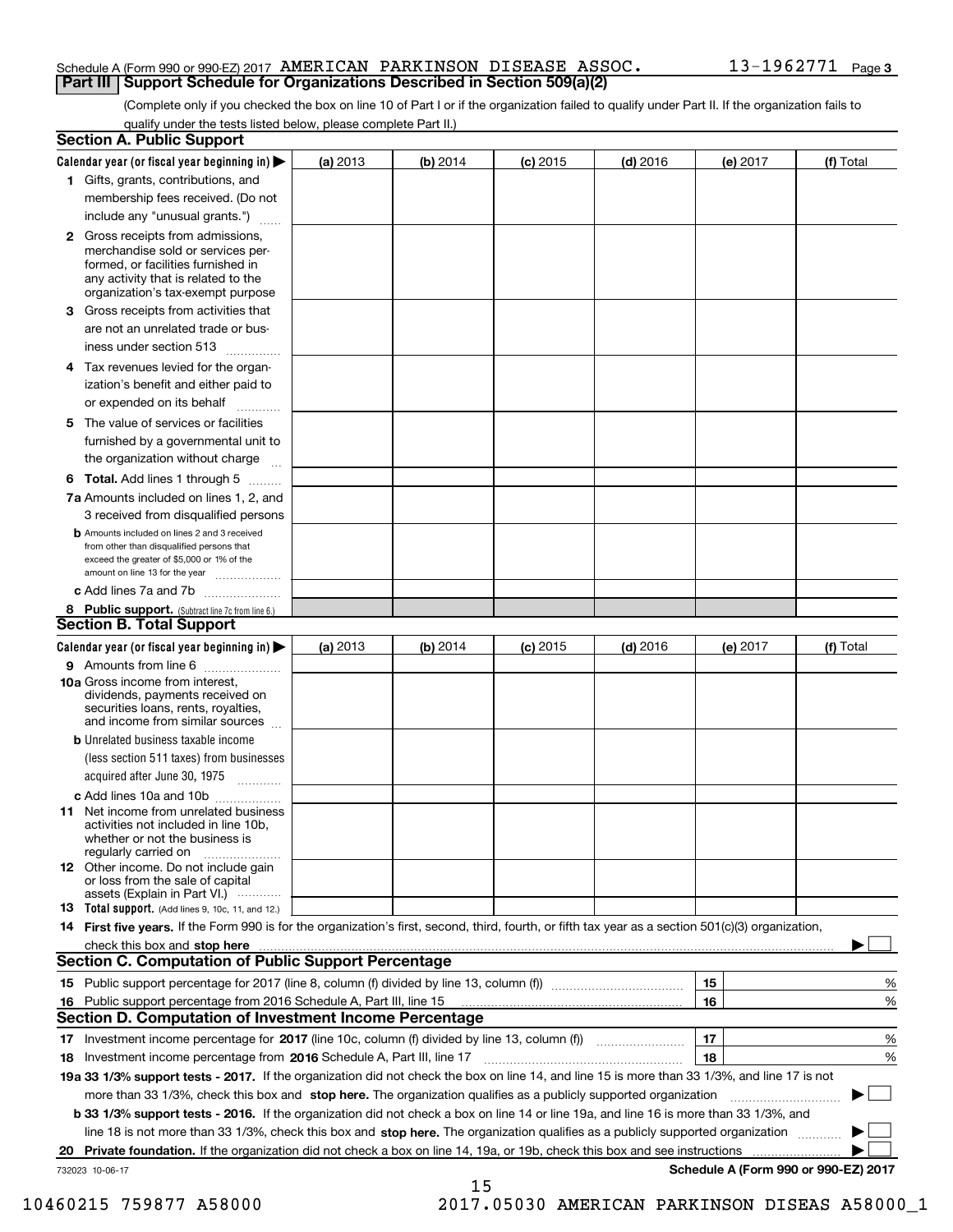## Schedule A (Form 990 or 990-EZ) 2017 Page AMERICAN PARKINSON DISEASE ASSOC. 13-1962771

# **Part IV Supporting Organizations**

(Complete only if you checked a box in line 12 on Part I. If you checked 12a of Part I, complete Sections A and B. If you checked 12b of Part I, complete Sections A and C. If you checked 12c of Part I, complete Sections A, D, and E. If you checked 12d of Part I, complete Sections A and D, and complete Part V.)

### **Section A. All Supporting Organizations**

- **1** Are all of the organization's supported organizations listed by name in the organization's governing documents? If "No," describe in **Part VI** how the supported organizations are designated. If designated by *class or purpose, describe the designation. If historic and continuing relationship, explain.*
- **2** Did the organization have any supported organization that does not have an IRS determination of status under section 509(a)(1) or (2)? If "Yes," explain in Part VI how the organization determined that the supported *organization was described in section 509(a)(1) or (2).*
- **3a** Did the organization have a supported organization described in section 501(c)(4), (5), or (6)? If "Yes," answer *(b) and (c) below.*
- **b** Did the organization confirm that each supported organization qualified under section 501(c)(4), (5), or (6) and satisfied the public support tests under section 509(a)(2)? If "Yes," describe in **Part VI** when and how the *organization made the determination.*
- **c**Did the organization ensure that all support to such organizations was used exclusively for section 170(c)(2)(B) purposes? If "Yes," explain in **Part VI** what controls the organization put in place to ensure such use.
- **4a***If* Was any supported organization not organized in the United States ("foreign supported organization")? *"Yes," and if you checked 12a or 12b in Part I, answer (b) and (c) below.*
- **b** Did the organization have ultimate control and discretion in deciding whether to make grants to the foreign supported organization? If "Yes," describe in **Part VI** how the organization had such control and discretion *despite being controlled or supervised by or in connection with its supported organizations.*
- **c** Did the organization support any foreign supported organization that does not have an IRS determination under sections 501(c)(3) and 509(a)(1) or (2)? If "Yes," explain in **Part VI** what controls the organization used *to ensure that all support to the foreign supported organization was used exclusively for section 170(c)(2)(B) purposes.*
- **5a** Did the organization add, substitute, or remove any supported organizations during the tax year? If "Yes," answer (b) and (c) below (if applicable). Also, provide detail in **Part VI,** including (i) the names and EIN *numbers of the supported organizations added, substituted, or removed; (ii) the reasons for each such action; (iii) the authority under the organization's organizing document authorizing such action; and (iv) how the action was accomplished (such as by amendment to the organizing document).*
- **b** Type I or Type II only. Was any added or substituted supported organization part of a class already designated in the organization's organizing document?
- **cSubstitutions only.**  Was the substitution the result of an event beyond the organization's control?
- **6** Did the organization provide support (whether in the form of grants or the provision of services or facilities) to **Part VI.** *If "Yes," provide detail in* support or benefit one or more of the filing organization's supported organizations? anyone other than (i) its supported organizations, (ii) individuals that are part of the charitable class benefited by one or more of its supported organizations, or (iii) other supporting organizations that also
- **7**Did the organization provide a grant, loan, compensation, or other similar payment to a substantial contributor *If "Yes," complete Part I of Schedule L (Form 990 or 990-EZ).* regard to a substantial contributor? (defined in section 4958(c)(3)(C)), a family member of a substantial contributor, or a 35% controlled entity with
- **8** Did the organization make a loan to a disqualified person (as defined in section 4958) not described in line 7? *If "Yes," complete Part I of Schedule L (Form 990 or 990-EZ).*
- **9a** Was the organization controlled directly or indirectly at any time during the tax year by one or more in section 509(a)(1) or (2))? If "Yes," *provide detail in* <code>Part VI.</code> disqualified persons as defined in section 4946 (other than foundation managers and organizations described
- **b** Did one or more disqualified persons (as defined in line 9a) hold a controlling interest in any entity in which the supporting organization had an interest? If "Yes," provide detail in P**art VI**.
- **c**Did a disqualified person (as defined in line 9a) have an ownership interest in, or derive any personal benefit from, assets in which the supporting organization also had an interest? If "Yes," provide detail in P**art VI.**
- **10a** Was the organization subject to the excess business holdings rules of section 4943 because of section supporting organizations)? If "Yes," answer 10b below. 4943(f) (regarding certain Type II supporting organizations, and all Type III non-functionally integrated
- **b** Did the organization have any excess business holdings in the tax year? (Use Schedule C, Form 4720, to *determine whether the organization had excess business holdings.)*

732024 10-06-17

**3b3c4a4b4c5a 5b5c6789a 9b9c10a**

**Schedule A (Form 990 or 990-EZ) 2017**

**10b**

13-1962771 Page 4

**YesNo**

**1**

**2**

**3a**

16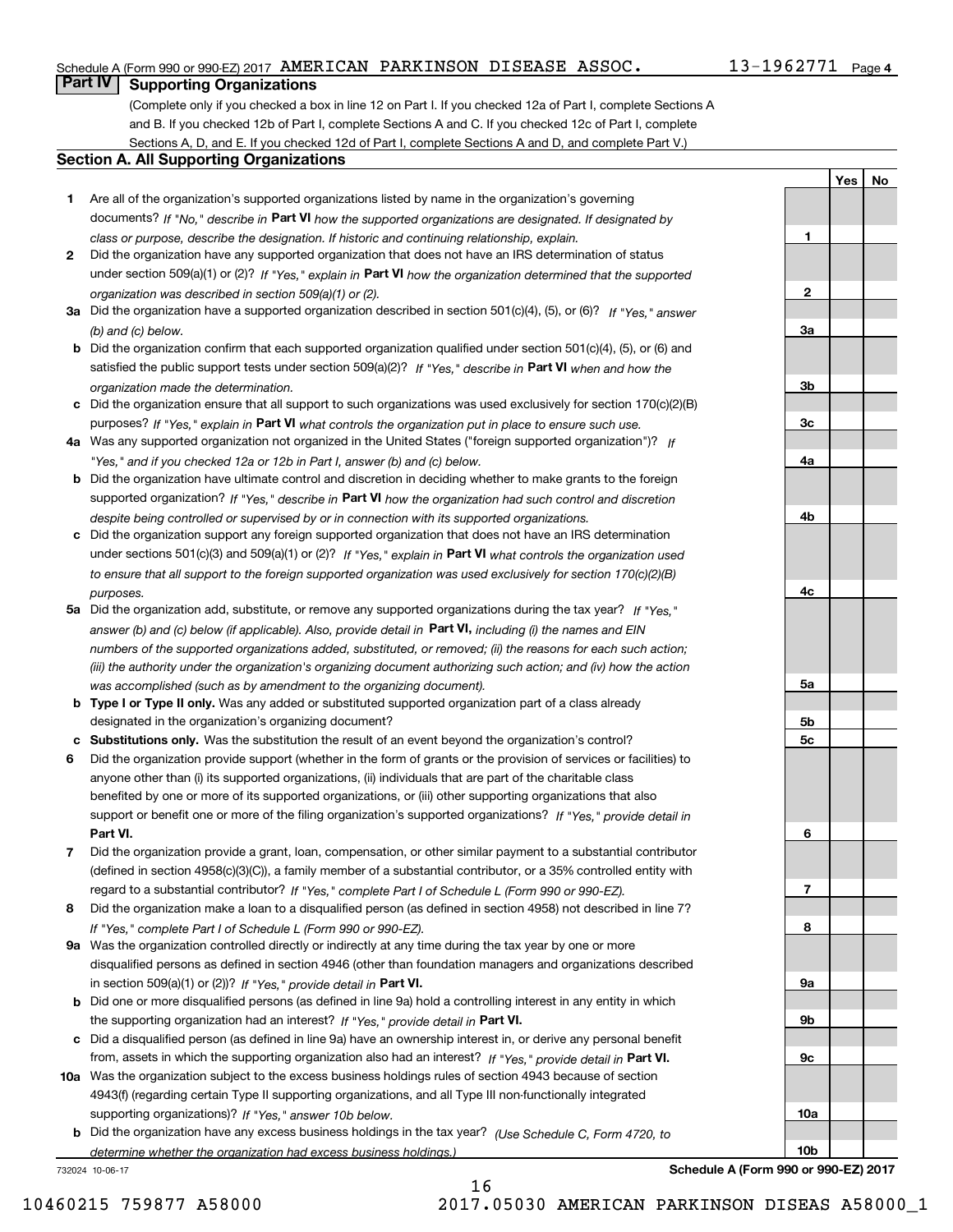#### **5** Schedule A (Form 990 or 990-EZ) 2017 Page AMERICAN PARKINSON DISEASE ASSOC. 13-1962771

|    | Part IV<br><b>Supporting Organizations (continued)</b>                                                                            |                 |     |    |
|----|-----------------------------------------------------------------------------------------------------------------------------------|-----------------|-----|----|
|    |                                                                                                                                   |                 | Yes | No |
| 11 | Has the organization accepted a gift or contribution from any of the following persons?                                           |                 |     |    |
|    | a A person who directly or indirectly controls, either alone or together with persons described in (b) and (c)                    |                 |     |    |
|    | below, the governing body of a supported organization?                                                                            | 11a             |     |    |
|    | <b>b</b> A family member of a person described in (a) above?                                                                      | 11 <sub>b</sub> |     |    |
|    | c A 35% controlled entity of a person described in (a) or (b) above? If "Yes" to a, b, or c, provide detail in Part VI.           | 11c             |     |    |
|    | <b>Section B. Type I Supporting Organizations</b>                                                                                 |                 |     |    |
|    |                                                                                                                                   |                 | Yes | No |
| 1. | Did the directors, trustees, or membership of one or more supported organizations have the power to                               |                 |     |    |
|    | regularly appoint or elect at least a majority of the organization's directors or trustees at all times during the                |                 |     |    |
|    | tax year? If "No," describe in Part VI how the supported organization(s) effectively operated, supervised, or                     |                 |     |    |
|    | controlled the organization's activities. If the organization had more than one supported organization,                           |                 |     |    |
|    | describe how the powers to appoint and/or remove directors or trustees were allocated among the supported                         |                 |     |    |
|    | organizations and what conditions or restrictions, if any, applied to such powers during the tax year.                            | 1               |     |    |
| 2  | Did the organization operate for the benefit of any supported organization other than the supported                               |                 |     |    |
|    | organization(s) that operated, supervised, or controlled the supporting organization? If "Yes," explain in                        |                 |     |    |
|    | Part VI how providing such benefit carried out the purposes of the supported organization(s) that operated,                       |                 |     |    |
|    | supervised, or controlled the supporting organization.                                                                            | 2               |     |    |
|    | <b>Section C. Type II Supporting Organizations</b>                                                                                |                 |     |    |
|    |                                                                                                                                   |                 | Yes | No |
| 1. | Were a majority of the organization's directors or trustees during the tax year also a majority of the directors                  |                 |     |    |
|    | or trustees of each of the organization's supported organization(s)? If "No," describe in Part VI how control                     |                 |     |    |
|    | or management of the supporting organization was vested in the same persons that controlled or managed                            |                 |     |    |
|    |                                                                                                                                   |                 |     |    |
|    | the supported organization(s).<br><b>Section D. All Type III Supporting Organizations</b>                                         |                 |     |    |
|    |                                                                                                                                   |                 | Yes | No |
| 1  | Did the organization provide to each of its supported organizations, by the last day of the fifth month of the                    |                 |     |    |
|    | organization's tax year, (i) a written notice describing the type and amount of support provided during the prior tax             |                 |     |    |
|    |                                                                                                                                   |                 |     |    |
|    | year, (ii) a copy of the Form 990 that was most recently filed as of the date of notification, and (iii) copies of the            | 1               |     |    |
|    | organization's governing documents in effect on the date of notification, to the extent not previously provided?                  |                 |     |    |
| 2  | Were any of the organization's officers, directors, or trustees either (i) appointed or elected by the supported                  |                 |     |    |
|    | organization(s) or (ii) serving on the governing body of a supported organization? If "No," explain in Part VI how                |                 |     |    |
|    | the organization maintained a close and continuous working relationship with the supported organization(s).                       | 2               |     |    |
| 3  | By reason of the relationship described in (2), did the organization's supported organizations have a                             |                 |     |    |
|    | significant voice in the organization's investment policies and in directing the use of the organization's                        |                 |     |    |
|    | income or assets at all times during the tax year? If "Yes," describe in Part VI the role the organization's                      |                 |     |    |
|    | supported organizations played in this regard.                                                                                    | 3               |     |    |
|    | Section E. Type III Functionally Integrated Supporting Organizations                                                              |                 |     |    |
| 1  | Check the box next to the method that the organization used to satisfy the Integral Part Test during the year (see instructions). |                 |     |    |
| a  | The organization satisfied the Activities Test. Complete line 2 below.                                                            |                 |     |    |
| b  | The organization is the parent of each of its supported organizations. Complete line 3 below.                                     |                 |     |    |
| c  | The organization supported a governmental entity. Describe in Part VI how you supported a government entity (see instructions),   |                 |     |    |
| 2  | Activities Test. Answer (a) and (b) below.                                                                                        |                 | Yes | No |
| а  | Did substantially all of the organization's activities during the tax year directly further the exempt purposes of                |                 |     |    |
|    | the supported organization(s) to which the organization was responsive? If "Yes," then in Part VI identify                        |                 |     |    |
|    | those supported organizations and explain how these activities directly furthered their exempt purposes,                          |                 |     |    |
|    | how the organization was responsive to those supported organizations, and how the organization determined                         |                 |     |    |
|    | that these activities constituted substantially all of its activities.                                                            | 2a              |     |    |
| b  | Did the activities described in (a) constitute activities that, but for the organization's involvement, one or more               |                 |     |    |
|    | of the organization's supported organization(s) would have been engaged in? If "Yes," explain in Part VI the                      |                 |     |    |
|    | reasons for the organization's position that its supported organization(s) would have engaged in these                            |                 |     |    |
|    | activities but for the organization's involvement.                                                                                | 2b              |     |    |
| 3  | Parent of Supported Organizations. Answer (a) and (b) below.                                                                      |                 |     |    |
| а  | Did the organization have the power to regularly appoint or elect a majority of the officers, directors, or                       |                 |     |    |
|    | trustees of each of the supported organizations? Provide details in Part VI.                                                      | За              |     |    |
|    | <b>b</b> Did the organization exercise a substantial degree of direction over the policies, programs, and activities of each      |                 |     |    |
|    | of its supported organizations? If "Yes," describe in Part VI the role played by the organization in this regard.                 | Зb              |     |    |

17

732025 10-06-17

**Schedule A (Form 990 or 990-EZ) 2017**

10460215 759877 A58000 2017.05030 AMERICAN PARKINSON DISEAS A58000\_1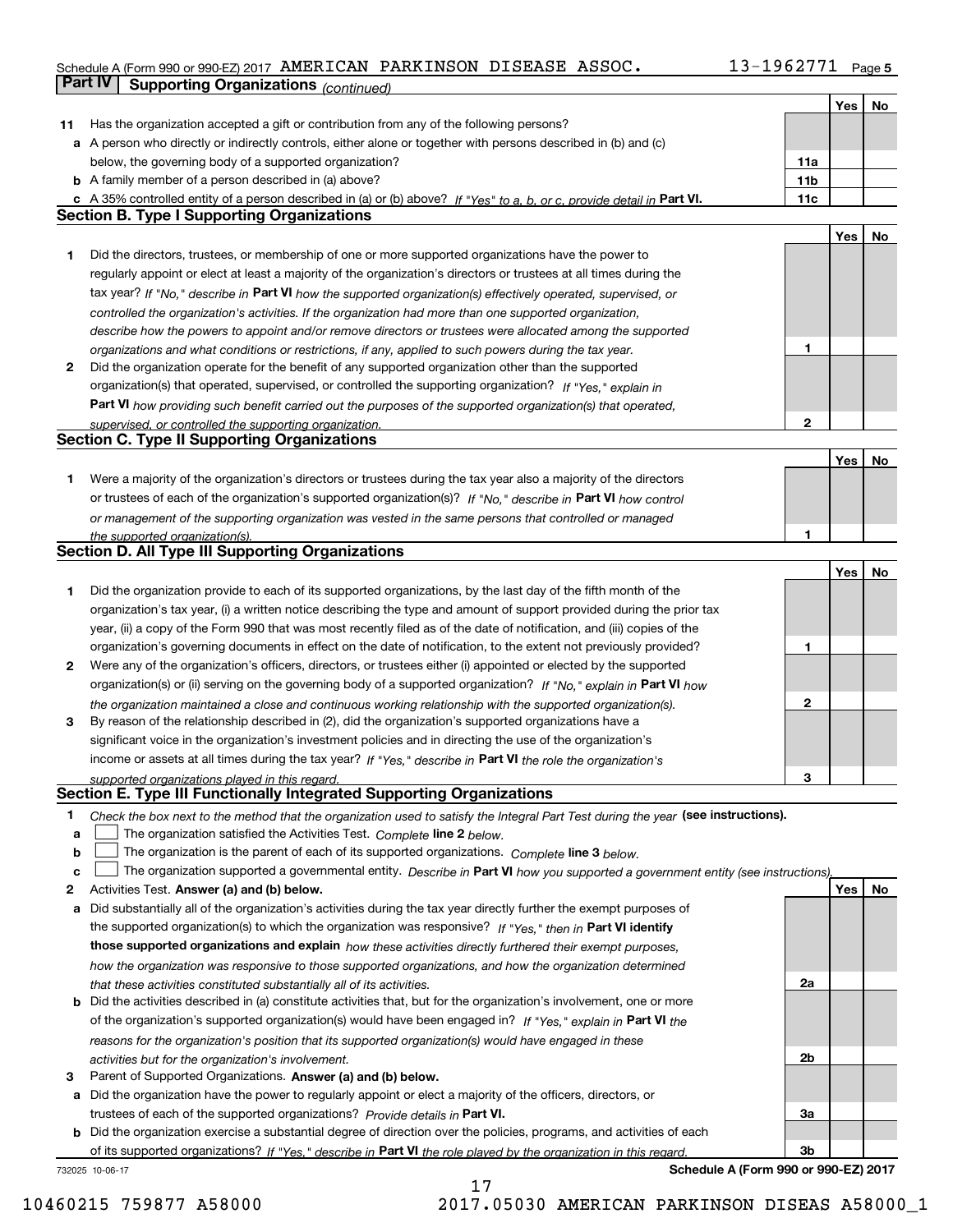## Schedule A (Form 990 or 990-EZ) 2017 Page AMERICAN PARKINSON DISEASE ASSOC. 13-1962771 **Part V Type III Non-Functionally Integrated 509(a)(3) Supporting Organizations**

1 Check here if the organization satisfied the Integral Part Test as a qualifying trust on Nov. 20, 1970 (explain in Part VI.) See instructions. All other Type III non-functionally integrated supporting organizations must complete Sections A through E.

|              | Section A - Adjusted Net Income                                                                                                   | (A) Prior Year | (B) Current Year<br>(optional) |                                |
|--------------|-----------------------------------------------------------------------------------------------------------------------------------|----------------|--------------------------------|--------------------------------|
| 1            | Net short-term capital gain                                                                                                       | 1              |                                |                                |
| $\mathbf{2}$ | Recoveries of prior-year distributions                                                                                            | $\mathbf{2}$   |                                |                                |
| 3            | Other gross income (see instructions)                                                                                             | 3              |                                |                                |
| 4            | Add lines 1 through 3                                                                                                             | 4              |                                |                                |
| 5            | Depreciation and depletion                                                                                                        | 5              |                                |                                |
| 6            | Portion of operating expenses paid or incurred for production or                                                                  |                |                                |                                |
|              | collection of gross income or for management, conservation, or                                                                    |                |                                |                                |
|              | maintenance of property held for production of income (see instructions)                                                          | 6              |                                |                                |
| 7            | Other expenses (see instructions)                                                                                                 | 7              |                                |                                |
| 8            | <b>Adjusted Net Income</b> (subtract lines 5, 6, and 7 from line 4)                                                               | 8              |                                |                                |
|              | <b>Section B - Minimum Asset Amount</b>                                                                                           |                | (A) Prior Year                 | (B) Current Year<br>(optional) |
| 1.           | Aggregate fair market value of all non-exempt-use assets (see                                                                     |                |                                |                                |
|              | instructions for short tax year or assets held for part of year):                                                                 |                |                                |                                |
|              | a Average monthly value of securities                                                                                             | 1a             |                                |                                |
|              | <b>b</b> Average monthly cash balances                                                                                            | 1b             |                                |                                |
|              | c Fair market value of other non-exempt-use assets                                                                                | 1c             |                                |                                |
|              | d Total (add lines 1a, 1b, and 1c)                                                                                                | 1d             |                                |                                |
|              | e Discount claimed for blockage or other                                                                                          |                |                                |                                |
|              | factors (explain in detail in Part VI):                                                                                           |                |                                |                                |
| 2            | Acquisition indebtedness applicable to non-exempt-use assets                                                                      | $\mathbf{2}$   |                                |                                |
| 3            | Subtract line 2 from line 1d                                                                                                      | 3              |                                |                                |
| 4            | Cash deemed held for exempt use. Enter 1-1/2% of line 3 (for greater amount,                                                      |                |                                |                                |
|              | see instructions)                                                                                                                 | 4              |                                |                                |
| 5            | Net value of non-exempt-use assets (subtract line 4 from line 3)                                                                  | 5              |                                |                                |
| 6            | Multiply line 5 by .035                                                                                                           | 6              |                                |                                |
| 7            | Recoveries of prior-year distributions                                                                                            | 7              |                                |                                |
| 8            | Minimum Asset Amount (add line 7 to line 6)                                                                                       | 8              |                                |                                |
|              | <b>Section C - Distributable Amount</b>                                                                                           |                |                                | <b>Current Year</b>            |
| 1            | Adjusted net income for prior year (from Section A, line 8, Column A)                                                             | 1              |                                |                                |
| 2            | Enter 85% of line 1                                                                                                               | $\overline{2}$ |                                |                                |
| 3            | Minimum asset amount for prior year (from Section B, line 8, Column A)                                                            | 3              |                                |                                |
| 4            | Enter greater of line 2 or line 3                                                                                                 | 4              |                                |                                |
| 5            | Income tax imposed in prior year                                                                                                  | 5              |                                |                                |
| 6            | <b>Distributable Amount.</b> Subtract line 5 from line 4, unless subject to                                                       |                |                                |                                |
|              | emergency temporary reduction (see instructions)                                                                                  | 6              |                                |                                |
| 7            | Check here if the current year is the organization's first as a non-functionally integrated Type III supporting organization (see |                |                                |                                |

instructions).

**1**

**Schedule A (Form 990 or 990-EZ) 2017**

732026 10-06-17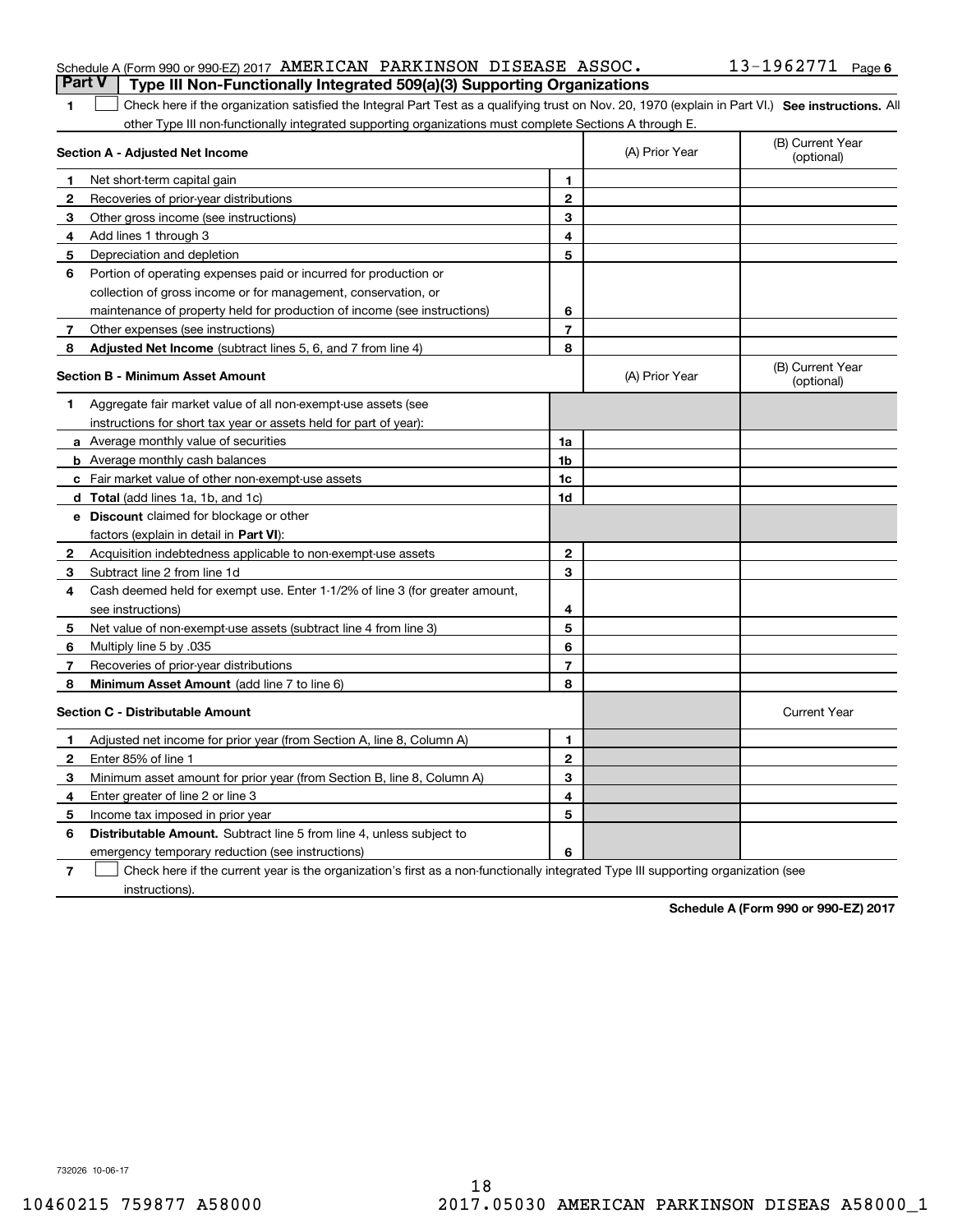#### Schedule A (Form 990 or 990-EZ) 2017 AMERICAN PARKINSON DISEASE ASSOC I J = I 9 6 2 7 7 I Page AMERICAN PARKINSON DISEASE ASSOC. 13-1962771

| <b>Part V</b> | Type III Non-Functionally Integrated 509(a)(3) Supporting Organizations                    |                             | (continued)                           |                                                |  |  |  |
|---------------|--------------------------------------------------------------------------------------------|-----------------------------|---------------------------------------|------------------------------------------------|--|--|--|
|               | <b>Section D - Distributions</b>                                                           |                             |                                       | <b>Current Year</b>                            |  |  |  |
| 1             | Amounts paid to supported organizations to accomplish exempt purposes                      |                             |                                       |                                                |  |  |  |
| 2             | Amounts paid to perform activity that directly furthers exempt purposes of supported       |                             |                                       |                                                |  |  |  |
|               | organizations, in excess of income from activity                                           |                             |                                       |                                                |  |  |  |
| з             | Administrative expenses paid to accomplish exempt purposes of supported organizations      |                             |                                       |                                                |  |  |  |
| 4             | Amounts paid to acquire exempt-use assets                                                  |                             |                                       |                                                |  |  |  |
| 5             | Qualified set-aside amounts (prior IRS approval required)                                  |                             |                                       |                                                |  |  |  |
| 6             | Other distributions (describe in Part VI). See instructions.                               |                             |                                       |                                                |  |  |  |
| 7             | <b>Total annual distributions.</b> Add lines 1 through 6.                                  |                             |                                       |                                                |  |  |  |
| 8             | Distributions to attentive supported organizations to which the organization is responsive |                             |                                       |                                                |  |  |  |
|               | (provide details in Part VI). See instructions.                                            |                             |                                       |                                                |  |  |  |
| 9             | Distributable amount for 2017 from Section C, line 6                                       |                             |                                       |                                                |  |  |  |
| 10            | Line 8 amount divided by line 9 amount                                                     |                             |                                       |                                                |  |  |  |
|               |                                                                                            | (i)                         | (iii)                                 | (iii)                                          |  |  |  |
|               | Section E - Distribution Allocations (see instructions)                                    | <b>Excess Distributions</b> | <b>Underdistributions</b><br>Pre-2017 | <b>Distributable</b><br><b>Amount for 2017</b> |  |  |  |
| 1             | Distributable amount for 2017 from Section C, line 6                                       |                             |                                       |                                                |  |  |  |
| 2             | Underdistributions, if any, for years prior to 2017 (reason-                               |                             |                                       |                                                |  |  |  |
|               | able cause required- explain in Part VI). See instructions.                                |                             |                                       |                                                |  |  |  |
| 3             | Excess distributions carryover, if any, to 2017                                            |                             |                                       |                                                |  |  |  |
| а             |                                                                                            |                             |                                       |                                                |  |  |  |
|               | <b>b</b> From 2013                                                                         |                             |                                       |                                                |  |  |  |
|               | c From 2014                                                                                |                             |                                       |                                                |  |  |  |
|               | <b>d</b> From 2015                                                                         |                             |                                       |                                                |  |  |  |
|               | e From 2016                                                                                |                             |                                       |                                                |  |  |  |
|               | Total of lines 3a through e                                                                |                             |                                       |                                                |  |  |  |
|               | <b>g</b> Applied to underdistributions of prior years                                      |                             |                                       |                                                |  |  |  |
|               | <b>h</b> Applied to 2017 distributable amount                                              |                             |                                       |                                                |  |  |  |
|               | Carryover from 2012 not applied (see instructions)                                         |                             |                                       |                                                |  |  |  |
|               | Remainder. Subtract lines 3g, 3h, and 3i from 3f.                                          |                             |                                       |                                                |  |  |  |
| 4             | Distributions for 2017 from Section D,                                                     |                             |                                       |                                                |  |  |  |
|               | line $7:$                                                                                  |                             |                                       |                                                |  |  |  |
|               | <b>a</b> Applied to underdistributions of prior years                                      |                             |                                       |                                                |  |  |  |
|               | <b>b</b> Applied to 2017 distributable amount                                              |                             |                                       |                                                |  |  |  |
| с             | Remainder. Subtract lines 4a and 4b from 4.                                                |                             |                                       |                                                |  |  |  |
| 5             | Remaining underdistributions for years prior to 2017, if                                   |                             |                                       |                                                |  |  |  |
|               | any. Subtract lines 3g and 4a from line 2. For result greater                              |                             |                                       |                                                |  |  |  |
|               | than zero, explain in Part VI. See instructions.                                           |                             |                                       |                                                |  |  |  |
| 6             | Remaining underdistributions for 2017. Subtract lines 3h                                   |                             |                                       |                                                |  |  |  |
|               | and 4b from line 1. For result greater than zero, explain in                               |                             |                                       |                                                |  |  |  |
|               | Part VI. See instructions.                                                                 |                             |                                       |                                                |  |  |  |
| 7             | Excess distributions carryover to 2018. Add lines 3j                                       |                             |                                       |                                                |  |  |  |
|               | and 4c.                                                                                    |                             |                                       |                                                |  |  |  |
| 8             | Breakdown of line 7:                                                                       |                             |                                       |                                                |  |  |  |
|               | a Excess from 2013                                                                         |                             |                                       |                                                |  |  |  |
|               | <b>b</b> Excess from 2014                                                                  |                             |                                       |                                                |  |  |  |
|               | c Excess from 2015                                                                         |                             |                                       |                                                |  |  |  |
|               | d Excess from 2016                                                                         |                             |                                       |                                                |  |  |  |
|               |                                                                                            |                             |                                       |                                                |  |  |  |
|               | e Excess from 2017                                                                         |                             |                                       |                                                |  |  |  |

**Schedule A (Form 990 or 990-EZ) 2017**

732027 10-06-17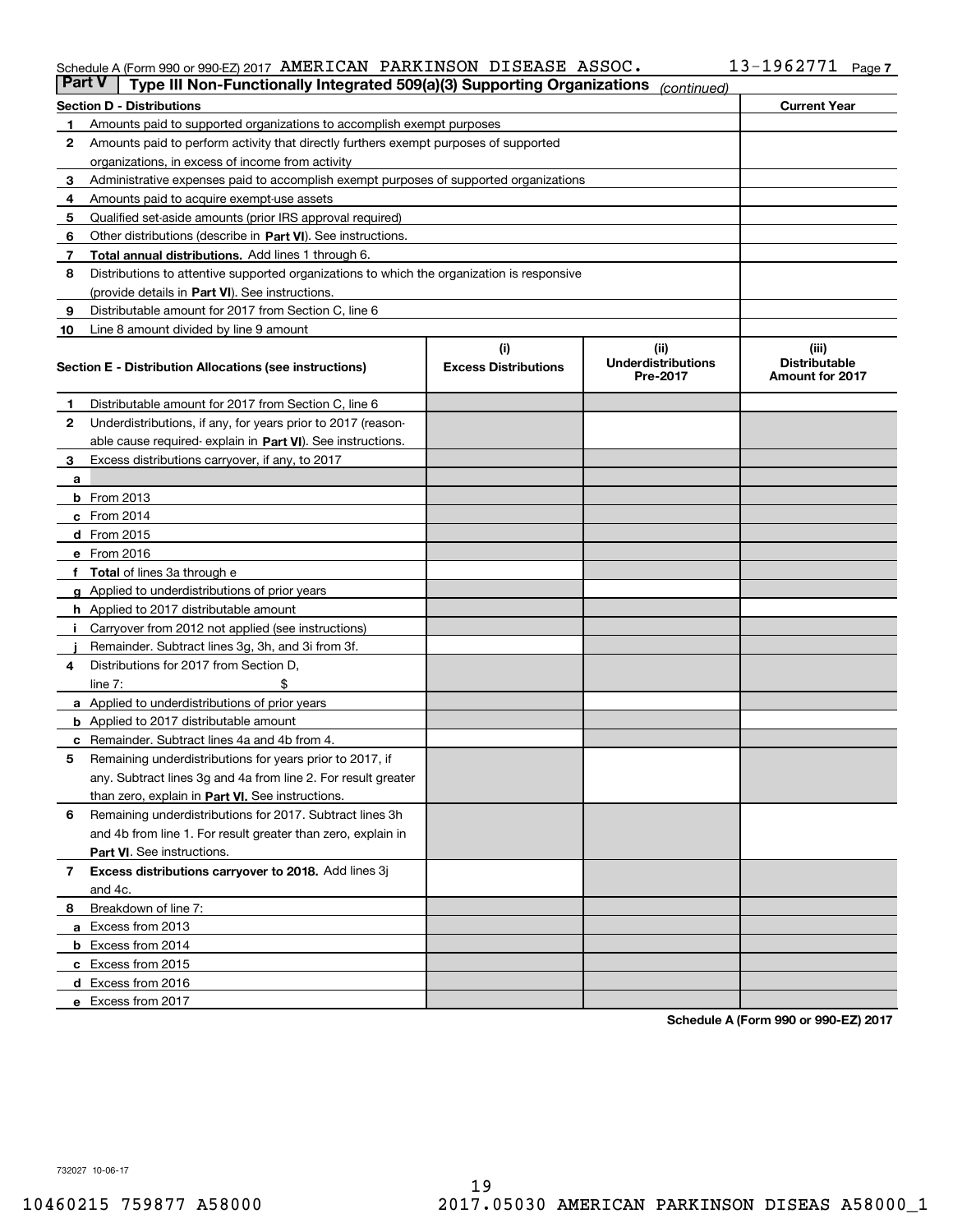|                 | Schedule A (Form 990 or 990-EZ) 2017 AMERICAN PARKINSON DISEASE ASSOC.                                                                                 |    |  | 13-1962771 Page 8                                                                                                                                                                                                                                                                                |  |
|-----------------|--------------------------------------------------------------------------------------------------------------------------------------------------------|----|--|--------------------------------------------------------------------------------------------------------------------------------------------------------------------------------------------------------------------------------------------------------------------------------------------------|--|
| <b>Part VI</b>  | Supplemental Information. Provide the explanations required by Part II, line 10; Part II, line 17a or 17b; Part III, line 12;                          |    |  | Part IV, Section A, lines 1, 2, 3b, 3c, 4b, 4c, 5a, 6, 9a, 9b, 9c, 11a, 11b, and 11c; Part IV, Section B, lines 1 and 2; Part IV, Section C,<br>line 1; Part IV, Section D, lines 2 and 3; Part IV, Section E, lines 1c, 2a, 2b, 3a, and 3b; Part V, line 1; Part V, Section B, line 1e; Part V, |  |
|                 | Section D, lines 5, 6, and 8; and Part V, Section E, lines 2, 5, and 6. Also complete this part for any additional information.<br>(See instructions.) |    |  |                                                                                                                                                                                                                                                                                                  |  |
|                 |                                                                                                                                                        |    |  |                                                                                                                                                                                                                                                                                                  |  |
|                 |                                                                                                                                                        |    |  |                                                                                                                                                                                                                                                                                                  |  |
|                 |                                                                                                                                                        |    |  |                                                                                                                                                                                                                                                                                                  |  |
|                 |                                                                                                                                                        |    |  |                                                                                                                                                                                                                                                                                                  |  |
|                 |                                                                                                                                                        |    |  |                                                                                                                                                                                                                                                                                                  |  |
|                 |                                                                                                                                                        |    |  |                                                                                                                                                                                                                                                                                                  |  |
|                 |                                                                                                                                                        |    |  |                                                                                                                                                                                                                                                                                                  |  |
|                 |                                                                                                                                                        |    |  |                                                                                                                                                                                                                                                                                                  |  |
|                 |                                                                                                                                                        |    |  |                                                                                                                                                                                                                                                                                                  |  |
|                 |                                                                                                                                                        |    |  |                                                                                                                                                                                                                                                                                                  |  |
|                 |                                                                                                                                                        |    |  |                                                                                                                                                                                                                                                                                                  |  |
|                 |                                                                                                                                                        |    |  |                                                                                                                                                                                                                                                                                                  |  |
|                 |                                                                                                                                                        |    |  |                                                                                                                                                                                                                                                                                                  |  |
|                 |                                                                                                                                                        |    |  |                                                                                                                                                                                                                                                                                                  |  |
|                 |                                                                                                                                                        |    |  |                                                                                                                                                                                                                                                                                                  |  |
|                 |                                                                                                                                                        |    |  |                                                                                                                                                                                                                                                                                                  |  |
|                 |                                                                                                                                                        |    |  |                                                                                                                                                                                                                                                                                                  |  |
|                 |                                                                                                                                                        |    |  |                                                                                                                                                                                                                                                                                                  |  |
|                 |                                                                                                                                                        |    |  |                                                                                                                                                                                                                                                                                                  |  |
|                 |                                                                                                                                                        |    |  |                                                                                                                                                                                                                                                                                                  |  |
|                 |                                                                                                                                                        |    |  |                                                                                                                                                                                                                                                                                                  |  |
|                 |                                                                                                                                                        |    |  |                                                                                                                                                                                                                                                                                                  |  |
|                 |                                                                                                                                                        |    |  |                                                                                                                                                                                                                                                                                                  |  |
|                 |                                                                                                                                                        |    |  |                                                                                                                                                                                                                                                                                                  |  |
|                 |                                                                                                                                                        |    |  |                                                                                                                                                                                                                                                                                                  |  |
|                 |                                                                                                                                                        |    |  |                                                                                                                                                                                                                                                                                                  |  |
|                 |                                                                                                                                                        |    |  |                                                                                                                                                                                                                                                                                                  |  |
|                 |                                                                                                                                                        |    |  |                                                                                                                                                                                                                                                                                                  |  |
|                 |                                                                                                                                                        |    |  |                                                                                                                                                                                                                                                                                                  |  |
|                 |                                                                                                                                                        |    |  |                                                                                                                                                                                                                                                                                                  |  |
|                 |                                                                                                                                                        |    |  |                                                                                                                                                                                                                                                                                                  |  |
|                 |                                                                                                                                                        |    |  |                                                                                                                                                                                                                                                                                                  |  |
|                 |                                                                                                                                                        |    |  |                                                                                                                                                                                                                                                                                                  |  |
|                 |                                                                                                                                                        |    |  |                                                                                                                                                                                                                                                                                                  |  |
|                 |                                                                                                                                                        |    |  |                                                                                                                                                                                                                                                                                                  |  |
|                 |                                                                                                                                                        |    |  |                                                                                                                                                                                                                                                                                                  |  |
| 732028 10-06-17 |                                                                                                                                                        |    |  | Schedule A (Form 990 or 990-EZ) 2017                                                                                                                                                                                                                                                             |  |
|                 |                                                                                                                                                        | 20 |  |                                                                                                                                                                                                                                                                                                  |  |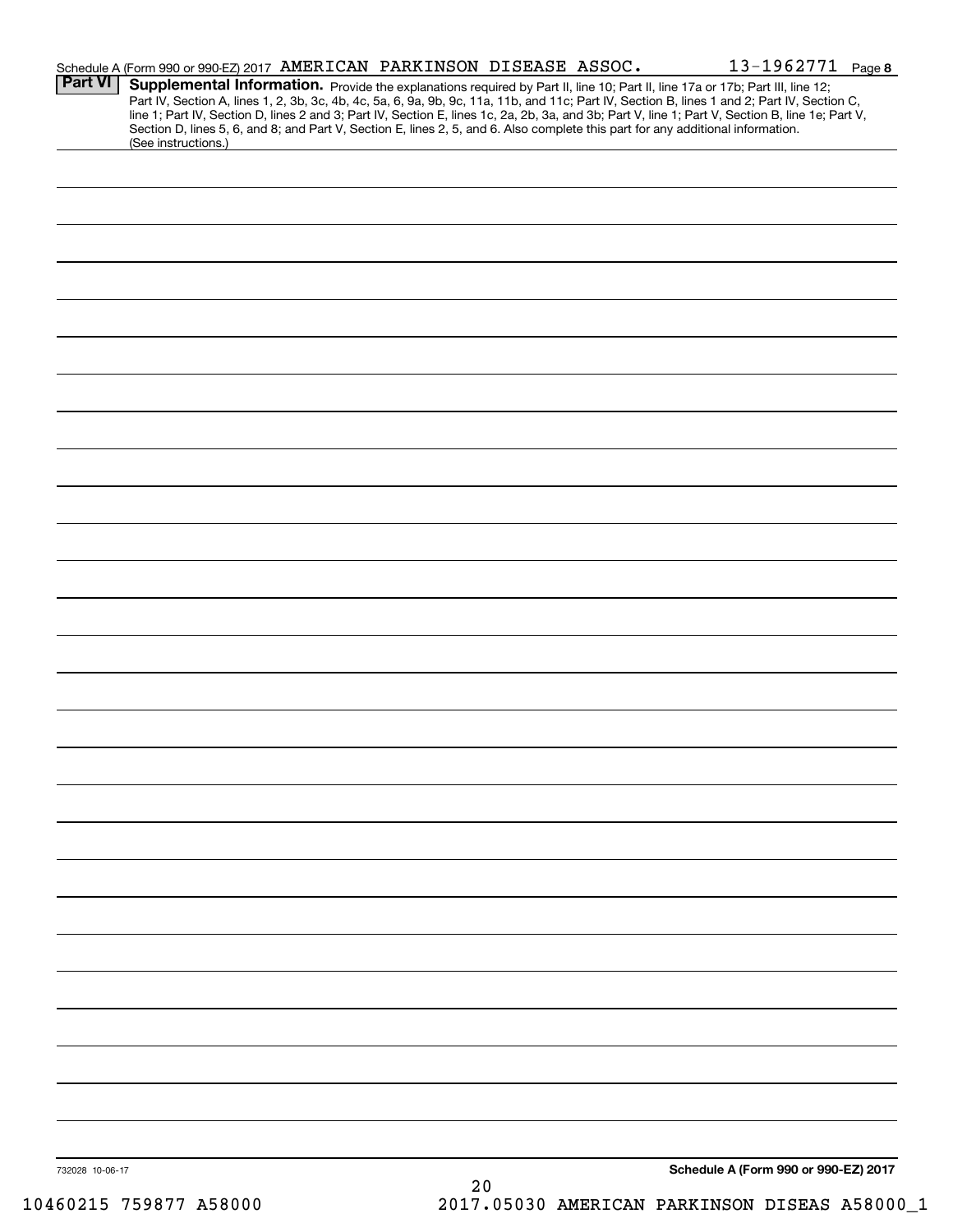Department of the Treasury Internal Revenue Service **(Form 990, 990-EZ, or 990-PF)**

## \*\* PUBLIC DISCLOSURE COPY \*\*

# **Schedule B Schedule of Contributors**

**| Attach to Form 990, Form 990-EZ, or Form 990-PF. | Go to www.irs.gov/Form990 for the latest information.** OMB No. 1545-0047

**2017**

**Name of the organization Employer identification number**

ASSOC. 13-1962771

| Name of the organization              |                                                                           |  |  |  |
|---------------------------------------|---------------------------------------------------------------------------|--|--|--|
|                                       | AMERICAN PARKINSON DISEASE ASSOC.                                         |  |  |  |
| <b>Organization type (check one):</b> |                                                                           |  |  |  |
| Filers of:                            | Section:                                                                  |  |  |  |
| Form 990 or 990-EZ                    | $\overline{X}$ 501(c)( $\overline{3}$ ) (enter number) organization       |  |  |  |
|                                       | 4947(a)(1) nonexempt charitable trust not treated as a private foundation |  |  |  |
|                                       | 527 political organization                                                |  |  |  |
| Form 990-PF                           | 501(c)(3) exempt private foundation                                       |  |  |  |
|                                       | 4947(a)(1) nonexempt charitable trust treated as a private foundation     |  |  |  |

501(c)(3) taxable private foundation  $\mathcal{L}^{\text{max}}$ 

Check if your organization is covered by the **General Rule** or a **Special Rule. Note:**  Only a section 501(c)(7), (8), or (10) organization can check boxes for both the General Rule and a Special Rule. See instructions.

### **General Rule**

 $\mathcal{L}^{\text{max}}$ 

For an organization filing Form 990, 990-EZ, or 990-PF that received, during the year, contributions totaling \$5,000 or more (in money or property) from any one contributor. Complete Parts I and II. See instructions for determining a contributor's total contributions.

#### **Special Rules**

 $\mathcal{L}^{\text{max}}$ 

any one contributor, during the year, total contributions of the greater of  $\,$  (1) \$5,000; or **(2)** 2% of the amount on (i) Form 990, Part VIII, line 1h; For an organization described in section 501(c)(3) filing Form 990 or 990-EZ that met the 33 1/3% support test of the regulations under sections 509(a)(1) and 170(b)(1)(A)(vi), that checked Schedule A (Form 990 or 990-EZ), Part II, line 13, 16a, or 16b, and that received from or (ii) Form 990-EZ, line 1. Complete Parts I and II.  $\mathcal{L}^{\text{max}}$ 

year, total contributions of more than \$1,000 *exclusively* for religious, charitable, scientific, literary, or educational purposes, or for For an organization described in section 501(c)(7), (8), or (10) filing Form 990 or 990-EZ that received from any one contributor, during the the prevention of cruelty to children or animals. Complete Parts I, II, and III.  $\mathcal{L}^{\text{max}}$ 

purpose. Don't complete any of the parts unless the **General Rule** applies to this organization because it received *nonexclusively* year, contributions <sub>exclusively</sub> for religious, charitable, etc., purposes, but no such contributions totaled more than \$1,000. If this box is checked, enter here the total contributions that were received during the year for an  $\;$ exclusively religious, charitable, etc., For an organization described in section 501(c)(7), (8), or (10) filing Form 990 or 990-EZ that received from any one contributor, during the religious, charitable, etc., contributions totaling \$5,000 or more during the year  $\ldots$  $\ldots$  $\ldots$  $\ldots$  $\ldots$  $\ldots$ 

**Caution:**  An organization that isn't covered by the General Rule and/or the Special Rules doesn't file Schedule B (Form 990, 990-EZ, or 990-PF),  **must** but it answer "No" on Part IV, line 2, of its Form 990; or check the box on line H of its Form 990-EZ or on its Form 990-PF, Part I, line 2, to certify that it doesn't meet the filing requirements of Schedule B (Form 990, 990-EZ, or 990-PF).

**Schedule B (Form 990, 990-EZ, or 990-PF) (2017) For Paperwork Reduction Act Notice, see the instructions for Form 990, 990-EZ, or 990-PF.** LHA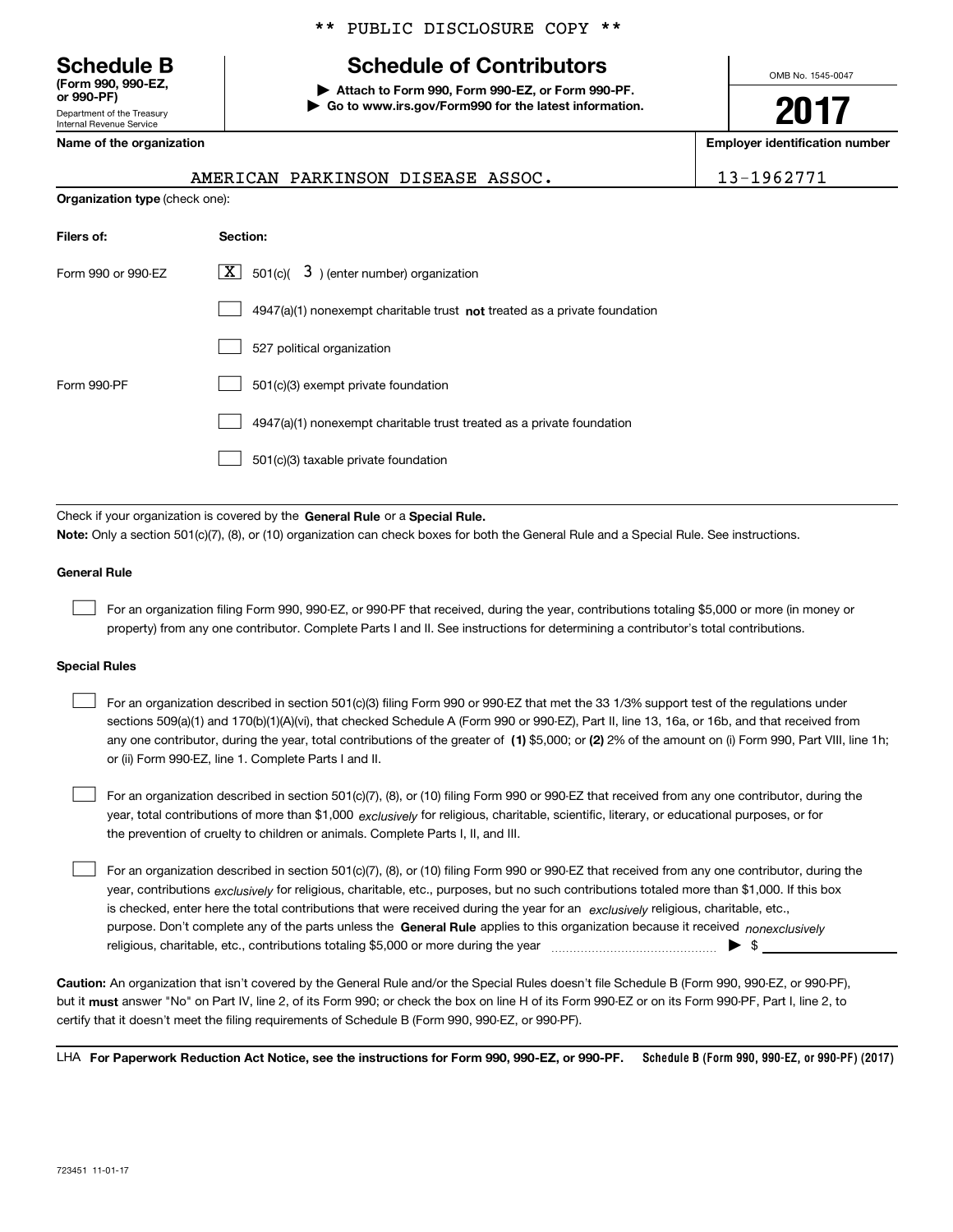# AMERICAN PARKINSON DISEASE ASSOC. 13-1962771

Chedule B (Form 990, 990-EZ, or 990-PF) (2017)<br> **2 ame of organization**<br> **2 ASSOC . II 21962771<br>
Part I <b>Contributors** (see instructions). Use duplicate copies of Part I if additional space is needed.

| (b)<br>(a)<br>No.<br>Name, address, and ZIP + 4<br>1 | (c)<br><b>Total contributions</b> | (d)<br>Type of contribution                                                                                                                               |
|------------------------------------------------------|-----------------------------------|-----------------------------------------------------------------------------------------------------------------------------------------------------------|
|                                                      |                                   |                                                                                                                                                           |
|                                                      | 13,887.<br>\$                     | $\overline{\text{X}}$<br>Person<br>Payroll<br><b>Noncash</b><br>(Complete Part II for<br>noncash contributions.)                                          |
| (b)<br>(a)<br>No.<br>Name, address, and ZIP + 4      | (c)<br><b>Total contributions</b> | (d)<br>Type of contribution                                                                                                                               |
| 2                                                    | 5,000.<br>\$                      | $\overline{\texttt{X}}$<br>Person<br>Payroll<br>Noncash<br>(Complete Part II for<br>noncash contributions.)                                               |
| (b)<br>(a)<br>No.<br>Name, address, and ZIP + 4      | (c)<br><b>Total contributions</b> | (d)<br>Type of contribution                                                                                                                               |
| 3                                                    | 5,000.<br>\$                      | $\overline{\text{X}}$<br>Person<br>Payroll<br>Noncash<br>(Complete Part II for<br>noncash contributions.)                                                 |
| (b)<br>(a)<br>No.<br>Name, address, and ZIP + 4      | (c)<br><b>Total contributions</b> | (d)<br>Type of contribution                                                                                                                               |
| 4                                                    | 5,000.<br>\$                      | $\overline{\texttt{X}}$<br>Person<br>Payroll<br><b>Noncash</b><br>(Complete Part II for<br>noncash contributions.)                                        |
| (a)<br>(b)<br>No.<br>Name, address, and ZIP + 4      | (c)<br><b>Total contributions</b> | (d)<br>Type of contribution                                                                                                                               |
| 5                                                    | 5,000.<br>\$                      | $\overline{\mathbf{X}}$<br>Person<br>Payroll<br>Noncash<br>(Complete Part II for<br>noncash contributions.)                                               |
| (b)<br>(a)<br>No.<br>Name, address, and ZIP + 4      | (c)<br><b>Total contributions</b> | (d)<br>Type of contribution                                                                                                                               |
| 6<br>723452 11-01-17                                 | 8,500.<br>\$                      | $\boxed{\text{X}}$<br>Person<br>Payroll<br>Noncash<br>(Complete Part II for<br>noncash contributions.)<br>Schedule B (Form 990, 990-EZ, or 990-PF) (2017) |

**Schedule B (Form 990, 990-EZ, or 990-PF) (2017)**

22 10460215 759877 A58000 2017.05030 AMERICAN PARKINSON DISEAS A58000\_1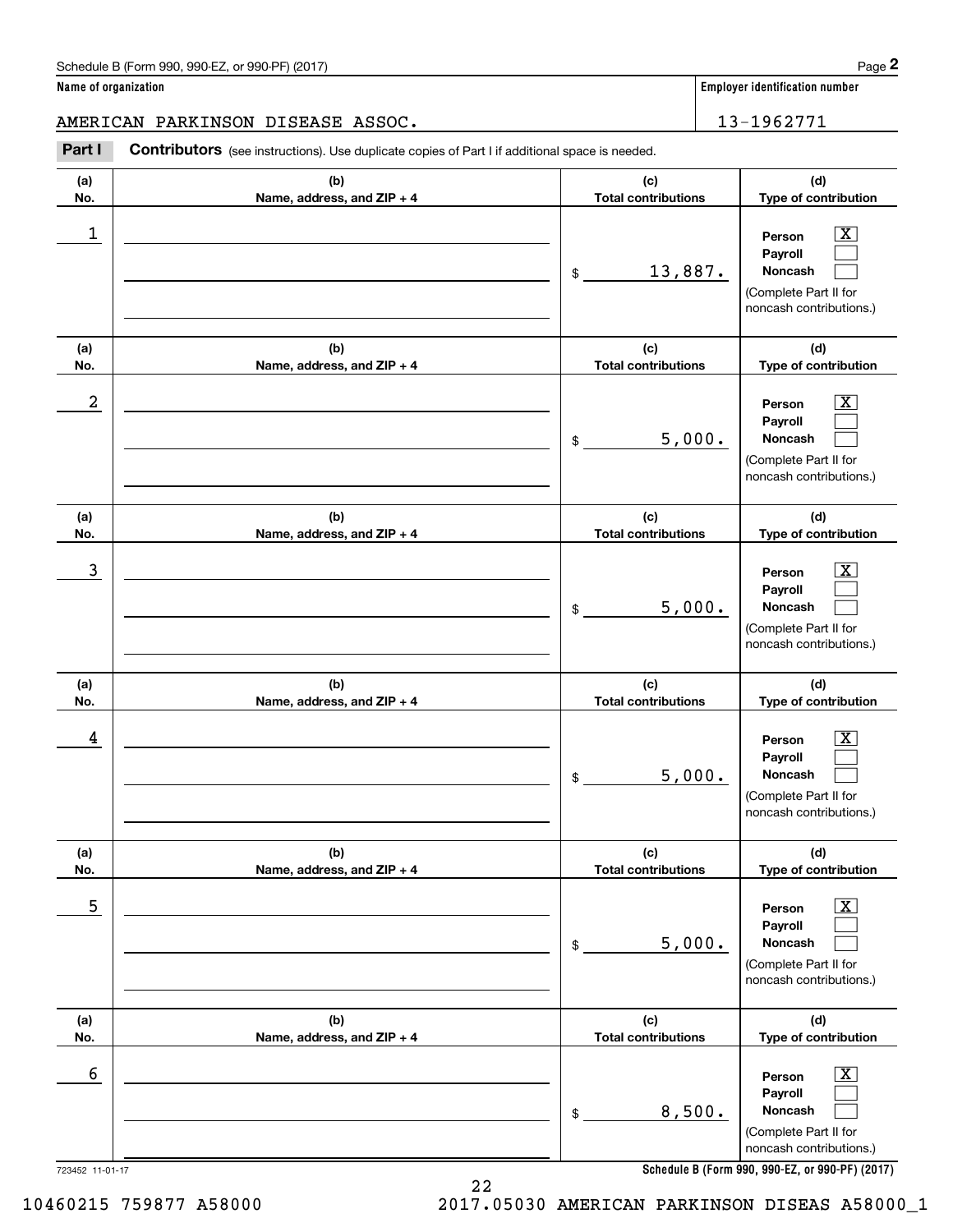AMERICAN PARKINSON DISEASE ASSOC. 13-1962771

Chedule B (Form 990, 990-EZ, or 990-PF) (2017)<br> **2 ame of organization**<br> **2 ASSOC . II 21962771<br>
Part I <b>Contributors** (see instructions). Use duplicate copies of Part I if additional space is needed.

| (a)<br>(b)<br>Name, address, and ZIP + 4<br>No.<br>7<br>\$<br>(b)<br>(a) | (c)<br><b>Total contributions</b><br>5,000.<br>(c)<br><b>Total contributions</b> | (d)<br>Type of contribution<br>х<br>Person<br>Payroll<br>Noncash<br>(Complete Part II for<br>noncash contributions.)<br>(d)<br>Type of contribution |
|--------------------------------------------------------------------------|----------------------------------------------------------------------------------|-----------------------------------------------------------------------------------------------------------------------------------------------------|
|                                                                          |                                                                                  |                                                                                                                                                     |
|                                                                          |                                                                                  |                                                                                                                                                     |
| No.<br>Name, address, and ZIP + 4                                        |                                                                                  |                                                                                                                                                     |
| 8<br>\$                                                                  | 10,000.                                                                          | х<br>Person<br>Payroll<br>Noncash<br>(Complete Part II for<br>noncash contributions.)                                                               |
| (a)<br>(b)<br>No.<br>Name, address, and ZIP + 4                          | (c)<br><b>Total contributions</b>                                                | (d)<br>Type of contribution                                                                                                                         |
| 9<br>\$                                                                  | 15,000.                                                                          | х<br>Person<br>Payroll<br>Noncash<br>(Complete Part II for<br>noncash contributions.)                                                               |
| (b)<br>(a)<br>Name, address, and ZIP + 4<br>No.                          | (c)<br><b>Total contributions</b>                                                | (d)<br>Type of contribution                                                                                                                         |
| $10$<br>\$                                                               | 5,000.                                                                           | Person<br>Payroll<br>Noncash<br>(Complete Part II for<br>noncash contributions.)                                                                    |
| (a)<br>(b)<br>No.<br>Name, address, and ZIP + 4                          | (c)<br><b>Total contributions</b>                                                | (d)<br>Type of contribution                                                                                                                         |
| <u>11</u><br>$\$$                                                        | 5,000.                                                                           | х<br>Person<br>Payroll<br>Noncash<br>(Complete Part II for<br>noncash contributions.)                                                               |
| (b)<br>(a)<br>Name, address, and ZIP + 4<br>No.                          | (c)<br><b>Total contributions</b>                                                | (d)<br>Type of contribution                                                                                                                         |
| 12<br>\$<br>723452 11-01-17                                              | 5,000.                                                                           | Person<br>Payroll<br>Noncash<br>(Complete Part II for<br>noncash contributions.)<br>Schedule B (Form 990, 990-EZ, or 990-PF) (2017)                 |

**Schedule B (Form 990, 990-EZ, or 990-PF) (2017)**

10460215 759877 A58000 2017.05030 AMERICAN PARKINSON DISEAS A58000\_1

23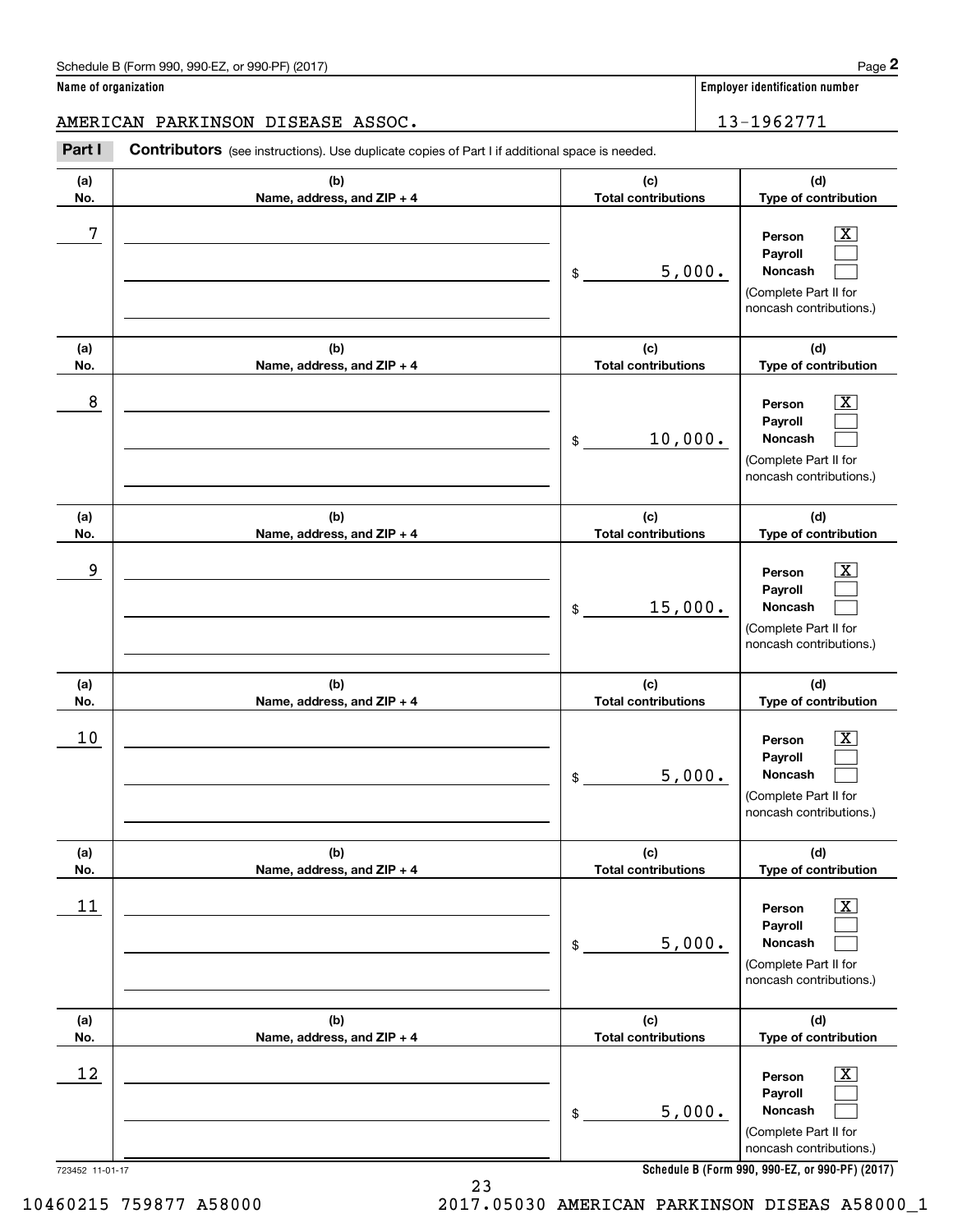AMERICAN PARKINSON DISEASE ASSOC. 13-1962771

Contributors (see instructions). Use duplicate copies of Part I if additional space is needed. Chedule B (Form 990, 990-EZ, or 990-PF) (2017)<br> **2Part I 2Part I Contributors** (see instructions). Use duplicate copies of Part I if additional space is needed.<br> **Part I Contributors** (see instructions). Use duplicat

| (a)<br>No.      | (b)<br>Name, address, and ZIP + 4 | (c)<br><b>Total contributions</b> | (d)<br>Type of contribution                                                                      |
|-----------------|-----------------------------------|-----------------------------------|--------------------------------------------------------------------------------------------------|
| 13              |                                   | 5,000.<br>\$                      | X<br>Person<br>Payroll<br>Noncash<br>(Complete Part II for<br>noncash contributions.)            |
| (a)<br>No.      | (b)<br>Name, address, and ZIP + 4 | (c)<br><b>Total contributions</b> | (d)<br>Type of contribution                                                                      |
| 14              |                                   | 10,000.<br>\$                     | X.<br>Person<br>Payroll<br>Noncash<br>(Complete Part II for<br>noncash contributions.)           |
| (a)<br>No.      | (b)<br>Name, address, and ZIP + 4 | (c)<br><b>Total contributions</b> | (d)<br>Type of contribution                                                                      |
| 15              |                                   | 5,000.<br>\$                      | X.<br>Person<br>Payroll<br>Noncash<br>(Complete Part II for<br>noncash contributions.)           |
| (a)<br>No.      | (b)<br>Name, address, and ZIP + 4 | (c)<br><b>Total contributions</b> | (d)<br>Type of contribution                                                                      |
| 16              |                                   | 5,000.<br>\$                      | Person<br>X.<br>Payroll<br>Noncash<br>(Complete Part II for<br>noncash contributions.)           |
| (a)<br>No.      | (b)<br>Name, address, and ZIP + 4 | (c)<br><b>Total contributions</b> | (d)<br>Type of contribution                                                                      |
| 17              |                                   | 5,000.<br>\$                      | $\mathbf{X}$<br>Person<br>Payroll<br>Noncash<br>(Complete Part II for<br>noncash contributions.) |
| (a)<br>No.      | (b)<br>Name, address, and ZIP + 4 | (c)<br><b>Total contributions</b> | (d)<br>Type of contribution                                                                      |
| 18              |                                   | 5,000.<br>\$                      | X<br>Person<br>Payroll<br>Noncash<br>(Complete Part II for<br>noncash contributions.)            |
| 723452 11-01-17 |                                   |                                   | Schedule B (Form 990, 990-EZ, or 990-PF) (2017)                                                  |

**Schedule B (Form 990, 990-EZ, or 990-PF) (2017)**

10460215 759877 A58000 2017.05030 AMERICAN PARKINSON DISEAS A58000\_1

24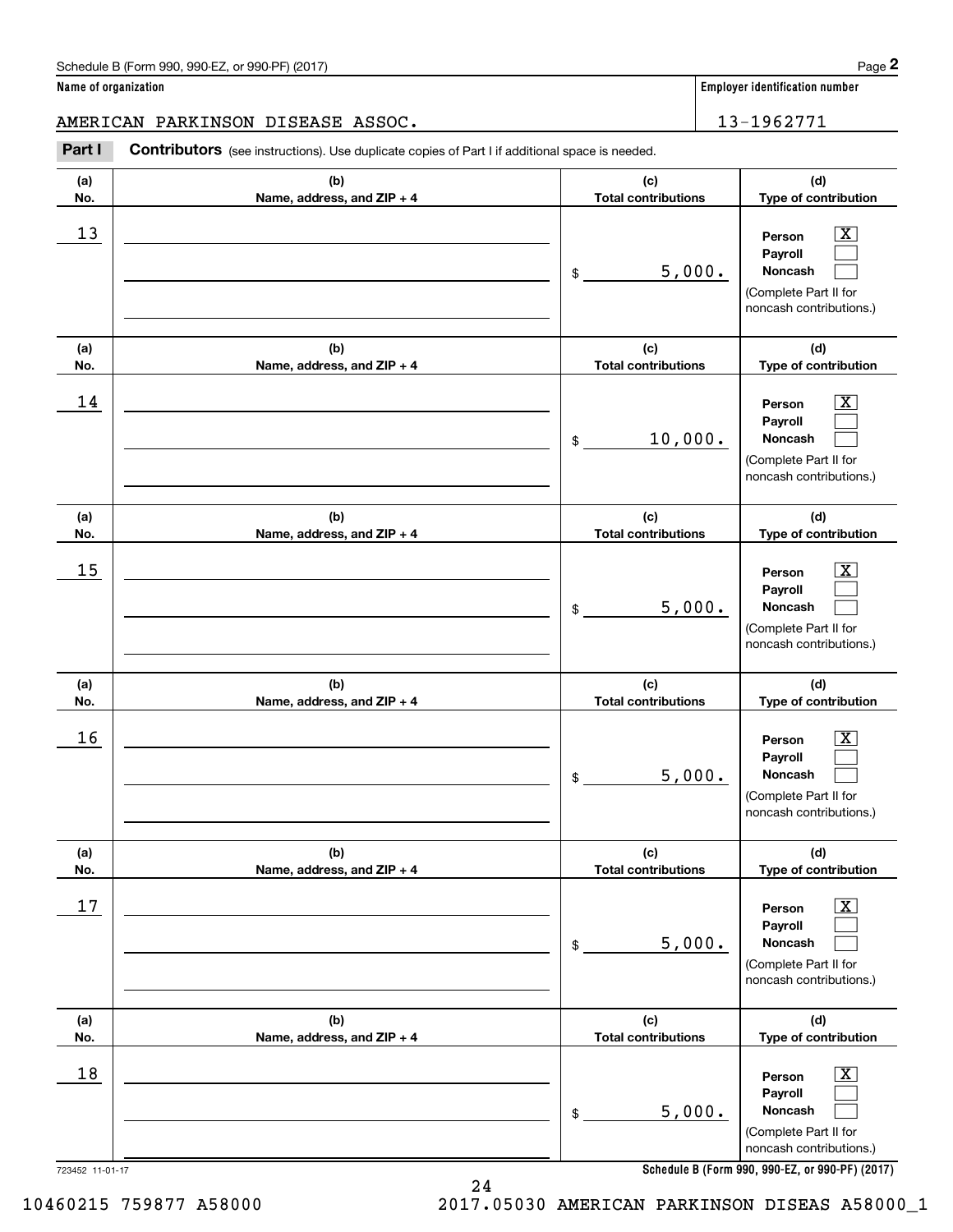## AMERICAN PARKINSON DISEASE ASSOC. 13-1962771

Chedule B (Form 990, 990-EZ, or 990-PF) (2017)<br> **2 ame of organization**<br> **2 ASSOC . II 21962771<br>
Part I <b>Contributors** (see instructions). Use duplicate copies of Part I if additional space is needed.

| (a)<br>No. | (b)<br>Name, address, and ZIP + 4 | (c)<br><b>Total contributions</b> | (d)<br>Type of contribution                                                                                                                               |
|------------|-----------------------------------|-----------------------------------|-----------------------------------------------------------------------------------------------------------------------------------------------------------|
| 19         |                                   | 50,000.<br>\$                     | $\overline{\text{X}}$<br>Person<br>Payroll<br>Noncash<br>(Complete Part II for<br>noncash contributions.)                                                 |
| (a)<br>No. | (b)<br>Name, address, and ZIP + 4 | (c)<br><b>Total contributions</b> | (d)<br>Type of contribution                                                                                                                               |
| 20         |                                   | 10,000.<br>\$                     | $\boxed{\text{X}}$<br>Person<br>Payroll<br><b>Noncash</b><br>(Complete Part II for<br>noncash contributions.)                                             |
| (a)<br>No. | (b)<br>Name, address, and ZIP + 4 | (c)<br><b>Total contributions</b> | (d)<br>Type of contribution                                                                                                                               |
| 21         |                                   | 27,402.<br>\$                     | $\boxed{\text{X}}$<br>Person<br>Payroll<br><b>Noncash</b><br>(Complete Part II for<br>noncash contributions.)                                             |
| (a)<br>No. | (b)<br>Name, address, and ZIP + 4 | (c)<br><b>Total contributions</b> | (d)<br>Type of contribution                                                                                                                               |
| 22         |                                   | 5,000.<br>\$                      | $\boxed{\text{X}}$<br>Person<br>Payroll<br><b>Noncash</b><br>(Complete Part II for<br>noncash contributions.)                                             |
| (a)<br>No. | (b)<br>Name, address, and ZIP + 4 | (c)<br><b>Total contributions</b> | (d)<br>Type of contribution                                                                                                                               |
| 23         |                                   | 5,000.<br>\$                      | $\overline{\text{X}}$<br>Person<br>Payroll<br>Noncash<br>(Complete Part II for<br>noncash contributions.)                                                 |
| (a)<br>No. | (b)<br>Name, address, and ZIP + 4 | (c)<br><b>Total contributions</b> | (d)<br>Type of contribution                                                                                                                               |
| 24         |                                   | 10,000.<br>\$                     | $\boxed{\text{X}}$<br>Person<br>Payroll<br>Noncash<br>(Complete Part II for<br>noncash contributions.)<br>Schadule R (Form 000, 000-F7, or 000-PF) (2017) |

**Schedule B (Form 990, 990-EZ, or 990-PF) (2017)**

723452 11-01-17

10460215 759877 A58000 2017.05030 AMERICAN PARKINSON DISEAS A58000\_1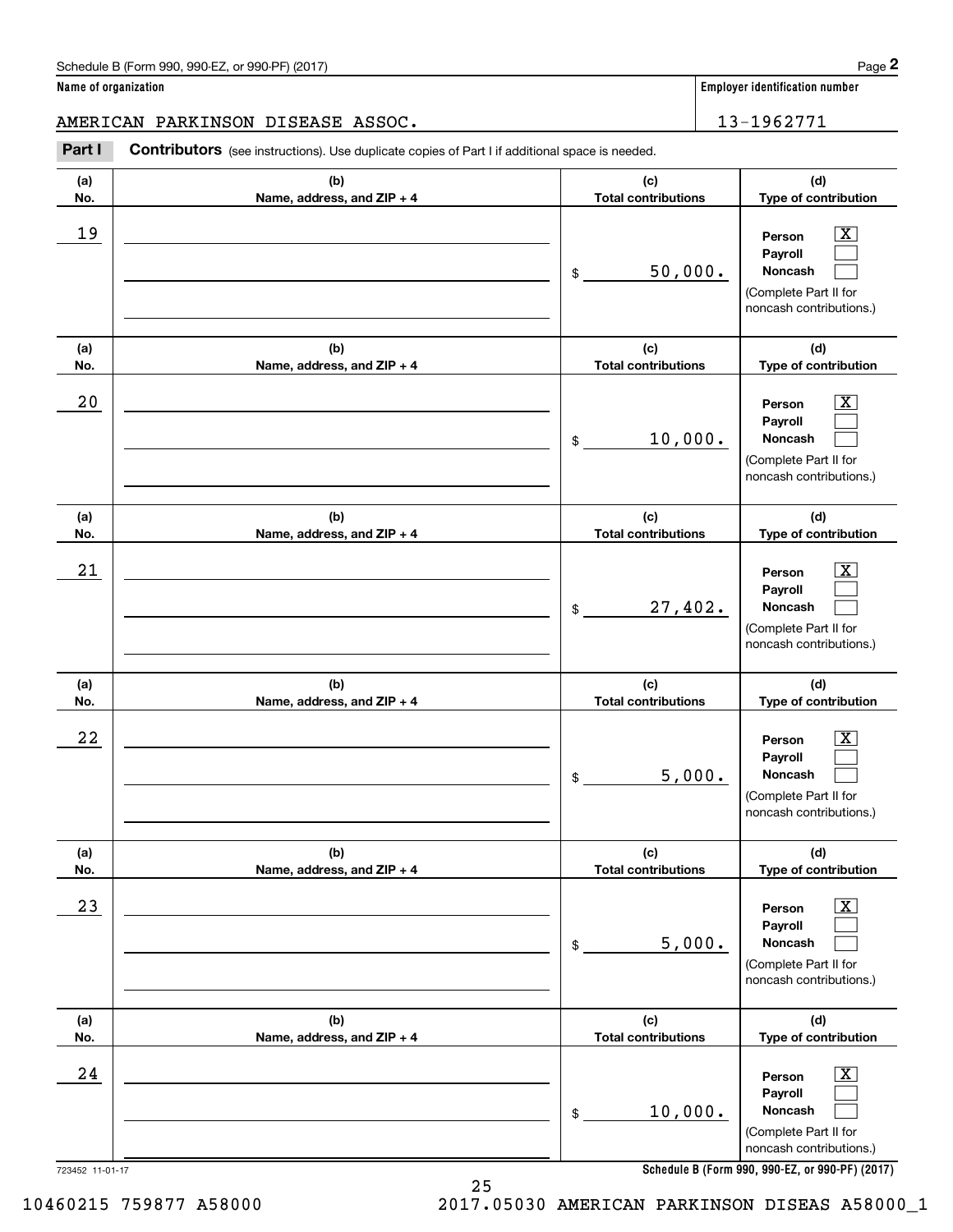AMERICAN PARKINSON DISEASE ASSOC. 13-1962771

Chedule B (Form 990, 990-EZ, or 990-PF) (2017)<br> **2 ame of organization**<br> **2 ASSOC . II 21962771<br>
Part I <b>Contributors** (see instructions). Use duplicate copies of Part I if additional space is needed.

| (a)<br>No.            | (b)<br>Name, address, and ZIP + 4 | (c)<br><b>Total contributions</b> | (d)<br>Type of contribution                                                                                                                               |
|-----------------------|-----------------------------------|-----------------------------------|-----------------------------------------------------------------------------------------------------------------------------------------------------------|
| 25                    |                                   | 5,000.<br>\$                      | $\boxed{\text{X}}$<br>Person<br>Payroll<br><b>Noncash</b><br>(Complete Part II for<br>noncash contributions.)                                             |
| (a)<br>No.            | (b)<br>Name, address, and ZIP + 4 | (c)<br><b>Total contributions</b> | (d)<br>Type of contribution                                                                                                                               |
| 26                    |                                   | 25,000.<br>\$                     | $\boxed{\text{X}}$<br>Person<br>Payroll<br>Noncash<br>(Complete Part II for<br>noncash contributions.)                                                    |
| (a)<br>No.            | (b)<br>Name, address, and ZIP + 4 | (c)<br><b>Total contributions</b> | (d)<br>Type of contribution                                                                                                                               |
| 27                    |                                   | 5,000.<br>\$                      | $\boxed{\text{X}}$<br>Person<br>Payroll<br>Noncash<br>(Complete Part II for<br>noncash contributions.)                                                    |
| (a)<br>No.            | (b)<br>Name, address, and ZIP + 4 | (c)<br><b>Total contributions</b> | (d)<br>Type of contribution                                                                                                                               |
| 28                    |                                   | 5,000.<br>\$                      | $\boxed{\text{X}}$<br>Person<br>Payroll<br>Noncash<br>(Complete Part II for<br>noncash contributions.)                                                    |
| (a)<br>No.            | (b)<br>Name, address, and ZIP + 4 | (c)<br><b>Total contributions</b> | (d)<br>Type of contribution                                                                                                                               |
| 29                    |                                   | 5,000.<br>\$                      | $\boxed{\text{X}}$<br>Person<br>Payroll<br>Noncash<br>(Complete Part II for<br>noncash contributions.)                                                    |
| (a)<br>No.            | (b)<br>Name, address, and ZIP + 4 | (c)<br><b>Total contributions</b> | (d)<br>Type of contribution                                                                                                                               |
| 30<br>723452 11-01-17 |                                   | 8,201.<br>\$                      | $\boxed{\text{X}}$<br>Person<br>Payroll<br>Noncash<br>(Complete Part II for<br>noncash contributions.)<br>Schedule B (Form 990, 990-EZ, or 990-PF) (2017) |
|                       |                                   |                                   |                                                                                                                                                           |

**Schedule B (Form 990, 990-EZ, or 990-PF) (2017)**

10460215 759877 A58000 2017.05030 AMERICAN PARKINSON DISEAS A58000\_1

26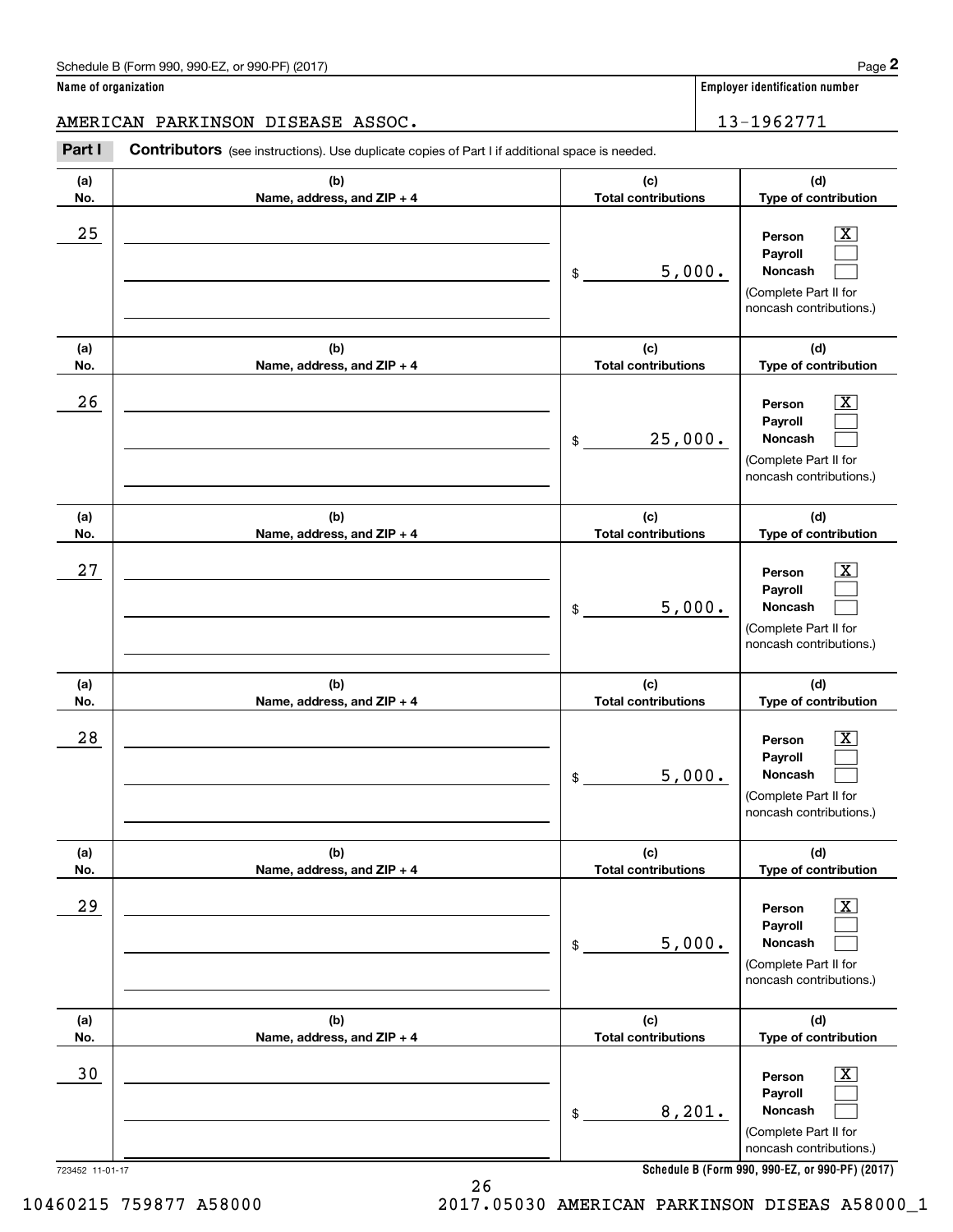AMERICAN PARKINSON DISEASE ASSOC. 13-1962771

Contributors (see instructions). Use duplicate copies of Part I if additional space is needed. Chedule B (Form 990, 990-EZ, or 990-PF) (2017)<br> **2Part I 2Part I Contributors** (see instructions). Use duplicate copies of Part I if additional space is needed.<br> **Part I Contributors** (see instructions). Use duplicat

| (b)                               | (c)<br><b>Total contributions</b>                                                                                    | (d)<br>Type of contribution                                                                                                         |
|-----------------------------------|----------------------------------------------------------------------------------------------------------------------|-------------------------------------------------------------------------------------------------------------------------------------|
|                                   | 5,000.<br>\$                                                                                                         | $\boxed{\text{X}}$<br>Person<br>Payroll<br>Noncash<br>(Complete Part II for<br>noncash contributions.)                              |
| (b)<br>Name, address, and ZIP + 4 | (c)<br><b>Total contributions</b>                                                                                    | (d)<br>Type of contribution                                                                                                         |
|                                   | 25,000.<br>\$                                                                                                        | $\boxed{\text{X}}$<br>Person<br>Payroll<br><b>Noncash</b><br>(Complete Part II for<br>noncash contributions.)                       |
| (b)                               | (c)<br><b>Total contributions</b>                                                                                    | (d)<br>Type of contribution                                                                                                         |
|                                   | \$                                                                                                                   | Person<br>Payroll<br>Noncash<br>(Complete Part II for<br>noncash contributions.)                                                    |
| (b)<br>Name, address, and ZIP + 4 | (c)<br><b>Total contributions</b>                                                                                    | (d)<br>Type of contribution                                                                                                         |
|                                   | \$                                                                                                                   | Person<br>Payroll<br><b>Noncash</b><br>(Complete Part II for<br>noncash contributions.)                                             |
| (b)                               | (c)                                                                                                                  | (d)<br>Type of contribution                                                                                                         |
|                                   | \$                                                                                                                   | Person<br>Payroll<br>Noncash<br>(Complete Part II for<br>noncash contributions.)                                                    |
| (b)                               | (c)                                                                                                                  | (d)<br>Type of contribution                                                                                                         |
|                                   | \$                                                                                                                   | Person<br>Payroll<br>Noncash<br>(Complete Part II for<br>noncash contributions.)<br>Schedule B (Form 990, 990-EZ, or 990-PF) (2017) |
|                                   | Name, address, and ZIP + 4<br>Name, address, and ZIP + 4<br>Name, address, and ZIP + 4<br>Name, address, and ZIP + 4 | <b>Total contributions</b><br><b>Total contributions</b>                                                                            |

**Schedule B (Form 990, 990-EZ, or 990-PF) (2017)**

10460215 759877 A58000 2017.05030 AMERICAN PARKINSON DISEAS A58000\_1

27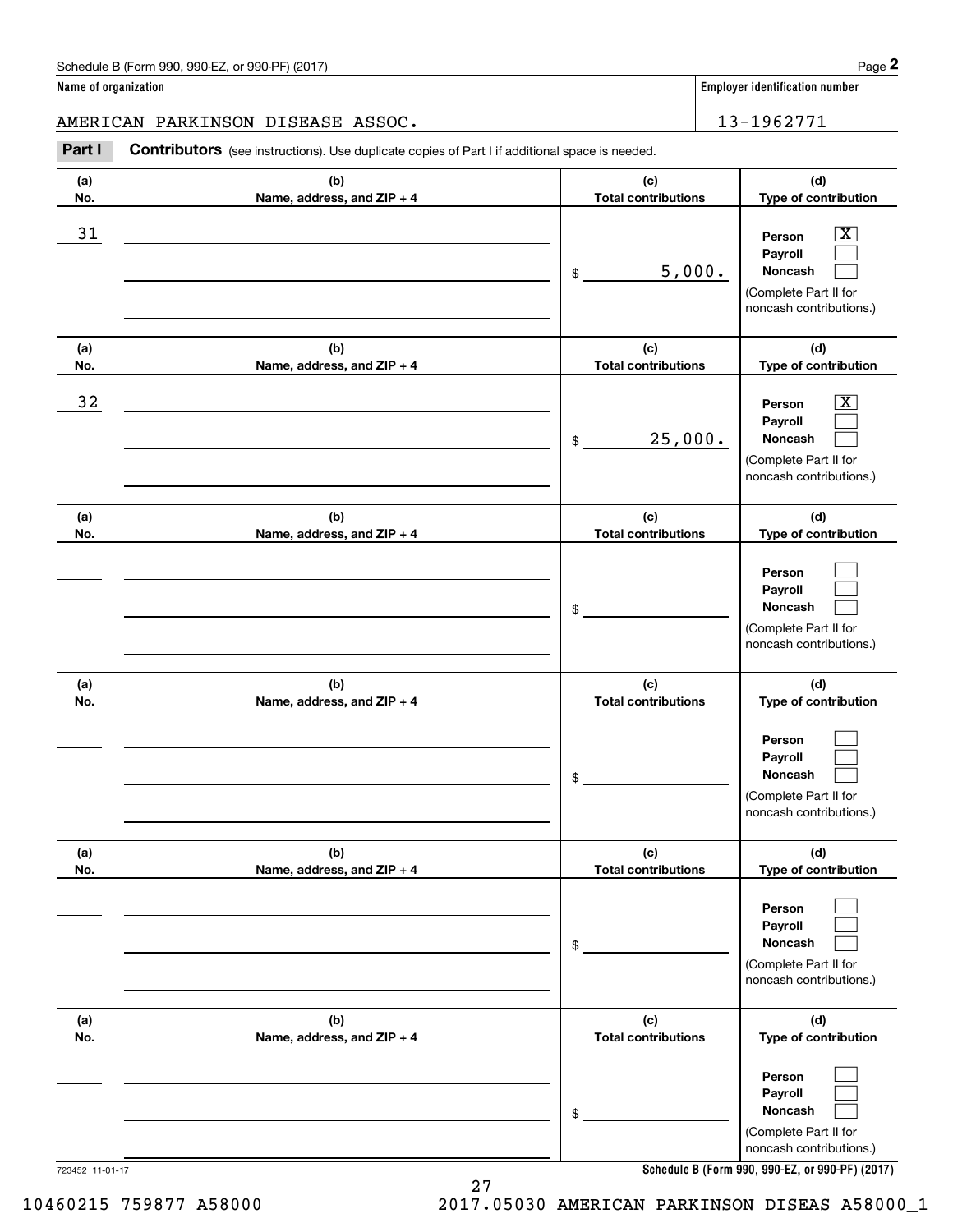AMERICAN PARKINSON DISEASE ASSOC. 13-1962771

Chedule B (Form 990, 990-EZ, or 990-PF) (2017)<br> **3 ame of organization**<br> **3 ABRICAN PARKINSON DISEASE ASSOC.**<br> **Part II Noncash Property** (see instructions). Use duplicate copies of Part II if additional space is needed.

| (a)<br>No.<br>from<br>Part I | (b)<br>Description of noncash property given | (c)<br>FMV (or estimate)<br>(See instructions.) | (d)<br>Date received                            |
|------------------------------|----------------------------------------------|-------------------------------------------------|-------------------------------------------------|
|                              |                                              |                                                 |                                                 |
|                              |                                              | $\frac{1}{2}$                                   |                                                 |
| (a)<br>No.<br>from<br>Part I | (b)<br>Description of noncash property given | (c)<br>FMV (or estimate)<br>(See instructions.) | (d)<br>Date received                            |
|                              |                                              | $\frac{1}{2}$                                   |                                                 |
|                              |                                              |                                                 |                                                 |
| (a)<br>No.<br>from<br>Part I | (b)<br>Description of noncash property given | (c)<br>FMV (or estimate)<br>(See instructions.) | (d)<br>Date received                            |
|                              |                                              |                                                 |                                                 |
|                              |                                              | $\sim$                                          |                                                 |
| (a)<br>No.<br>from<br>Part I | (b)<br>Description of noncash property given | (c)<br>FMV (or estimate)<br>(See instructions.) | (d)<br>Date received                            |
|                              |                                              |                                                 |                                                 |
|                              |                                              |                                                 |                                                 |
|                              |                                              | $\mathsf{\$}$                                   |                                                 |
| (a)<br>No.<br>from<br>Part I | (b)<br>Description of noncash property given | (c)<br>FMV (or estimate)<br>(See instructions.) | (d)<br>Date received                            |
|                              |                                              |                                                 |                                                 |
|                              |                                              |                                                 |                                                 |
|                              |                                              | \$                                              |                                                 |
| (a)                          |                                              |                                                 |                                                 |
| No.                          | (b)                                          | (c)<br>FMV (or estimate)                        | (d)                                             |
| from<br>Part I               | Description of noncash property given        | (See instructions.)                             | Date received                                   |
|                              |                                              |                                                 |                                                 |
|                              |                                              |                                                 |                                                 |
|                              |                                              | \$                                              |                                                 |
| 723453 11-01-17              |                                              |                                                 | Schedule B (Form 990, 990-EZ, or 990-PF) (2017) |

28 10460215 759877 A58000 2017.05030 AMERICAN PARKINSON DISEAS A58000\_1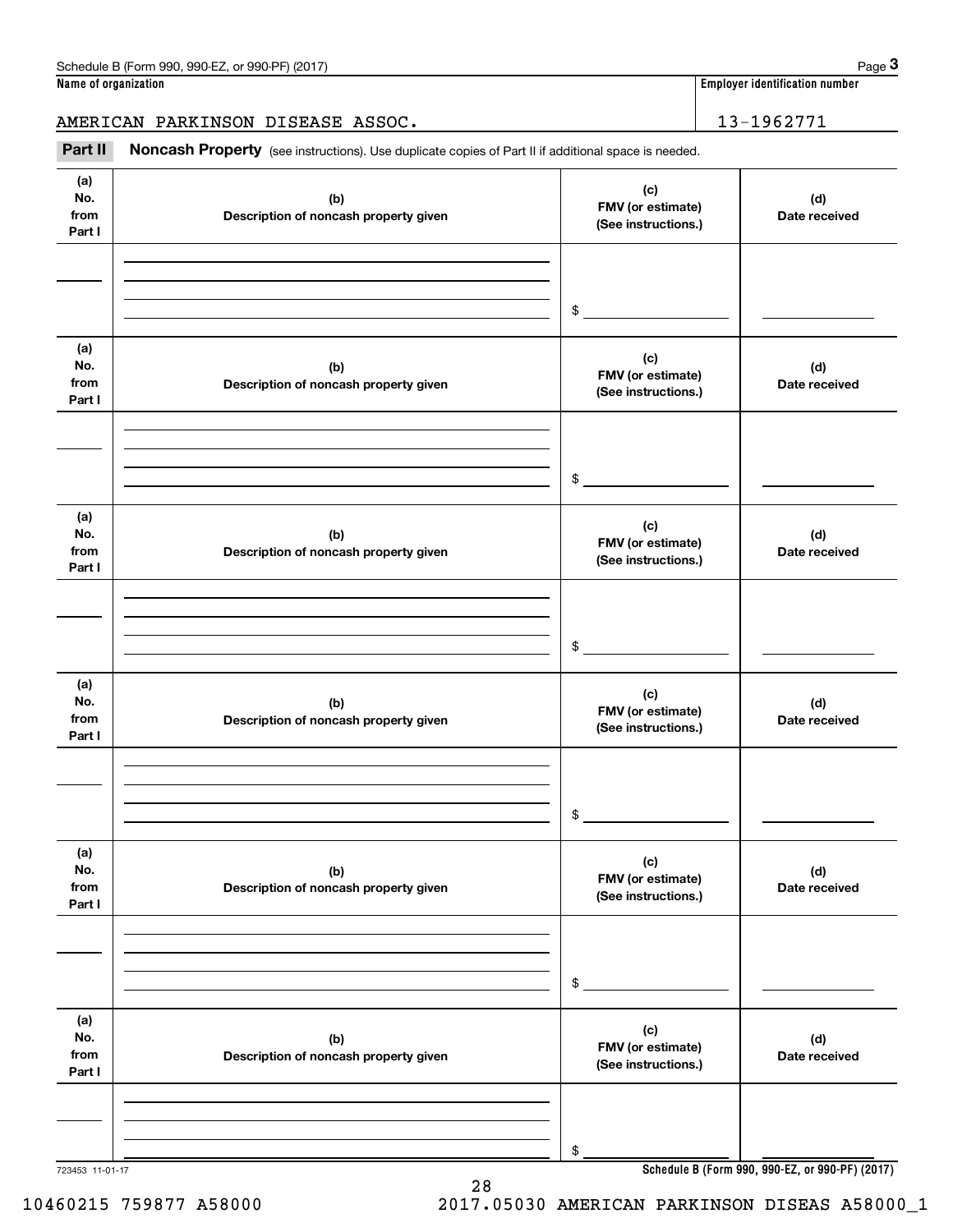|                             | Schedule B (Form 990, 990-EZ, or 990-PF) (2017)                                                                                                                                                                                                                                                                                                                                                                                                                      |                      | Page 4                                          |
|-----------------------------|----------------------------------------------------------------------------------------------------------------------------------------------------------------------------------------------------------------------------------------------------------------------------------------------------------------------------------------------------------------------------------------------------------------------------------------------------------------------|----------------------|-------------------------------------------------|
| Name of organization        |                                                                                                                                                                                                                                                                                                                                                                                                                                                                      |                      | <b>Employer identification number</b>           |
|                             | AMERICAN PARKINSON DISEASE ASSOC.                                                                                                                                                                                                                                                                                                                                                                                                                                    |                      | 13-1962771                                      |
| Part III                    | Exclusively religious, charitable, etc., contributions to organizations described in section $501(c)(7)$ , (8), or (10) that total more than \$1,000 for<br>the year from any one contributor. Complete columns (a) through (e) and the following line entry. For organizations<br>completing Part III, enter the total of exclusively religious, charitable, etc., contributions of \$1,000 or less for the year. (Enter this info. once.) $\blacktriangleright$ \$ |                      |                                                 |
|                             | Use duplicate copies of Part III if additional space is needed.                                                                                                                                                                                                                                                                                                                                                                                                      |                      |                                                 |
| $(a)$ No.<br>from<br>Part I | (b) Purpose of gift                                                                                                                                                                                                                                                                                                                                                                                                                                                  | (c) Use of gift      | (d) Description of how gift is held             |
|                             |                                                                                                                                                                                                                                                                                                                                                                                                                                                                      |                      |                                                 |
|                             |                                                                                                                                                                                                                                                                                                                                                                                                                                                                      |                      |                                                 |
|                             |                                                                                                                                                                                                                                                                                                                                                                                                                                                                      | (e) Transfer of gift |                                                 |
|                             | Transferee's name, address, and $ZIP + 4$                                                                                                                                                                                                                                                                                                                                                                                                                            |                      | Relationship of transferor to transferee        |
|                             |                                                                                                                                                                                                                                                                                                                                                                                                                                                                      |                      |                                                 |
| (a) No.<br>from             |                                                                                                                                                                                                                                                                                                                                                                                                                                                                      |                      |                                                 |
| Part I                      | (b) Purpose of gift                                                                                                                                                                                                                                                                                                                                                                                                                                                  | (c) Use of gift      | (d) Description of how gift is held             |
|                             |                                                                                                                                                                                                                                                                                                                                                                                                                                                                      |                      |                                                 |
|                             |                                                                                                                                                                                                                                                                                                                                                                                                                                                                      | (e) Transfer of gift |                                                 |
|                             | Transferee's name, address, and $ZIP + 4$                                                                                                                                                                                                                                                                                                                                                                                                                            |                      | Relationship of transferor to transferee        |
|                             |                                                                                                                                                                                                                                                                                                                                                                                                                                                                      |                      |                                                 |
|                             |                                                                                                                                                                                                                                                                                                                                                                                                                                                                      |                      |                                                 |
| (a) No.<br>from<br>Part I   | (b) Purpose of gift                                                                                                                                                                                                                                                                                                                                                                                                                                                  | (c) Use of gift      | (d) Description of how gift is held             |
|                             |                                                                                                                                                                                                                                                                                                                                                                                                                                                                      |                      |                                                 |
|                             |                                                                                                                                                                                                                                                                                                                                                                                                                                                                      | (e) Transfer of gift |                                                 |
|                             | Transferee's name, address, and $ZIP + 4$                                                                                                                                                                                                                                                                                                                                                                                                                            |                      | Relationship of transferor to transferee        |
|                             |                                                                                                                                                                                                                                                                                                                                                                                                                                                                      |                      |                                                 |
|                             |                                                                                                                                                                                                                                                                                                                                                                                                                                                                      |                      |                                                 |
| (a) No.<br>from<br>Part I   | (b) Purpose of gift                                                                                                                                                                                                                                                                                                                                                                                                                                                  | (c) Use of gift      | (d) Description of how gift is held             |
|                             |                                                                                                                                                                                                                                                                                                                                                                                                                                                                      |                      |                                                 |
|                             |                                                                                                                                                                                                                                                                                                                                                                                                                                                                      |                      |                                                 |
|                             |                                                                                                                                                                                                                                                                                                                                                                                                                                                                      | (e) Transfer of gift |                                                 |
|                             | Transferee's name, address, and $ZIP + 4$                                                                                                                                                                                                                                                                                                                                                                                                                            |                      | Relationship of transferor to transferee        |
|                             |                                                                                                                                                                                                                                                                                                                                                                                                                                                                      |                      |                                                 |
|                             |                                                                                                                                                                                                                                                                                                                                                                                                                                                                      |                      | Cabadula D (Farm 000, 000 F7, as 000 DE) (0047) |

29

723454 11-01-17

**Schedule B (Form 990, 990-EZ, or 990-PF) (2017)**

10460215 759877 A58000 2017.05030 AMERICAN PARKINSON DISEAS A58000\_1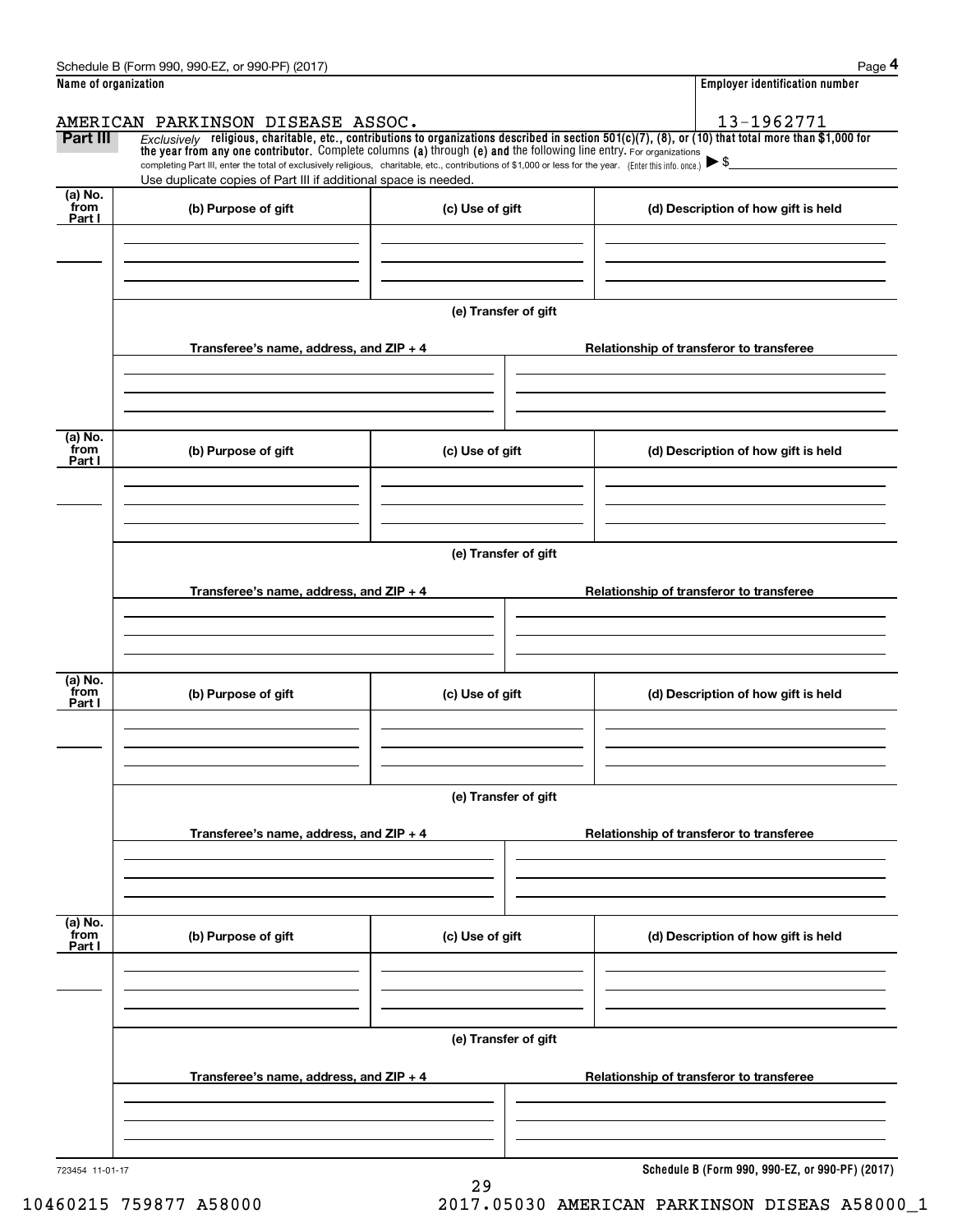| <b>SCHEDULE D</b> |  |
|-------------------|--|
|-------------------|--|

| (Form 990) |  |
|------------|--|
|------------|--|

# **SCHEDULE D Supplemental Financial Statements**

(Form 990)<br>
Pepartment of the Treasury<br>
Department of the Treasury<br>
Department of the Treasury<br>
Department of the Treasury<br> **Co to www.irs.gov/Form990 for instructions and the latest information.**<br> **Co to www.irs.gov/Form9** 

Department of the Treasury Internal Revenue Service

|         | Name of the organization<br>AMERICAN PARKINSON DISEASE ASSOC.                                                                                                            |                         | <b>Employer identification number</b><br>13-1962771                   |
|---------|--------------------------------------------------------------------------------------------------------------------------------------------------------------------------|-------------------------|-----------------------------------------------------------------------|
| Part I  | Organizations Maintaining Donor Advised Funds or Other Similar Funds or Accounts. Complete if the                                                                        |                         |                                                                       |
|         | organization answered "Yes" on Form 990, Part IV, line 6.                                                                                                                |                         |                                                                       |
|         |                                                                                                                                                                          | (a) Donor advised funds | (b) Funds and other accounts                                          |
| 1       |                                                                                                                                                                          |                         |                                                                       |
| 2       | Aggregate value of contributions to (during year)                                                                                                                        |                         |                                                                       |
| з       | Aggregate value of grants from (during year)                                                                                                                             |                         |                                                                       |
| 4       |                                                                                                                                                                          |                         |                                                                       |
| 5       | Did the organization inform all donors and donor advisors in writing that the assets held in donor advised funds                                                         |                         |                                                                       |
|         |                                                                                                                                                                          |                         | Yes<br><b>No</b>                                                      |
| 6       | Did the organization inform all grantees, donors, and donor advisors in writing that grant funds can be used only                                                        |                         |                                                                       |
|         | for charitable purposes and not for the benefit of the donor or donor advisor, or for any other purpose conferring                                                       |                         |                                                                       |
|         |                                                                                                                                                                          |                         | Yes<br>No                                                             |
| Part II | <b>Conservation Easements.</b> Complete if the organization answered "Yes" on Form 990, Part IV, line 7.                                                                 |                         |                                                                       |
| 1.      | Purpose(s) of conservation easements held by the organization (check all that apply).                                                                                    |                         |                                                                       |
|         | Preservation of land for public use (e.g., recreation or education)                                                                                                      |                         | Preservation of a historically important land area                    |
|         | Protection of natural habitat                                                                                                                                            |                         | Preservation of a certified historic structure                        |
|         | Preservation of open space                                                                                                                                               |                         |                                                                       |
| 2       | Complete lines 2a through 2d if the organization held a qualified conservation contribution in the form of a conservation easement on the last                           |                         |                                                                       |
|         | day of the tax year.                                                                                                                                                     |                         | Held at the End of the Tax Year                                       |
| a       | Total number of conservation easements                                                                                                                                   |                         | 2a                                                                    |
| b       | Total acreage restricted by conservation easements                                                                                                                       |                         | 2b                                                                    |
| с       |                                                                                                                                                                          |                         | 2c                                                                    |
|         | d Number of conservation easements included in (c) acquired after 7/25/06, and not on a historic structure                                                               |                         |                                                                       |
|         |                                                                                                                                                                          |                         | 2d                                                                    |
| 3       | Number of conservation easements modified, transferred, released, extinguished, or terminated by the organization during the tax                                         |                         |                                                                       |
|         | year                                                                                                                                                                     |                         |                                                                       |
| 4       | Number of states where property subject to conservation easement is located >                                                                                            |                         |                                                                       |
| 5       | Does the organization have a written policy regarding the periodic monitoring, inspection, handling of                                                                   |                         |                                                                       |
|         | violations, and enforcement of the conservation easements it holds?                                                                                                      |                         | Yes<br><b>No</b>                                                      |
| 6       | Staff and volunteer hours devoted to monitoring, inspecting, handling of violations, and enforcing conservation easements during the year                                |                         |                                                                       |
|         |                                                                                                                                                                          |                         |                                                                       |
| 7       | Amount of expenses incurred in monitoring, inspecting, handling of violations, and enforcing conservation easements during the year                                      |                         |                                                                       |
|         | $\blacktriangleright$ \$                                                                                                                                                 |                         |                                                                       |
| 8       | Does each conservation easement reported on line 2(d) above satisfy the requirements of section 170(h)(4)(B)(i)                                                          |                         |                                                                       |
|         |                                                                                                                                                                          |                         | Yes<br>No                                                             |
|         | In Part XIII, describe how the organization reports conservation easements in its revenue and expense statement, and balance sheet, and                                  |                         |                                                                       |
|         | include, if applicable, the text of the footnote to the organization's financial statements that describes the organization's accounting for                             |                         |                                                                       |
|         | conservation easements.<br>Organizations Maintaining Collections of Art, Historical Treasures, or Other Similar Assets.<br>Part III                                      |                         |                                                                       |
|         | Complete if the organization answered "Yes" on Form 990, Part IV, line 8.                                                                                                |                         |                                                                       |
|         |                                                                                                                                                                          |                         |                                                                       |
|         | 1a If the organization elected, as permitted under SFAS 116 (ASC 958), not to report in its revenue statement and balance sheet works of art,                            |                         |                                                                       |
|         | historical treasures, or other similar assets held for public exhibition, education, or research in furtherance of public service, provide, in Part XIII,                |                         |                                                                       |
|         | the text of the footnote to its financial statements that describes these items.                                                                                         |                         |                                                                       |
|         | <b>b</b> If the organization elected, as permitted under SFAS 116 (ASC 958), to report in its revenue statement and balance sheet works of art, historical               |                         |                                                                       |
|         | treasures, or other similar assets held for public exhibition, education, or research in furtherance of public service, provide the following amounts                    |                         |                                                                       |
|         | relating to these items:                                                                                                                                                 |                         |                                                                       |
|         |                                                                                                                                                                          |                         | $\frac{1}{2}$                                                         |
|         | (ii) Assets included in Form 990, Part X<br>If the organization received or held works of art, historical treasures, or other similar assets for financial gain, provide |                         | $\blacktriangleright$ \$<br><u> 1980 - Jan Barat, prima politik (</u> |
| 2       |                                                                                                                                                                          |                         |                                                                       |
|         | the following amounts required to be reported under SFAS 116 (ASC 958) relating to these items:                                                                          |                         |                                                                       |
| а       |                                                                                                                                                                          |                         | - \$<br>$\blacktriangleright$ \$                                      |
|         |                                                                                                                                                                          |                         |                                                                       |

**b** Assets included in Form 990, Part X **For Paperwork Reduction Act Notice, see the Instructions for Form 990. Schedule D (Form 990) 2017** LHA 

732051 10-09-17

30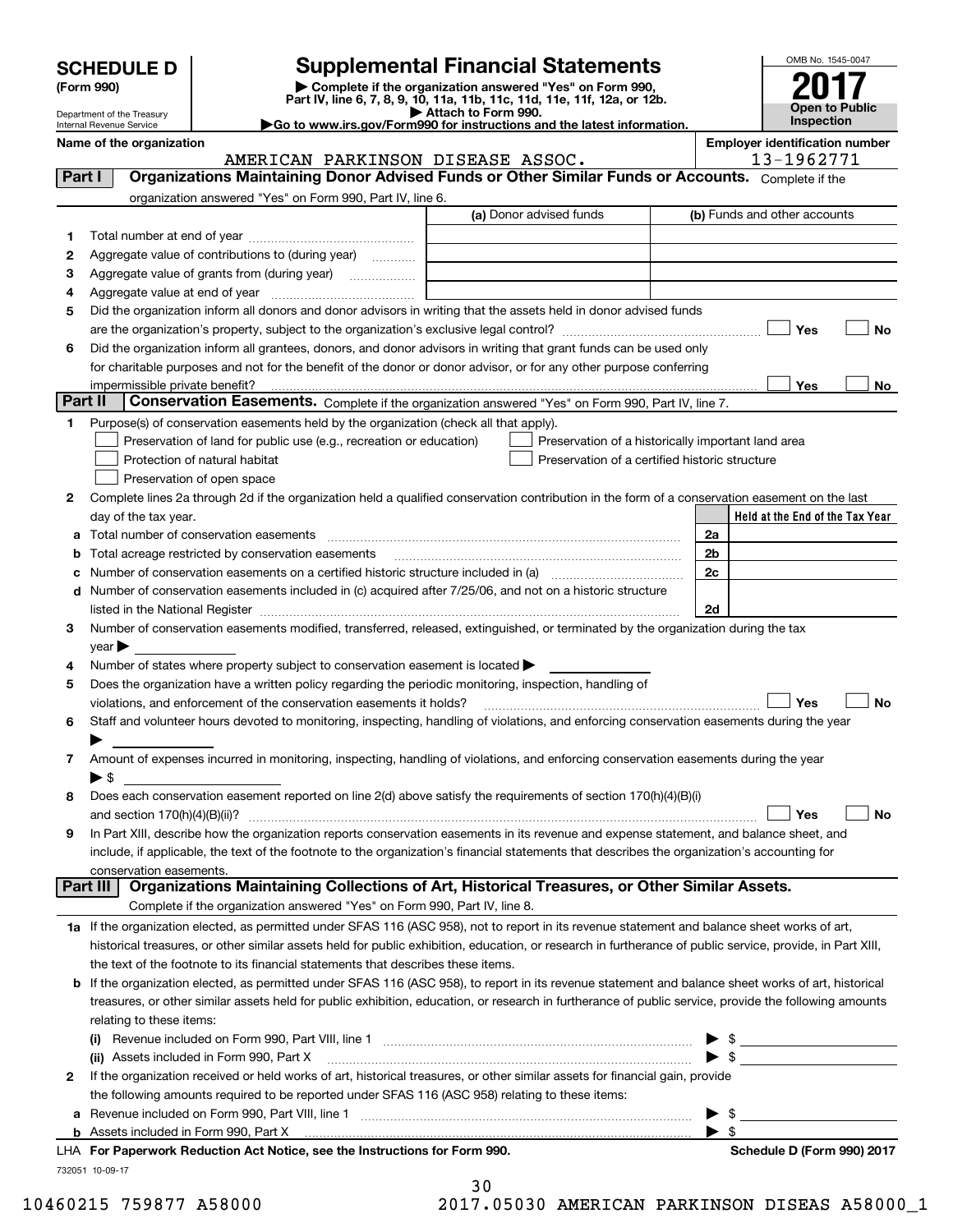|        | Schedule D (Form 990) 2017                                                                                                                                                                                                                  | AMERICAN PARKINSON DISEASE ASSOC. |                |                                                                                                                                                                                                                               |                     | 13-1962771 Page 2    |                     |                    |             |
|--------|---------------------------------------------------------------------------------------------------------------------------------------------------------------------------------------------------------------------------------------------|-----------------------------------|----------------|-------------------------------------------------------------------------------------------------------------------------------------------------------------------------------------------------------------------------------|---------------------|----------------------|---------------------|--------------------|-------------|
|        | Part III<br>Organizations Maintaining Collections of Art, Historical Treasures, or Other Similar Assets (continued)                                                                                                                         |                                   |                |                                                                                                                                                                                                                               |                     |                      |                     |                    |             |
| з      | Using the organization's acquisition, accession, and other records, check any of the following that are a significant use of its collection items                                                                                           |                                   |                |                                                                                                                                                                                                                               |                     |                      |                     |                    |             |
|        | (check all that apply):                                                                                                                                                                                                                     |                                   |                |                                                                                                                                                                                                                               |                     |                      |                     |                    |             |
| a      | Public exhibition                                                                                                                                                                                                                           |                                   |                | Loan or exchange programs                                                                                                                                                                                                     |                     |                      |                     |                    |             |
| b      | Scholarly research                                                                                                                                                                                                                          |                                   |                | Other and the contract of the contract of the contract of the contract of the contract of the contract of the contract of the contract of the contract of the contract of the contract of the contract of the contract of the |                     |                      |                     |                    |             |
| c      | Preservation for future generations                                                                                                                                                                                                         |                                   |                |                                                                                                                                                                                                                               |                     |                      |                     |                    |             |
| 4      | Provide a description of the organization's collections and explain how they further the organization's exempt purpose in Part XIII.                                                                                                        |                                   |                |                                                                                                                                                                                                                               |                     |                      |                     |                    |             |
| 5      | During the year, did the organization solicit or receive donations of art, historical treasures, or other similar assets                                                                                                                    |                                   |                |                                                                                                                                                                                                                               |                     |                      |                     |                    |             |
|        | to be sold to raise funds rather than to be maintained as part of the organization's collection?                                                                                                                                            |                                   |                |                                                                                                                                                                                                                               |                     |                      | Yes                 |                    | No          |
|        | <b>Part IV</b><br>Escrow and Custodial Arrangements. Complete if the organization answered "Yes" on Form 990, Part IV, line 9, or                                                                                                           |                                   |                |                                                                                                                                                                                                                               |                     |                      |                     |                    |             |
|        | reported an amount on Form 990, Part X, line 21.                                                                                                                                                                                            |                                   |                |                                                                                                                                                                                                                               |                     |                      |                     |                    |             |
|        | 1a Is the organization an agent, trustee, custodian or other intermediary for contributions or other assets not included                                                                                                                    |                                   |                |                                                                                                                                                                                                                               |                     |                      |                     |                    |             |
|        |                                                                                                                                                                                                                                             |                                   |                |                                                                                                                                                                                                                               |                     |                      | Yes                 |                    | No          |
|        | b If "Yes," explain the arrangement in Part XIII and complete the following table:                                                                                                                                                          |                                   |                |                                                                                                                                                                                                                               |                     |                      |                     |                    |             |
|        |                                                                                                                                                                                                                                             |                                   |                |                                                                                                                                                                                                                               |                     |                      | Amount              |                    |             |
| c      | Beginning balance material content contracts and content and content and content and content and content and content and content and content and content and content and content and content and content and content and conte              |                                   |                |                                                                                                                                                                                                                               | 1c                  |                      |                     |                    |             |
|        |                                                                                                                                                                                                                                             |                                   |                |                                                                                                                                                                                                                               | 1d                  |                      |                     |                    |             |
| е      | Distributions during the year manufactured and an account of the state of the state of the state of the state o                                                                                                                             |                                   |                |                                                                                                                                                                                                                               | 1e                  |                      |                     |                    |             |
| Ť.     |                                                                                                                                                                                                                                             |                                   |                |                                                                                                                                                                                                                               | 1f                  |                      | Yes                 |                    | No          |
|        | 2a Did the organization include an amount on Form 990, Part X, line 21, for escrow or custodial account liability?<br><b>b</b> If "Yes," explain the arrangement in Part XIII. Check here if the explanation has been provided on Part XIII |                                   |                |                                                                                                                                                                                                                               |                     |                      |                     |                    |             |
| Part V | Endowment Funds. Complete if the organization answered "Yes" on Form 990, Part IV, line 10.                                                                                                                                                 |                                   |                |                                                                                                                                                                                                                               |                     |                      |                     |                    |             |
|        |                                                                                                                                                                                                                                             | (a) Current year                  | (b) Prior year | (c) Two years back                                                                                                                                                                                                            |                     | (d) Three years back | (e) Four years back |                    |             |
| 1a     | Beginning of year balance                                                                                                                                                                                                                   | 172,944.                          | 172,944.       | 172,944.                                                                                                                                                                                                                      |                     | 172,930.             |                     | 172,930.           |             |
| b      |                                                                                                                                                                                                                                             |                                   |                |                                                                                                                                                                                                                               |                     | 14.                  |                     |                    |             |
|        | Net investment earnings, gains, and losses                                                                                                                                                                                                  | 138.                              | 133.           | 132.                                                                                                                                                                                                                          |                     | 132.                 |                     |                    | 132.        |
| d      |                                                                                                                                                                                                                                             |                                   |                |                                                                                                                                                                                                                               |                     |                      |                     |                    |             |
|        | e Other expenditures for facilities                                                                                                                                                                                                         |                                   |                |                                                                                                                                                                                                                               |                     |                      |                     |                    |             |
|        | and programs                                                                                                                                                                                                                                | 138.                              | 133.           | 132.                                                                                                                                                                                                                          |                     | 132.                 |                     |                    | 132.        |
|        | f Administrative expenses                                                                                                                                                                                                                   |                                   |                |                                                                                                                                                                                                                               |                     |                      |                     |                    |             |
| g      | End of year balance                                                                                                                                                                                                                         | 172,944.                          | 172,944.       | 172,944.                                                                                                                                                                                                                      |                     | 172,944.             |                     | 172,930.           |             |
| 2      | Provide the estimated percentage of the current year end balance (line 1g, column (a)) held as:                                                                                                                                             |                                   |                |                                                                                                                                                                                                                               |                     |                      |                     |                    |             |
| а      | Board designated or quasi-endowment                                                                                                                                                                                                         |                                   | %              |                                                                                                                                                                                                                               |                     |                      |                     |                    |             |
| b      | Permanent endowment $\blacktriangleright$ 100.00                                                                                                                                                                                            | %                                 |                |                                                                                                                                                                                                                               |                     |                      |                     |                    |             |
|        | Temporarily restricted endowment                                                                                                                                                                                                            | %                                 |                |                                                                                                                                                                                                                               |                     |                      |                     |                    |             |
|        | The percentages on lines 2a, 2b, and 2c should equal 100%.                                                                                                                                                                                  |                                   |                |                                                                                                                                                                                                                               |                     |                      |                     |                    |             |
|        | 3a Are there endowment funds not in the possession of the organization that are held and administered for the organization                                                                                                                  |                                   |                |                                                                                                                                                                                                                               |                     |                      |                     |                    |             |
|        | by:                                                                                                                                                                                                                                         |                                   |                |                                                                                                                                                                                                                               |                     |                      |                     | Yes                | No          |
|        | (i)                                                                                                                                                                                                                                         |                                   |                |                                                                                                                                                                                                                               |                     |                      | 3a(i)               |                    | X           |
|        | (ii) related organizations                                                                                                                                                                                                                  |                                   |                |                                                                                                                                                                                                                               |                     |                      | 3a(ii)              |                    | $\mathbf X$ |
|        |                                                                                                                                                                                                                                             |                                   |                |                                                                                                                                                                                                                               |                     |                      | 3b                  |                    |             |
| 4      | Describe in Part XIII the intended uses of the organization's endowment funds.                                                                                                                                                              |                                   |                |                                                                                                                                                                                                                               |                     |                      |                     |                    |             |
|        | Land, Buildings, and Equipment.<br>Part VI                                                                                                                                                                                                  |                                   |                |                                                                                                                                                                                                                               |                     |                      |                     |                    |             |
|        | Complete if the organization answered "Yes" on Form 990, Part IV, line 11a. See Form 990, Part X, line 10.                                                                                                                                  |                                   |                |                                                                                                                                                                                                                               |                     |                      |                     |                    |             |
|        | Description of property                                                                                                                                                                                                                     | (a) Cost or other                 |                | (b) Cost or other                                                                                                                                                                                                             | (c) Accumulated     |                      | (d) Book value      |                    |             |
|        |                                                                                                                                                                                                                                             | basis (investment)                |                | basis (other)                                                                                                                                                                                                                 | depreciation        |                      |                     |                    |             |
|        |                                                                                                                                                                                                                                             |                                   |                | 696,071.                                                                                                                                                                                                                      |                     |                      |                     | 696,071.           |             |
| b      |                                                                                                                                                                                                                                             |                                   |                | 2,820,626.                                                                                                                                                                                                                    | 1,215,190.          |                      | 1,605,436.          |                    |             |
|        |                                                                                                                                                                                                                                             |                                   |                | 152,113.                                                                                                                                                                                                                      | 60, 296.            |                      |                     | 91,817.            |             |
|        |                                                                                                                                                                                                                                             |                                   |                | 129,551.<br>160,511.                                                                                                                                                                                                          | 79,546.<br>144,853. |                      |                     | 50,005.<br>15,658. |             |
|        |                                                                                                                                                                                                                                             |                                   |                |                                                                                                                                                                                                                               |                     |                      |                     |                    |             |
|        |                                                                                                                                                                                                                                             |                                   |                |                                                                                                                                                                                                                               |                     |                      | 2,458,987.          |                    |             |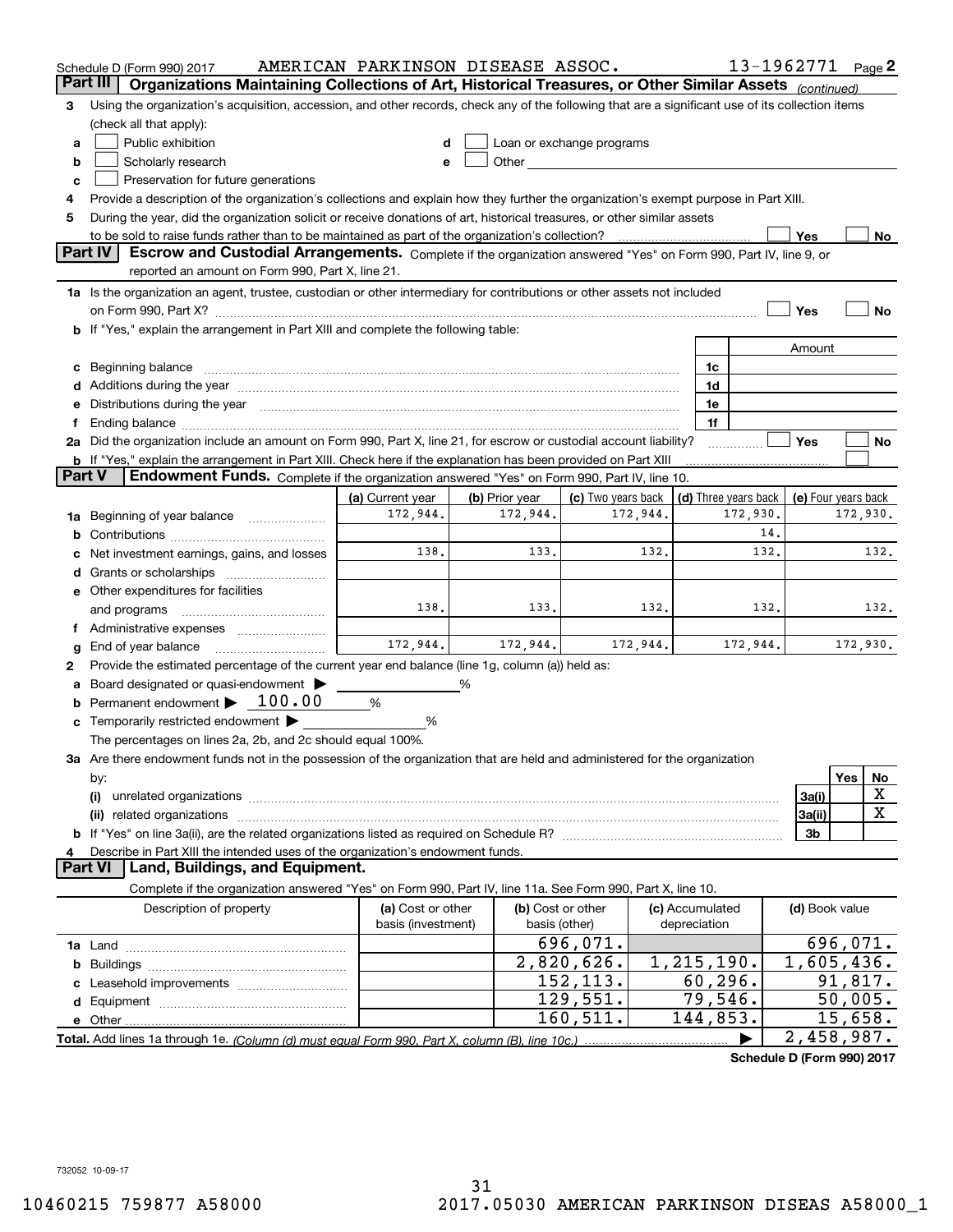|                  | Schedule D (Form 990) 2017        |                                                                      | AMERICAN PARKINSON DISEASE ASSOC. |                 |              |                                                                                                                                                      |                                                           | 13-1962771 Page 3 |              |
|------------------|-----------------------------------|----------------------------------------------------------------------|-----------------------------------|-----------------|--------------|------------------------------------------------------------------------------------------------------------------------------------------------------|-----------------------------------------------------------|-------------------|--------------|
| <b>Part VIII</b> |                                   | <b>Investments - Other Securities.</b>                               |                                   |                 |              |                                                                                                                                                      |                                                           |                   |              |
|                  |                                   |                                                                      |                                   |                 |              | Complete if the organization answered "Yes" on Form 990, Part IV, line 11b. See Form 990, Part X, line 12.                                           |                                                           |                   |              |
|                  |                                   | (a) Description of security or category (including name of security) |                                   | (b) Book value  |              |                                                                                                                                                      | (c) Method of valuation: Cost or end-of-year market value |                   |              |
|                  | (1) Financial derivatives         |                                                                      |                                   |                 |              |                                                                                                                                                      |                                                           |                   |              |
|                  | (2) Closely-held equity interests |                                                                      |                                   |                 |              |                                                                                                                                                      |                                                           |                   |              |
| (3) Other        |                                   |                                                                      |                                   |                 |              |                                                                                                                                                      |                                                           |                   |              |
|                  |                                   | (A) MUTUAL FUNDS-EQUITIES                                            |                                   |                 | 2, 183, 064. |                                                                                                                                                      | END-OF-YEAR MARKET VALUE                                  |                   |              |
| (B)              |                                   | MUTUAL FUNDS-FIXED INCOME                                            |                                   |                 | 42,753.      |                                                                                                                                                      | END-OF-YEAR MARKET VALUE                                  |                   |              |
| (C)              |                                   |                                                                      |                                   |                 |              |                                                                                                                                                      |                                                           |                   |              |
| (D)              |                                   |                                                                      |                                   |                 |              |                                                                                                                                                      |                                                           |                   |              |
| (E)              |                                   |                                                                      |                                   |                 |              |                                                                                                                                                      |                                                           |                   |              |
| (F)              |                                   |                                                                      |                                   |                 |              |                                                                                                                                                      |                                                           |                   |              |
| (G)              |                                   |                                                                      |                                   |                 |              |                                                                                                                                                      |                                                           |                   |              |
| (H)              |                                   |                                                                      |                                   |                 |              |                                                                                                                                                      |                                                           |                   |              |
|                  |                                   | Total. (Col. (b) must equal Form 990, Part X, col. (B) line $12$ .)  |                                   |                 | 2, 225, 817. |                                                                                                                                                      |                                                           |                   |              |
|                  |                                   | Part VIII Investments - Program Related.                             |                                   |                 |              |                                                                                                                                                      |                                                           |                   |              |
|                  |                                   |                                                                      |                                   |                 |              |                                                                                                                                                      |                                                           |                   |              |
|                  |                                   | (a) Description of investment                                        |                                   | (b) Book value  |              | Complete if the organization answered "Yes" on Form 990, Part IV, line 11c. See Form 990, Part X, line 13.                                           | (c) Method of valuation: Cost or end-of-year market value |                   |              |
|                  |                                   |                                                                      |                                   |                 |              |                                                                                                                                                      |                                                           |                   |              |
| (1)              |                                   |                                                                      |                                   |                 |              |                                                                                                                                                      |                                                           |                   |              |
| (2)              |                                   |                                                                      |                                   |                 |              |                                                                                                                                                      |                                                           |                   |              |
| (3)              |                                   |                                                                      |                                   |                 |              |                                                                                                                                                      |                                                           |                   |              |
| (4)              |                                   |                                                                      |                                   |                 |              |                                                                                                                                                      |                                                           |                   |              |
| (5)              |                                   |                                                                      |                                   |                 |              |                                                                                                                                                      |                                                           |                   |              |
| (6)              |                                   |                                                                      |                                   |                 |              |                                                                                                                                                      |                                                           |                   |              |
| (7)              |                                   |                                                                      |                                   |                 |              |                                                                                                                                                      |                                                           |                   |              |
| (8)              |                                   |                                                                      |                                   |                 |              |                                                                                                                                                      |                                                           |                   |              |
| (9)              |                                   |                                                                      |                                   |                 |              |                                                                                                                                                      |                                                           |                   |              |
|                  |                                   | Total. (Col. (b) must equal Form 990, Part X, col. (B) line 13.)     |                                   |                 |              |                                                                                                                                                      |                                                           |                   |              |
| Part IX          |                                   | <b>Other Assets.</b>                                                 |                                   |                 |              |                                                                                                                                                      |                                                           |                   |              |
|                  |                                   |                                                                      |                                   |                 |              | Complete if the organization answered "Yes" on Form 990, Part IV, line 11d. See Form 990, Part X, line 15.                                           |                                                           |                   |              |
|                  |                                   |                                                                      |                                   | (a) Description |              |                                                                                                                                                      |                                                           | (b) Book value    |              |
| (1)              |                                   |                                                                      |                                   |                 |              |                                                                                                                                                      |                                                           |                   |              |
| (2)              |                                   |                                                                      |                                   |                 |              |                                                                                                                                                      |                                                           |                   |              |
| (3)              |                                   |                                                                      |                                   |                 |              |                                                                                                                                                      |                                                           |                   |              |
| (4)              |                                   |                                                                      |                                   |                 |              |                                                                                                                                                      |                                                           |                   |              |
| (5)              |                                   |                                                                      |                                   |                 |              |                                                                                                                                                      |                                                           |                   |              |
| <u>(6)</u>       |                                   |                                                                      |                                   |                 |              |                                                                                                                                                      |                                                           |                   |              |
| (7)              |                                   |                                                                      |                                   |                 |              |                                                                                                                                                      |                                                           |                   |              |
| (8)              |                                   |                                                                      |                                   |                 |              |                                                                                                                                                      |                                                           |                   |              |
| (9)              |                                   |                                                                      |                                   |                 |              |                                                                                                                                                      |                                                           |                   |              |
|                  |                                   | Total. (Column (b) must equal Form 990. Part X, col. (B) line 15.)   |                                   |                 |              |                                                                                                                                                      |                                                           |                   |              |
| <b>Part X</b>    |                                   | <b>Other Liabilities.</b>                                            |                                   |                 |              |                                                                                                                                                      |                                                           |                   |              |
|                  |                                   |                                                                      |                                   |                 |              | Complete if the organization answered "Yes" on Form 990, Part IV, line 11e or 11f. See Form 990, Part X, line 25.                                    |                                                           |                   |              |
| 1.               |                                   | (a) Description of liability                                         |                                   |                 |              | (b) Book value                                                                                                                                       |                                                           |                   |              |
| (1)              | Federal income taxes              |                                                                      |                                   |                 |              |                                                                                                                                                      |                                                           |                   |              |
| (2)              |                                   | CHARITABLE GIFT ANNUITIES PAYABLE                                    |                                   |                 |              | 64,786.                                                                                                                                              |                                                           |                   |              |
| (3)              |                                   |                                                                      |                                   |                 |              |                                                                                                                                                      |                                                           |                   |              |
| (4)              |                                   |                                                                      |                                   |                 |              |                                                                                                                                                      |                                                           |                   |              |
| (5)              |                                   |                                                                      |                                   |                 |              |                                                                                                                                                      |                                                           |                   |              |
| (6)              |                                   |                                                                      |                                   |                 |              |                                                                                                                                                      |                                                           |                   |              |
| (7)              |                                   |                                                                      |                                   |                 |              |                                                                                                                                                      |                                                           |                   |              |
| (8)              |                                   |                                                                      |                                   |                 |              |                                                                                                                                                      |                                                           |                   |              |
| (9)              |                                   |                                                                      |                                   |                 |              |                                                                                                                                                      |                                                           |                   |              |
|                  |                                   | Total. (Column (b) must equal Form 990. Part X, col. (B) line 25.)   |                                   |                 |              | 64,786.                                                                                                                                              |                                                           |                   |              |
|                  |                                   |                                                                      |                                   |                 |              | 2. Liability for uncertain tax positions. In Part XIII, provide the text of the footnote to the organization's financial statements that reports the |                                                           |                   |              |
|                  |                                   |                                                                      |                                   |                 |              | organization's liability for uncertain tax positions under FIN 48 (ASC 740). Check here if the text of the footnote has been provided in Part XIII   |                                                           |                   | $\mathbf{X}$ |

**Schedule D (Form 990) 2017**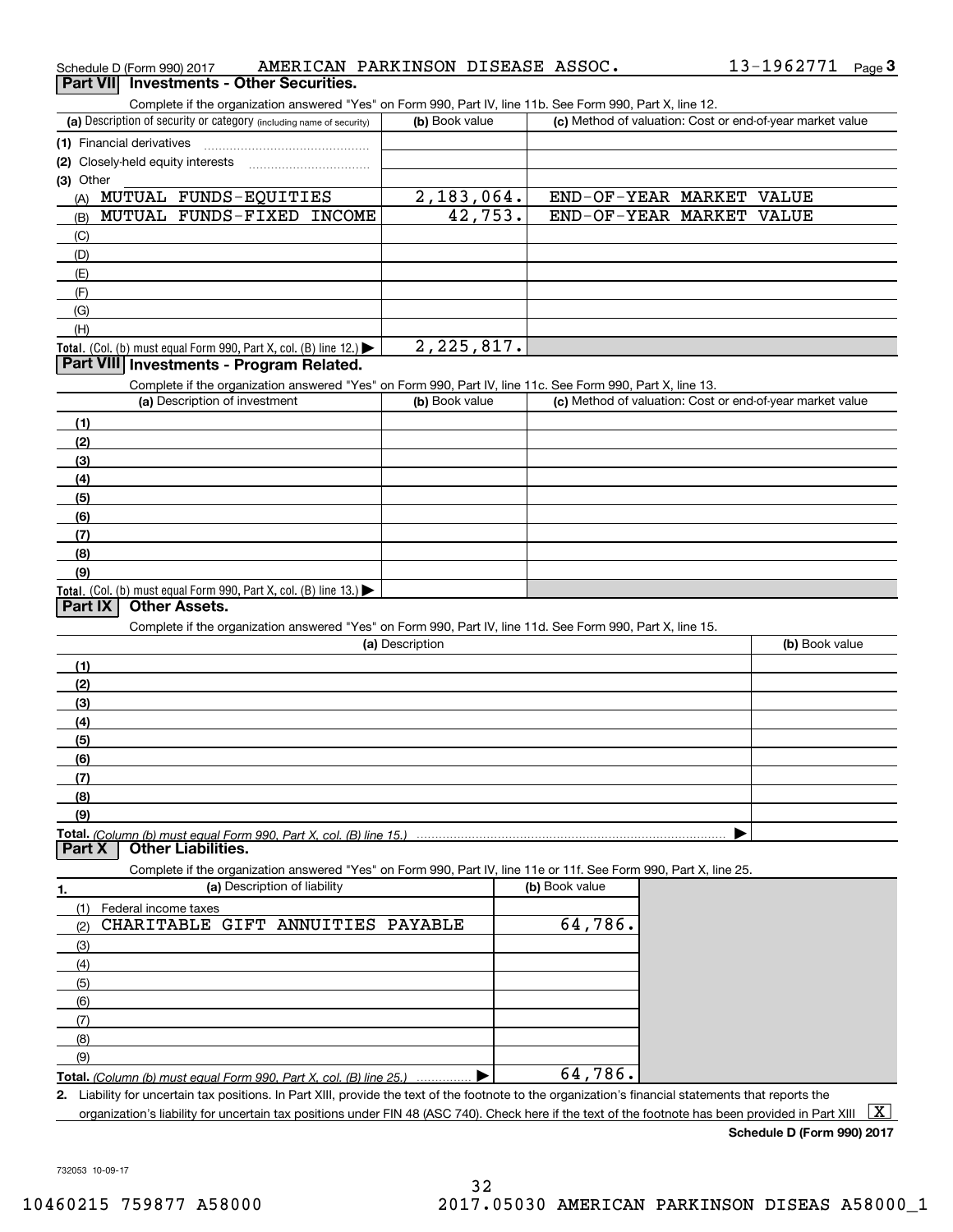|    | AMERICAN PARKINSON DISEASE ASSOC.<br>Schedule D (Form 990) 2017                                                                                                                                                                     |                | 13-1962771<br>Page $4$ |                |                |
|----|-------------------------------------------------------------------------------------------------------------------------------------------------------------------------------------------------------------------------------------|----------------|------------------------|----------------|----------------|
|    | Reconciliation of Revenue per Audited Financial Statements With Revenue per Return.<br>Part XI                                                                                                                                      |                |                        |                |                |
|    | Complete if the organization answered "Yes" on Form 990, Part IV, line 12a.                                                                                                                                                         |                |                        |                |                |
| 1  | Total revenue, gains, and other support per audited financial statements                                                                                                                                                            | $\blacksquare$ | 20, 253, 128.          |                |                |
| 2  | Amounts included on line 1 but not on Form 990, Part VIII, line 12:                                                                                                                                                                 |                |                        |                |                |
| a  |                                                                                                                                                                                                                                     | 2a             | 53,085.                |                |                |
| b  |                                                                                                                                                                                                                                     | 2 <sub>b</sub> | 9,366,367.             |                |                |
| с  |                                                                                                                                                                                                                                     |                |                        |                |                |
| d  | Other (Describe in Part XIII.) <b>Construction Construction</b> Chern Construction Chern Chern Chern Chern Chern Chern                                                                                                              | 2d             | 530,035.               |                |                |
| е  | Add lines 2a through 2d                                                                                                                                                                                                             |                |                        | 2e             | 9,949,487.     |
| 3  |                                                                                                                                                                                                                                     |                |                        |                | 10, 303, 641.  |
| 4  | Amounts included on Form 990, Part VIII, line 12, but not on line 1:                                                                                                                                                                |                |                        |                |                |
| a  | Investment expenses not included on Form 990, Part VIII, line 7b [111] [11] Investment expenses not included on Form 990, Part VIII, line 7b                                                                                        | 4a             |                        |                |                |
| b  | Other (Describe in Part XIII.) <b>Construction Contract Construction</b> Chern Construction Construction Construction                                                                                                               | 4 <sub>b</sub> | 60,473.                |                |                |
|    | Add lines 4a and 4b                                                                                                                                                                                                                 | 4с             | 60,473.                |                |                |
| 5  |                                                                                                                                                                                                                                     |                |                        |                | 10, 364, 114.  |
|    |                                                                                                                                                                                                                                     |                |                        |                |                |
|    | Part XII   Reconciliation of Expenses per Audited Financial Statements With Expenses per Return.                                                                                                                                    |                |                        |                |                |
|    | Complete if the organization answered "Yes" on Form 990, Part IV, line 12a.                                                                                                                                                         |                |                        |                |                |
| 1  | Total expenses and losses per audited financial statements [11] [12] contraction and statements [13] [13] Total expenses and losses per audited financial statements [13] [13] All and the statements [13] [13] All and the st      |                |                        | $\blacksquare$ | $21,040,305$ . |
| 2  | Amounts included on line 1 but not on Form 990, Part IX, line 25:                                                                                                                                                                   |                |                        |                |                |
| a  |                                                                                                                                                                                                                                     | 2a             | 9,366,367.             |                |                |
|    | Prior year adjustments information and continuum and contact the contract of the contract of the contract of the contract of the contract of the contract of the contract of the contract of the contract of the contract of t      | 2 <sub>b</sub> |                        |                |                |
| c. |                                                                                                                                                                                                                                     | 2c             |                        |                |                |
| d  |                                                                                                                                                                                                                                     | 2d             | 530,035.               |                |                |
| e  | Add lines 2a through 2d <b>contained a contained a contained a contained a</b> contained a contact the state of the state of the state of the state of the state of the state of the state of the state of the state of the state o |                |                        | 2e             | 9,896,402.     |
| 3  |                                                                                                                                                                                                                                     |                |                        | $\mathbf{a}$   | 11, 143, 903.  |
| 4  | Amounts included on Form 990, Part IX, line 25, but not on line 1:                                                                                                                                                                  |                |                        |                |                |
| a  | Investment expenses not included on Form 990, Part VIII, line 7b [1000000000000000000000000000000000                                                                                                                                | 4a             |                        |                |                |
| b  | Other (Describe in Part XIII.)                                                                                                                                                                                                      | 4 <sub>b</sub> | 60,473.                |                |                |
| C. | Add lines 4a and 4b                                                                                                                                                                                                                 |                |                        | 4c             | 60,473.        |
|    |                                                                                                                                                                                                                                     |                |                        | 5              | 11, 204, 376.  |
|    | Part XIII Supplemental Information.                                                                                                                                                                                                 |                |                        |                |                |

criptions required for Part II, lines 3, 5, and 9; Part III, lines 1a and 4; Part IV, lines 1b and 2b; Part V, line 4; Part X, line 2; Part XI, lines 2d and 4b; and Part XII, lines 2d and 4b. Also complete this part to provide any additional information.

PART X, LINE 2:

| APDA IS EXEMPT FROM INCOME TAXES UNDER SECTION $501(C)(3)$ OF THE INTERNAL        |
|-----------------------------------------------------------------------------------|
| REVENUE CODE AND, THEREFORE, HAS MADE NO PROVISION FOR FEDERAL OR STATE           |
| INCOME TAXES IN THE ACCOMPANYING FINANCIAL STATEMENTS. APDA HAS BEEN              |
| DETERMINED BY THE INTERNAL REVENUE SERVICE NOT TO BE A "PRIVATE                   |
| FOUNDATION" WITHIN THE MEANING OF SECTION $509(A)(1)$ OF THE INTERNAL             |
| REVENUE CODE.                                                                     |
| OTHER SIGNIFICANT TAX POSITIONS INCLUDE ITS DETERMINATION OF WHETHER ANY          |
| AMOUNTS ARE SUBJECT TO UNRELATED BUSINESS INCOME TAX (UBIT). ALL                  |
| SIGNIFICANT TAX POSITIONS HAVE BEEN CONSIDERED BY MANAGEMENT AND IT HAS           |
| BEEN DETERMINED THAT ALL TAX POSITIONS WOULD BE SUSTAINED UPON EXAMINATION        |
| BY TAXING AUTHORITIES. THE MOST SIGNIFICANT JURISDICTIONS IN WHICH APDA<br>------ |

732054 10-09-17

33

10460215 759877 A58000 2017.05030 AMERICAN PARKINSON DISEAS A58000\_1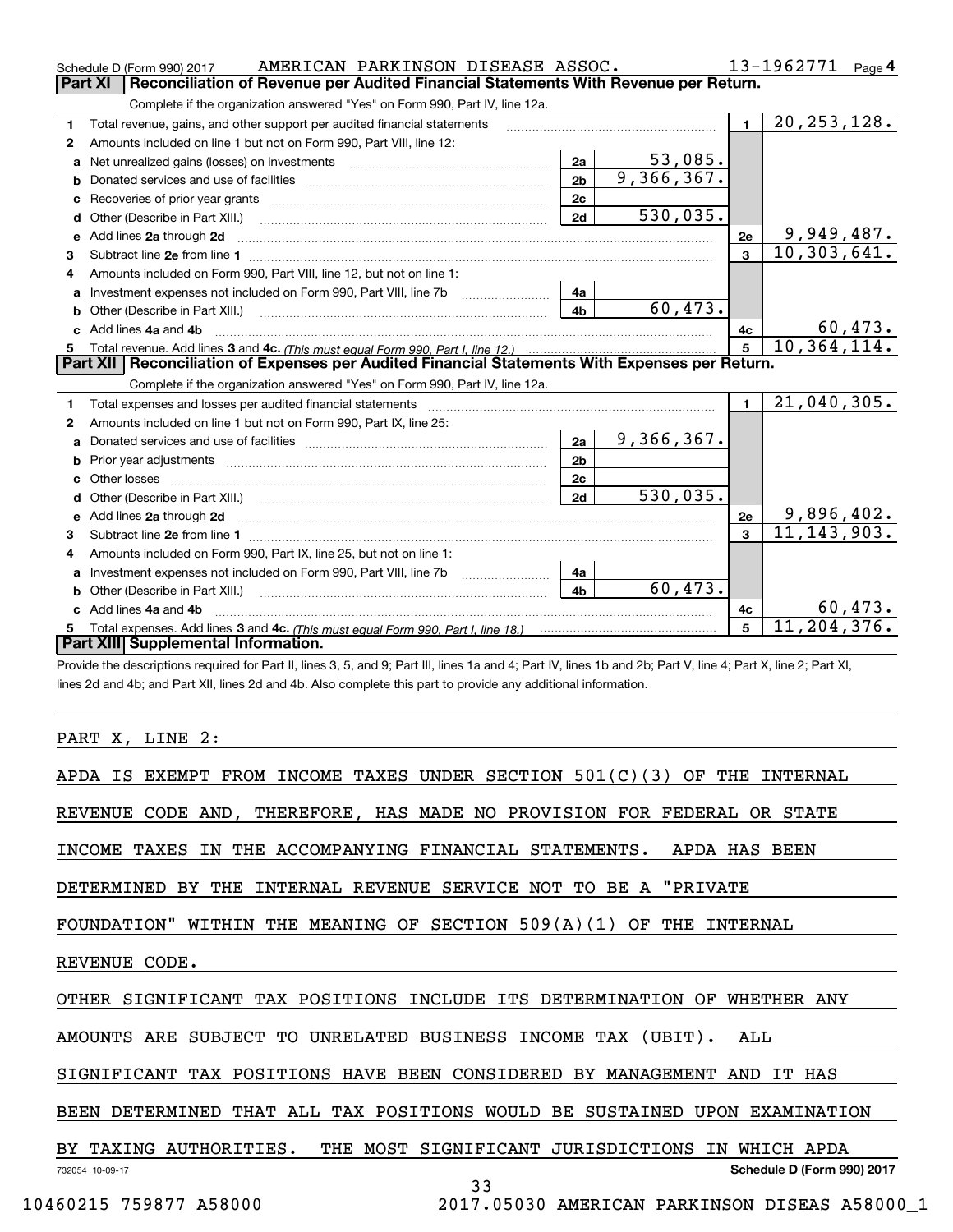| Schedule D (Form 990) 2017 AMERICAN PARKINSON DISEASE ASSOC. 13-1962771 Page 5<br><b>Part XIII Supplemental Information</b> (continued)                                                                                                                     |  |
|-------------------------------------------------------------------------------------------------------------------------------------------------------------------------------------------------------------------------------------------------------------|--|
| IS REQUIRED TO FILE TAX RETURNS INCLUDE THE U.S. FEDERAL JURISDICTION AND                                                                                                                                                                                   |  |
| THE STATE OF NEW YORK, ALTHOUGH APDA FILES IN ALMOST EVERY STATE. APDA IS                                                                                                                                                                                   |  |
| SUBJECT TO EXAMINATION BY THE FEDERAL TAXING AUTHORITY UP TO THREE YEARS                                                                                                                                                                                    |  |
| FROM THE EXTENDED DUE DATE OF THE TAX RETURN. AS OF AUGUST 31, 2018, TAX                                                                                                                                                                                    |  |
| YEARS ENDING IN 2015 THROUGH 2017 ARE OPEN TO EXAMINATION, WITH LIMITED                                                                                                                                                                                     |  |
| EXCEPTIONS FOR VARIOUS STATES.                                                                                                                                                                                                                              |  |
| PART XI, LINE 2D - OTHER ADJUSTMENTS:                                                                                                                                                                                                                       |  |
| 530,035.<br>SPECIAL EVENTS<br>the control of the control of the control of the control of the control of the control of the control of the control of the control of the control of the control of the control of the control of the control of the control |  |
| PART XI, LINE 4B - OTHER ADJUSTMENTS:                                                                                                                                                                                                                       |  |
| 36,776.<br>GRANT ADJUSTMENTS                                                                                                                                                                                                                                |  |
| 19,520.<br>INSURANCE PROCEEDS<br><u> 1989 - Johann Stoff, deutscher Stoff, der Stoff, der Stoff, der Stoff, der Stoff, der Stoff, der Stoff, der S</u>                                                                                                      |  |
| 4,177.<br>OTHER EXPENSES<br><u> 1989 - Johann Barn, mars ann an t-Amhain Aonaich an t-Aonaich an t-Aonaich ann an t-Aonaich ann an t-Aonaich</u>                                                                                                            |  |
| 60,473.<br>TOTAL TO SCHEDULE D, PART XI, LINE 4B<br><u> 1989 - Johann Stoff, fransk politik (d. 1989)</u>                                                                                                                                                   |  |
| PART XII, LINE 2D - OTHER ADJUSTMENTS:                                                                                                                                                                                                                      |  |
| SPECIAL EVENTS<br>530,035.                                                                                                                                                                                                                                  |  |
| PART XII, LINE 4B - OTHER ADJUSTMENTS:                                                                                                                                                                                                                      |  |
| 36,776.<br>GRANT ADJUSTMENTS                                                                                                                                                                                                                                |  |
| 19,520.<br>INSURANCE PROCEEDS                                                                                                                                                                                                                               |  |
| OTHER EXPENSES<br>4,177.                                                                                                                                                                                                                                    |  |
| 60,473.<br>TOTAL TO SCHEDULE D, PART XII, LINE 4B                                                                                                                                                                                                           |  |
|                                                                                                                                                                                                                                                             |  |
|                                                                                                                                                                                                                                                             |  |

**Schedule D (Form 990) 2017**

732055 10-09-17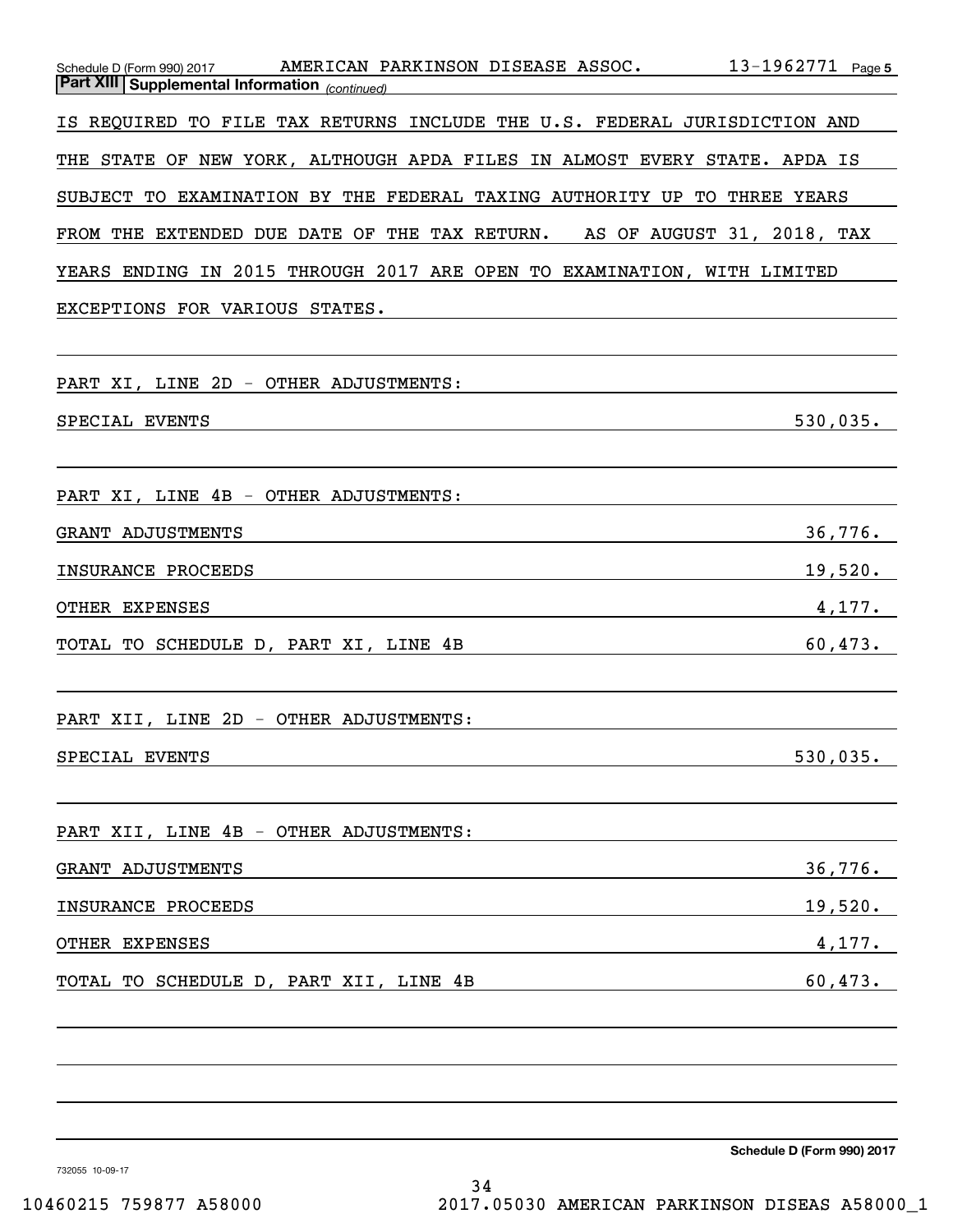| <b>Supplemental Information Regarding Fundraising or Gaming Activities</b><br>(Form 990 or 990-EZ)<br>Complete if the organization answered "Yes" on Form 990, Part IV, line 17, 18, or 19, or if the<br>organization entered more than \$15,000 on Form 990-EZ, line 6a.                                                                                                                                                                                                                                                                                                                                                                                                                                                                                                                                                                                                                                  |    |  |  |  |  |  |  |  |  |  |
|------------------------------------------------------------------------------------------------------------------------------------------------------------------------------------------------------------------------------------------------------------------------------------------------------------------------------------------------------------------------------------------------------------------------------------------------------------------------------------------------------------------------------------------------------------------------------------------------------------------------------------------------------------------------------------------------------------------------------------------------------------------------------------------------------------------------------------------------------------------------------------------------------------|----|--|--|--|--|--|--|--|--|--|
| <b>Open to Public</b><br>Department of the Treasury<br>Attach to Form 990 or Form 990-EZ.<br>Internal Revenue Service<br>Inspection<br>Go to www.irs.gov/Form990 for the latest instructions.                                                                                                                                                                                                                                                                                                                                                                                                                                                                                                                                                                                                                                                                                                              |    |  |  |  |  |  |  |  |  |  |
| Name of the organization<br><b>Employer identification number</b>                                                                                                                                                                                                                                                                                                                                                                                                                                                                                                                                                                                                                                                                                                                                                                                                                                          |    |  |  |  |  |  |  |  |  |  |
| 13-1962771<br>AMERICAN PARKINSON DISEASE ASSOC.<br>Part I                                                                                                                                                                                                                                                                                                                                                                                                                                                                                                                                                                                                                                                                                                                                                                                                                                                  |    |  |  |  |  |  |  |  |  |  |
| Fundraising Activities. Complete if the organization answered "Yes" on Form 990, Part IV, line 17. Form 990-EZ filers are not<br>required to complete this part.                                                                                                                                                                                                                                                                                                                                                                                                                                                                                                                                                                                                                                                                                                                                           |    |  |  |  |  |  |  |  |  |  |
| 1 Indicate whether the organization raised funds through any of the following activities. Check all that apply.<br>$\mathbf{e} \times \mathbf{X}$ Solicitation of non-government grants<br>$X \mid$ Mail solicitations<br>a<br>$X$ Internet and email solicitations<br>Solicitation of government grants<br>f<br>b<br>$g\mid X$ Special fundraising events<br>Phone solicitations<br>c<br>$\boxed{\mathbf{X}}$ In-person solicitations<br>d<br>2 a Did the organization have a written or oral agreement with any individual (including officers, directors, trustees, or<br>∣ X ∣ Yes<br>key employees listed in Form 990, Part VII) or entity in connection with professional fundraising services?<br><b>b</b> If "Yes," list the 10 highest paid individuals or entities (fundraisers) pursuant to agreements under which the fundraiser is to be<br>compensated at least \$5,000 by the organization. | No |  |  |  |  |  |  |  |  |  |
| (v) Amount paid<br>(iii) Did<br>fundraiser<br>(vi) Amount paid<br>(i) Name and address of individual<br>(iv) Gross receipts<br>to (or retained by)<br>to (or retained by)<br>(ii) Activity<br>have custody<br>fundraiser<br>from activity<br>or entity (fundraiser)<br>or control of<br>organization<br>listed in col. (i)<br>contributions?                                                                                                                                                                                                                                                                                                                                                                                                                                                                                                                                                               |    |  |  |  |  |  |  |  |  |  |
| THOMSON HABIB & DENISON - 80<br>Yes<br>No                                                                                                                                                                                                                                                                                                                                                                                                                                                                                                                                                                                                                                                                                                                                                                                                                                                                  |    |  |  |  |  |  |  |  |  |  |
| x<br>FUNDRAISING COUNSEL<br>HAYDEN AVE., LEXINGTON, MA<br>2,662,740.<br>405,078.<br>2,257,662.                                                                                                                                                                                                                                                                                                                                                                                                                                                                                                                                                                                                                                                                                                                                                                                                             |    |  |  |  |  |  |  |  |  |  |
|                                                                                                                                                                                                                                                                                                                                                                                                                                                                                                                                                                                                                                                                                                                                                                                                                                                                                                            |    |  |  |  |  |  |  |  |  |  |
|                                                                                                                                                                                                                                                                                                                                                                                                                                                                                                                                                                                                                                                                                                                                                                                                                                                                                                            |    |  |  |  |  |  |  |  |  |  |
|                                                                                                                                                                                                                                                                                                                                                                                                                                                                                                                                                                                                                                                                                                                                                                                                                                                                                                            |    |  |  |  |  |  |  |  |  |  |
|                                                                                                                                                                                                                                                                                                                                                                                                                                                                                                                                                                                                                                                                                                                                                                                                                                                                                                            |    |  |  |  |  |  |  |  |  |  |
|                                                                                                                                                                                                                                                                                                                                                                                                                                                                                                                                                                                                                                                                                                                                                                                                                                                                                                            |    |  |  |  |  |  |  |  |  |  |
|                                                                                                                                                                                                                                                                                                                                                                                                                                                                                                                                                                                                                                                                                                                                                                                                                                                                                                            |    |  |  |  |  |  |  |  |  |  |
|                                                                                                                                                                                                                                                                                                                                                                                                                                                                                                                                                                                                                                                                                                                                                                                                                                                                                                            |    |  |  |  |  |  |  |  |  |  |
|                                                                                                                                                                                                                                                                                                                                                                                                                                                                                                                                                                                                                                                                                                                                                                                                                                                                                                            |    |  |  |  |  |  |  |  |  |  |
|                                                                                                                                                                                                                                                                                                                                                                                                                                                                                                                                                                                                                                                                                                                                                                                                                                                                                                            |    |  |  |  |  |  |  |  |  |  |
|                                                                                                                                                                                                                                                                                                                                                                                                                                                                                                                                                                                                                                                                                                                                                                                                                                                                                                            |    |  |  |  |  |  |  |  |  |  |
|                                                                                                                                                                                                                                                                                                                                                                                                                                                                                                                                                                                                                                                                                                                                                                                                                                                                                                            |    |  |  |  |  |  |  |  |  |  |
|                                                                                                                                                                                                                                                                                                                                                                                                                                                                                                                                                                                                                                                                                                                                                                                                                                                                                                            |    |  |  |  |  |  |  |  |  |  |
|                                                                                                                                                                                                                                                                                                                                                                                                                                                                                                                                                                                                                                                                                                                                                                                                                                                                                                            |    |  |  |  |  |  |  |  |  |  |
| 2,662,740.<br>405,078.<br>2,257,662.<br>Total<br>3 List all states in which the organization is registered or licensed to solicit contributions or has been notified it is exempt from registration                                                                                                                                                                                                                                                                                                                                                                                                                                                                                                                                                                                                                                                                                                        |    |  |  |  |  |  |  |  |  |  |
| or licensing.                                                                                                                                                                                                                                                                                                                                                                                                                                                                                                                                                                                                                                                                                                                                                                                                                                                                                              |    |  |  |  |  |  |  |  |  |  |
| AL , AK , AZ , AR , CA , CO , CT , DC , FL , GA , HI , IL , KS , KY , LA , ME , MD , MA , MI , MN , MS , NH , NJ , NM , NY                                                                                                                                                                                                                                                                                                                                                                                                                                                                                                                                                                                                                                                                                                                                                                                 |    |  |  |  |  |  |  |  |  |  |
| NC, ND, OH, OK, OR, PA, RI, SD, TN, UT, VA, WA, WV, WI                                                                                                                                                                                                                                                                                                                                                                                                                                                                                                                                                                                                                                                                                                                                                                                                                                                     |    |  |  |  |  |  |  |  |  |  |
|                                                                                                                                                                                                                                                                                                                                                                                                                                                                                                                                                                                                                                                                                                                                                                                                                                                                                                            |    |  |  |  |  |  |  |  |  |  |
|                                                                                                                                                                                                                                                                                                                                                                                                                                                                                                                                                                                                                                                                                                                                                                                                                                                                                                            |    |  |  |  |  |  |  |  |  |  |
|                                                                                                                                                                                                                                                                                                                                                                                                                                                                                                                                                                                                                                                                                                                                                                                                                                                                                                            |    |  |  |  |  |  |  |  |  |  |

LHA For Paperwork Reduction Act Notice, see the Instructions for Form 990 or 990-EZ. Schedule G (Form 990 or 990-EZ) 2017 SEE PART IV FOR CONTINUATIONS

732081 09-13-17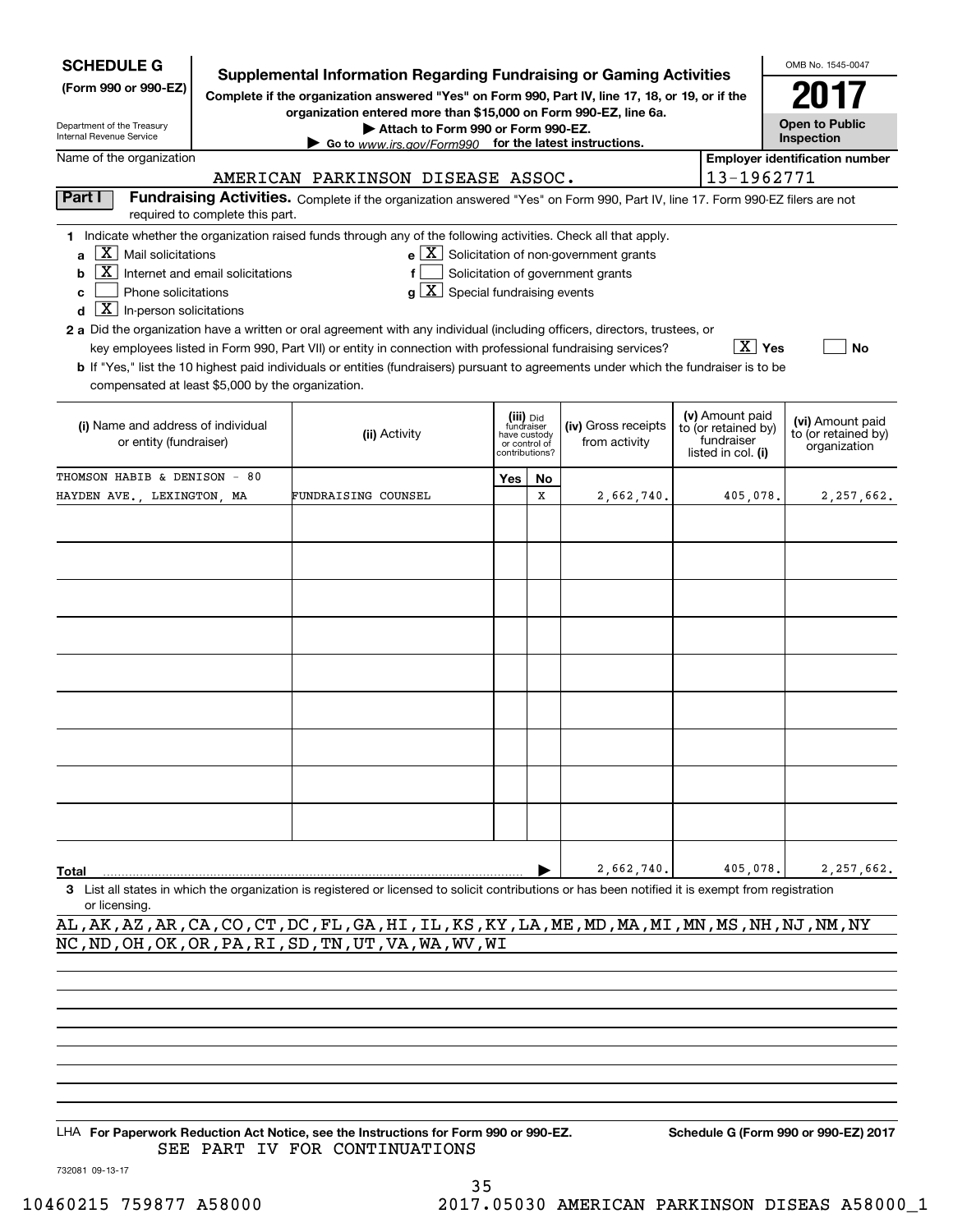**2**Schedule G (Form 990 or 990-EZ) 2017 Page AMERICAN PARKINSON DISEASE ASSOC. 13-1962771 **Part II** | Fundraising Events. Complete if the organization answered "Yes" on Form 990, Part IV, line 18, or reported more than \$15,000

|                        |                | of fundraising event contributions and gross income on Form 990-EZ, lines 1 and 6b. List events with gross receipts greater than \$5,000.                                                                                      |                                                    |                                                               |                                         |                                                       |
|------------------------|----------------|--------------------------------------------------------------------------------------------------------------------------------------------------------------------------------------------------------------------------------|----------------------------------------------------|---------------------------------------------------------------|-----------------------------------------|-------------------------------------------------------|
|                        |                |                                                                                                                                                                                                                                | (a) Event $#1$<br>OPTIMISM<br>WALK<br>(event type) | (b) Event #2<br><b>HOPE AUCTION</b><br>& GALA<br>(event type) | (c) Other events<br>3<br>(total number) | (d) Total events<br>(add col. (a) through<br>col. (c) |
| Revenue                |                | 1 Gross receipts [11] Gross receipts [11] Care and The Contemporary and The Contemporary and The Contemporary and The Contemporary and The Contemporary Gross Tennis and The Contemporary and The Contemporary and The Contemp | 1,069,616.                                         | 624,886.                                                      | 918,348.                                | 2,612,850.                                            |
|                        |                |                                                                                                                                                                                                                                | 1,069,616.                                         | 555,530.                                                      | 854,797.                                | 2,479,943.                                            |
|                        | 3              | Gross income (line 1 minus line 2)                                                                                                                                                                                             |                                                    | 69,356.                                                       | 63, 551.                                | 132,907.                                              |
|                        |                | 4 Cash prizes                                                                                                                                                                                                                  |                                                    |                                                               |                                         |                                                       |
|                        | 5              |                                                                                                                                                                                                                                |                                                    |                                                               |                                         |                                                       |
| <b>Direct Expenses</b> |                |                                                                                                                                                                                                                                | 9,397.                                             | 13,550.                                                       | 3,690.                                  | 26,637.                                               |
|                        |                | 7 Food and beverages                                                                                                                                                                                                           | 8,655.                                             | 84,110.                                                       | 64,309.                                 | 157,074.                                              |
|                        | 8              |                                                                                                                                                                                                                                |                                                    |                                                               |                                         |                                                       |
|                        | 9              |                                                                                                                                                                                                                                | 136,312.                                           | 56, 182.                                                      | 148,996.                                | 341,490.                                              |
|                        |                | 10 Direct expense summary. Add lines 4 through 9 in column (d)                                                                                                                                                                 |                                                    |                                                               |                                         | 525, 201.<br>$-392, 294.$                             |
| <b>Part III</b>        |                | 11 Net income summary. Subtract line 10 from line 3, column (d)<br>Gaming. Complete if the organization answered "Yes" on Form 990, Part IV, line 19, or reported more than                                                    |                                                    |                                                               |                                         |                                                       |
|                        |                | \$15,000 on Form 990-EZ, line 6a.                                                                                                                                                                                              |                                                    |                                                               |                                         |                                                       |
| Revenue                |                |                                                                                                                                                                                                                                | (a) Bingo                                          | (b) Pull tabs/instant<br>bingo/progressive bingo              | (c) Other gaming                        | (d) Total gaming (add<br>col. (a) through col. (c))   |
|                        |                |                                                                                                                                                                                                                                |                                                    |                                                               | 49,890.                                 | 49,890.                                               |
|                        |                | 2 Cash prizes                                                                                                                                                                                                                  |                                                    |                                                               |                                         |                                                       |
| Expenses               | 3              |                                                                                                                                                                                                                                |                                                    |                                                               | 4,736.                                  | 4,736.                                                |
| Direct                 | 4              |                                                                                                                                                                                                                                |                                                    |                                                               |                                         |                                                       |
|                        | 5              |                                                                                                                                                                                                                                |                                                    |                                                               | 98.                                     | 98.                                                   |
|                        |                | 6 Volunteer labor                                                                                                                                                                                                              | Yes<br>%<br>No                                     | Yes<br>No                                                     | % $\sqrt{X}$ Yes 80.00 %<br><b>No</b>   |                                                       |
|                        | $\overline{7}$ | Direct expense summary. Add lines 2 through 5 in column (d)                                                                                                                                                                    |                                                    |                                                               |                                         | 4,834.                                                |

**9**Enter the state(s) in which the organization conducts gaming activities: CT,FL,IL,MA,OK,VT,WA,WI **a** Is the organization licensed to conduct gaming activities in each of these states? \_\_\_\_\_\_\_\_\_\_\_\_\_\_\_\_\_\_\_\_\_\_\_\_\_\_\_\_\_\_\_ **b**If "No," explain: **Yes** X

Net gaming income summary. Subtract line 7 from line 1, column (d)

**10a** Were any of the organization's gaming licenses revoked, suspended, or terminated during the tax year? \_\_\_\_\_\_\_\_\_\_\_\_\_\_\_\_\_ **b** If "Yes," explain: **Yes** es  $|\,\texttt{X}\,|$  No

732082 09-13-17

**8**

**Schedule G (Form 990 or 990-EZ) 2017**

…… ▶

**No**

45,056.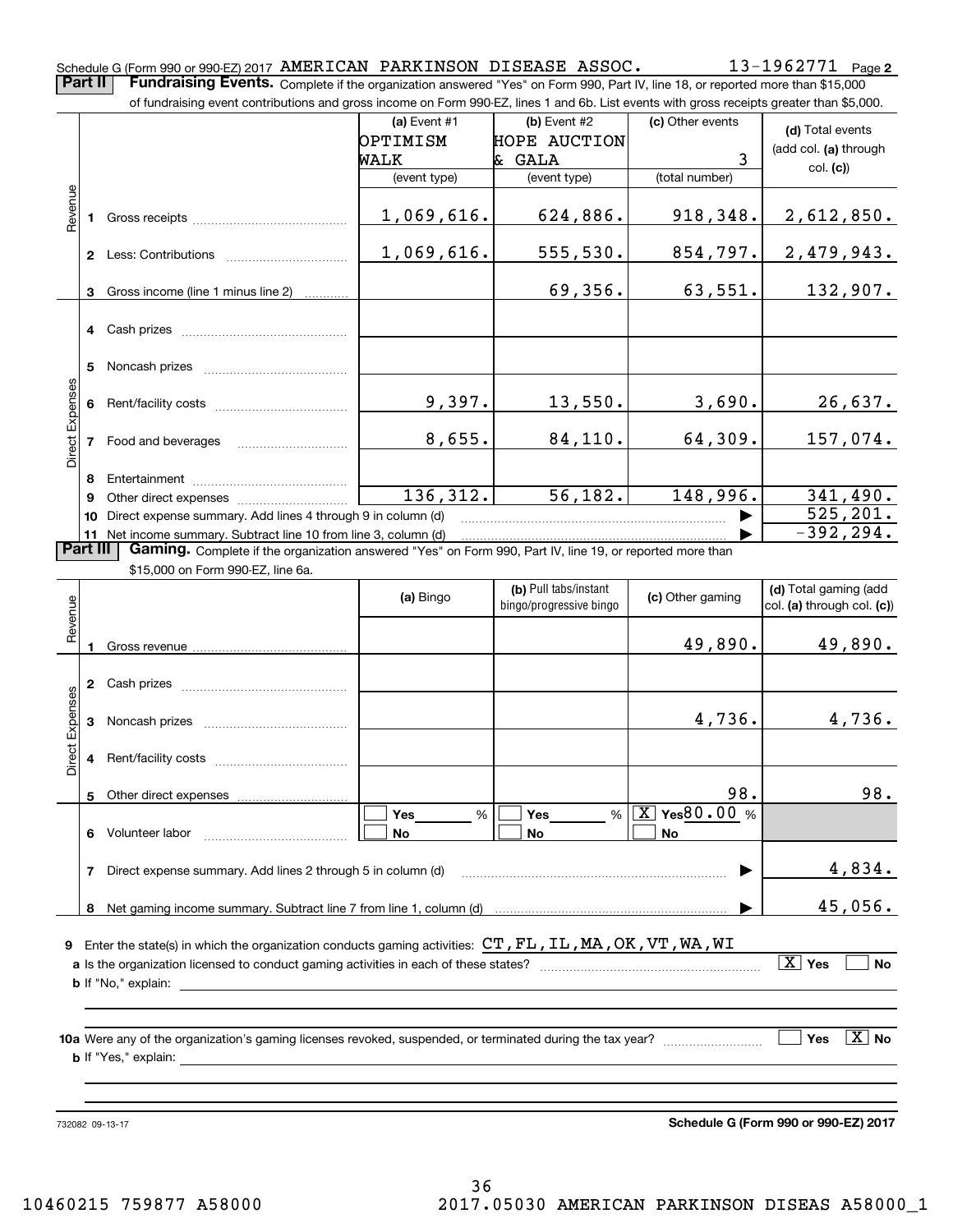|       | Schedule G (Form 990 or 990-EZ) 2017 AMERICAN PARKINSON DISEASE ASSOC.                                                                                                  | 13-1962771 Page 3                                  |                            |
|-------|-------------------------------------------------------------------------------------------------------------------------------------------------------------------------|----------------------------------------------------|----------------------------|
|       |                                                                                                                                                                         | Yes                                                | $\boxed{\text{X}}$ No      |
|       | 12 Is the organization a grantor, beneficiary or trustee of a trust, or a member of a partnership or other entity formed                                                |                                                    |                            |
|       |                                                                                                                                                                         | $\Box$ Yes                                         | $\boxed{\text{X}}$ No      |
|       | 13 Indicate the percentage of gaming activity conducted in:                                                                                                             |                                                    |                            |
|       |                                                                                                                                                                         | 13a                                                | %                          |
|       | <b>b</b> An outside facility <i>www.communicality www.communicality.communicality www.communicality www.communicality.communicality www.communicality.com</i>           | $13b \, 100.00$ %                                  |                            |
|       | 14 Enter the name and address of the person who prepares the organization's gaming/special events books and records:                                                    |                                                    |                            |
|       | $Name \triangleright$ CHERYL WEINER<br>Address $\triangleright$ 135 PARKINSON AVE - STATEN ISLAND, NY 10305                                                             |                                                    |                            |
|       |                                                                                                                                                                         | Yes                                                | $\overline{\mathbf{X}}$ No |
|       |                                                                                                                                                                         |                                                    |                            |
|       | of gaming revenue retained by the third party $\triangleright$ \$                                                                                                       |                                                    |                            |
|       | c If "Yes," enter name and address of the third party:                                                                                                                  |                                                    |                            |
|       |                                                                                                                                                                         |                                                    |                            |
|       | Name $\blacktriangleright$ $\bot$                                                                                                                                       |                                                    |                            |
|       |                                                                                                                                                                         |                                                    |                            |
|       |                                                                                                                                                                         |                                                    |                            |
| 16    | Gaming manager information:                                                                                                                                             |                                                    |                            |
|       |                                                                                                                                                                         |                                                    |                            |
|       | $Name \triangleright$ CHERYL WEINER                                                                                                                                     |                                                    |                            |
|       | Gaming manager compensation > \$                                                                                                                                        |                                                    |                            |
|       |                                                                                                                                                                         |                                                    |                            |
|       | $Description of services provided$ $\triangleright$                                                                                                                     |                                                    |                            |
|       |                                                                                                                                                                         |                                                    |                            |
|       |                                                                                                                                                                         |                                                    |                            |
|       |                                                                                                                                                                         |                                                    |                            |
|       | $X$ Director/officer<br>Employee<br>Independent contractor                                                                                                              |                                                    |                            |
|       |                                                                                                                                                                         |                                                    |                            |
|       | 17 Mandatory distributions:                                                                                                                                             |                                                    |                            |
|       | a Is the organization required under state law to make charitable distributions from the gaming proceeds to                                                             | $\boxed{\phantom{1}}$ Yes $\boxed{\phantom{1}}$ No |                            |
|       | retain the state gaming license?<br><b>b</b> Enter the amount of distributions required under state law to be distributed to other exempt organizations or spent in the |                                                    |                            |
|       | organization's own exempt activities during the tax year $\triangleright$ \$                                                                                            |                                                    |                            |
|       | <b>Part IV</b><br>Supplemental Information. Provide the explanations required by Part I, line 2b, columns (iii) and (v); and Part III, lines 9, 9b, 10b, 15b,           |                                                    |                            |
|       | 15c, 16, and 17b, as applicable. Also provide any additional information. See instructions.                                                                             |                                                    |                            |
|       |                                                                                                                                                                         |                                                    |                            |
|       | SCHEDULE G, PART I, LINE 2B, LIST OF TEN HIGHEST PAID FUNDRAISERS:                                                                                                      |                                                    |                            |
|       |                                                                                                                                                                         |                                                    |                            |
|       |                                                                                                                                                                         |                                                    |                            |
|       |                                                                                                                                                                         |                                                    |                            |
| ( I ) | NAME OF FUNDRAISER: THOMSON HABIB & DENISON                                                                                                                             |                                                    |                            |
| ( I ) | ADDRESS OF FUNDRAISER: 80 HAYDEN AVE., LEXINGTON, MA<br>02421                                                                                                           |                                                    |                            |
|       |                                                                                                                                                                         |                                                    |                            |
|       |                                                                                                                                                                         |                                                    |                            |
|       |                                                                                                                                                                         |                                                    |                            |
|       |                                                                                                                                                                         |                                                    |                            |
|       |                                                                                                                                                                         |                                                    |                            |
|       |                                                                                                                                                                         |                                                    |                            |
|       |                                                                                                                                                                         |                                                    |                            |
|       |                                                                                                                                                                         |                                                    |                            |
|       | Schedule G (Form 990 or 990-EZ) 2017<br>732083 09-13-17                                                                                                                 |                                                    |                            |
|       |                                                                                                                                                                         |                                                    |                            |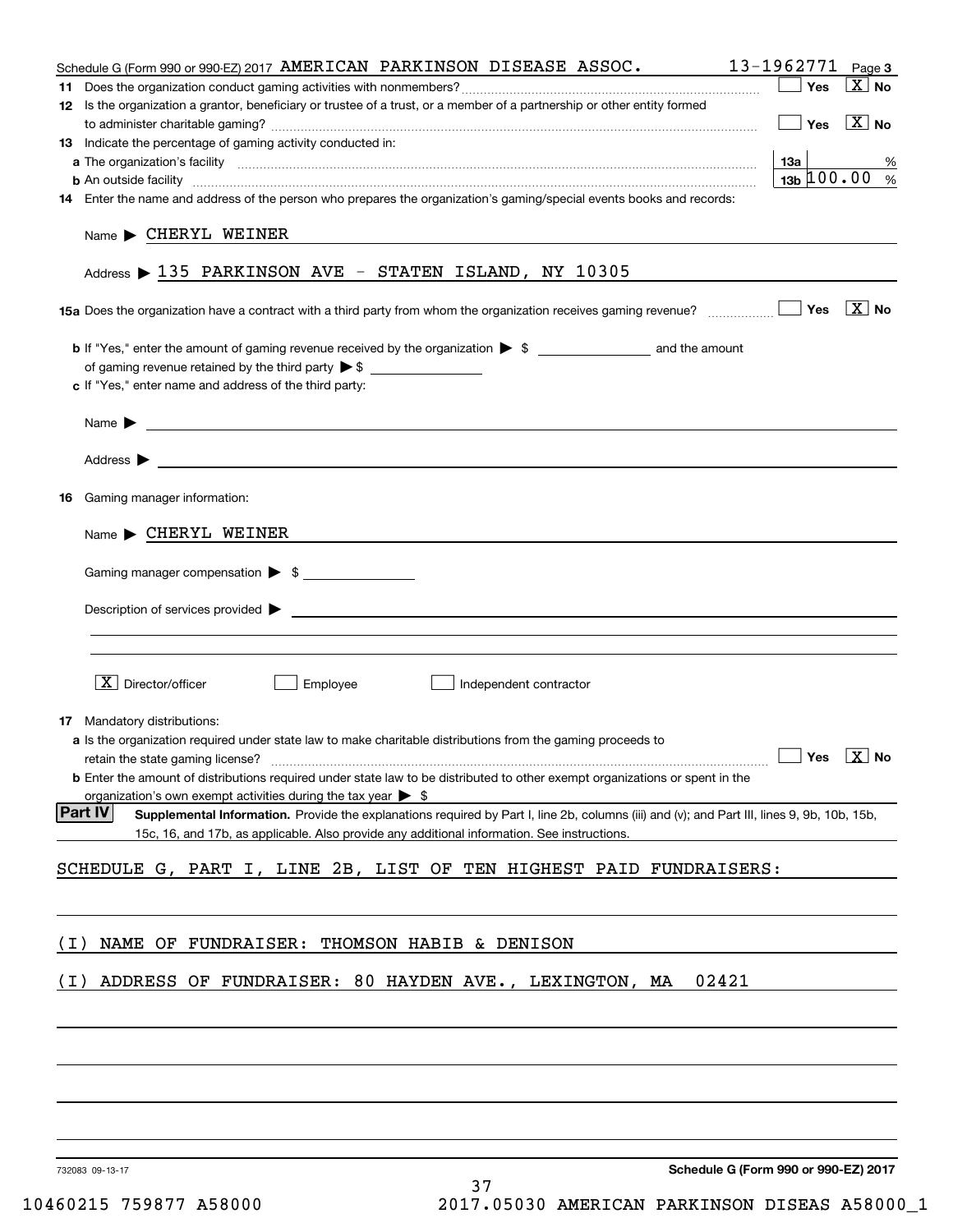| Schedule G (Form 990 or 990-EZ)         | AMERICAN PARKINSON DISEASE ASSOC. |  | 1962771- | Page 4 |
|-----------------------------------------|-----------------------------------|--|----------|--------|
| <b>Dart IV Cupplemental Information</b> |                                   |  |          |        |

| <b>Part IV   Supplemental Information</b> (continued) |                                 |
|-------------------------------------------------------|---------------------------------|
|                                                       |                                 |
|                                                       |                                 |
|                                                       |                                 |
|                                                       |                                 |
|                                                       |                                 |
|                                                       |                                 |
|                                                       |                                 |
|                                                       |                                 |
|                                                       |                                 |
|                                                       |                                 |
|                                                       |                                 |
|                                                       |                                 |
|                                                       |                                 |
|                                                       |                                 |
|                                                       |                                 |
|                                                       |                                 |
|                                                       |                                 |
|                                                       |                                 |
|                                                       |                                 |
|                                                       |                                 |
|                                                       |                                 |
|                                                       |                                 |
|                                                       |                                 |
|                                                       |                                 |
|                                                       |                                 |
|                                                       |                                 |
|                                                       |                                 |
|                                                       |                                 |
|                                                       |                                 |
|                                                       |                                 |
|                                                       |                                 |
|                                                       | Schedule G (Form 990 or 990-EZ) |

732084 04-01-17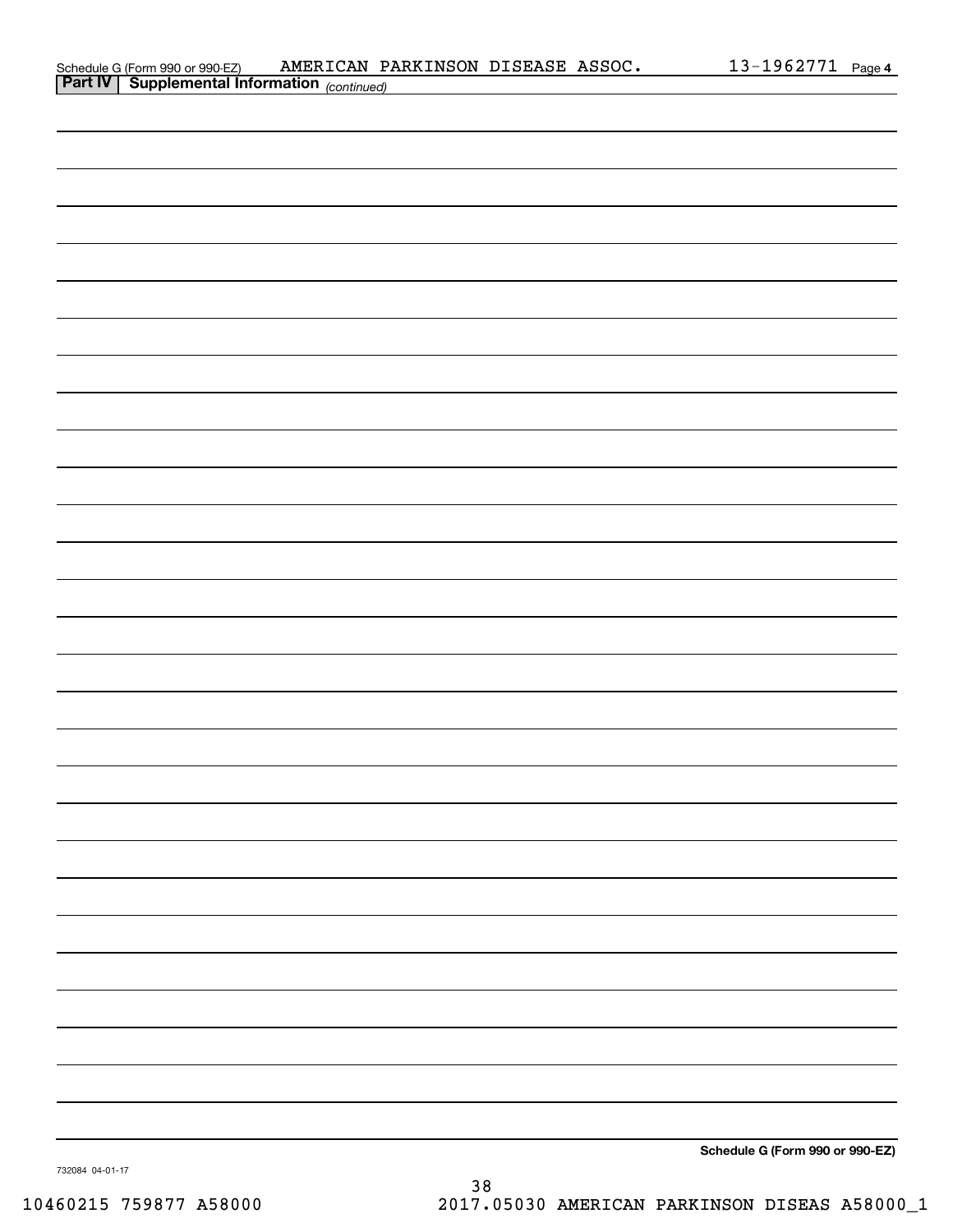| <b>SCHEDULE I</b><br>(Form 990)                                                                                                                                                                                                                                           |                          | <b>Grants and Other Assistance to Organizations,</b><br>Governments, and Individuals in the United States |                                                       |                                         |                                                                |                                          | OMB No. 1545-0047                     |  |  |  |  |
|---------------------------------------------------------------------------------------------------------------------------------------------------------------------------------------------------------------------------------------------------------------------------|--------------------------|-----------------------------------------------------------------------------------------------------------|-------------------------------------------------------|-----------------------------------------|----------------------------------------------------------------|------------------------------------------|---------------------------------------|--|--|--|--|
|                                                                                                                                                                                                                                                                           |                          | Complete if the organization answered "Yes" on Form 990, Part IV, line 21 or 22.                          |                                                       |                                         |                                                                |                                          |                                       |  |  |  |  |
| Department of the Treasury<br>Internal Revenue Service                                                                                                                                                                                                                    |                          |                                                                                                           | Attach to Form 990.                                   |                                         |                                                                |                                          | <b>Open to Public</b><br>Inspection   |  |  |  |  |
| Name of the organization                                                                                                                                                                                                                                                  |                          |                                                                                                           | Go to www.irs.gov/Form990 for the latest information. |                                         |                                                                |                                          | <b>Employer identification number</b> |  |  |  |  |
|                                                                                                                                                                                                                                                                           |                          | AMERICAN PARKINSON DISEASE ASSOC.                                                                         |                                                       |                                         |                                                                |                                          | 13-1962771                            |  |  |  |  |
| Part I<br><b>General Information on Grants and Assistance</b>                                                                                                                                                                                                             |                          |                                                                                                           |                                                       |                                         |                                                                |                                          |                                       |  |  |  |  |
| Does the organization maintain records to substantiate the amount of the grants or assistance, the grantees' eligibility for the grants or assistance, and the selection<br>1.                                                                                            |                          |                                                                                                           |                                                       |                                         |                                                                |                                          |                                       |  |  |  |  |
|                                                                                                                                                                                                                                                                           |                          |                                                                                                           |                                                       |                                         |                                                                |                                          | $\sqrt{X}$ Yes<br>$ $ No              |  |  |  |  |
| 2 Describe in Part IV the organization's procedures for monitoring the use of grant funds in the United States.<br>Part II                                                                                                                                                |                          |                                                                                                           |                                                       |                                         |                                                                |                                          |                                       |  |  |  |  |
| Grants and Other Assistance to Domestic Organizations and Domestic Governments. Complete if the organization answered "Yes" on Form 990, Part IV, line 21, for any<br>recipient that received more than \$5,000. Part II can be duplicated if additional space is needed. |                          |                                                                                                           |                                                       |                                         |                                                                |                                          |                                       |  |  |  |  |
| 1 (a) Name and address of organization<br>or government                                                                                                                                                                                                                   | $(b)$ EIN                | (c) IRC section<br>(if applicable)                                                                        | (d) Amount of<br>cash grant                           | (e) Amount of<br>non-cash<br>assistance | (f) Method of<br>valuation (book,<br>FMV, appraisal,<br>other) | (g) Description of<br>noncash assistance | (h) Purpose of grant<br>or assistance |  |  |  |  |
| <b>BOSTON UNIVERSITY</b><br>772 EAST CONCORD STREET<br>BOSTON, MA 02118                                                                                                                                                                                                   | $04 - 2103545$ 501(C)(3) |                                                                                                           | 87,000                                                | $\mathbf{0}$                            |                                                                |                                          | <b>INFORMATION &amp; REFERRAL</b>     |  |  |  |  |
| BOSTON UNIVERSITY<br>715 ALBANY STREET, SUITE C-32<br>BOSTON, MA 02118                                                                                                                                                                                                    | $04 - 2103545$ 501(C)(3) |                                                                                                           | 120,000                                               | $\mathbf{0}$                            |                                                                |                                          | MEDICAL RESEARCH                      |  |  |  |  |
| <b>BOSTON UNIVERSITY</b><br>635 COMMONWEALTH AVENUE<br>BOSTON, MA 02215                                                                                                                                                                                                   | $04 - 2103547$ 501(C)(3) |                                                                                                           | 52,000.                                               | $\mathbf{0}$                            |                                                                |                                          | REHAB CENTER                          |  |  |  |  |
| TRUSTEES OF BOSTON UNIVERSITY<br>22 BUICK STREET<br>BOSTON, MA 02215                                                                                                                                                                                                      | $04 - 2103547$ 501(C)(3) |                                                                                                           | 50,000                                                | $\mathbf{0}$                            |                                                                |                                          | MEDICAL RESEARCH                      |  |  |  |  |
| ABBOTT NORTHWESTERN HOSPITAL<br>800 EAST 28TH STREET, MR 12209<br>MINNEAPOLIS, MN 55407                                                                                                                                                                                   | $04 - 3643816$ 501(C)(3) |                                                                                                           | 47,565.                                               | $\mathbf 0$ .                           |                                                                |                                          | <b>INFORMATION &amp; REFERRAL</b>     |  |  |  |  |
| KENT HOSPITAL<br>455 TOLL GATE ROAD<br>WARWICK, RI 02886                                                                                                                                                                                                                  | $05 - 0258894$ 501(C)(3) |                                                                                                           | 39,000.                                               | $\mathbf{0}$ .                          |                                                                |                                          | <b>INFORMATION &amp; REFERRAL</b>     |  |  |  |  |
| Enter total number of section $501(c)(3)$ and government organizations listed in the line 1 table<br>$\mathbf{2}$                                                                                                                                                         |                          |                                                                                                           |                                                       |                                         |                                                                |                                          | 41.                                   |  |  |  |  |
| Enter total number of other organizations listed in the line 1 table<br>3                                                                                                                                                                                                 |                          |                                                                                                           |                                                       |                                         |                                                                |                                          |                                       |  |  |  |  |

**For Paperwork Reduction Act Notice, see the Instructions for Form 990. Schedule I (Form 990) (2017)** LHA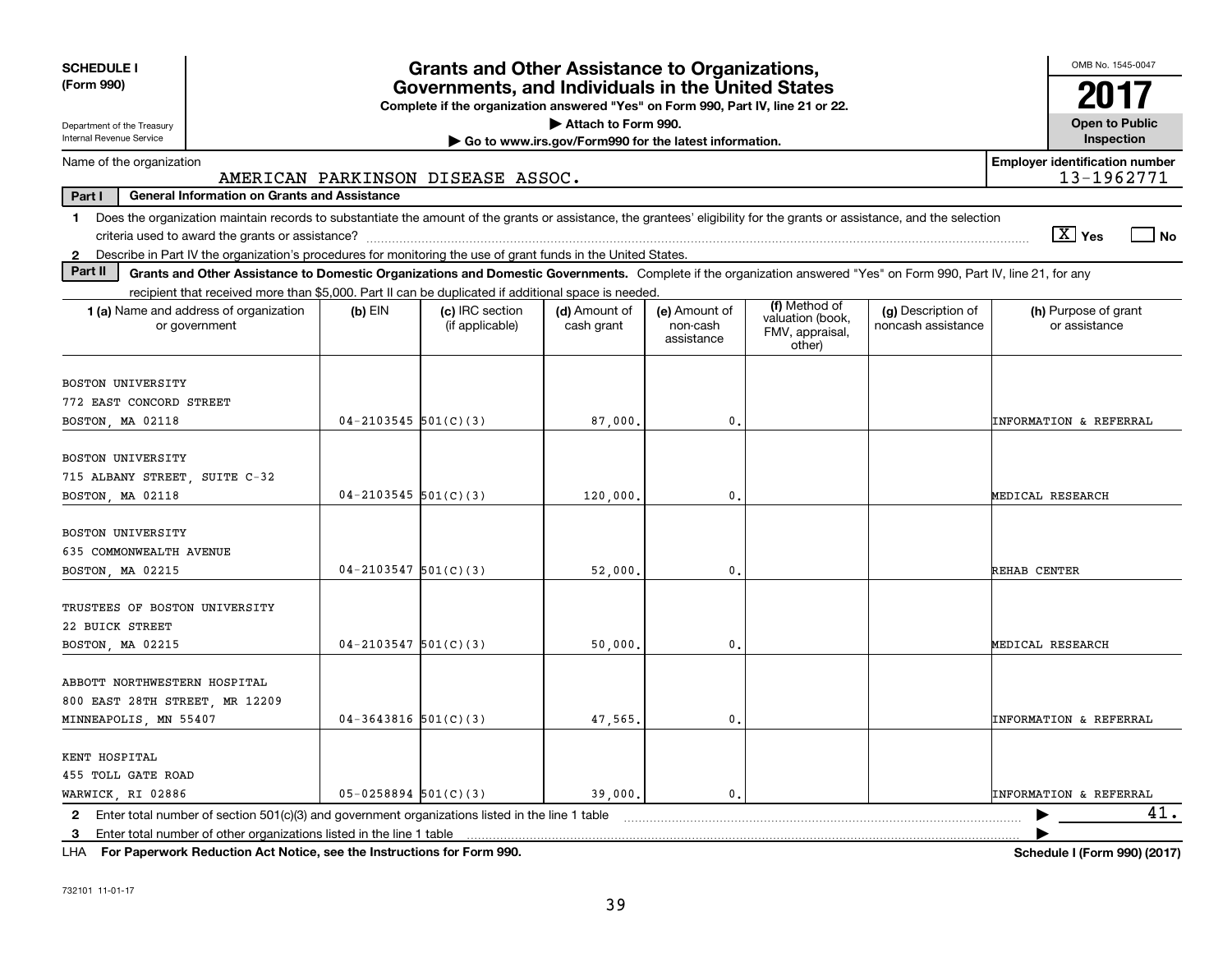#### Schedule I (Form 990) Page 1 AMERICAN PARKINSON DISEASE ASSOC. 13-1962771

| 3-1962771 |
|-----------|
|-----------|

| (a) Name and address of<br>organization or government                                         | $(b)$ EIN                  | (c) IRC section<br>if applicable | (d) Amount of<br>cash grant | (e) Amount of<br>non-cash<br>assistance | (f) Method of<br>valuation<br>(book, FMV,<br>appraisal, other) | (g) Description of<br>non-cash assistance | (h) Purpose of grant<br>or assistance |
|-----------------------------------------------------------------------------------------------|----------------------------|----------------------------------|-----------------------------|-----------------------------------------|----------------------------------------------------------------|-------------------------------------------|---------------------------------------|
| ST. CATHERINE OF SIENNA HOSPITAL                                                              |                            |                                  |                             |                                         |                                                                |                                           |                                       |
| 50 ROUTE 25A                                                                                  |                            |                                  |                             |                                         |                                                                |                                           |                                       |
| SMITHTOWN, NY 11787                                                                           | $06-1562701$ 501(C)(3)     |                                  | 29,700.                     | $\mathbf{0}$ .                          |                                                                |                                           | INFORMATION & REFERRAL                |
| ST. CATHERINE OF SIENNA HOSPITAL<br>50 ROUTE 25A                                              |                            |                                  |                             |                                         |                                                                |                                           |                                       |
| SMITHTOWN, NY 11787                                                                           | $06-1562701$ 501(C)(3)     |                                  | 6,000                       | 0.                                      |                                                                |                                           | PHYSICAL THERAPY PROGRAM              |
| RUTGERS ROBERT WOOD JOHNSON SCHOOL<br>OF MEDICINE - 97 PATERSON STREET,                       |                            |                                  |                             |                                         |                                                                |                                           |                                       |
| ROOM 206 - NEW BRUNSWICK, NJ 08901                                                            | $07 - 8795875$ 501(C)(3)   |                                  | 120,000.                    | $\mathfrak{o}$ .                        |                                                                |                                           | MEDICAL RESEARCH                      |
| NEW YORK PRESBYTERIAN BROOKLYN<br>METHODIST HOSPITAL - 506 6TH<br>STREET - BROOKLYN, NY 11215 | 11-1631796 $501(C)(3)$     |                                  | 30,000                      | $\mathbf{0}$                            |                                                                |                                           | <b>INFORMATION &amp; REFERRAL</b>     |
| PARKINSON'S DISEASE FOUNDATION<br>1359 BROADWAY, #1509                                        |                            |                                  |                             |                                         |                                                                |                                           | MEDICAL RESEARCH -                    |
| NEW YORK, NY 10018                                                                            | $13-1866796$ 501(C)(3)     |                                  | 20,000                      | $\mathbf{0}$                            |                                                                |                                           | FELLOWSHIP GRANTS                     |
| BRIGHAM AND WOMEN'S HOSPITAL<br>77 AVENUE LOUIS PASTEUR                                       |                            |                                  |                             |                                         |                                                                |                                           |                                       |
| BOSTON, MA 02115                                                                              | 13-1962771 $501(C)(3)$     |                                  | 85,000.                     | 0.                                      |                                                                |                                           | MEDICAL RESEARCH                      |
| CITY COLLEGE OF NEW YORK RESEARCH<br>FOUNDATION - 160 CONVENT AVENUE                          |                            |                                  |                             |                                         |                                                                |                                           |                                       |
| SH-16 - NEW YORK, NY 10471                                                                    | $13 - 3850823$ $501(C)(3)$ |                                  | 50,000                      | $^{\rm 0}$ .                            |                                                                |                                           | MEDICAL RESEARCH                      |
| V. A. HOSPITAL<br>1000 LOCUST STREET                                                          |                            |                                  |                             |                                         |                                                                |                                           |                                       |
| RENO, NV 89502                                                                                | 20-8903914                 |                                  | 30,000.                     | $\mathfrak{o}$ .                        |                                                                |                                           | <b>INFORMATION &amp; REFERRAL</b>     |
| UNIVERSITY OF VIRGINIA<br>THE MCKIM HALL, BOX 394<br>CHARLOTTESVILLE, VA 22908                | $23 - 7173411$ $501(C)(3)$ |                                  | 29,700.                     | $\mathbf{0}$ .                          |                                                                |                                           | <b>INFORMATION &amp; REFERRAL</b>     |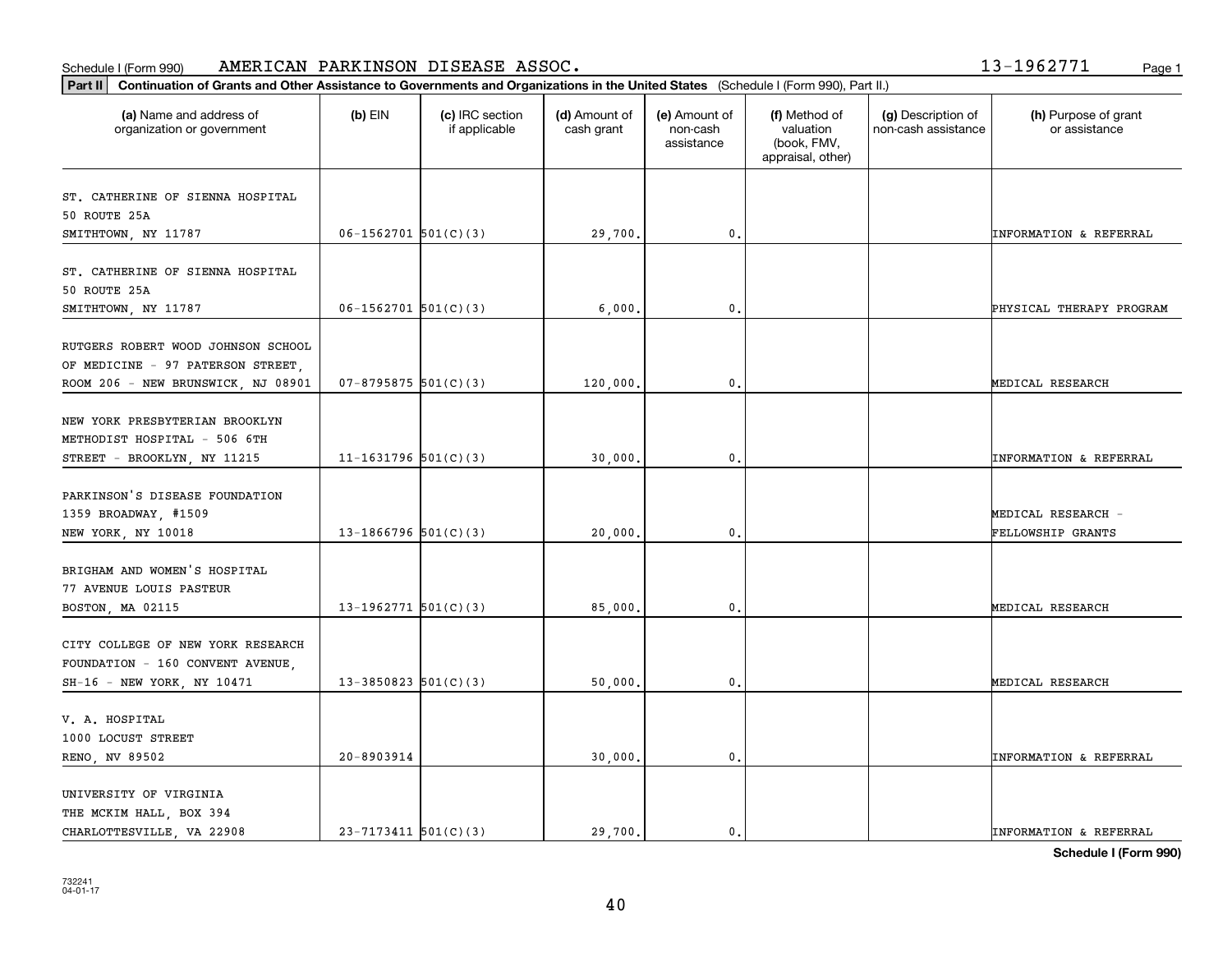### Schedule I (Form 990) Page 1 AMERICAN PARKINSON DISEASE ASSOC. 13-1962771

**Part II Continuation of Grants and Other Assistance to Governments and Organizations in the United States**  (Schedule I (Form 990), Part II.)

| (a) Name and address of<br>organization or government | $(b)$ EIN                  | (c) IRC section<br>if applicable | (d) Amount of<br>cash grant | (e) Amount of<br>non-cash<br>assistance | (f) Method of<br>valuation<br>(book, FMV,<br>appraisal, other) | (g) Description of<br>non-cash assistance | (h) Purpose of grant<br>or assistance |
|-------------------------------------------------------|----------------------------|----------------------------------|-----------------------------|-----------------------------------------|----------------------------------------------------------------|-------------------------------------------|---------------------------------------|
| UNIVERSITY OF VIRGINIA                                |                            |                                  |                             |                                         |                                                                |                                           |                                       |
| THE MCKIM HALL, BOX 394                               |                            |                                  |                             |                                         |                                                                |                                           |                                       |
| CHARLOTTESVILLE, VA 22908                             | $23 - 7173411$ 501(C)(3)   |                                  | 120,000.                    | $\mathbf{0}$ .                          |                                                                |                                           | MEDICAL RESEARCH                      |
| NY COLLEGE OF OSTEOPATHIC                             |                            |                                  |                             |                                         |                                                                |                                           |                                       |
| PO BOX 8000                                           |                            |                                  |                             |                                         |                                                                |                                           |                                       |
| OLD WESTBURY, NY 11568                                | $23 - 7190271$ 501(C)(3)   |                                  | 29,700.                     | 0.                                      |                                                                |                                           | <b>INFORMATION &amp; REFERRAL</b>     |
| PENN STATE HERSHEY COLLEGE OF                         |                            |                                  |                             |                                         |                                                                |                                           |                                       |
| MEDICINE - 500 UNIVERSITY DRIVE -                     |                            |                                  |                             |                                         |                                                                |                                           |                                       |
| HERSHEY, PA 17033                                     | $24-6000376$ 501(C)(3)     |                                  | 30,000,                     | 0.                                      |                                                                |                                           | <b>INFORMATION &amp; REFERRAL</b>     |
| UNIVERSITY OF PITTSBURGH                              |                            |                                  |                             |                                         |                                                                |                                           |                                       |
| 3109 CATHEDRAL OF LEARNING                            |                            |                                  |                             |                                         |                                                                |                                           |                                       |
| PITTSBURG, PA 15260                                   | $25-0965591$ $501(C)(3)$   |                                  | 120,000.                    | $\mathbf{0}$ .                          |                                                                |                                           | MEDICAL RESEARCH                      |
| OREGON HEALTH & SCIENCE UNIVERSITY                    |                            |                                  |                             |                                         |                                                                |                                           |                                       |
| 3181 SW SAM JACKSON PARK ROAD                         |                            |                                  |                             |                                         |                                                                |                                           |                                       |
| PORTLAND, OR 97239                                    | $36 - 4631835$ $501(C)(3)$ |                                  | 80,000.                     | 0.                                      |                                                                |                                           | MEDICAL RESEARCH                      |
| IOWA HEALTH - DES MOINES                              |                            |                                  |                             |                                         |                                                                |                                           |                                       |
| 1200 PLEASANT STREET, E-524                           |                            |                                  |                             |                                         |                                                                |                                           |                                       |
| DES MOINES, IA 50309                                  | 42-1195202                 |                                  | 55,000.                     | 0.                                      |                                                                |                                           | <b>INFORMATION &amp; REFERRAL</b>     |
| WASHINGTON UNIVERSITY                                 |                            |                                  |                             |                                         |                                                                |                                           |                                       |
| 1 BROOKINGS DRIVE                                     |                            |                                  |                             |                                         |                                                                |                                           |                                       |
| ST. LOUIS, MO 63130                                   | $43 - 0653611$ $501(C)(3)$ |                                  | 50,000.                     | $\mathbf 0$ .                           |                                                                |                                           | MEDICAL RESEARCH                      |
| WASHINGTON UNIVERSITY MEDICAL                         |                            |                                  |                             |                                         |                                                                |                                           |                                       |
| SCHOOL - 4525 SCOTT AVENUE - ST.                      |                            |                                  |                             |                                         |                                                                |                                           |                                       |
| LOUIS, MO 63110                                       | $43-0653611$ $501(C)(3)$   |                                  | 135,000.                    | $\mathbf{0}$ .                          |                                                                |                                           | MEDICAL RESEARCH                      |
| KANSAS STATE UNIVERSITY                               |                            |                                  |                             |                                         |                                                                |                                           |                                       |
| 1601 VATTIER STREET, 2 FAIRCHILD HA                   |                            |                                  |                             |                                         |                                                                |                                           |                                       |
| MANHATTAN, KS 66506                                   | $48-0771751$ 501(C)(3)     |                                  | 50,000.                     | $\mathbf{0}$ .                          |                                                                |                                           | MEDICAL RESEARCH                      |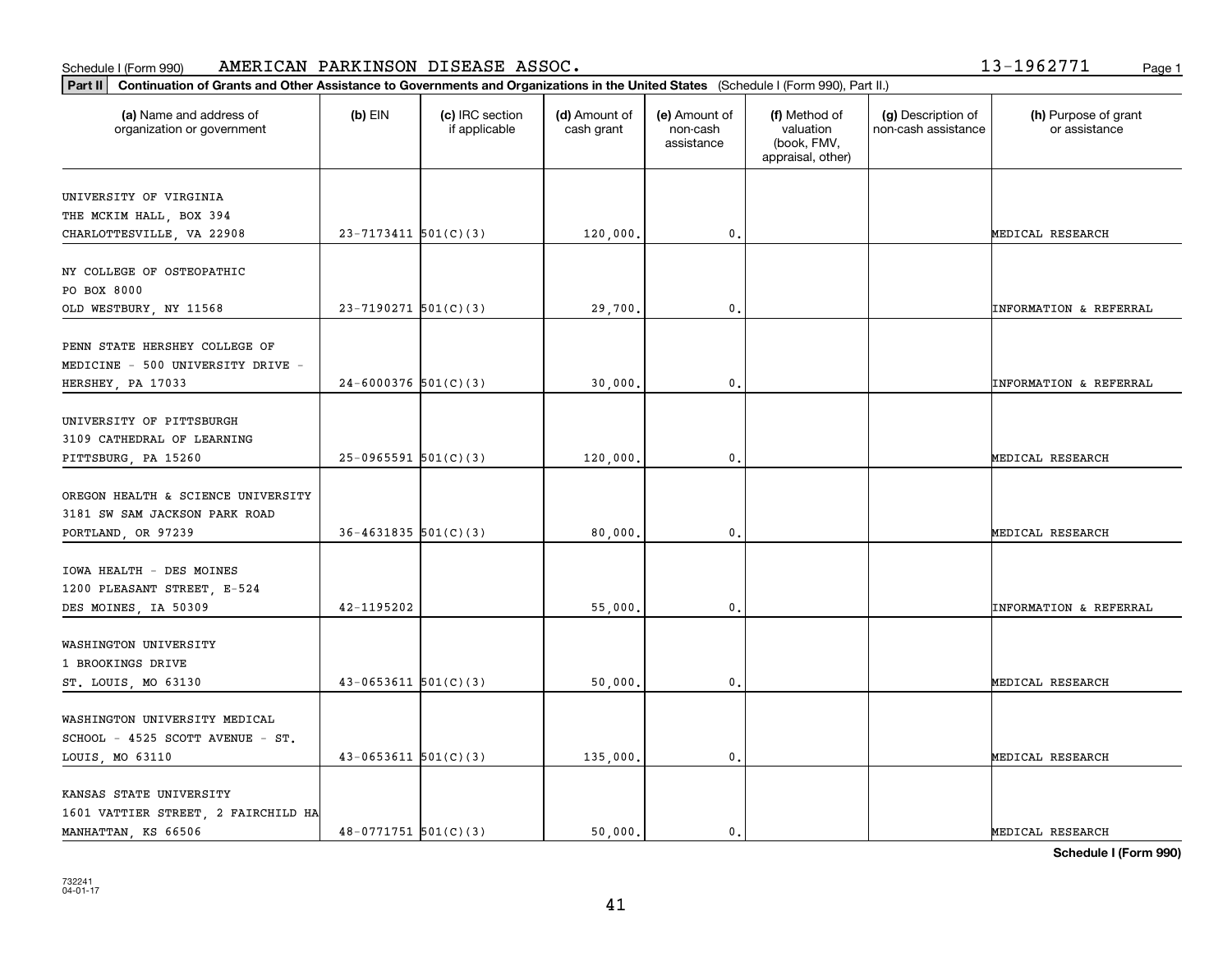#### **Part III Continuation of Grants and Other Assistance Continuation of Grants and Other Assistance Continuation** Schedule I (Form 990) Page 1 AMERICAN PARKINSON DISEASE ASSOC. 13-1962771

|  | $3 - 1962771$ | Page: |
|--|---------------|-------|
|  |               |       |

| Continuation of Grants and Other Assistance to Governments and Organizations in the United States (Schedule I (Form 990), Part II.)<br>Part II |                            |                                  |                             |                                         |                                                                |                                           |                                       |
|------------------------------------------------------------------------------------------------------------------------------------------------|----------------------------|----------------------------------|-----------------------------|-----------------------------------------|----------------------------------------------------------------|-------------------------------------------|---------------------------------------|
| (a) Name and address of<br>organization or government                                                                                          | $(b)$ EIN                  | (c) IRC section<br>if applicable | (d) Amount of<br>cash grant | (e) Amount of<br>non-cash<br>assistance | (f) Method of<br>valuation<br>(book, FMV,<br>appraisal, other) | (g) Description of<br>non-cash assistance | (h) Purpose of grant<br>or assistance |
| JOHNS HOPKINS UNIVERSITY SCHOOL OF                                                                                                             |                            |                                  |                             |                                         |                                                                |                                           |                                       |
| MEDICINE - 733 N. BROADWAY,                                                                                                                    |                            |                                  |                             |                                         |                                                                |                                           |                                       |
| BALTIMORE, MD 21205 - BALTIMORE,                                                                                                               |                            |                                  |                             |                                         |                                                                |                                           |                                       |
| MD 21205                                                                                                                                       | 52-0595110 $501(C)(3)$     |                                  | 50,000.                     | 0.                                      |                                                                |                                           | MEDICAL RESEARCH                      |
| VAN ANDEL INSTITUTE                                                                                                                            |                            |                                  |                             |                                         |                                                                |                                           |                                       |
| 333 BOSTWICK AVENUE NE, GRAND                                                                                                                  |                            |                                  |                             |                                         |                                                                |                                           |                                       |
| RAPIDS, MI 49503 - GRAND RAPIDS,                                                                                                               |                            |                                  |                             |                                         |                                                                |                                           |                                       |
| MI 49503                                                                                                                                       | $52 - 2000820$ $501(C)(3)$ |                                  | 70,000.                     | $\mathfrak{o}$ .                        |                                                                |                                           | MEDICAL RESEARCH                      |
| UNIVERSITY OF MARYLAND<br>110 S. PACA STREET, 3RD FLOOR                                                                                        |                            |                                  |                             |                                         |                                                                |                                           |                                       |
| BALTIMORE, MD 21201                                                                                                                            | $52 - 2238893$ $501(C)(3)$ |                                  | 27,000                      | $\mathbf{0}$                            |                                                                |                                           | INFORMATION & REFERRAL                |
| EAST CAROLINA UNIVERSITY<br>2200 S. CHARLES BOULEVARD, ROOM 290<br>GREENVILLE, NC 27858                                                        | $56 - 6000403$ $501(C)(3)$ |                                  | 50,000.                     | $\mathfrak o$ .                         |                                                                |                                           | MEDICAL RESEARCH                      |
| EMORY UNIVERSITY SCHOOL OF<br>MEDICINE - 401 WOODRUFF MEMORIAL<br>BOULEVARD - ATLANTA, GA 30329                                                | $58-0566256$ $501(C)(3)$   |                                  | 120,000.                    | $\mathfrak o$ .                         |                                                                |                                           | MEDICAL RESEARCH                      |
| EMORY UNIVERSITY SCHOOL OF<br>MEDICINE - 401 WOODRUFF MEMORIAL<br>BOULEVARD - ATLANTA, GA 30329                                                | 58-0566256 $501(C)(3)$     |                                  | 40,000                      | $\mathfrak o$ .                         |                                                                |                                           | INFORMATION & REFERRAL                |
| MAYO CLINIC JACKSONVILLE<br>4500 SAN PABLO ROAD                                                                                                |                            |                                  |                             |                                         |                                                                |                                           |                                       |
| JACKSONVILLE, FL 32224                                                                                                                         | $59-0714831$ $501(C)(3)$   |                                  | 35,000.                     | $\mathfrak o$ .                         |                                                                |                                           | MEDICAL RESEARCH                      |
| MAYO CLINIC JACKSONVILLE<br>4500 SAN PABLO ROAD<br>JACKSONVILLE, FL 32224                                                                      | 59-0714831 $501(C)(3)$     |                                  | 30,000.                     | $\mathbf{0}$ .                          |                                                                |                                           | INFORMATION & REFERRAL                |
| UNIVERSITY OF KENTUCKY<br>800 ROSE STREET<br>LEXINGTON, KY 40536                                                                               | $61 - 6033693$ $501(C)(3)$ |                                  | 30.000.                     | $\mathbf{0}$                            |                                                                |                                           | <b>INFORMATION &amp; REFERRAL</b>     |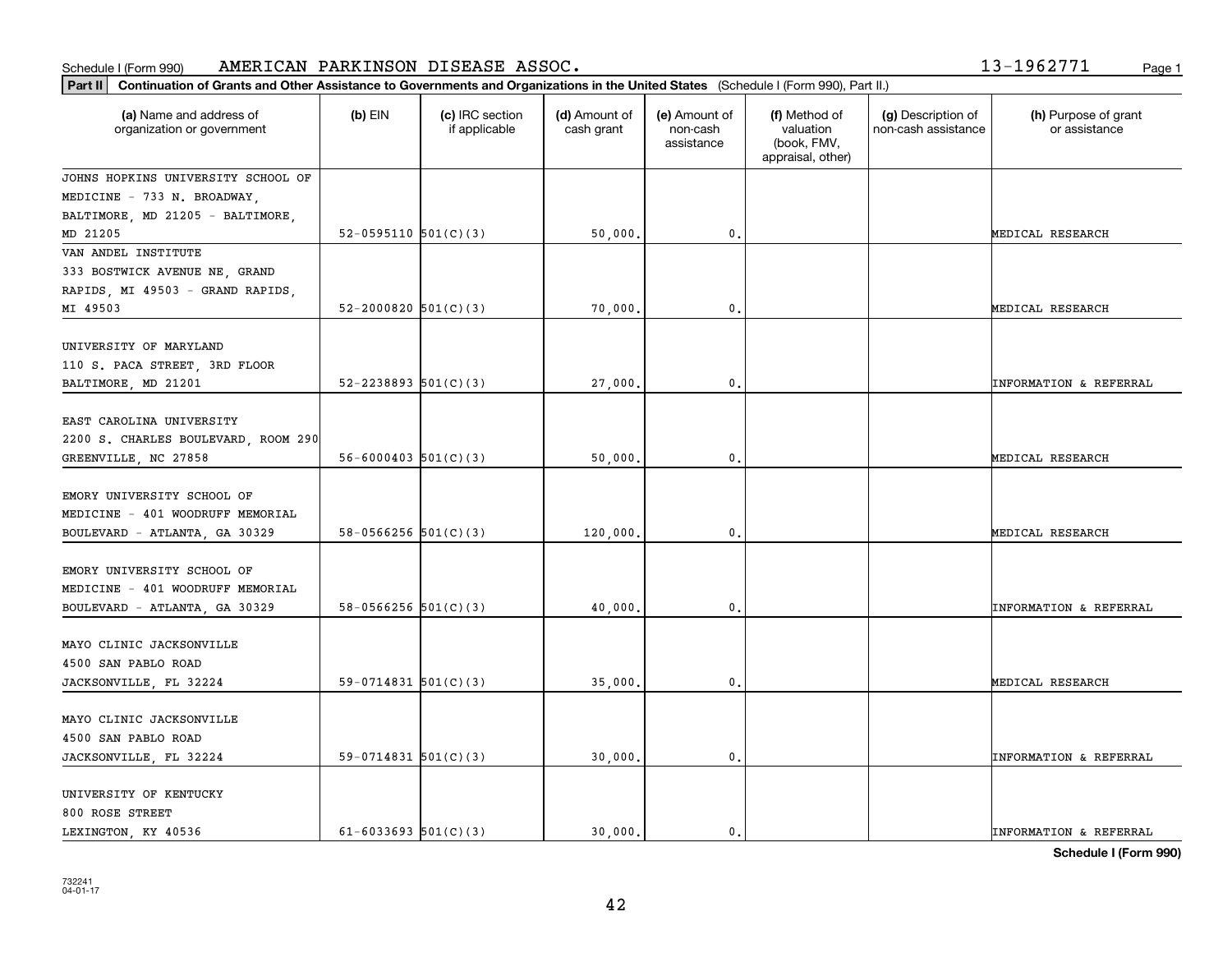#### Schedule I (Form 990) Page 1 AMERICAN PARKINSON DISEASE ASSOC.

13-1962771

| Part II   Continuation of Grants and Other Assistance to Governments and Organizations in the United States (Schedule I (Form 990), Part II.) |                            |                                  |                             |                                         |                                                                |                                           |                                       |
|-----------------------------------------------------------------------------------------------------------------------------------------------|----------------------------|----------------------------------|-----------------------------|-----------------------------------------|----------------------------------------------------------------|-------------------------------------------|---------------------------------------|
| (a) Name and address of<br>organization or government                                                                                         | $(b)$ EIN                  | (c) IRC section<br>if applicable | (d) Amount of<br>cash grant | (e) Amount of<br>non-cash<br>assistance | (f) Method of<br>valuation<br>(book, FMV,<br>appraisal, other) | (g) Description of<br>non-cash assistance | (h) Purpose of grant<br>or assistance |
| UNIVERSITY OF ALABAMA AT                                                                                                                      |                            |                                  |                             |                                         |                                                                |                                           |                                       |
| BIRMINGHAM - 1719 6TH AVENUE -                                                                                                                |                            |                                  |                             |                                         |                                                                |                                           |                                       |
| BIRMINGHAM, AL 35244                                                                                                                          | 63-6005396 $501(C)(3)$     |                                  | 170,000.                    | $\mathfrak{o}$ .                        |                                                                |                                           | MEDICAL RESEARCH                      |
|                                                                                                                                               |                            |                                  |                             |                                         |                                                                |                                           |                                       |
| UNIVERSITY OF ALABAMA AT                                                                                                                      |                            |                                  |                             |                                         |                                                                |                                           |                                       |
| BIRMINGHAM - 1719 6TH AVENUE -                                                                                                                |                            |                                  |                             |                                         |                                                                |                                           |                                       |
| BIRMINGHAM, AL 35244                                                                                                                          | 63-6005396 $501(C)(3)$     |                                  | 34,650                      | $\mathfrak{o}$ .                        |                                                                |                                           | <b>INFORMATION &amp; REFERRAL</b>     |
| TEXAS A&M HEALTH SCIENCE CENTER                                                                                                               |                            |                                  |                             |                                         |                                                                |                                           |                                       |
| MAIL STOP 1359, 8447 STATE HIGHWAY                                                                                                            |                            |                                  |                             |                                         |                                                                |                                           |                                       |
| BRYAN, TX 77807                                                                                                                               | $74-1238434$ 501(C)(3)     |                                  | 50,000.                     | $\mathfrak o$ .                         |                                                                |                                           | MEDICAL RESEARCH                      |
|                                                                                                                                               |                            |                                  |                             |                                         |                                                                |                                           |                                       |
| UNIVERSITY OF TEXAS AT SAN ANTONIO                                                                                                            |                            |                                  |                             |                                         |                                                                |                                           |                                       |
| 8300 FLOYD CURL DRIVE                                                                                                                         |                            |                                  |                             |                                         |                                                                |                                           |                                       |
| SAN ANTONIO, TX 78229                                                                                                                         | $74-1586031$ 501(C)(3)     |                                  | 29,700.                     | $\mathbf{0}$ .                          |                                                                |                                           | <b>INFORMATION &amp; REFERRAL</b>     |
|                                                                                                                                               |                            |                                  |                             |                                         |                                                                |                                           |                                       |
| UNIVERSITY OF HOUSTON                                                                                                                         |                            |                                  |                             |                                         |                                                                |                                           |                                       |
| 4302 UNIVERSITY DRIVE, ROOM 316                                                                                                               |                            |                                  |                             |                                         |                                                                |                                           |                                       |
| HOUSTON, TX 77204                                                                                                                             | $74-6001399$ 501(C)(3)     |                                  | 50,000.                     | 0.                                      |                                                                |                                           | MEDICAL RESEARCH                      |
| SEATTLE INSTITUTE OF BIOMEDICAL                                                                                                               |                            |                                  |                             |                                         |                                                                |                                           |                                       |
| RESEARCH - 1660 S. COLUMBIA WAY -                                                                                                             |                            |                                  |                             |                                         |                                                                |                                           |                                       |
| SEATTLE, WA 98108                                                                                                                             | $91 - 6001537$ $501(C)(3)$ |                                  | 50,000                      | 0.                                      |                                                                |                                           | MEDICAL RESEARCH                      |
|                                                                                                                                               |                            |                                  |                             |                                         |                                                                |                                           |                                       |
| STANFORD UNIVERSITY                                                                                                                           |                            |                                  |                             |                                         |                                                                |                                           |                                       |
| 300 PASTEUR DRIVE                                                                                                                             |                            |                                  |                             |                                         |                                                                |                                           |                                       |
| STANFORD, CA 94305                                                                                                                            | $94-1156365$ 501(C)(3)     |                                  | 33,000                      | $\mathfrak o$ .                         |                                                                |                                           | <b>INFORMATION &amp; REFERRAL</b>     |
|                                                                                                                                               |                            |                                  |                             |                                         |                                                                |                                           |                                       |
| REGENTS OF THE UNIVERSITY OF                                                                                                                  |                            |                                  |                             |                                         |                                                                |                                           |                                       |
| CALIFORNIA - 710 WESTWOOD PLAZA -                                                                                                             |                            |                                  |                             |                                         |                                                                |                                           |                                       |
| LOS ANGELES, CA 90095                                                                                                                         | 94-6036494 $501(C)(3)$     |                                  | 143,000.                    | $\mathbf{0}$ .                          |                                                                |                                           | MEDICAL RESEARCH                      |
|                                                                                                                                               |                            |                                  |                             |                                         |                                                                |                                           |                                       |
|                                                                                                                                               |                            |                                  |                             |                                         |                                                                |                                           |                                       |
|                                                                                                                                               |                            |                                  |                             |                                         |                                                                |                                           |                                       |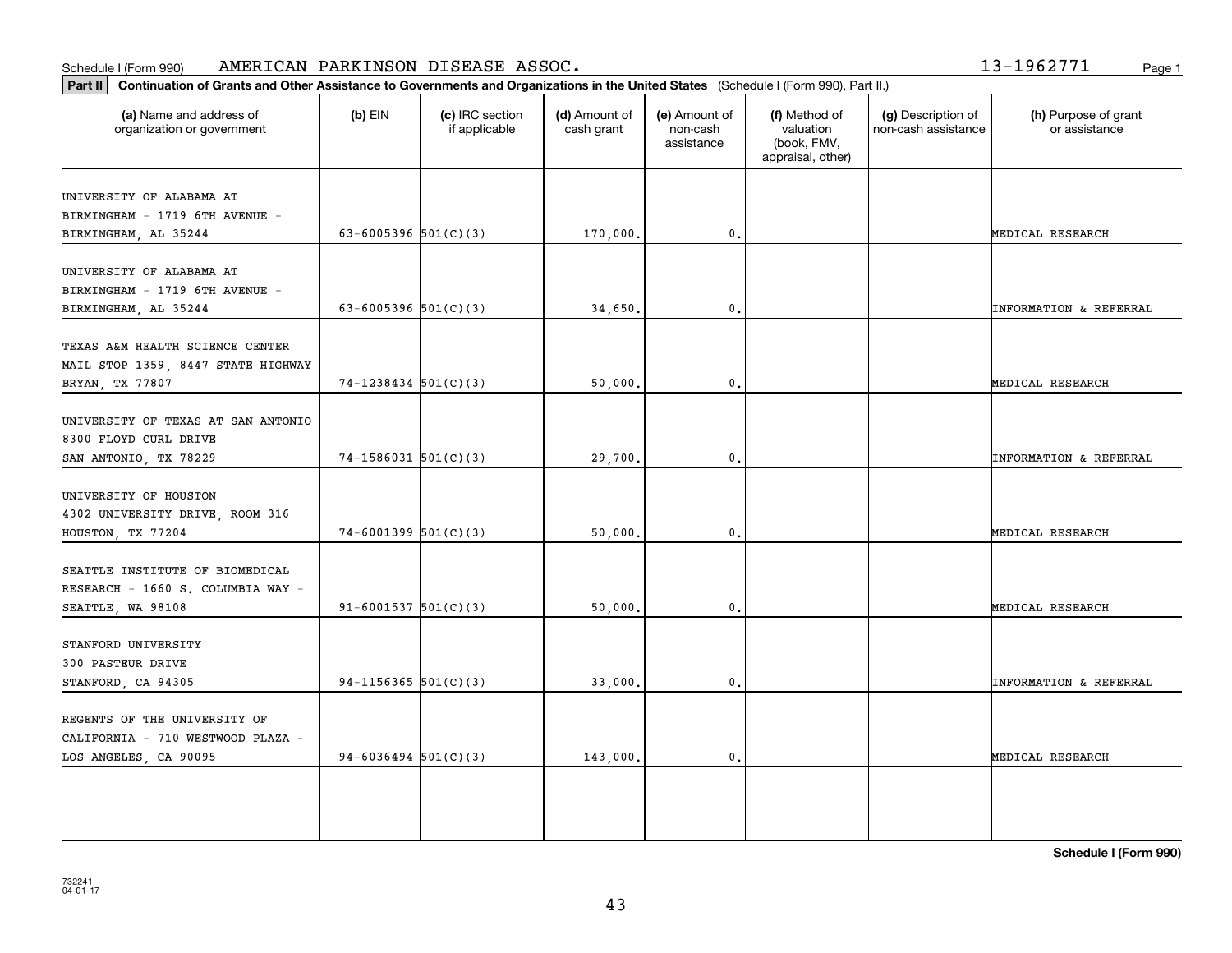#### Schedule I (Form 990) (2017) **AMERICAN PARKINSON DISEASE ASSOC .** Page

(a) Type of grant or assistance **Audity Commet Audio Commet Commet Commet Commet Commet Commet Commet Commet Comme** Part III can be duplicated if additional space is needed. (e) Method of valuation (book, FMV, appraisal, other) recipients(c) Amount of cash grant (d) Amount of noncash assistance **(f)** Description of noncash assistance

Part IV | Supplemental Information. Provide the information required in Part I, line 2; Part III, column (b); and any other additional information.

**Part III | Grants and Other Assistance to Domestic Individuals. Complete if the organization answered "Yes" on Form 990, Part IV, line 22.** 

PART I, LINE 2:

APDA HAS A SCIENTIFIC ADVISORY BOARD (SAB) THAT RECOMMENDS THE RECIPIENTS

OF THE GRANTS, WHO ARE IN TURN APPROVED BY THE BOARD OF DIRECTORS. INITIAL

FUNDING IS MADE BASED ON THE GRANT AND SUBSEQUENT PAYMENTS ARE MADE

CONTINGENT ON PROGRESS REPORTS. FINAL REPORTS ARE MANDATORY FOR THE GRANTS

AND ONLY AFTER THEIR RECEIPT IS FINAL PAYMENT DISBURSED.

CENTERS FOR ADVANCED RESEARCH WHERE FUNDING EXTENDS OUT MORE THAN ONE YEAR

SUBMIT ANNUAL PROGRESS REPORTS.

# INFORMATION AND REFERRAL CENTERS ARE MONITORED FOR VOLUME ACTIVITY AND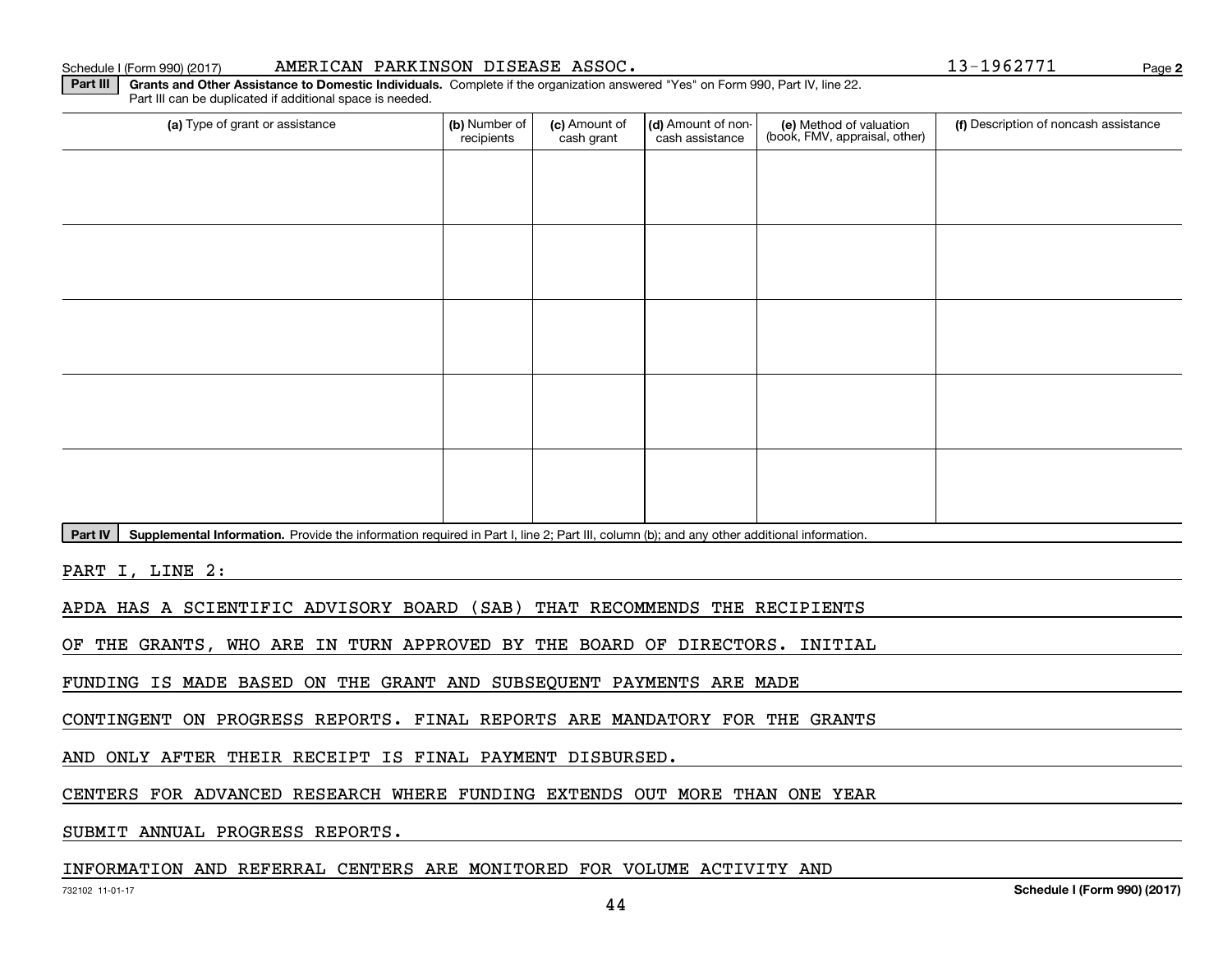| Schedule I (Form 990) <b>AMERI</b><br><b>Part IV</b> Supplemental Information |  |  | AMERICAN PARKINSON DISEASE ASSOC.                                        |  | <u>13-1962771 Page 2</u> |  |
|-------------------------------------------------------------------------------|--|--|--------------------------------------------------------------------------|--|--------------------------|--|
|                                                                               |  |  | SIMILARLY, AFTER THE INITIAL PAYMENT, SUBSEQUENT PAYMENTS ARE CONTINGENT |  |                          |  |
|                                                                               |  |  |                                                                          |  |                          |  |
| UPON RECEIPT OF PROGRESS REPORTS.                                             |  |  |                                                                          |  |                          |  |
|                                                                               |  |  |                                                                          |  |                          |  |
|                                                                               |  |  |                                                                          |  |                          |  |
|                                                                               |  |  |                                                                          |  |                          |  |
|                                                                               |  |  |                                                                          |  |                          |  |
|                                                                               |  |  |                                                                          |  |                          |  |
|                                                                               |  |  |                                                                          |  |                          |  |
|                                                                               |  |  |                                                                          |  |                          |  |
|                                                                               |  |  |                                                                          |  |                          |  |
|                                                                               |  |  |                                                                          |  |                          |  |
|                                                                               |  |  |                                                                          |  |                          |  |
|                                                                               |  |  |                                                                          |  |                          |  |
|                                                                               |  |  |                                                                          |  |                          |  |
|                                                                               |  |  |                                                                          |  |                          |  |
|                                                                               |  |  |                                                                          |  |                          |  |
|                                                                               |  |  |                                                                          |  |                          |  |
|                                                                               |  |  |                                                                          |  |                          |  |
|                                                                               |  |  |                                                                          |  |                          |  |
|                                                                               |  |  |                                                                          |  |                          |  |
|                                                                               |  |  |                                                                          |  |                          |  |
|                                                                               |  |  |                                                                          |  |                          |  |
|                                                                               |  |  |                                                                          |  |                          |  |
|                                                                               |  |  |                                                                          |  |                          |  |
|                                                                               |  |  |                                                                          |  |                          |  |
|                                                                               |  |  |                                                                          |  |                          |  |
|                                                                               |  |  |                                                                          |  |                          |  |
|                                                                               |  |  |                                                                          |  |                          |  |
|                                                                               |  |  |                                                                          |  |                          |  |
|                                                                               |  |  |                                                                          |  |                          |  |
|                                                                               |  |  |                                                                          |  |                          |  |
|                                                                               |  |  |                                                                          |  |                          |  |
|                                                                               |  |  |                                                                          |  |                          |  |
|                                                                               |  |  |                                                                          |  |                          |  |
|                                                                               |  |  |                                                                          |  |                          |  |
|                                                                               |  |  |                                                                          |  | Schedule I (Form 990)    |  |

732291 04-01-17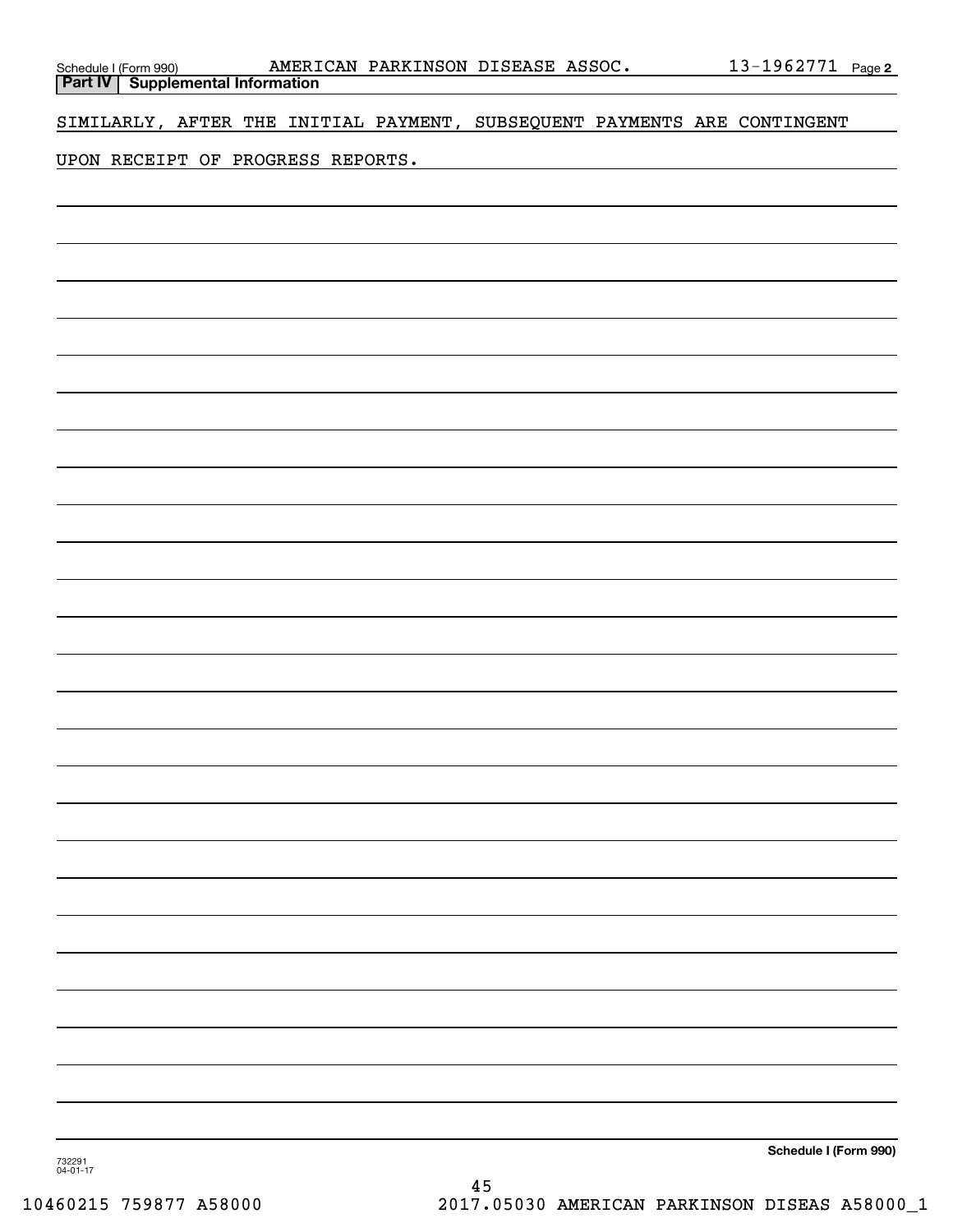|                                                                                                                    | <b>SCHEDULE J</b>                                                                                                                                                                                                                    |                                                                                                              | <b>Compensation Information</b>                                                                                                  |                                       | OMB No. 1545-0047          |                       |                         |  |
|--------------------------------------------------------------------------------------------------------------------|--------------------------------------------------------------------------------------------------------------------------------------------------------------------------------------------------------------------------------------|--------------------------------------------------------------------------------------------------------------|----------------------------------------------------------------------------------------------------------------------------------|---------------------------------------|----------------------------|-----------------------|-------------------------|--|
|                                                                                                                    | (Form 990)                                                                                                                                                                                                                           |                                                                                                              | For certain Officers, Directors, Trustees, Key Employees, and Highest                                                            |                                       |                            |                       |                         |  |
|                                                                                                                    |                                                                                                                                                                                                                                      |                                                                                                              | <b>Compensated Employees</b>                                                                                                     |                                       | 2017                       |                       |                         |  |
|                                                                                                                    | Complete if the organization answered "Yes" on Form 990, Part IV, line 23.                                                                                                                                                           |                                                                                                              |                                                                                                                                  |                                       |                            | <b>Open to Public</b> |                         |  |
|                                                                                                                    | Attach to Form 990.<br>Department of the Treasury<br>Go to www.irs.gov/Form990 for instructions and the latest information.<br>Internal Revenue Service                                                                              |                                                                                                              |                                                                                                                                  |                                       |                            | Inspection            |                         |  |
|                                                                                                                    | Name of the organization                                                                                                                                                                                                             |                                                                                                              |                                                                                                                                  | <b>Employer identification number</b> |                            |                       |                         |  |
|                                                                                                                    |                                                                                                                                                                                                                                      | AMERICAN PARKINSON DISEASE ASSOC.                                                                            |                                                                                                                                  |                                       | 13-1962771                 |                       |                         |  |
|                                                                                                                    | Part I                                                                                                                                                                                                                               | <b>Questions Regarding Compensation</b>                                                                      |                                                                                                                                  |                                       |                            |                       |                         |  |
|                                                                                                                    |                                                                                                                                                                                                                                      |                                                                                                              |                                                                                                                                  |                                       |                            | <b>Yes</b>            | No                      |  |
|                                                                                                                    |                                                                                                                                                                                                                                      |                                                                                                              | <b>1a</b> Check the appropriate box(es) if the organization provided any of the following to or for a person listed on Form 990, |                                       |                            |                       |                         |  |
|                                                                                                                    |                                                                                                                                                                                                                                      | Part VII, Section A, line 1a. Complete Part III to provide any relevant information regarding these items.   |                                                                                                                                  |                                       |                            |                       |                         |  |
|                                                                                                                    | First-class or charter travel                                                                                                                                                                                                        |                                                                                                              | Housing allowance or residence for personal use                                                                                  |                                       |                            |                       |                         |  |
|                                                                                                                    | Travel for companions                                                                                                                                                                                                                |                                                                                                              | Payments for business use of personal residence                                                                                  |                                       |                            |                       |                         |  |
|                                                                                                                    |                                                                                                                                                                                                                                      | Tax indemnification and gross-up payments                                                                    | Health or social club dues or initiation fees                                                                                    |                                       |                            |                       |                         |  |
|                                                                                                                    |                                                                                                                                                                                                                                      | Discretionary spending account                                                                               | Personal services (such as, maid, chauffeur, chef)                                                                               |                                       |                            |                       |                         |  |
|                                                                                                                    |                                                                                                                                                                                                                                      |                                                                                                              |                                                                                                                                  |                                       |                            |                       |                         |  |
|                                                                                                                    |                                                                                                                                                                                                                                      |                                                                                                              | <b>b</b> If any of the boxes on line 1a are checked, did the organization follow a written policy regarding payment or           |                                       |                            |                       |                         |  |
|                                                                                                                    |                                                                                                                                                                                                                                      |                                                                                                              | reimbursement or provision of all of the expenses described above? If "No," complete Part III to explain                         |                                       | 1b                         |                       |                         |  |
| 2                                                                                                                  |                                                                                                                                                                                                                                      |                                                                                                              | Did the organization require substantiation prior to reimbursing or allowing expenses incurred by all directors,                 |                                       |                            |                       |                         |  |
|                                                                                                                    |                                                                                                                                                                                                                                      |                                                                                                              | trustees, and officers, including the CEO/Executive Director, regarding the items checked on line 1a?                            |                                       | $\mathbf{2}$               |                       |                         |  |
|                                                                                                                    |                                                                                                                                                                                                                                      |                                                                                                              |                                                                                                                                  |                                       |                            |                       |                         |  |
| з                                                                                                                  |                                                                                                                                                                                                                                      |                                                                                                              | Indicate which, if any, of the following the filing organization used to establish the compensation of the organization's        |                                       |                            |                       |                         |  |
| CEO/Executive Director. Check all that apply. Do not check any boxes for methods used by a related organization to |                                                                                                                                                                                                                                      |                                                                                                              |                                                                                                                                  |                                       |                            |                       |                         |  |
|                                                                                                                    |                                                                                                                                                                                                                                      | establish compensation of the CEO/Executive Director, but explain in Part III.                               |                                                                                                                                  |                                       |                            |                       |                         |  |
|                                                                                                                    | $\lfloor \texttt{X} \rfloor$ Compensation committee                                                                                                                                                                                  |                                                                                                              | $\underline{\mathbf{X}}$ Written employment contract                                                                             |                                       |                            |                       |                         |  |
|                                                                                                                    | $\boxed{\text{X}}$ Independent compensation consultant<br>$X$ Compensation survey or study                                                                                                                                           |                                                                                                              |                                                                                                                                  |                                       |                            |                       |                         |  |
|                                                                                                                    | $ \mathbf{X} $ Form 990 of other organizations<br>$\mathbf{X}$ Approval by the board or compensation committee                                                                                                                       |                                                                                                              |                                                                                                                                  |                                       |                            |                       |                         |  |
|                                                                                                                    |                                                                                                                                                                                                                                      |                                                                                                              |                                                                                                                                  |                                       |                            |                       |                         |  |
|                                                                                                                    |                                                                                                                                                                                                                                      | During the year, did any person listed on Form 990, Part VII, Section A, line 1a, with respect to the filing |                                                                                                                                  |                                       |                            |                       |                         |  |
|                                                                                                                    | organization or a related organization:                                                                                                                                                                                              |                                                                                                              |                                                                                                                                  |                                       |                            |                       |                         |  |
| а                                                                                                                  | Receive a severance payment or change-of-control payment?                                                                                                                                                                            |                                                                                                              |                                                                                                                                  |                                       | 4a                         |                       | х                       |  |
|                                                                                                                    |                                                                                                                                                                                                                                      |                                                                                                              |                                                                                                                                  |                                       | 4b                         |                       | $\overline{\mathbf{x}}$ |  |
| с                                                                                                                  |                                                                                                                                                                                                                                      |                                                                                                              |                                                                                                                                  |                                       | 4c                         |                       | $\mathbf x$             |  |
| If "Yes" to any of lines 4a-c, list the persons and provide the applicable amounts for each item in Part III.      |                                                                                                                                                                                                                                      |                                                                                                              |                                                                                                                                  |                                       |                            |                       |                         |  |
|                                                                                                                    |                                                                                                                                                                                                                                      |                                                                                                              |                                                                                                                                  |                                       |                            |                       |                         |  |
|                                                                                                                    |                                                                                                                                                                                                                                      | Only section 501(c)(3), 501(c)(4), and 501(c)(29) organizations must complete lines 5-9.                     |                                                                                                                                  |                                       |                            |                       |                         |  |
|                                                                                                                    |                                                                                                                                                                                                                                      |                                                                                                              | For persons listed on Form 990, Part VII, Section A, line 1a, did the organization pay or accrue any compensation                |                                       |                            |                       |                         |  |
|                                                                                                                    | contingent on the revenues of:                                                                                                                                                                                                       |                                                                                                              |                                                                                                                                  |                                       |                            |                       |                         |  |
|                                                                                                                    |                                                                                                                                                                                                                                      |                                                                                                              | a The organization? <b>Entitation</b> and the organization?                                                                      |                                       | 5a                         |                       | х                       |  |
|                                                                                                                    |                                                                                                                                                                                                                                      |                                                                                                              |                                                                                                                                  |                                       | 5b                         |                       | $\mathbf x$             |  |
|                                                                                                                    |                                                                                                                                                                                                                                      | If "Yes" on line 5a or 5b, describe in Part III.                                                             |                                                                                                                                  |                                       |                            |                       |                         |  |
| 6                                                                                                                  |                                                                                                                                                                                                                                      |                                                                                                              | For persons listed on Form 990, Part VII, Section A, line 1a, did the organization pay or accrue any compensation                |                                       |                            |                       |                         |  |
|                                                                                                                    | contingent on the net earnings of:                                                                                                                                                                                                   |                                                                                                              |                                                                                                                                  |                                       |                            |                       |                         |  |
|                                                                                                                    | a The organization? <b>Entitled Strategies and Strategies and Strategies and Strategies and Strategies and Strategies and Strategies and Strategies and Strategies and Strategies and Strategies and Strategies and Strategies a</b> |                                                                                                              |                                                                                                                                  |                                       |                            |                       | х                       |  |
|                                                                                                                    |                                                                                                                                                                                                                                      |                                                                                                              |                                                                                                                                  |                                       | 6b                         |                       | $\mathbf x$             |  |
|                                                                                                                    |                                                                                                                                                                                                                                      | If "Yes" on line 6a or 6b, describe in Part III.                                                             |                                                                                                                                  |                                       |                            |                       |                         |  |
|                                                                                                                    |                                                                                                                                                                                                                                      |                                                                                                              | 7 For persons listed on Form 990, Part VII, Section A, line 1a, did the organization provide any nonfixed payments               |                                       |                            |                       |                         |  |
|                                                                                                                    |                                                                                                                                                                                                                                      |                                                                                                              |                                                                                                                                  |                                       |                            |                       |                         |  |
| 8                                                                                                                  | Were any amounts reported on Form 990, Part VII, paid or accrued pursuant to a contract that was subject to the                                                                                                                      |                                                                                                              |                                                                                                                                  |                                       |                            |                       |                         |  |
|                                                                                                                    | initial contract exception described in Regulations section 53.4958-4(a)(3)? If "Yes," describe in Part III                                                                                                                          |                                                                                                              |                                                                                                                                  |                                       |                            |                       |                         |  |
| 9                                                                                                                  |                                                                                                                                                                                                                                      | If "Yes" on line 8, did the organization also follow the rebuttable presumption procedure described in       |                                                                                                                                  |                                       | 8                          |                       |                         |  |
|                                                                                                                    | Regulations section 53.4958-6(c)?                                                                                                                                                                                                    |                                                                                                              |                                                                                                                                  |                                       | 9                          |                       |                         |  |
|                                                                                                                    |                                                                                                                                                                                                                                      | LHA For Paperwork Reduction Act Notice, see the Instructions for Form 990.                                   |                                                                                                                                  |                                       | Schedule J (Form 990) 2017 |                       |                         |  |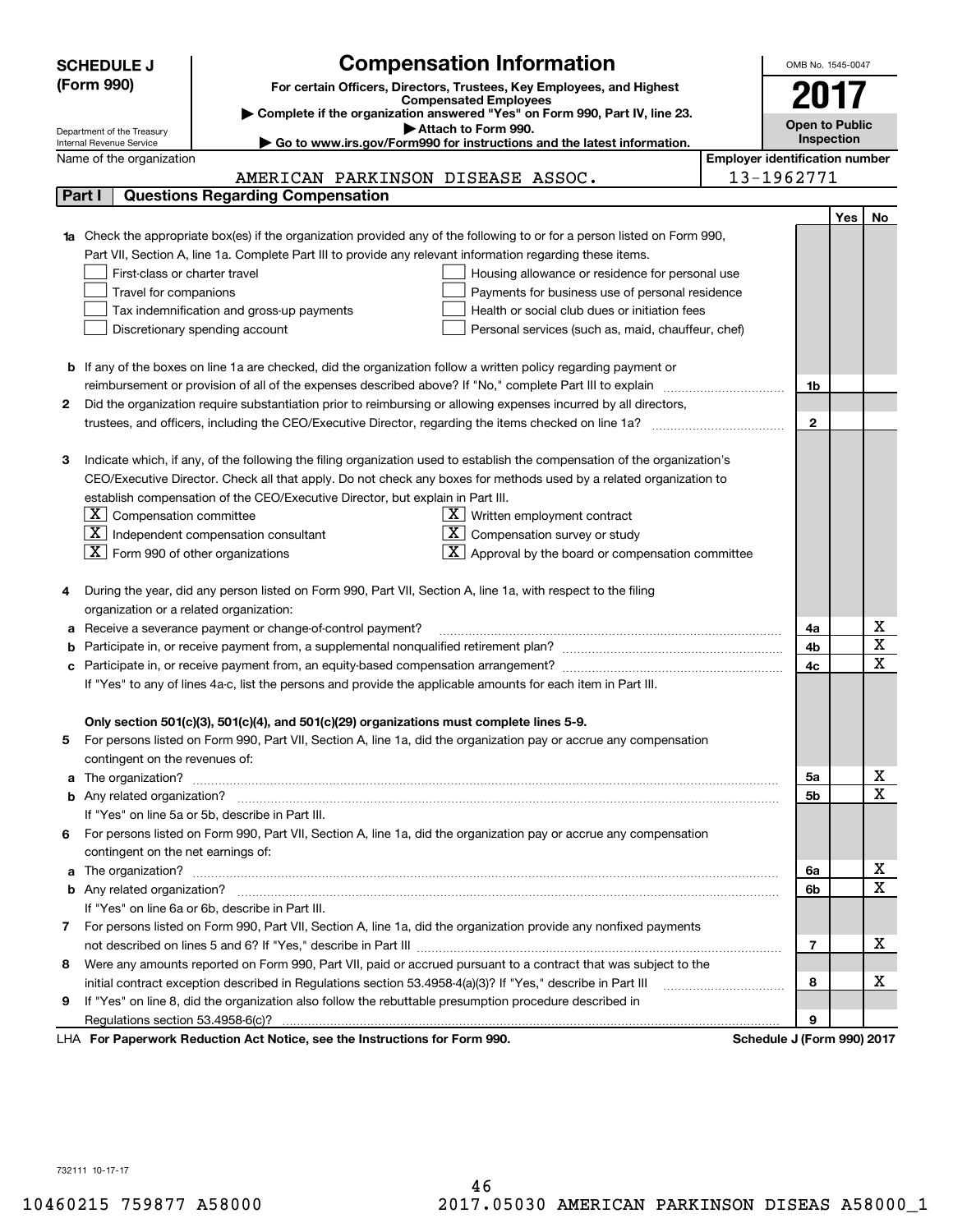# **Part II Officers, Directors, Trustees, Key Employees, and Highest Compensated Employees.**  Schedule J (Form 990) 2017 Page Use duplicate copies if additional space is needed.

For each individual whose compensation must be reported on Schedule J, report compensation from the organization on row (i) and from related organizations, described in the instructions, on row (ii). Do not list any individuals that aren't listed on Form 990, Part VII.

**Note:**  The sum of columns (B)(i)-(iii) for each listed individual must equal the total amount of Form 990, Part VII, Section A, line 1a, applicable column (D) and (E) amounts for that individual.

| (A) Name and Title         |      |                          | (B) Breakdown of W-2 and/or 1099-MISC compensation |                                           | (C) Retirement and<br>other deferred | (D) Nontaxable<br>benefits | (E) Total of columns<br>$(B)(i)-(D)$ | (F) Compensation<br>in column (B)         |  |  |
|----------------------------|------|--------------------------|----------------------------------------------------|-------------------------------------------|--------------------------------------|----------------------------|--------------------------------------|-------------------------------------------|--|--|
|                            |      | (i) Base<br>compensation | (ii) Bonus &<br>incentive<br>compensation          | (iii) Other<br>reportable<br>compensation | compensation                         |                            |                                      | reported as deferred<br>on prior Form 990 |  |  |
| LESLIE A. CHAMBERS<br>(1)  | (i)  | 222, 743.                | $\overline{0}$ .                                   | $\overline{0}$ .                          | 25,058.                              | 15,530.                    | 263,331.                             | 0.                                        |  |  |
| PRESIDENT/CEO              | (ii) | $\overline{0}$ .         | $\overline{0}$ .                                   | $\overline{0}$ .                          | $\overline{0}$ .                     | $\overline{0}$ .           | $\overline{0}$ .                     | $\overline{0}$ .                          |  |  |
| STEPHANIE PAUL<br>(2)      | (i)  | 162,899.                 | $\overline{0}$ .                                   | $\overline{0}$ .                          | 18,186.                              | 20,597.                    | 201,682.                             | $\overline{0}$ .                          |  |  |
| VP DEVELOPMENT & MARKETING | (ii) | 0.                       | $\overline{0}$ .                                   | 0.                                        | 0.                                   | 0.                         | $\overline{0}$ .                     | 0.                                        |  |  |
| ROBIN KORNHABER<br>(3)     | (i)  | 136,187.                 | $\overline{0}$ .                                   | 0.                                        | 15,347.                              | 12,032.                    | 163,566.                             | 0.                                        |  |  |
| VP PROGRAM & SERVICES      | (ii) | 0.                       | $\overline{0}$ .                                   | 0.                                        | 0.                                   | 0.                         | 0.                                   | $\overline{0}$ .                          |  |  |
|                            | (i)  |                          |                                                    |                                           |                                      |                            |                                      |                                           |  |  |
|                            | (ii) |                          |                                                    |                                           |                                      |                            |                                      |                                           |  |  |
|                            | (i)  |                          |                                                    |                                           |                                      |                            |                                      |                                           |  |  |
|                            | (ii) |                          |                                                    |                                           |                                      |                            |                                      |                                           |  |  |
|                            | (i)  |                          |                                                    |                                           |                                      |                            |                                      |                                           |  |  |
|                            | (ii) |                          |                                                    |                                           |                                      |                            |                                      |                                           |  |  |
|                            | (i)  |                          |                                                    |                                           |                                      |                            |                                      |                                           |  |  |
|                            | (ii) |                          |                                                    |                                           |                                      |                            |                                      |                                           |  |  |
|                            | (i)  |                          |                                                    |                                           |                                      |                            |                                      |                                           |  |  |
|                            | (ii) |                          |                                                    |                                           |                                      |                            |                                      |                                           |  |  |
|                            | (i)  |                          |                                                    |                                           |                                      |                            |                                      |                                           |  |  |
|                            | (ii) |                          |                                                    |                                           |                                      |                            |                                      |                                           |  |  |
|                            | (i)  |                          |                                                    |                                           |                                      |                            |                                      |                                           |  |  |
|                            | (ii) |                          |                                                    |                                           |                                      |                            |                                      |                                           |  |  |
|                            | (i)  |                          |                                                    |                                           |                                      |                            |                                      |                                           |  |  |
|                            | (ii) |                          |                                                    |                                           |                                      |                            |                                      |                                           |  |  |
|                            | (i)  |                          |                                                    |                                           |                                      |                            |                                      |                                           |  |  |
|                            | (ii) |                          |                                                    |                                           |                                      |                            |                                      |                                           |  |  |
|                            | (i)  |                          |                                                    |                                           |                                      |                            |                                      |                                           |  |  |
|                            | (ii) |                          |                                                    |                                           |                                      |                            |                                      |                                           |  |  |
|                            | (i)  |                          |                                                    |                                           |                                      |                            |                                      |                                           |  |  |
|                            | (ii) |                          |                                                    |                                           |                                      |                            |                                      |                                           |  |  |
|                            | (i)  |                          |                                                    |                                           |                                      |                            |                                      |                                           |  |  |
|                            | (ii) |                          |                                                    |                                           |                                      |                            |                                      |                                           |  |  |
|                            | (i)  |                          |                                                    |                                           |                                      |                            |                                      |                                           |  |  |
|                            | (ii) |                          |                                                    |                                           |                                      |                            |                                      |                                           |  |  |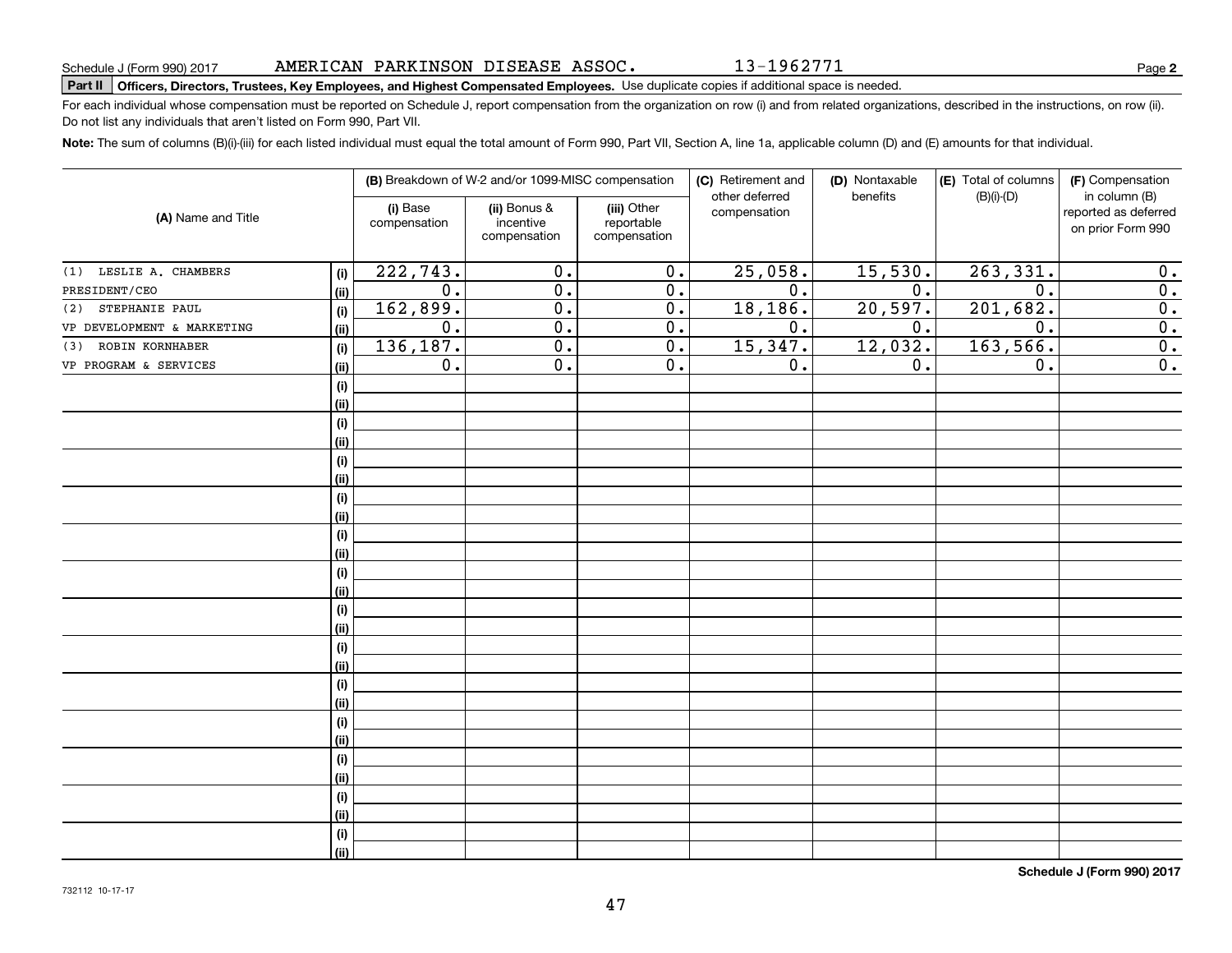# **Part III Supplemental Information**

Schedule J (Form 990) 2017 **AMERICAN PARKINSON DISEASE ASSOC.** 13-1962771<br>Part III Supplemental Information<br>Provide the information, explanation, or descriptions required for Part I, lines 1a, 1b, 3, 4a, 4b, 4c, 5a, 5b, 6a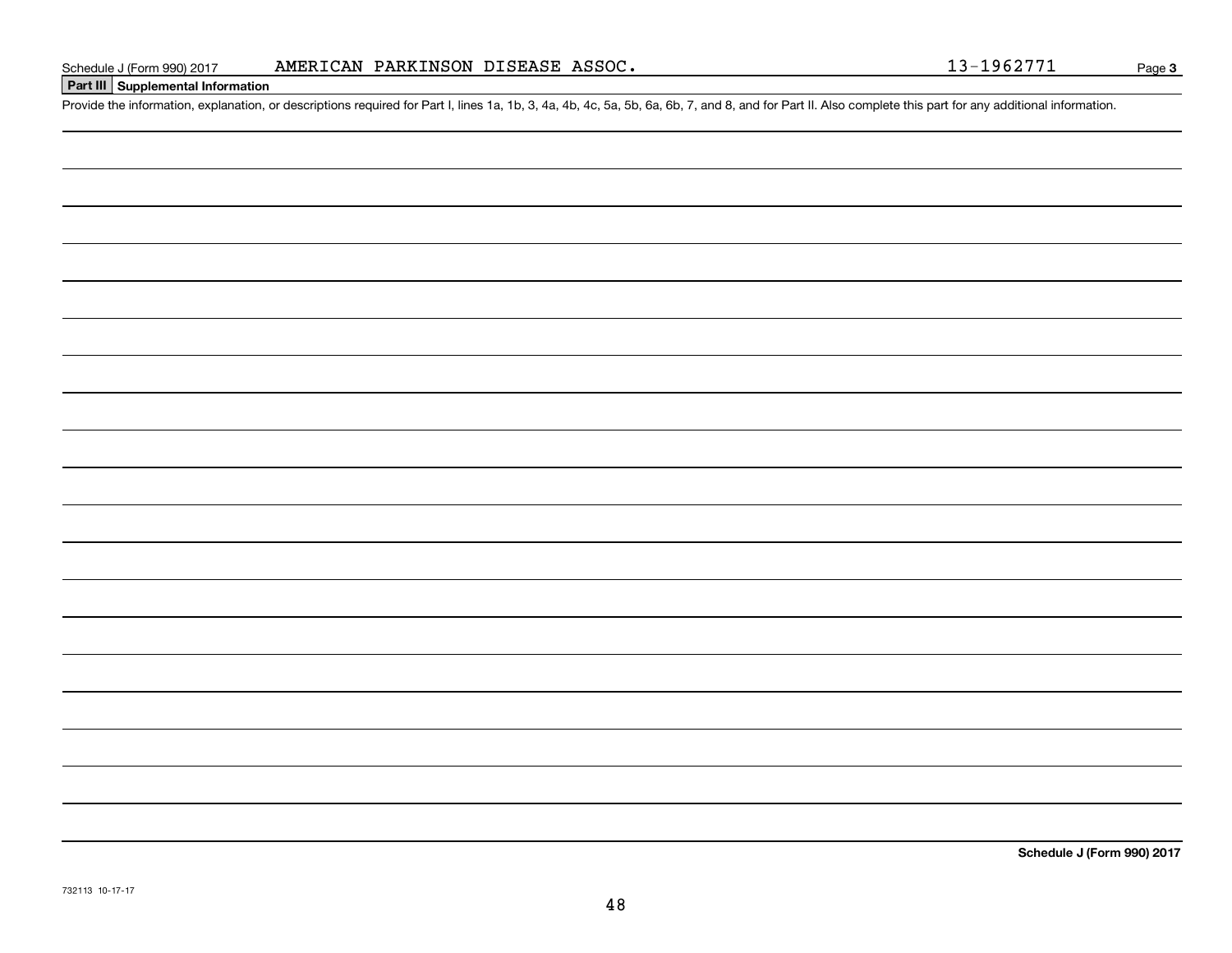| <b>SCHEDULE L</b>                                                                                             |                                                                            |                                                                       | <b>Transactions With Interested Persons</b>                              |    |                           |                             |                                    |                             |                                                                                                                                    |                                       |                             |                                      | OMB No. 1545-0047 |     |                           |  |            |
|---------------------------------------------------------------------------------------------------------------|----------------------------------------------------------------------------|-----------------------------------------------------------------------|--------------------------------------------------------------------------|----|---------------------------|-----------------------------|------------------------------------|-----------------------------|------------------------------------------------------------------------------------------------------------------------------------|---------------------------------------|-----------------------------|--------------------------------------|-------------------|-----|---------------------------|--|------------|
| (Form 990 or 990-EZ)                                                                                          |                                                                            |                                                                       |                                                                          |    |                           |                             |                                    |                             | Complete if the organization answered "Yes" on Form 990, Part IV, line 25a, 25b, 26, 27, 28a,                                      |                                       |                             | 2017                                 |                   |     |                           |  |            |
|                                                                                                               |                                                                            |                                                                       | 28b, or 28c, or Form 990-EZ, Part V, line 38a or 40b.                    |    |                           |                             |                                    |                             |                                                                                                                                    |                                       |                             | <b>Open To Public</b>                |                   |     |                           |  |            |
| Department of the Treasury<br>Internal Revenue Service                                                        |                                                                            |                                                                       | ► Go to www.irs.gov/Form990 for instructions and the latest information. |    |                           |                             | Attach to Form 990 or Form 990-EZ. |                             |                                                                                                                                    |                                       |                             |                                      | Inspection        |     |                           |  |            |
| Name of the organization                                                                                      |                                                                            |                                                                       |                                                                          |    |                           |                             |                                    |                             |                                                                                                                                    | <b>Employer identification number</b> |                             |                                      |                   |     |                           |  |            |
|                                                                                                               |                                                                            |                                                                       | AMERICAN PARKINSON DISEASE ASSOC.                                        |    |                           |                             |                                    |                             |                                                                                                                                    |                                       |                             | 13-1962771                           |                   |     |                           |  |            |
| <b>Part I</b>                                                                                                 |                                                                            |                                                                       |                                                                          |    |                           |                             |                                    |                             | Excess Benefit Transactions (section 501(c)(3), section 501(c)(4), and 501(c)(29) organizations only).                             |                                       |                             |                                      |                   |     |                           |  |            |
|                                                                                                               |                                                                            |                                                                       |                                                                          |    |                           |                             |                                    |                             | Complete if the organization answered "Yes" on Form 990, Part IV, line 25a or 25b, or Form 990-EZ, Part V, line 40b.               |                                       |                             |                                      |                   |     |                           |  |            |
| 1<br>(a) Name of disqualified person                                                                          |                                                                            |                                                                       | (b) Relationship between disqualified<br>person and organization         |    |                           |                             |                                    |                             | (c) Description of transaction                                                                                                     |                                       |                             |                                      |                   | Yes | (d) Corrected?<br>No      |  |            |
|                                                                                                               |                                                                            |                                                                       |                                                                          |    |                           |                             |                                    |                             |                                                                                                                                    |                                       |                             |                                      |                   |     |                           |  |            |
|                                                                                                               |                                                                            |                                                                       |                                                                          |    |                           |                             |                                    |                             |                                                                                                                                    |                                       |                             |                                      |                   |     |                           |  |            |
|                                                                                                               |                                                                            |                                                                       |                                                                          |    |                           |                             |                                    |                             |                                                                                                                                    |                                       |                             |                                      |                   |     |                           |  |            |
|                                                                                                               |                                                                            |                                                                       |                                                                          |    |                           |                             |                                    |                             |                                                                                                                                    |                                       |                             |                                      |                   |     |                           |  |            |
|                                                                                                               |                                                                            |                                                                       |                                                                          |    |                           |                             |                                    |                             |                                                                                                                                    |                                       |                             |                                      |                   |     |                           |  |            |
| 2 Enter the amount of tax incurred by the organization managers or disqualified persons during the year under |                                                                            |                                                                       |                                                                          |    |                           |                             |                                    |                             |                                                                                                                                    |                                       |                             |                                      |                   |     |                           |  |            |
| section 4958                                                                                                  |                                                                            |                                                                       |                                                                          |    |                           |                             |                                    |                             |                                                                                                                                    |                                       |                             | $\frac{1}{2}$                        |                   |     |                           |  |            |
|                                                                                                               |                                                                            |                                                                       |                                                                          |    |                           |                             |                                    |                             |                                                                                                                                    |                                       |                             |                                      |                   |     |                           |  |            |
|                                                                                                               | Loans to and/or From Interested Persons.                                   |                                                                       |                                                                          |    |                           |                             |                                    |                             |                                                                                                                                    |                                       |                             |                                      |                   |     |                           |  |            |
| Part II                                                                                                       |                                                                            |                                                                       |                                                                          |    |                           |                             |                                    |                             |                                                                                                                                    |                                       |                             |                                      |                   |     |                           |  |            |
|                                                                                                               | reported an amount on Form 990, Part X, line 5, 6, or 22.                  |                                                                       |                                                                          |    |                           |                             |                                    |                             | Complete if the organization answered "Yes" on Form 990-EZ, Part V, line 38a or Form 990, Part IV, line 26; or if the organization |                                       |                             |                                      |                   |     |                           |  |            |
| (a) Name of                                                                                                   | (b) Relationship                                                           |                                                                       | (c) Purpose                                                              |    | (d) Loan to or            |                             | (e) Original                       | (f) Balance due<br>$(g)$ In |                                                                                                                                    |                                       | (h) Approved<br>(i) Written |                                      |                   |     |                           |  |            |
| interested person                                                                                             | with organization                                                          |                                                                       | of loan                                                                  |    | from the<br>organization? |                             | principal amount                   |                             |                                                                                                                                    |                                       |                             |                                      | default?          |     | by board or<br>committee? |  | agreement? |
|                                                                                                               |                                                                            |                                                                       |                                                                          | To | From                      |                             |                                    |                             |                                                                                                                                    | Yes                                   | No.                         | Yes                                  | No.               |     | Yes   No                  |  |            |
|                                                                                                               |                                                                            |                                                                       |                                                                          |    |                           |                             |                                    |                             |                                                                                                                                    |                                       |                             |                                      |                   |     |                           |  |            |
|                                                                                                               |                                                                            |                                                                       |                                                                          |    |                           |                             |                                    |                             |                                                                                                                                    |                                       |                             |                                      |                   |     |                           |  |            |
|                                                                                                               |                                                                            |                                                                       |                                                                          |    |                           |                             |                                    |                             |                                                                                                                                    |                                       |                             |                                      |                   |     |                           |  |            |
|                                                                                                               |                                                                            |                                                                       |                                                                          |    |                           |                             |                                    |                             |                                                                                                                                    |                                       |                             |                                      |                   |     |                           |  |            |
|                                                                                                               |                                                                            |                                                                       |                                                                          |    |                           |                             |                                    |                             |                                                                                                                                    |                                       |                             |                                      |                   |     |                           |  |            |
|                                                                                                               |                                                                            |                                                                       |                                                                          |    |                           |                             |                                    |                             |                                                                                                                                    |                                       |                             |                                      |                   |     |                           |  |            |
|                                                                                                               |                                                                            |                                                                       |                                                                          |    |                           |                             |                                    |                             |                                                                                                                                    |                                       |                             |                                      |                   |     |                           |  |            |
|                                                                                                               |                                                                            |                                                                       |                                                                          |    |                           |                             |                                    |                             |                                                                                                                                    |                                       |                             |                                      |                   |     |                           |  |            |
|                                                                                                               |                                                                            |                                                                       |                                                                          |    |                           |                             | \$                                 |                             |                                                                                                                                    |                                       |                             |                                      |                   |     |                           |  |            |
| Total<br>Part II                                                                                              | <b>Grants or Assistance Benefiting Interested Persons.</b>                 |                                                                       |                                                                          |    |                           |                             |                                    |                             |                                                                                                                                    |                                       |                             |                                      |                   |     |                           |  |            |
|                                                                                                               | Complete if the organization answered "Yes" on Form 990, Part IV, line 27. |                                                                       |                                                                          |    |                           |                             |                                    |                             |                                                                                                                                    |                                       |                             |                                      |                   |     |                           |  |            |
| (a) Name of interested person                                                                                 |                                                                            | (b) Relationship between<br>interested person and<br>the organization |                                                                          |    |                           | (c) Amount of<br>assistance |                                    | (d) Type of<br>assistance   |                                                                                                                                    |                                       |                             | (e) Purpose of<br>assistance         |                   |     |                           |  |            |
| DAVID<br>G.                                                                                                   | STANDAERT,                                                                 |                                                                       | MMEMBER,<br><b>BOD</b>                                                   |    |                           |                             | 154,650. GRANTS                    |                             |                                                                                                                                    |                                       |                             | RESEARCH/                            |                   |     | I&R                       |  |            |
|                                                                                                               |                                                                            |                                                                       |                                                                          |    |                           |                             |                                    |                             |                                                                                                                                    |                                       |                             |                                      |                   |     |                           |  |            |
|                                                                                                               |                                                                            |                                                                       |                                                                          |    |                           |                             |                                    |                             |                                                                                                                                    |                                       |                             |                                      |                   |     |                           |  |            |
|                                                                                                               |                                                                            |                                                                       |                                                                          |    |                           |                             |                                    |                             |                                                                                                                                    |                                       |                             |                                      |                   |     |                           |  |            |
|                                                                                                               |                                                                            |                                                                       |                                                                          |    |                           |                             |                                    |                             |                                                                                                                                    |                                       |                             |                                      |                   |     |                           |  |            |
|                                                                                                               |                                                                            |                                                                       |                                                                          |    |                           |                             |                                    |                             |                                                                                                                                    |                                       |                             |                                      |                   |     |                           |  |            |
|                                                                                                               |                                                                            |                                                                       |                                                                          |    |                           |                             |                                    |                             |                                                                                                                                    |                                       |                             |                                      |                   |     |                           |  |            |
|                                                                                                               |                                                                            |                                                                       |                                                                          |    |                           |                             |                                    |                             |                                                                                                                                    |                                       |                             |                                      |                   |     |                           |  |            |
|                                                                                                               |                                                                            |                                                                       |                                                                          |    |                           |                             |                                    |                             |                                                                                                                                    |                                       |                             |                                      |                   |     |                           |  |            |
| LHA For Paperwork Reduction Act Notice, see the Instructions for Form 990 or 990-EZ.                          |                                                                            |                                                                       |                                                                          |    |                           |                             |                                    |                             |                                                                                                                                    |                                       |                             | Schedule L (Form 990 or 990-EZ) 2017 |                   |     |                           |  |            |

SEE PART V FOR CONTINUATIONS

732131 10-18-17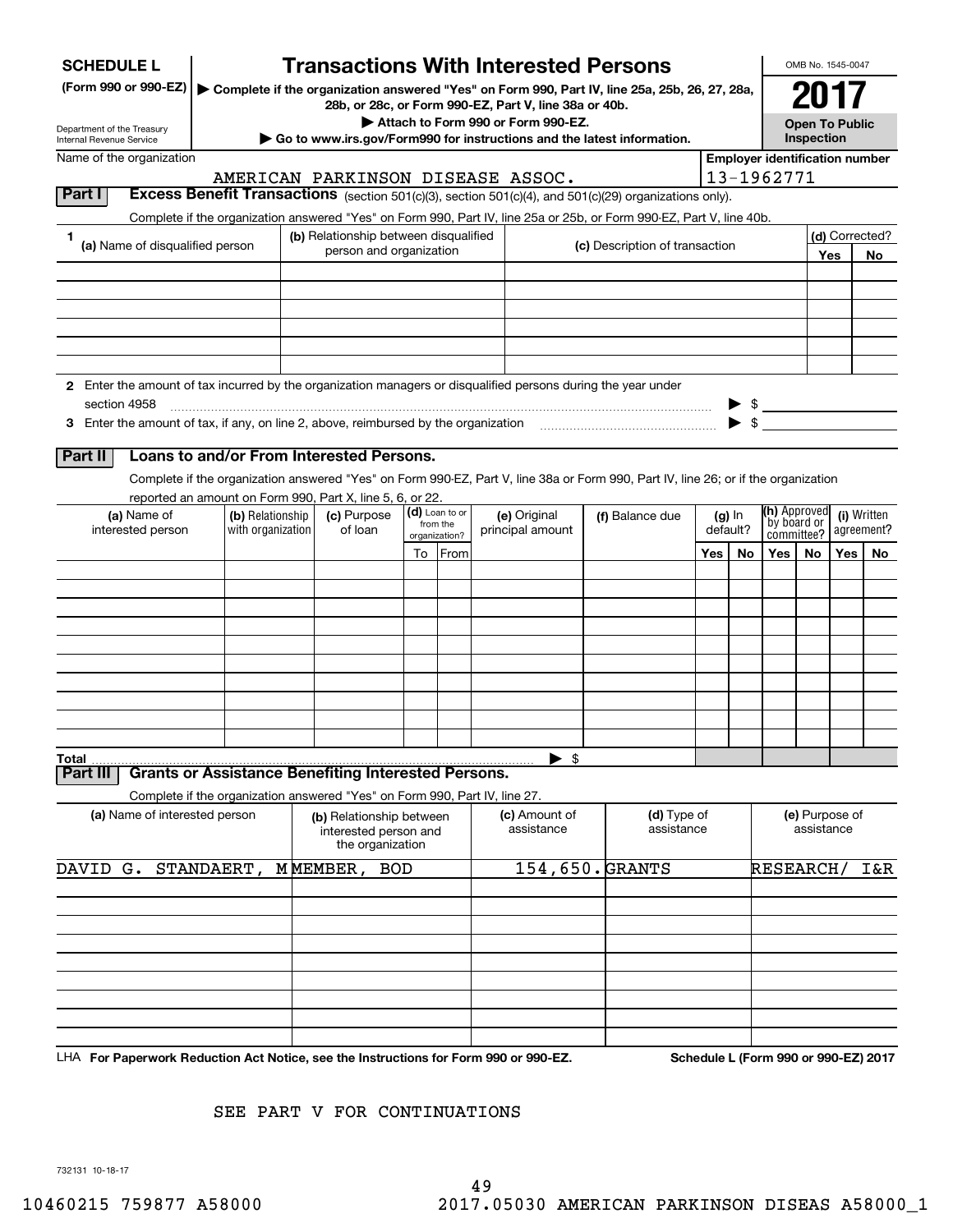| Schedule L (Form 990 or 990-EZ) 2017 AMERICAN PARKINSON DISEASE ASSOC. |  |  | $13 - 1962771$ Page 2 |  |
|------------------------------------------------------------------------|--|--|-----------------------|--|
| <b>Part IV Business Transactions Involving Interested Persons.</b>     |  |  |                       |  |

Complete if the organization answered "Yes" on Form 990, Part IV, line 28a, 28b, or 28c.

| (a) Name of interested person | (b) Relationship between interested<br>person and the organization | (c) Amount of<br>transaction | (d) Description of<br>transaction | (e) Sharing of<br>organization's<br>revenues? |    |  |
|-------------------------------|--------------------------------------------------------------------|------------------------------|-----------------------------------|-----------------------------------------------|----|--|
|                               |                                                                    |                              |                                   | <b>Yes</b>                                    | No |  |
|                               |                                                                    |                              |                                   |                                               |    |  |
|                               |                                                                    |                              |                                   |                                               |    |  |
|                               |                                                                    |                              |                                   |                                               |    |  |
|                               |                                                                    |                              |                                   |                                               |    |  |
|                               |                                                                    |                              |                                   |                                               |    |  |
|                               |                                                                    |                              |                                   |                                               |    |  |
|                               |                                                                    |                              |                                   |                                               |    |  |
|                               |                                                                    |                              |                                   |                                               |    |  |
|                               |                                                                    |                              |                                   |                                               |    |  |
|                               |                                                                    |                              |                                   |                                               |    |  |

#### **Part V Supplemental Information**

Provide additional information for responses to questions on Schedule L (see instructions).

SCH L, PART III, GRANTS OR ASSISTANCE BENEFITTING INTERESTED PERSONS:

(A) NAME OF PERSON: DAVID G. STANDAERT, MD, PHD

(B) RELATIONSHIP BETWEEN INTERESTED PERSON AND ORGANIZATION:

#### MEMBER, BOD

(C) AMOUNT OF GRANT \$ 154,650.

(D) TYPE OF ASSISTANCE: GRANTS

(E) PURPOSE OF ASSISTANCE: RESEARCH/ I&R

SCHEDULE L, PART III, LINE 1

DAVID G. STANDAERT, MD, PHD IS A MEMBER OF THE BOARD OF DIRECTORS OF

APDA AND IS ALSO CHAIRMAN OF THE SCIENTIFIC ADVISORY BOARD. IN

ADDITION, THIS MEMBER HEADS THE DEPARTMENT OF NEUROLOGY AT THE

UNIVERSITY OF ALABAMA AT BIRMINGHAM AND RECEIVES RESEARCH FUNDING IN

THE AMOUNT OF \$120,000 PER YEAR AND INFORMATION AND REFERRAL FUNDING IN

THE AMOUNT OF \$34,650 PER YEAR.

**Schedule L (Form 990 or 990-EZ) 2017**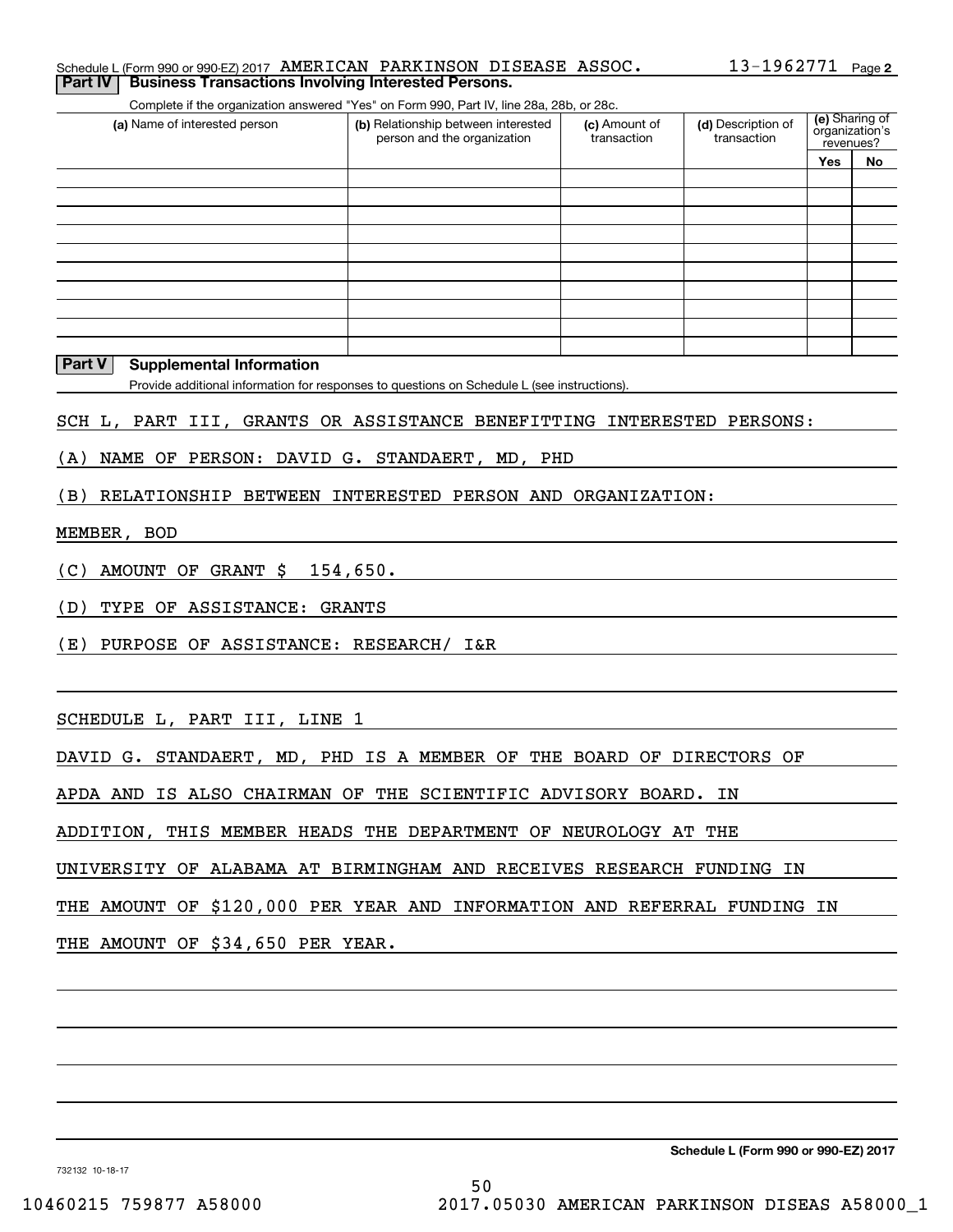**(Form 990 or 990-EZ)**

Department of the Treasury Internal Revenue Service Name of the organization

# **SCHEDULE O Supplemental Information to Form 990 or 990-EZ**

**Complete to provide information for responses to specific questions on Form 990 or 990-EZ or to provide any additional information. | Attach to Form 990 or 990-EZ. | Go to www.irs.gov/Form990 for the latest information.**



AMERICAN PARKINSON DISEASE ASSOC. 13-1962771

FORM 990, PART I, LINE 1, DESCRIPTION OF ORGANIZATION MISSION:

PARKINSON'S DISEASE LIVE LIFE TO THE FULLEST.

FORM 990, PART III, LINE 1, DESCRIPTION OF ORGANIZATION MISSION:

DISORDER. FOUNDED IN 1961, APDA HAS RAISED AND INVESTED MORE THAN \$177

MILLION TO PROVIDE OUTSTANDING PATIENT SERVICES AND EDUCATIONAL

PROGRAMS, ELEVATE PUBLIC AWARENESS ABOUT THE DISEASE, AND SUPPORT

RESEARCH DESIGNED TO UNLOCK THE MYSTERIES OF PD AND ULTIMATELY PUT AN

END TO THIS DISEASE.

FORM 990, PART III, LINE 4A, PROGRAM SERVICE ACCOMPLISHMENTS:

FAIR VALUE OF THE DONATED MEDIA IS DETERMINED BASED ON CONSIDERATION OF

CASH PAYMENTS TYPICALLY MADE BY BUYERS FOR SIMILAR ADVERTISING AND

MEDIA, STANDARD DISCOUNTS GIVEN FOR SIMILARLY PLACED MEDIA, THE MEDIA

TYPE AND PLACEMENT AND OTHER CONSIDERATIONS.

APDA DOES NOT RECOGNIZE ANY REVENUE OR EXPENSE FROM SERVICES

CONTRIBUTED BY VOLUNTEERS BECAUSE IT DOES NOT MEET THE CRITERIA FOR

RECOGNITION UNDER FASB ASC 958, NOT-FOR-PROFIT ENTITIES.

FORM 990, PART VI, SECTION A, LINE 2:

1. ELIZABETH BRAUN - BOARD MEMBER. SHE IS A SISTER TO BOARD MEMBER ELENA

IMPERATO.

2. MARIO J. ESPOSITO JR. - BOARD MEMBER. HE IS A BROTHER TO BOARD MEMBER

MICHAEL ESPOSITO.

3. MICHAEL ESPOSITO - BOARD MEMBER. HE IS A BROTHER TO BOARD MEMBER MARIO

J. ESPOSITO JR.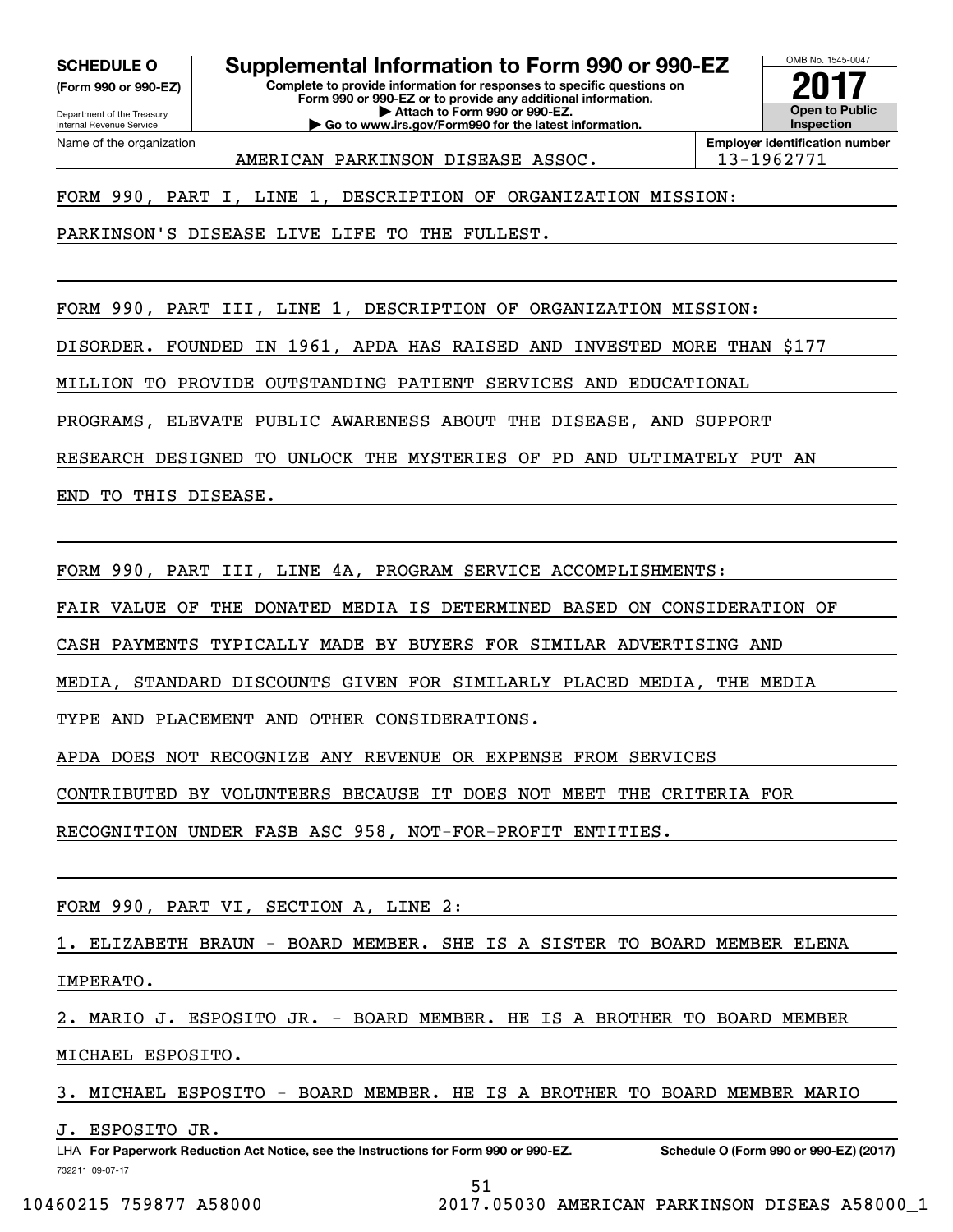| Schedule O (Form 990 or 990-EZ) (2017)<br>Page 2                           |                                                     |  |  |  |  |  |  |
|----------------------------------------------------------------------------|-----------------------------------------------------|--|--|--|--|--|--|
| Name of the organization<br>AMERICAN PARKINSON DISEASE ASSOC.              | <b>Employer identification number</b><br>13-1962771 |  |  |  |  |  |  |
| 4. LISA ESPOSITO - BOARD MEMBER. SHE IS A SISTER TO BOARD MEMBER SALLY ANN |                                                     |  |  |  |  |  |  |
| ESPOSITO BROWNE.                                                           |                                                     |  |  |  |  |  |  |

5. ELENA MAESTRONE IMPERATO - TREASURER. SHE IS A SISTER TO BOARD MEMBER

ELIZABETH BRAUN.

6. SALLY ANN ESPOSITO BROWNE - SECRETARY. SHE IS A SISTER TO BOARD MEMBER

LISA ESPOSITO

FORM 990, PART VI, SECTION B, LINE 11B:

FORM 990 WAS REVIEWED IN DETAIL BY FINANCE AND AUDIT COMMITTEES AND

DISTRIBUTED ELECTRONICALLY TO ALL OTHER BOARD MEMBERS.

FORM 990, PART VI, SECTION B, LINE 12C:

CONFLICT OF INTEREST POLICY SIGNED BY THE BOARD ANNUALLY. MEMBERS RECUSE

THEMSELVES FROM VOTING IF THERE IS POTENTIAL CONFLICT OF INTEREST.

FORM 990, PART VI, SECTION B, LINE 15:

INDEPENDENT COMPENSATION COMMITTEE FORMED TO APPROVE THE SALARIES OF THE PRESIDENT/ CEO AND KEY EMPLOYEES. IN ADDITION, APDA HIRED AN INDEPENDENT COMPENSATION FIRM TO PERFORM A COMPENSATION STUDY FOR THE KEY EMPLOYEES AND OFFICERS AT THE ORGANIZATION.

FORM 990, PART VI, LINE 17, LIST OF STATES RECEIVING COPY OF FORM 990: CT,FL,GA,IL,IA,MA,MN,MS,NE,NH,NJ,NY,OH,OK,RI,TN,TX,UT,VT,VA,WA,WI

FORM 990, PART VI, SECTION C, LINE 19:

FINANCIAL STATEMENTS AVAILABLE ON WEBSITE AND UPON REQUEST. GOVERNING

DOCUMENTS AND POLICIES PROVIDED UPON REQUEST.

732212 09-07-17